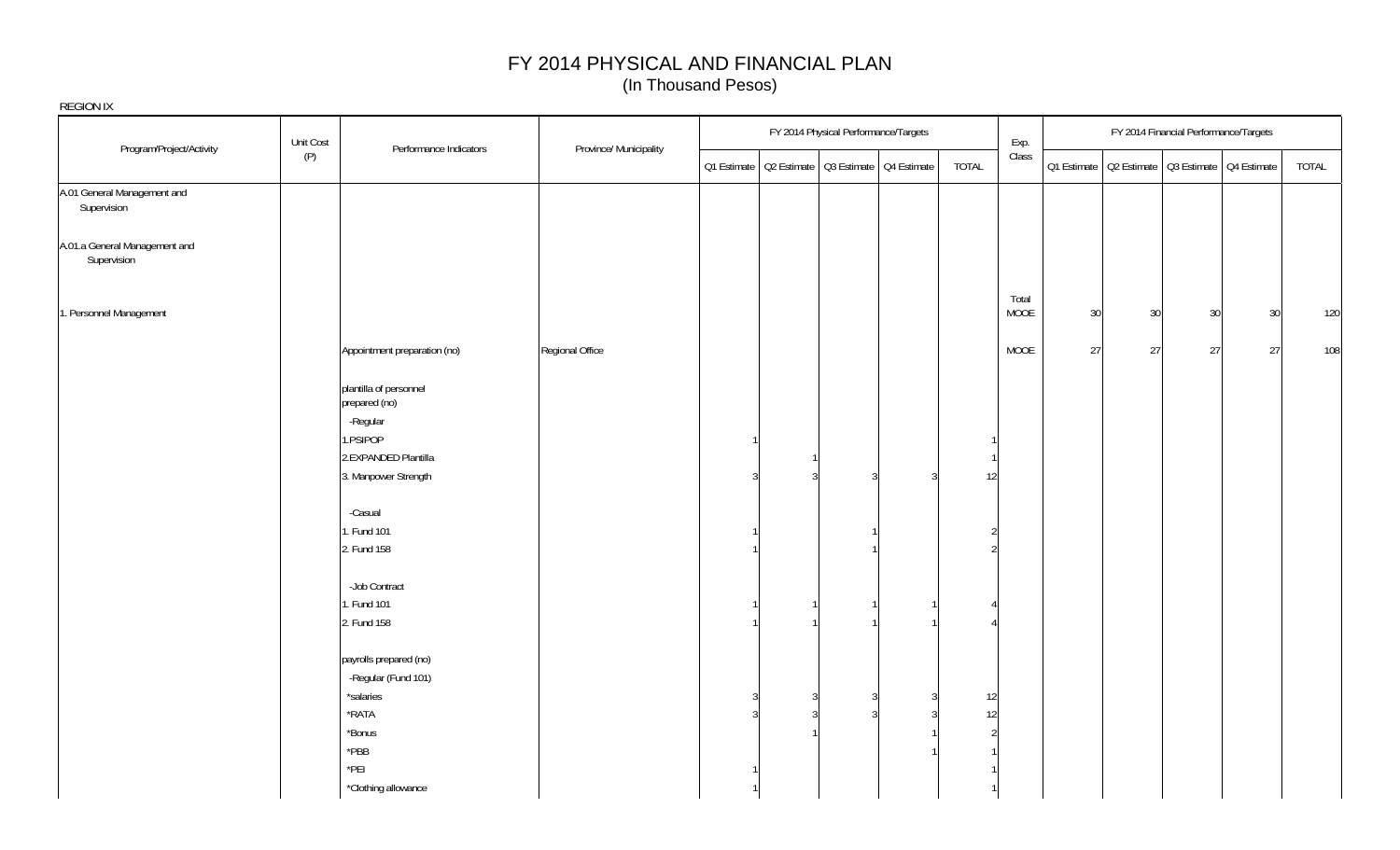| Unit Cost<br>Program/Project/Activity |                                                          |       |       | FY 2014 Physical Performance/Targets                  |       |              | Exp.  |    |               | FY 2014 Financial Performance/Targets |                                                       |       |
|---------------------------------------|----------------------------------------------------------|-------|-------|-------------------------------------------------------|-------|--------------|-------|----|---------------|---------------------------------------|-------------------------------------------------------|-------|
| (P)                                   | Performance Indicators<br>Province/ Municipality         |       |       | 01 Estimate   02 Estimate   03 Estimate   04 Estimate |       | <b>TOTAL</b> | Class |    |               |                                       | 01 Estimate   02 Estimate   03 Estimate   04 Estimate | TOTAL |
|                                       | *Monetization                                            |       |       |                                                       |       |              |       |    |               |                                       |                                                       |       |
|                                       | -Casual                                                  |       |       |                                                       |       |              |       |    |               |                                       |                                                       |       |
|                                       | *Fund 101 (wages)                                        |       |       |                                                       | ર     | 12           |       |    |               |                                       |                                                       |       |
|                                       | *Fund 158 (wages)                                        |       |       |                                                       |       | 12           |       |    |               |                                       |                                                       |       |
|                                       | *Bonus                                                   |       |       |                                                       |       |              |       |    |               |                                       |                                                       |       |
|                                       | *clothing allowance (F101)                               |       |       |                                                       |       |              |       |    |               |                                       |                                                       |       |
|                                       | *Monetization (F101)                                     |       |       |                                                       |       |              |       |    |               |                                       |                                                       |       |
|                                       | *PEI (F101)                                              |       |       |                                                       |       |              |       |    |               |                                       |                                                       |       |
|                                       | *clothing allowance (F158)                               |       |       |                                                       |       |              |       |    |               |                                       |                                                       |       |
|                                       | *Bonus (F158)                                            |       |       |                                                       |       |              |       |    |               |                                       |                                                       |       |
|                                       | *PEI (F158)                                              |       |       |                                                       |       |              |       |    |               |                                       |                                                       |       |
|                                       | personnel records maintained/updated (no)                | 1,200 | 1,200 | 1,200                                                 | 1,200 | 1,200        |       |    |               |                                       |                                                       |       |
|                                       | applications/clearance process (no)                      | 250   | 250   | 252                                                   | 252   | 1,004        |       |    |               |                                       |                                                       |       |
|                                       | trainings/workshops/seminars/conference<br>attended (no) |       |       |                                                       |       |              | MOOE  |    | $\mathcal{R}$ |                                       |                                                       | 12    |
| 2. Procurement Services               | Regional Office                                          |       |       |                                                       |       |              | MOOE  | 30 | 30            | 30                                    | 30                                                    | 120   |
|                                       | agency procurement plan<br>prepared (no)\                |       |       |                                                       |       |              |       |    |               |                                       |                                                       |       |
|                                       | inventory conducted (no)                                 |       |       |                                                       |       |              |       |    |               |                                       |                                                       |       |
|                                       | bidding conducted (no)                                   |       |       | O                                                     |       | 17           |       |    |               |                                       |                                                       |       |
| 3. Property Management                | Regional Office                                          |       |       |                                                       |       |              | MOOE  | 30 | 30            | 30                                    | 30                                                    | 120   |
|                                       | request acted upon (no)                                  | 125   | 125   | 125                                                   | 125   | 500          |       |    |               |                                       |                                                       |       |
|                                       | memo/receipt issued (no)                                 | 28    | 29    | 29                                                    | 29    | 115          |       |    |               |                                       |                                                       |       |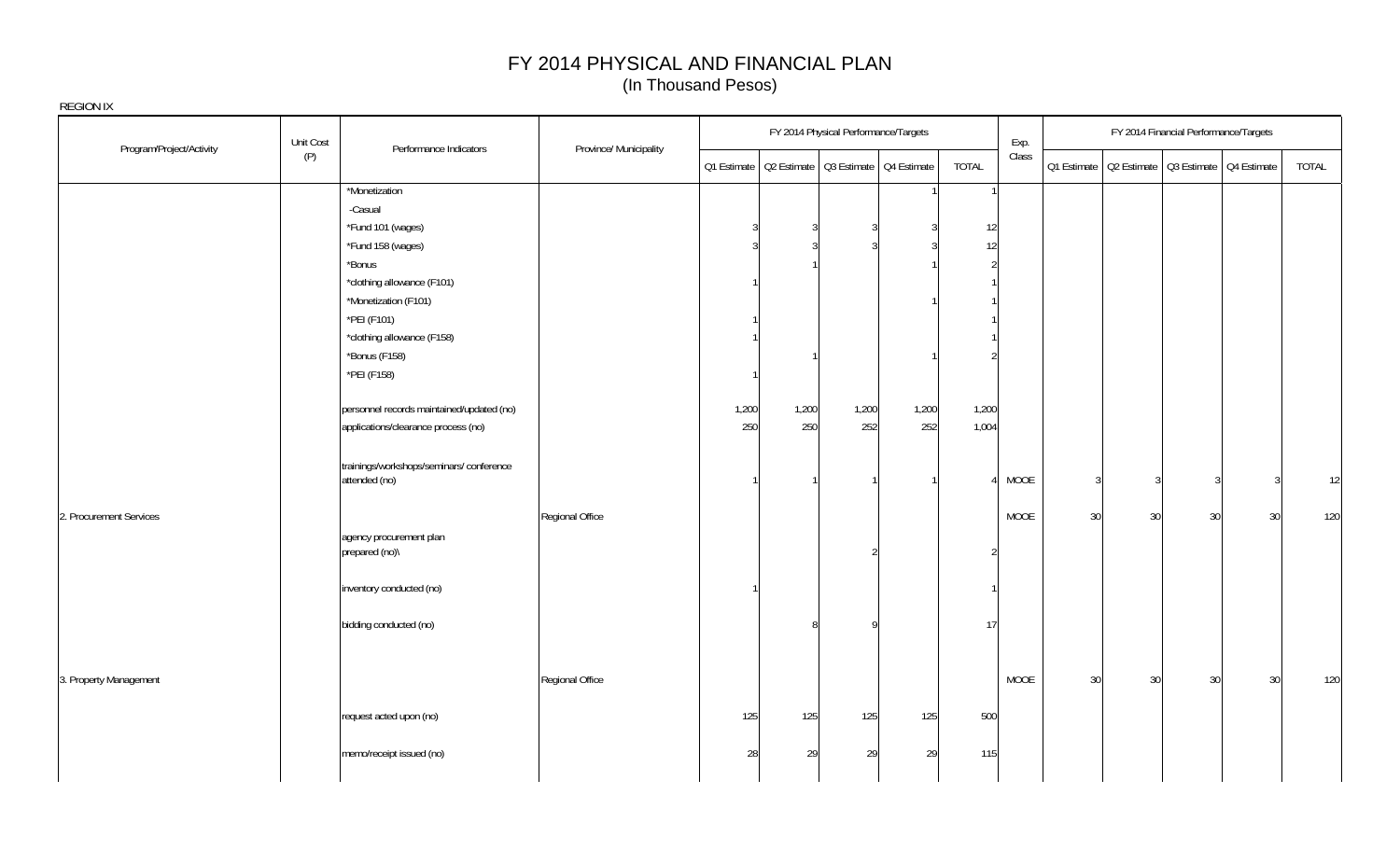| Program/Project/Activity | Unit Cost | Performance Indicators                                  | Province/ Municipality |       |                                                       | FY 2014 Physical Performance/Targets |       |              | Exp.        |    |    | FY 2014 Financial Performance/Targets |                                                       |       |
|--------------------------|-----------|---------------------------------------------------------|------------------------|-------|-------------------------------------------------------|--------------------------------------|-------|--------------|-------------|----|----|---------------------------------------|-------------------------------------------------------|-------|
|                          | (P)       |                                                         |                        |       | Q1 Estimate   Q2 Estimate   Q3 Estimate   Q4 Estimate |                                      |       | <b>TOTAL</b> | Class       |    |    |                                       | Q1 Estimate   Q2 Estimate   Q3 Estimate   Q4 Estimate | TOTAL |
|                          |           | vehicles maintained (no)                                |                        |       |                                                       |                                      |       |              |             |    |    |                                       |                                                       |       |
|                          |           | -(four wheels)                                          |                        | 19    | 19                                                    | 19                                   | 19    | 19           |             |    |    |                                       |                                                       |       |
|                          |           | -(motorcycles)                                          |                        | 79    | 79                                                    | 79                                   | 79    | 79           |             |    |    |                                       |                                                       |       |
|                          |           | equipment maintained (no)                               |                        | 100   | 100                                                   | 100                                  | 100   | 100          |             |    |    |                                       |                                                       |       |
|                          |           | vehicles repaired (no)                                  |                        |       | 3                                                     |                                      |       | 3            |             |    |    |                                       |                                                       |       |
|                          |           | equipment repaired (no)                                 |                        |       |                                                       |                                      |       |              |             |    |    |                                       |                                                       |       |
|                          |           | vehicles registered/issued (no)                         |                        | 6     |                                                       |                                      | h     | 26           |             |    |    |                                       |                                                       |       |
|                          |           | building repaired (no)                                  |                        |       |                                                       |                                      |       |              |             |    |    |                                       |                                                       |       |
|                          |           | buildings maintained (no)                               |                        | 19    | 19                                                    | 19                                   | 19    | 19           |             |    |    |                                       |                                                       |       |
|                          |           | unserviceable equipment<br>disposed (no)                |                        |       |                                                       |                                      | 5     | 10           |             |    |    |                                       |                                                       |       |
|                          |           |                                                         |                        |       |                                                       |                                      |       |              |             |    |    |                                       |                                                       |       |
| 4. Records Management    |           |                                                         | Regional Office        |       |                                                       |                                      |       |              | <b>MOOE</b> | 30 | 30 | 30                                    | 30                                                    | 120   |
|                          |           | incoming documents/correspondences<br>received (no)     |                        | 875   | 875                                                   | 875                                  | 875   | 3,500        |             |    |    |                                       |                                                       |       |
|                          |           | documents/correspondences/<br>dispatched/delivered (no) |                        | 1,250 | 1,250                                                 | 1,250                                | 1,250 | 5,000        |             |    |    |                                       |                                                       |       |
|                          |           | issuances disseminated (no)                             |                        | 1,375 | 1,375                                                 | 1,375                                | 1,375 | 5,500        |             |    |    |                                       |                                                       |       |
|                          |           | documents/correspondences<br>filed (no)                 |                        | 875   | 875                                                   | 875                                  | 875   | 3,500        |             |    |    |                                       |                                                       |       |
|                          |           | documents authenticated (no)                            |                        | 300   | 300                                                   | 300                                  | 3,000 | 3,900        |             |    |    |                                       |                                                       |       |
|                          |           | clients served (no)                                     |                        | 750   | 750                                                   | 750                                  | 750   | 3,000        |             |    |    |                                       |                                                       |       |
|                          |           | disposition of valueless records conducted (no)         |                        |       |                                                       |                                      |       |              |             |    |    |                                       |                                                       |       |
|                          |           | documents reproduced (no)                               |                        |       |                                                       |                                      |       | 2            |             |    |    |                                       |                                                       |       |
|                          |           | inventory of records conducted (no)                     |                        | 1,000 | 1,000                                                 | 1,000                                | 1,000 | 4,000        |             |    |    |                                       |                                                       |       |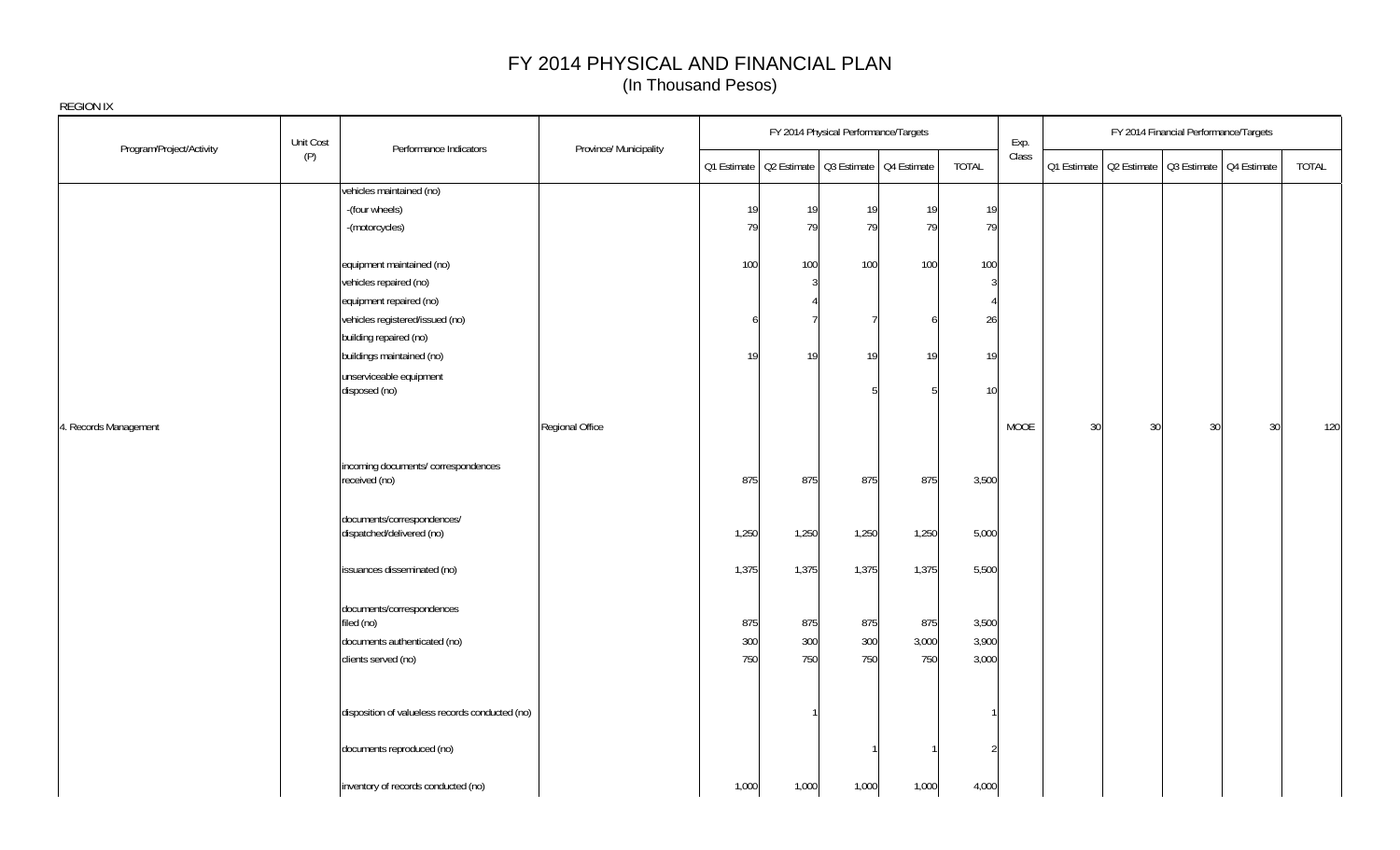|                              | Unit Cost                                                                                      |                        |                |             | FY 2014 Physical Performance/Targets |                                                       |             | Exp.  |    |    |    | FY 2014 Financial Performance/Targets                 |       |
|------------------------------|------------------------------------------------------------------------------------------------|------------------------|----------------|-------------|--------------------------------------|-------------------------------------------------------|-------------|-------|----|----|----|-------------------------------------------------------|-------|
| Program/Project/Activity     | Performance Indicators<br>(P)                                                                  | Province/ Municipality |                |             |                                      | 01 Estimate   02 Estimate   03 Estimate   04 Estimate | TOTAL       | Class |    |    |    | 01 Estimate   02 Estimate   03 Estimate   04 Estimate | TOTAL |
|                              | logbooks for receiving mails/documents<br>maintained (no)                                      |                        |                |             |                                      |                                                       |             |       |    |    |    |                                                       |       |
|                              | logbooks for outgoing, releasing/dispatch, mails,<br>correspondences documents maintained (no) |                        | 3              | 3           | $\mathcal{R}$                        |                                                       |             |       |    |    |    |                                                       |       |
|                              | records monthly reports<br>maintained (no)                                                     |                        | $\mathfrak{D}$ |             | $\mathcal{P}$                        |                                                       |             |       |    |    |    |                                                       |       |
| 5. Budget/Finance Management |                                                                                                | Regional Office        |                |             |                                      |                                                       |             | MOOE  | 50 | 50 | 50 | 50                                                    | 200   |
|                              | PENRO/CENRO financial plans reviewed and<br>finalized (no)                                     |                        |                |             |                                      |                                                       | 3           |       |    |    |    |                                                       |       |
|                              | copies produced (no)                                                                           |                        |                | 57          |                                      |                                                       | 57          |       |    |    |    |                                                       |       |
|                              | regional SAA/sub-SARO/NTA prepared (no)                                                        |                        | 10             | 10          | 10 <sup>1</sup>                      | 10 <sup>1</sup>                                       | 40          |       |    |    |    |                                                       |       |
|                              | financial justification prepared (no)                                                          |                        |                |             |                                      |                                                       | 20          |       |    |    |    |                                                       |       |
|                              | copies produced (no)                                                                           |                        |                | 30          | 35                                   | 35                                                    | 100         |       |    |    |    |                                                       |       |
|                              | vouchers/claims prepared (no)<br>budget record prepared (no)                                   |                        | 1,500          | 1,500<br>10 | 1,500<br>15                          | 1,500<br>15                                           | 6,000<br>40 |       |    |    |    |                                                       |       |
| 6. Accounting                |                                                                                                | Regional Offcie        |                |             |                                      |                                                       |             | MOOE  | 75 | 75 | 75 | 75                                                    | 300   |
|                              | vouchers/payroll indexed and processed (no)<br>-Fund 101<br>$-Fund 102$                        |                        |                |             |                                      |                                                       |             |       |    |    |    |                                                       |       |
|                              | -Fund 158                                                                                      |                        | 121            | 197         | 244                                  | 248                                                   | 810         |       |    |    |    |                                                       |       |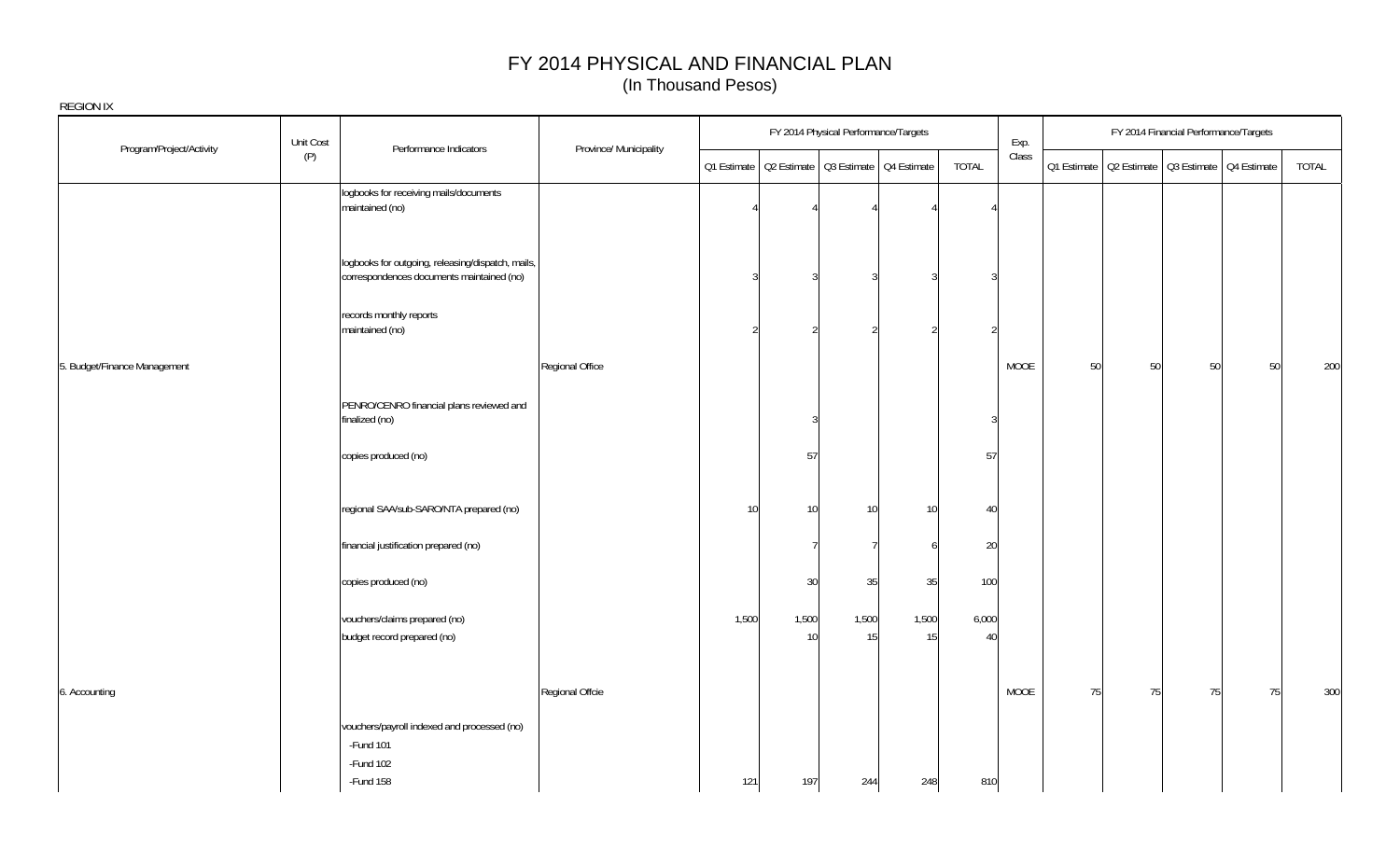|                          | Unit Cost                                                            |                        |                 |              | FY 2014 Physical Performance/Targets                  |       |        | Exp.                 |    | FY 2014 Financial Performance/Targets                 |    |       |
|--------------------------|----------------------------------------------------------------------|------------------------|-----------------|--------------|-------------------------------------------------------|-------|--------|----------------------|----|-------------------------------------------------------|----|-------|
| Program/Project/Activity | Performance Indicators<br>(P)                                        | Province/ Municipality |                 |              | Q1 Estimate   Q2 Estimate   Q3 Estimate   Q4 Estimate |       | TOTAL  | Class                |    | 01 Estimate   02 Estimate   03 Estimate   04 Estimate |    | TOTAL |
|                          | certification issued (no)                                            |                        | 90 <sup>°</sup> | 90           | 90                                                    | 90    | 360    |                      |    |                                                       |    |       |
|                          | financial reports prepared (no)                                      |                        |                 |              |                                                       |       |        |                      |    |                                                       |    |       |
|                          | -Fund 101                                                            |                        | ্ব              |              |                                                       |       | 12     |                      |    |                                                       |    |       |
|                          | -Fund 102                                                            |                        |                 |              |                                                       |       | 12     |                      |    |                                                       |    |       |
|                          | -Fund 158                                                            |                        |                 |              |                                                       |       | 12     |                      |    |                                                       |    |       |
|                          | -one fund concept                                                    |                        |                 |              |                                                       |       |        |                      |    |                                                       |    |       |
|                          | monthly report of disbursement/ financial<br>performance report (no) |                        |                 |              |                                                       |       |        |                      |    |                                                       |    |       |
|                          | -Fund 101                                                            |                        | ্ব              |              |                                                       |       | 12     |                      |    |                                                       |    |       |
|                          | -Fund 158                                                            |                        | ্               |              |                                                       |       | 12     |                      |    |                                                       |    |       |
|                          | remittances (no)                                                     |                        | 57              | 57           | 58                                                    | 60    | 232    |                      |    |                                                       |    |       |
|                          | seggregation of vouchers (no)                                        |                        |                 |              |                                                       |       |        |                      |    |                                                       |    |       |
|                          | -Fund 101                                                            |                        | 1,200           | 1,700        | 1,800                                                 | 1,900 | 6,600  |                      |    |                                                       |    |       |
|                          | -Fund 102                                                            |                        | 8               | $\mathbf{Q}$ | 10                                                    | 10    | 37     |                      |    |                                                       |    |       |
|                          | -Fund 158                                                            |                        | 120             | 196          | 240                                                   | 245   | 801    |                      |    |                                                       |    |       |
| 7. Cashiering            |                                                                      | Regional Office        |                 |              |                                                       |       |        | MOOE                 | 30 | 30<br>30 <sup>1</sup>                                 | 30 | 120   |
|                          | ORs issued (no)                                                      |                        | 250             | 250          | 250                                                   | 250   | 1,000  |                      |    |                                                       |    |       |
|                          | CAs prepared (no)                                                    |                        | 15              | 15           | 15                                                    | 15    | 60     |                      |    |                                                       |    |       |
|                          | reports prepared (no)                                                |                        | 42              | 43           | 43                                                    | 42    | 170    |                      |    |                                                       |    |       |
|                          | checks issued and delivered (no)                                     |                        | 750             | 750          | 750                                                   | 750   | 3,000  |                      |    |                                                       |    |       |
| 8. Top Level Management  | papers/documents acted upon (no)                                     | Regional Total         | 4,525           | 4,525        | 4,525                                                 | 4,525 | 18,100 | Total<br><b>MOOE</b> | 46 | 47<br>46                                              | 47 | 186   |
|                          |                                                                      | Regional Office        | 3,125           | 3,125        | 3,125                                                 | 3,125 | 12,500 | MOOE                 | 32 | 33<br>32                                              | 33 | 130   |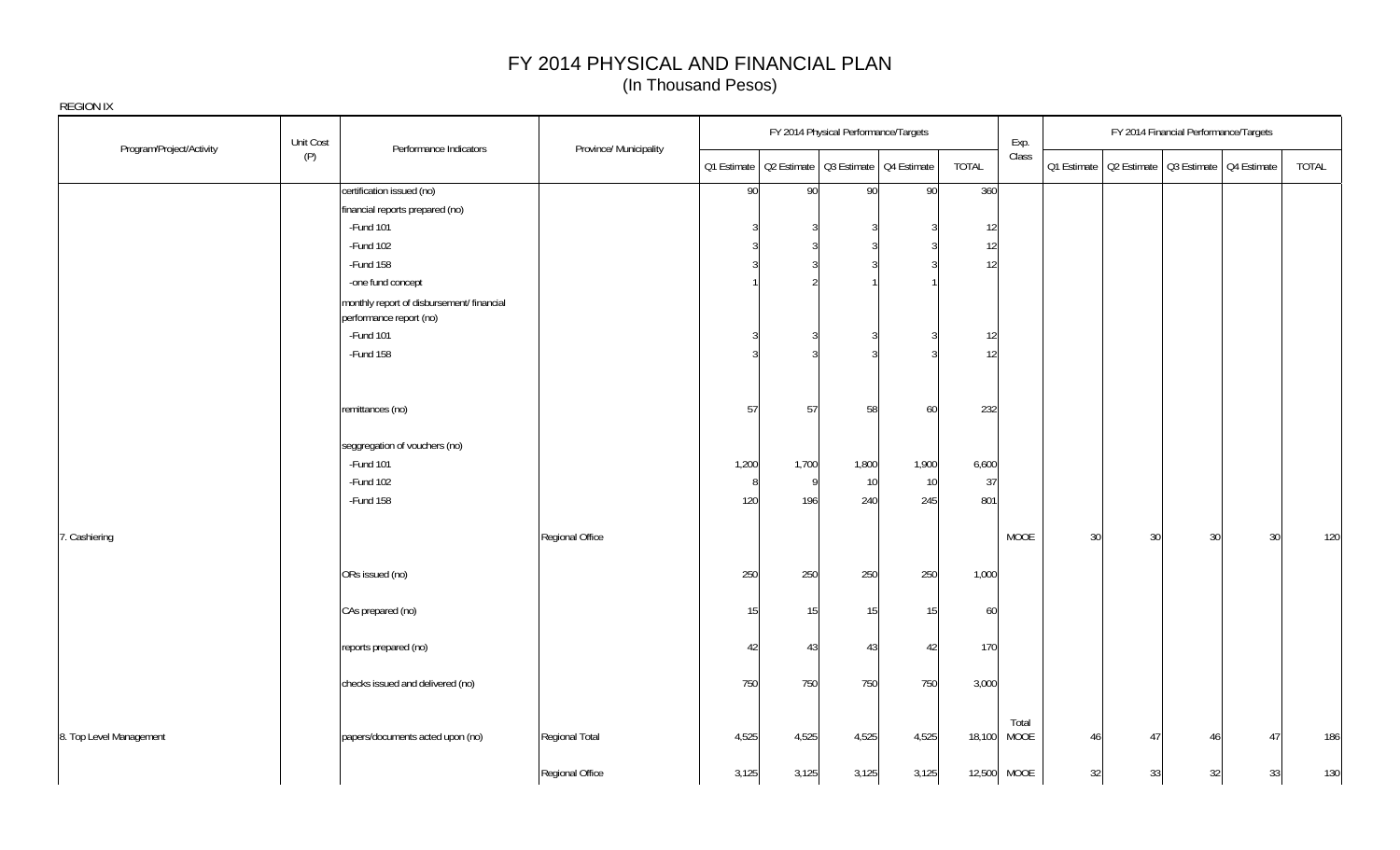|                          | Unit Cost |                                                            |                        |                                                       |     | FY 2014 Physical Performance/Targets |     |              | Exp.          |     |          | FY 2014 Financial Performance/Targets                 |              |                 |
|--------------------------|-----------|------------------------------------------------------------|------------------------|-------------------------------------------------------|-----|--------------------------------------|-----|--------------|---------------|-----|----------|-------------------------------------------------------|--------------|-----------------|
| Program/Project/Activity | (P)       | Performance Indicators                                     | Province/ Municipality | Q1 Estimate   Q2 Estimate   Q3 Estimate   Q4 Estimate |     |                                      |     | <b>TOTAL</b> | Class         |     |          | Q1 Estimate   Q2 Estimate   Q3 Estimate   Q4 Estimate |              | TOTAL           |
|                          |           |                                                            | Zamboanga del Norte    | 500                                                   | 500 | 500                                  | 500 | 2,000        | MOOE          | 5   |          |                                                       |              | $20\,$          |
|                          |           |                                                            | PENRO Norte            | 100                                                   | 100 | 100                                  | 100 | 400          |               |     |          |                                                       |              | $\vert 4 \vert$ |
|                          |           |                                                            | CENRO Dapitan City     | 100                                                   | 100 | 100                                  | 100 | 400          |               |     |          |                                                       |              | 4               |
|                          |           |                                                            | CENRO Dipolog City     | 100                                                   | 100 | 100                                  | 100 | 400          |               |     |          |                                                       |              | 4               |
|                          |           |                                                            | CENRO Liloy            | 100                                                   | 100 | 100                                  | 100 | 400          |               |     |          |                                                       |              |                 |
|                          |           |                                                            | CENRO Siocon           | 100                                                   | 100 | 100                                  | 100 | 400          |               |     |          |                                                       |              | 4 <sup>1</sup>  |
|                          |           |                                                            | Zamboanga del Sur      | 300                                                   | 300 | 300                                  | 300 | 1,200        | <b>MOOE</b>   |     |          |                                                       |              | 12              |
|                          |           |                                                            | PENRO Sur              | 100                                                   | 100 | 100                                  | 100 | 400          |               |     |          |                                                       |              | $\overline{4}$  |
|                          |           |                                                            | CENRO Pagadian City    | 100                                                   | 100 | 100                                  | 100 | 400          |               |     |          |                                                       |              | 4 <sup>1</sup>  |
|                          |           |                                                            | <b>CENRO Guipos</b>    | 100                                                   | 100 | 100                                  | 100 | 400          |               |     |          |                                                       |              | $\vert$         |
|                          |           |                                                            | Zamboanga Sibugay      | 300                                                   | 300 | 300                                  | 300 | 1,200        | <b>MOOE</b>   |     |          |                                                       |              | 12              |
|                          |           |                                                            | PENRO Sibugay          | 100                                                   | 100 | 100                                  | 100 | 400          |               |     |          |                                                       |              | $\vert 4 \vert$ |
|                          |           |                                                            | CENRO Ipil             | 100                                                   | 100 | 100                                  | 100 | 400          |               |     |          |                                                       |              | 4               |
|                          |           |                                                            | CENRO Buug             | 100                                                   | 100 | 100                                  | 100 | 400          |               |     |          |                                                       |              | 4               |
|                          |           |                                                            | Zamboanga City         | 300                                                   | 300 | 300                                  | 300 | 1,200        | MOOE          |     |          |                                                       |              | 12              |
|                          |           |                                                            | PENRO Interim          | 100                                                   | 100 | 100                                  | 100 | 400          |               |     |          |                                                       |              | $\vert 4 \vert$ |
|                          |           |                                                            | <b>CENRO East</b>      | 100                                                   | 100 | 100                                  | 100 | 400          |               |     |          |                                                       |              | 4 <sup>1</sup>  |
|                          |           |                                                            | <b>CENRO West</b>      | 100                                                   | 100 | 100                                  | 100 | 400          |               |     |          |                                                       |              |                 |
|                          |           | meetings/conferences/chaired/<br>paticipated/attended (no) | Regional Total         | 61                                                    | 61  | 66                                   | 68  | 256          | Total<br>MOOE | 328 | 329      | 328                                                   | 329          | 1,314           |
|                          |           |                                                            | Regional Office        | 17                                                    | 17  | 17                                   | 17  | 68           | MOOE          | 217 | 218      | 217                                                   | 218          | 870             |
|                          |           |                                                            | Zamboanga del Norte    | 16                                                    | 16  | 16                                   | 15  | 63           | MOOE          | 45  | 45       | 45                                                    | 45           | 180             |
|                          |           |                                                            | PENRO Norte            |                                                       |     |                                      |     | 15           |               | Q   | $\Omega$ | o                                                     | $\mathsf{Q}$ | 36              |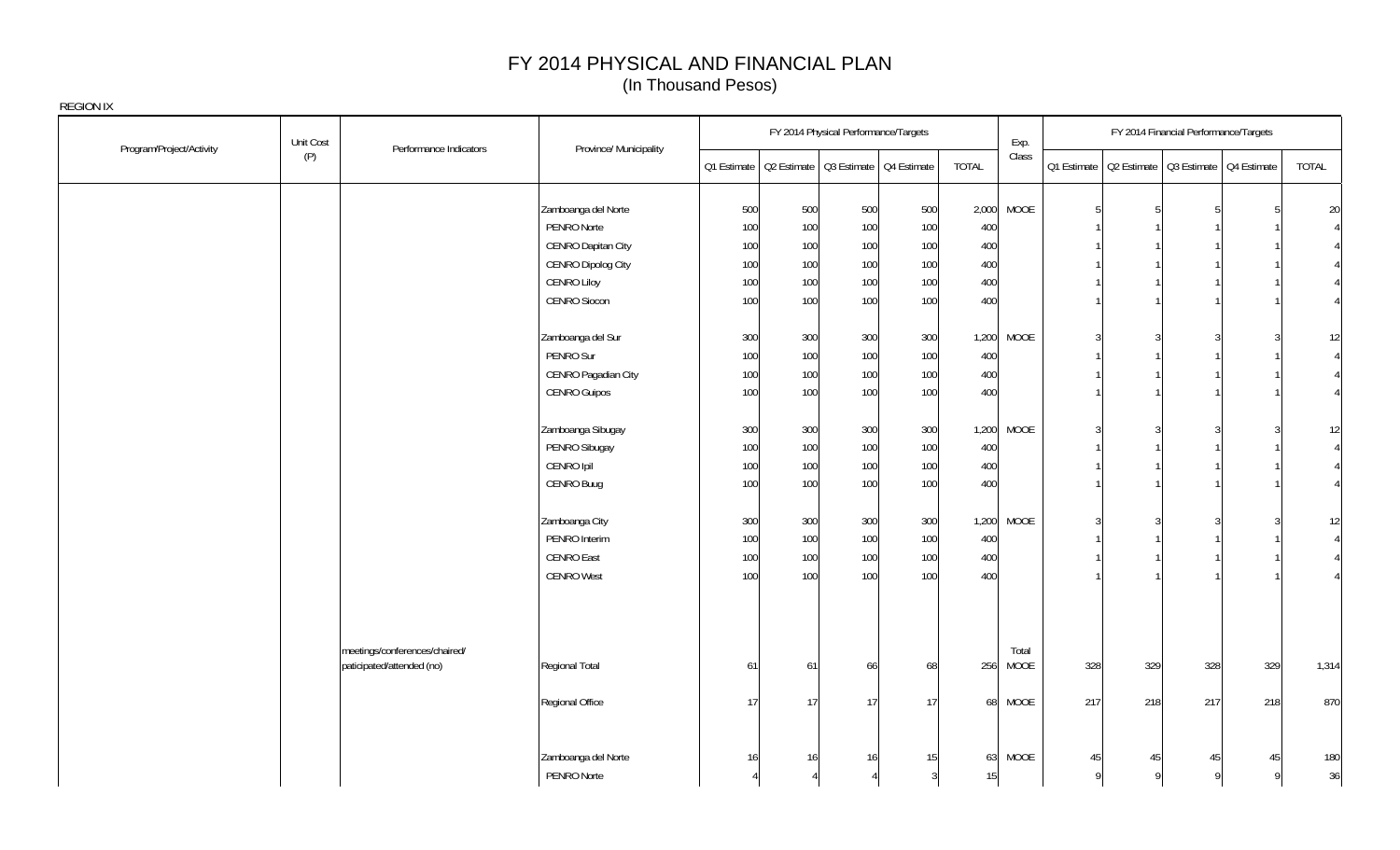|                                     | Unit Cost |                        |                           |          | FY 2014 Physical Performance/Targets                  |    |                 | Exp.        |         |              | FY 2014 Financial Performance/Targets                 |     |       |
|-------------------------------------|-----------|------------------------|---------------------------|----------|-------------------------------------------------------|----|-----------------|-------------|---------|--------------|-------------------------------------------------------|-----|-------|
| Program/Project/Activity            | (P)       | Performance Indicators | Province/ Municipality    |          | 01 Estimate   02 Estimate   03 Estimate   04 Estimate |    | TOTAL           | Class       |         |              | Q1 Estimate   Q2 Estimate   Q3 Estimate   Q4 Estimate |     | TOTAL |
|                                     |           |                        | <b>CENRO Dapitan City</b> | 3        | $\overline{3}$<br>्र                                  | २  | 12              |             | $\vert$ | $\mathsf{Q}$ | o                                                     | Q   | 36    |
|                                     |           |                        | CENRO Dipolog City        |          |                                                       |    | 12              |             |         |              |                                                       |     | 36    |
|                                     |           |                        | CENRO Liloy               |          |                                                       |    | 12              |             |         |              |                                                       |     | 36    |
|                                     |           |                        | CENRO Siocon              |          |                                                       |    | 12              |             |         |              |                                                       |     | 36    |
|                                     |           |                        | Zamboanga del Sur         | 18       | 18<br>18                                              | 21 |                 | 75 MOOE     | 22      | 22           | 22                                                    | 22  | 88    |
|                                     |           |                        | PENRO Sur                 | 6        |                                                       |    | 25              |             |         | 8            |                                                       |     | 32    |
|                                     |           |                        | CENRO Pagadian City       | 6        |                                                       |    | 25              |             |         |              |                                                       |     | 28    |
|                                     |           |                        | CENRO Guipos              | 6        |                                                       |    | 25              |             |         |              |                                                       |     | 28    |
|                                     |           |                        | Zamboanga Sibugay         |          |                                                       |    | 20 <sup>1</sup> | <b>MOOE</b> | 22      | 22           | 22                                                    | 22  | 88    |
|                                     |           |                        | PENRO Sibugay             |          |                                                       |    |                 |             |         | 8            |                                                       |     | 32    |
|                                     |           |                        | CENRO Ipil                |          |                                                       |    |                 |             |         |              |                                                       |     | 28    |
|                                     |           |                        | CENRO Buug                |          |                                                       |    |                 |             |         |              |                                                       |     | 28    |
|                                     |           |                        | Zamboanga City            | <b>6</b> |                                                       |    | 30 <sup>1</sup> | <b>MOOE</b> | 22      | 22           | 22                                                    | 22  | 88    |
|                                     |           |                        | PENRO Interim             |          |                                                       |    | 10 <sup>°</sup> |             |         | 8            |                                                       |     | 32    |
|                                     |           |                        | <b>CENRO East</b>         |          |                                                       |    | 10 <sup>°</sup> |             |         |              |                                                       |     | 28    |
|                                     |           |                        | <b>CENRO West</b>         |          |                                                       |    | 10 <sup>1</sup> |             |         |              |                                                       |     | 28    |
| 9. Project Management and           |           |                        |                           |          |                                                       |    |                 |             |         |              |                                                       |     |       |
| Supervision                         |           |                        | Regional Total            |          |                                                       |    |                 | <b>MOOE</b> | 499     | 499          | 499                                                   | 499 | 1,996 |
|                                     |           |                        | Regional Office           |          |                                                       |    |                 | <b>MOOE</b> | 374     | 374          | 374                                                   | 374 | 1,496 |
|                                     |           |                        | PENRO Norte               |          |                                                       |    |                 | <b>MOOE</b> | 50      | 50           | 50                                                    | 50  | 200   |
|                                     |           |                        | PENRO Sur                 |          |                                                       |    |                 | MOOE        | 25      | 25           | 25                                                    | 25  | 100   |
|                                     |           |                        | PENRO Sibugay             |          |                                                       |    |                 | <b>MOOE</b> | 25      | 25           | 25                                                    | 25  | 100   |
|                                     |           |                        | PENRO Interim             |          |                                                       |    |                 | MOOE        | 25      | 25           | 25                                                    | 25  | 100   |
| 10. Capital Outllay Program         |           |                        | Regional Office           |          |                                                       |    |                 |             |         |              |                                                       |     |       |
| 10.1 Building and structures Outlay |           |                        |                           |          |                                                       |    |                 |             |         |              |                                                       |     |       |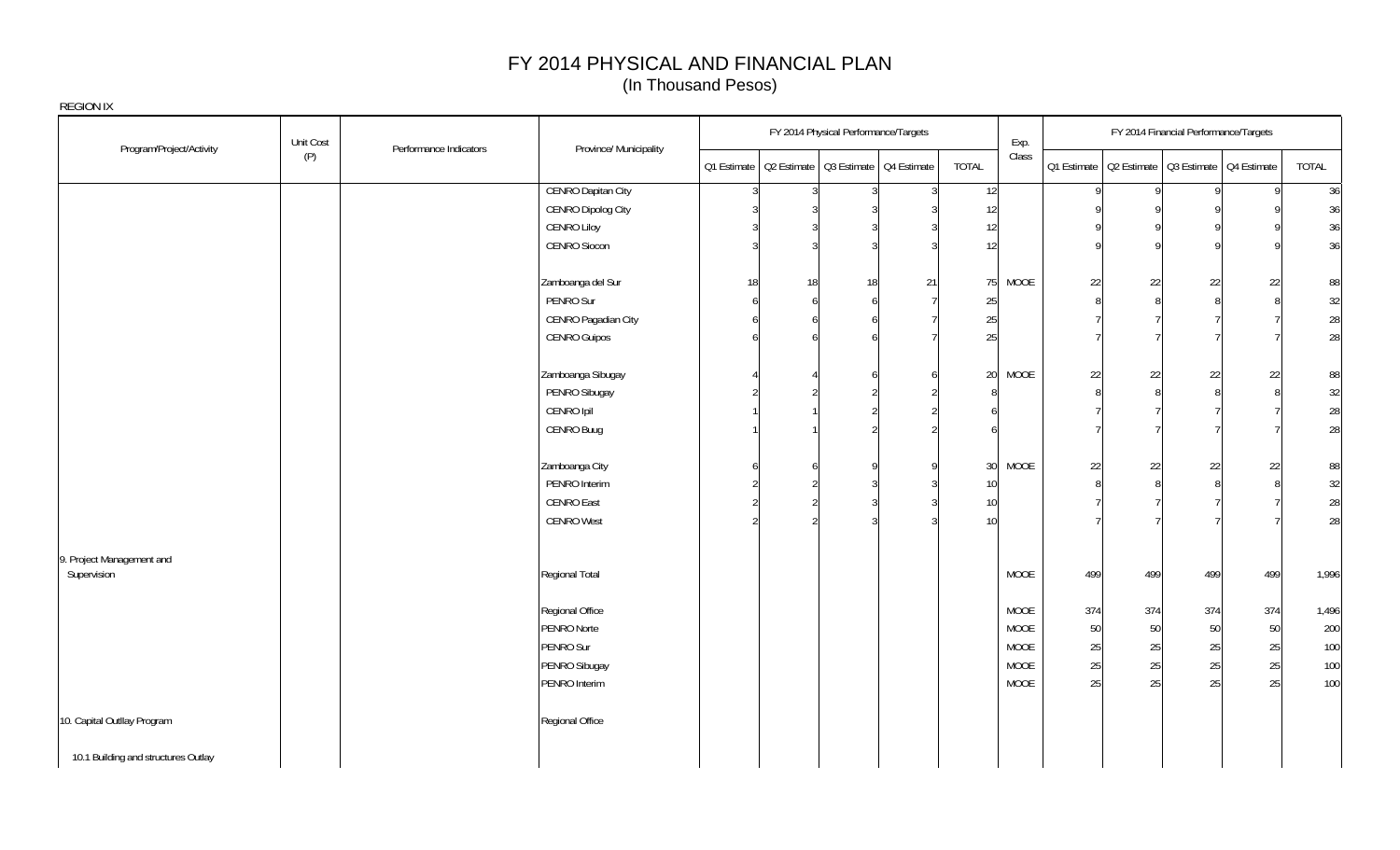| <b>REGION IX</b>                                                                                                          |           |                                                                    |                                        |             |         |                                      |                                         |           |             |          |                                                       |           |                                       |            |
|---------------------------------------------------------------------------------------------------------------------------|-----------|--------------------------------------------------------------------|----------------------------------------|-------------|---------|--------------------------------------|-----------------------------------------|-----------|-------------|----------|-------------------------------------------------------|-----------|---------------------------------------|------------|
|                                                                                                                           | Unit Cost |                                                                    |                                        |             |         | FY 2014 Physical Performance/Targets |                                         |           | Exp.        |          |                                                       |           | FY 2014 Financial Performance/Targets |            |
| Program/Project/Activity                                                                                                  | (P)       | Performance Indicators                                             | Province/ Municipality                 | Q1 Estimate |         |                                      | Q2 Estimate   Q3 Estimate   Q4 Estimate | TOTAL     | Class       |          | Q1 Estimate   Q2 Estimate   Q3 Estimate   Q4 Estimate |           |                                       | TOTAL      |
| -completion of Regional Office<br>building                                                                                |           |                                                                    | Regional Office                        |             |         |                                      |                                         |           | CO          | 14,000   |                                                       |           |                                       | 14,000     |
| A.01.b Human Resource<br>Development                                                                                      |           |                                                                    |                                        |             |         |                                      |                                         |           |             |          |                                                       |           |                                       |            |
| 1. Coordinate/Facilitate<br>Seminars/Workshops/Conferences                                                                |           | seminars/workshops/conferences coordinated<br>and falilitated (no) | Regional Office                        |             |         |                                      |                                         |           | MOOE        | 27       | 27                                                    | 28        | 27                                    | 109        |
| A.02 Support to Operations                                                                                                |           |                                                                    |                                        |             |         |                                      |                                         |           |             |          |                                                       |           |                                       |            |
| A.02.a Data Management<br>including Systems<br>Development and<br>Maintenance                                             |           |                                                                    |                                        |             |         |                                      |                                         |           |             |          |                                                       |           |                                       |            |
| 1. Prepare Regional Statistical<br>Profile                                                                                | 10,000    | Regional statistical profile prepared/published<br>(no)            | Regional Office                        |             |         |                                      |                                         |           | <b>MOOE</b> |          |                                                       | 10        |                                       | 10         |
| 2. Prepare Statistical Publication                                                                                        | 10,000    | <b>ENR</b> essential ststistics<br>published (no)                  | Regional Office                        |             |         |                                      |                                         |           | <b>MOOE</b> |          |                                                       | 10        |                                       | 10         |
| 3. Maintain ICT Equipment and<br>Programs including Capacity<br>Building on ICT Technology<br>Application and Performance |           | ICT equipment and programs maintained and<br>upgraded (no)         | Regional Total                         | 28          | 50      | 50                                   | 33                                      | 161       | <b>MOOE</b> | 132      | 228                                                   | 228       | 141                                   | 729        |
|                                                                                                                           |           |                                                                    | Regional Office<br>Zamboanga del Norte | 15          | 35<br>6 | 35                                   | 15                                      | 100<br>22 |             | 68<br>19 | 156<br>27                                             | 156<br>27 | 69<br>27                              | 449<br>100 |
|                                                                                                                           |           |                                                                    | Zamboanga del Sur                      |             |         |                                      |                                         | 13        |             | 15       | 15                                                    | 15        | 15                                    | 60         |
|                                                                                                                           |           |                                                                    | Zamboanga Sibugay<br>Zamboanga City    |             |         |                                      |                                         | 13<br>13  |             | 15<br>15 | 15<br>15                                              | 15<br>15  | 15<br>15                              | 60<br>60   |
|                                                                                                                           |           |                                                                    |                                        |             |         |                                      |                                         |           |             |          |                                                       |           |                                       |            |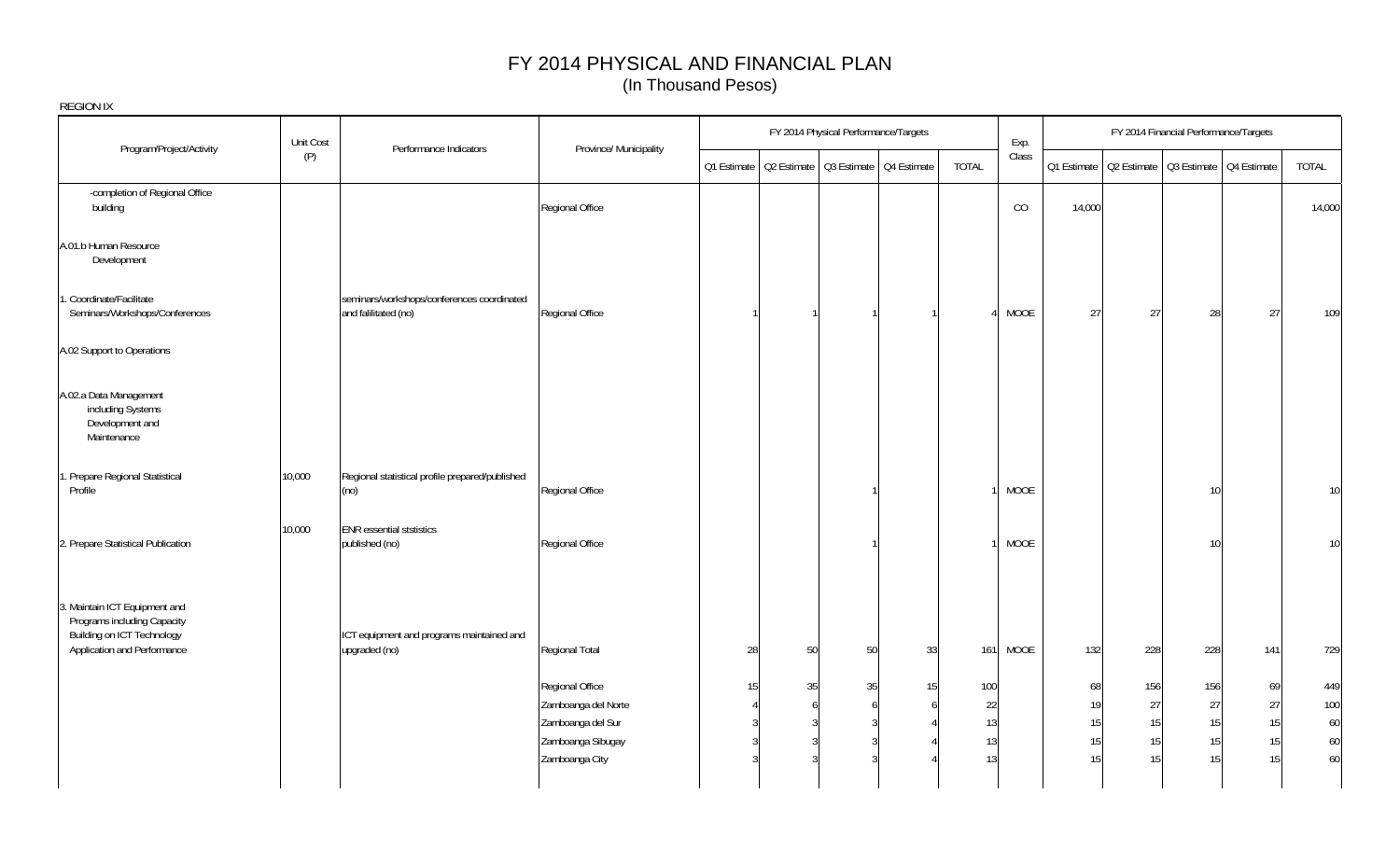|                                                                                                                                                                 | Unit Cost   |                                                                      |                                          |             |    | FY 2014 Physical Performance/Targets    |    |                      | Exp.          |                                 |     | FY 2014 Financial Performance/Targets                 |    |                |
|-----------------------------------------------------------------------------------------------------------------------------------------------------------------|-------------|----------------------------------------------------------------------|------------------------------------------|-------------|----|-----------------------------------------|----|----------------------|---------------|---------------------------------|-----|-------------------------------------------------------|----|----------------|
| Program/Project/Activity                                                                                                                                        | (P)         | Performance Indicators                                               | Province/ Municipality                   | Q1 Estimate |    | Q2 Estimate   Q3 Estimate   Q4 Estimate |    | TOTAL                | Class         |                                 |     | Q1 Estimate   Q2 Estimate   Q3 Estimate   Q4 Estimate |    | TOTAL          |
|                                                                                                                                                                 | 200,000     | Training on ICT technology application conductd<br>(no)              | Regional Office                          |             |    |                                         |    |                      | <b>MOOE</b>   |                                 | 200 |                                                       |    | 200            |
| A.02.b Production and                                                                                                                                           |             |                                                                      |                                          |             |    |                                         |    |                      |               |                                 |     |                                                       |    |                |
| Dissemination of Technical<br>and Popular Materials in<br>the Conservation and<br>Development of Natural<br>Resources including<br><b>Environment Education</b> |             |                                                                      |                                          |             |    |                                         |    |                      |               |                                 |     |                                                       |    |                |
| 1. Information, Education,<br>and Communication                                                                                                                 |             |                                                                      |                                          |             |    |                                         |    |                      |               |                                 |     |                                                       |    |                |
| 1.a Trimedia                                                                                                                                                    |             |                                                                      |                                          |             |    |                                         |    |                      |               |                                 |     |                                                       |    |                |
| 1.a.1 Print                                                                                                                                                     |             | News article prepared and submitted to<br>1,000 Regional Office (no) | Regional Total                           |             |    |                                         |    | 36                   | Total<br>MOOE | $\Omega$                        |     |                                                       |    | 36             |
|                                                                                                                                                                 |             |                                                                      | Zamboanga del Norte<br>Zamboanga del Sur |             |    |                                         |    | 12 <sup>1</sup><br>8 | MOOE<br>MOOE  | $\overline{3}$<br>$\mathcal{D}$ |     |                                                       |    | 12<br>8        |
|                                                                                                                                                                 |             |                                                                      | Zamboanga Sibugay                        |             |    |                                         |    | 8                    | <b>MOOE</b>   | $\mathfrak{D}$                  |     |                                                       |    | 8              |
|                                                                                                                                                                 |             |                                                                      | Zamboanga City                           |             |    |                                         |    | 8                    | MOOE          | $\mathcal{P}$                   |     |                                                       |    | 8 <sup>1</sup> |
|                                                                                                                                                                 |             | 40,000 News bulletin prepared (no)                                   | Regional Office                          |             |    |                                         |    | $\mathcal{D}$        | MOOE          |                                 |     | Δſ                                                    | 40 | 80             |
|                                                                                                                                                                 |             | 1,000 Photo release prepared (no)                                    | Regional Office                          |             |    |                                         |    | 28                   | MOOE          |                                 |     |                                                       |    | 28             |
|                                                                                                                                                                 |             | 1,000 Press release prepared (no)                                    | Regional Office                          |             |    |                                         |    | 28                   | MOOE          |                                 |     |                                                       |    | 28             |
| 1.a.2 Radio                                                                                                                                                     | 7000/per hr | 1-hr radio program with radion plugging<br>conducted (no)            | Regional Office                          |             |    | f                                       |    | 24                   | MOOE          | 42                              | 42  | 42                                                    | 42 | 168            |
| 1.b Interpersonnel communication                                                                                                                                | 6,000       | IEC thru school/community visit conducted (no) Regional Total        |                                          | 11          | 11 | 11                                      | 11 | 44                   | Total<br>MOOE | 66                              | 66  | 66                                                    | 66 | 264            |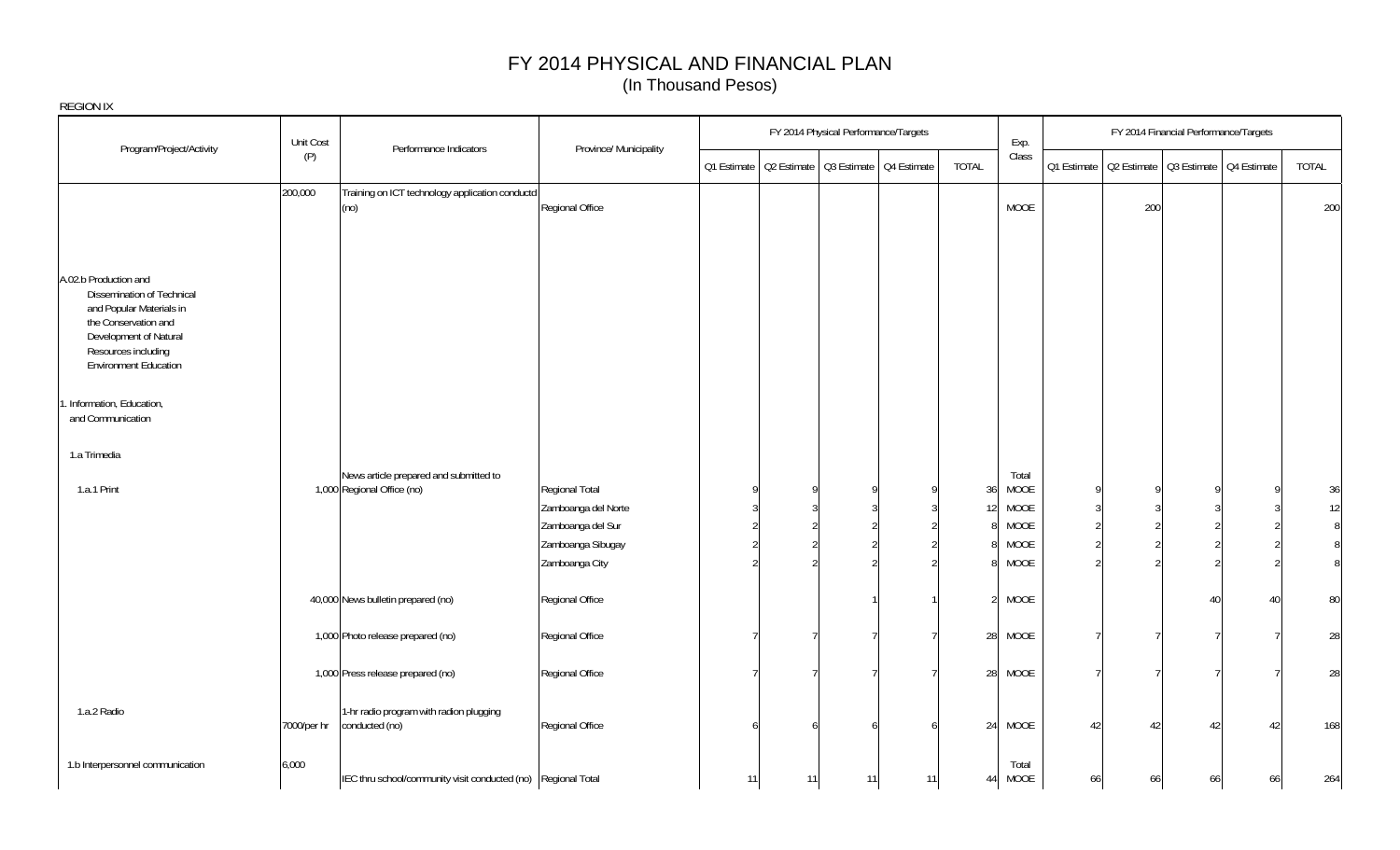| REGION IX                                                                                 |           |                                            |                                        |             |                                         |                |              |               |          |                         |                                       |    |          |
|-------------------------------------------------------------------------------------------|-----------|--------------------------------------------|----------------------------------------|-------------|-----------------------------------------|----------------|--------------|---------------|----------|-------------------------|---------------------------------------|----|----------|
|                                                                                           | Unit Cost | Performance Indicators                     | Province/ Municipality                 |             | FY 2014 Physical Performance/Targets    |                |              | Exp.          |          |                         | FY 2014 Financial Performance/Targets |    |          |
| Program/Project/Activity                                                                  | (P)       |                                            |                                        | Q1 Estimate | Q2 Estimate   Q3 Estimate   Q4 Estimate |                | <b>TOTAL</b> | Class         |          | Q1 Estimate Q2 Estimate | Q3 Estimate Q4 Estimate               |    | TOTAL    |
|                                                                                           |           |                                            | Regional Office                        |             |                                         | <b>6</b>       | 24           | MOOE          | 36       | 36                      | 36                                    | 36 | 144      |
|                                                                                           |           |                                            | Zamboanga del Norte                    |             |                                         | $\overline{2}$ | 8            | MOOE          | 12       | 12                      | 12                                    | 12 | 48       |
|                                                                                           |           |                                            | Zamboanga del Sur                      |             |                                         |                |              | MOOE          | <b>6</b> | 6                       |                                       | h  | 24       |
|                                                                                           |           |                                            | Zamboanga Sibugay                      |             |                                         |                |              | MOOE          |          | 6                       |                                       |    | 24       |
|                                                                                           |           |                                            | Zamboanga City                         |             |                                         |                |              | MOOE          |          | 6                       |                                       |    | 24       |
| 1.c Special Media                                                                         | 1,000     | Streamer/tarpauline<br>produced (no)       | Regional Office                        |             |                                         |                | 24           | MOOE          |          | 8                       |                                       |    | 24       |
| 1.d E-media                                                                               | 7,000     | Maintenance of<br>regional website (no)    | Regional Office                        |             |                                         | $\mathcal{S}$  | 12           | MOOE          | 15       | 15                      | 15                                    | 15 | 60       |
| 2. Environmental Education                                                                |           |                                            |                                        |             |                                         |                |              |               |          |                         |                                       |    |          |
| 2.a Organization of student<br>group/advocates for ENR<br>utilizing Dalaw Turo strategy   | 40,000    | Student groups/advocates<br>organized (no) | Regional Office                        |             |                                         |                |              | MOOE          | 30       | 30                      | 30                                    | 30 | 120      |
| 3. Project Management and<br>Supervision                                                  |           |                                            | Regional Total                         |             |                                         |                |              | Total<br>MOOE | 62       | 62                      | 62                                    | 62 | 248      |
|                                                                                           |           |                                            | Regional Office                        |             |                                         |                |              | MOOE          | 31       | 31                      | 31                                    | 31 | 124      |
|                                                                                           |           |                                            | Zamboanga del Norte                    |             |                                         |                |              | MOOE          | 10       | 10 <sup>1</sup>         | 10                                    | 10 | 40       |
|                                                                                           |           |                                            | Zamboanga del Sur<br>Zamboanga Sibugay |             |                                         |                |              | MOOE<br>MOOE  |          |                         |                                       |    | 28<br>28 |
|                                                                                           |           |                                            | Zamboanga City                         |             |                                         |                |              | MOOE          |          |                         |                                       |    | 28       |
| A.02.c Legal Services, including<br>Operations against Unlawful<br>Titling of Public Land |           |                                            |                                        |             |                                         |                |              |               |          |                         |                                       |    |          |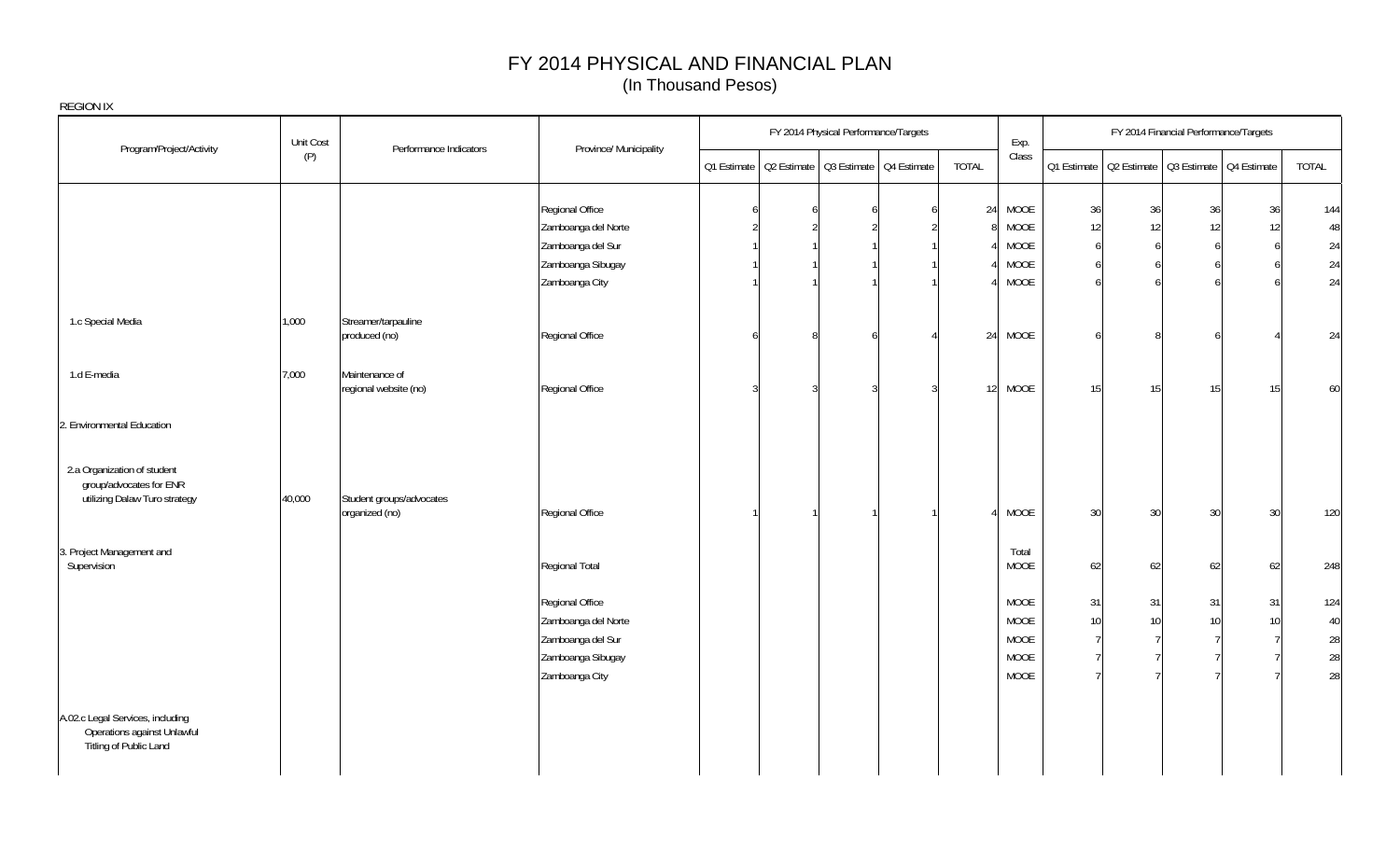| <b>REGION IX</b>                                                                                                                                       |           |                                             |                        |    |    |                                      |                                                       |       |                      |     |                                                       |     |                                       |       |
|--------------------------------------------------------------------------------------------------------------------------------------------------------|-----------|---------------------------------------------|------------------------|----|----|--------------------------------------|-------------------------------------------------------|-------|----------------------|-----|-------------------------------------------------------|-----|---------------------------------------|-------|
| Program/Project/Activity                                                                                                                               | Unit Cost | Performance Indicators                      | Province/ Municipality |    |    | FY 2014 Physical Performance/Targets |                                                       |       | Exp.                 |     |                                                       |     | FY 2014 Financial Performance/Targets |       |
|                                                                                                                                                        | (P)       |                                             |                        |    |    |                                      | Q1 Estimate   Q2 Estimate   Q3 Estimate   Q4 Estimate | TOTAL | Class                |     | 01 Estimate   02 Estimate   03 Estimate   04 Estimate |     |                                       | TOTAL |
| File Case in Court Regarding<br>Investigation, Resolution and<br>Cancellation/Reversion thru The<br>Office of the Solicitor General                    |           |                                             |                        |    |    |                                      |                                                       |       |                      |     |                                                       |     |                                       |       |
| 1.1 Oplan Anti-Fake Titles                                                                                                                             |           | 30,000 Cases filed in court (no)            | Regional Office        |    |    |                                      |                                                       | 24    | MOOE                 | 120 | 210                                                   | 210 | 180                                   | 720   |
| 2. Fastrack Disposition of Aging<br>Cases (lands, Forestry and Others)<br>in the Regional Office                                                       |           | 3,000 Aging cases disposed/resolved (no)    | Regional Office        | 10 | 17 | 17                                   | 16                                                    | 60    | MOOE                 | 30  | 51                                                    | 51  | 48                                    | 180   |
| 3. Project Management and<br>Supervision                                                                                                               |           |                                             | Regional Office        |    |    |                                      |                                                       |       | <b>MOOE</b>          | 18  | 29                                                    | 29  | 29                                    | 105   |
| A.02.d Conduct of Special<br>Studies, Design and<br>Development in Support<br>of Forestry, Mining and<br><b>Environmental Management</b><br>Operations |           |                                             | Regional Office        |    |    |                                      |                                                       |       | <b>TOTAL</b><br>MOOE | 125 | 125                                                   | 125 | 125                                   | 500   |
| . Implementation of the IEC on BIMP<br>-EAGA                                                                                                           |           |                                             |                        |    |    |                                      |                                                       |       |                      |     |                                                       |     |                                       |       |
| 1.1 Updating of the BIMP-EAGA/P-<br><b>EAGA</b> profiles                                                                                               |           | Regional data consolidated/<br>updated (no) |                        |    |    |                                      |                                                       |       |                      |     |                                                       |     |                                       |       |
| 2. Finalization and Implementation<br>of 2010 Action Plan for the<br>Environmen Pillar                                                                 |           |                                             |                        |    |    |                                      |                                                       |       |                      |     |                                                       |     |                                       |       |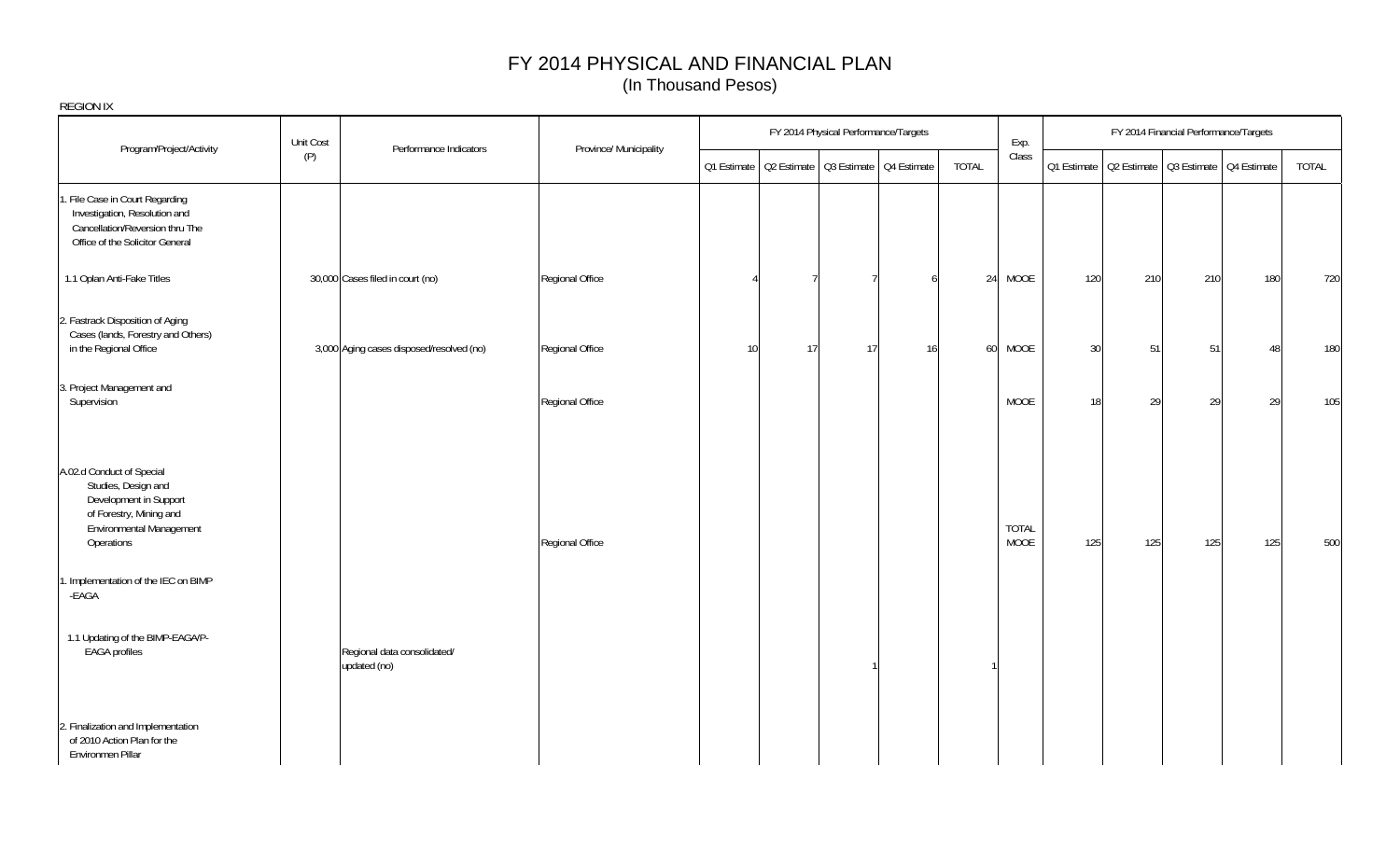|                                                                                                                                   | Unit Cost                                            |                                            |                        |                                                       | FY 2014 Physical Performance/Targets |                | Exp.  |                                                       | FY 2014 Financial Performance/Targets |       |
|-----------------------------------------------------------------------------------------------------------------------------------|------------------------------------------------------|--------------------------------------------|------------------------|-------------------------------------------------------|--------------------------------------|----------------|-------|-------------------------------------------------------|---------------------------------------|-------|
| Program/Project/Activity                                                                                                          | (P)                                                  | Performance Indicators                     | Province/ Municipality | Q1 Estimate   Q2 Estimate   Q3 Estimate   Q4 Estimate |                                      | <b>TOTAL</b>   | Class | Q1 Estimate   Q2 Estimate   Q3 Estimate   Q4 Estimate |                                       | TOTAL |
| 2.1 BIMP-EAGA Environment<br>Pillar Strategic Planning<br>Workshop/P-EAGA F/E Planning<br>Workshop                                | Workshops/meetings attended (no)                     |                                            |                        |                                                       |                                      | $\mathfrak{D}$ |       |                                                       |                                       |       |
| 3. Revision/Updating of the<br>ENR Investment Manual in the<br>Philippines for BIMP-EAGA                                          | Regional inputs prepared FMS, PAWS and<br>Mines (no) |                                            |                        |                                                       |                                      |                |       |                                                       |                                       |       |
| 4. Compliance to instructions from<br>the Central Office, BIMP-NRD<br>Cluster, P-EAGA TWG, MEDCo<br>and other Government Agencies | documents finalized/compiled and submitted<br>(no)   |                                            |                        |                                                       |                                      |                |       |                                                       |                                       |       |
| 5. P-EAGA F/E TWG Meetings                                                                                                        |                                                      |                                            |                        |                                                       |                                      |                |       |                                                       |                                       |       |
| 5.1 Attendance to/hosting of<br>and administrative preparations<br>for the TWG meetings                                           |                                                      |                                            |                        |                                                       |                                      |                |       |                                                       |                                       |       |
| 5.1.1 Administrative preparations<br>for the meetings                                                                             | (no)                                                 | Documents prepared during the TWG meetings |                        |                                                       |                                      |                |       |                                                       |                                       |       |
| 5.1.2 Attendance to/hosting of TWG<br>meetings                                                                                    | Report prepared on meetings attended (no)            |                                            |                        |                                                       |                                      | 2              |       |                                                       |                                       |       |
| 5.1.3 Focal Person's meeting                                                                                                      | Report prepared on meetings attended (no)            |                                            |                        |                                                       |                                      |                |       |                                                       |                                       |       |
| 6. Support Staff and Other P-EAGA-<br>Related meetings                                                                            | Report prepared on meetings attended (no)            |                                            |                        |                                                       |                                      |                |       |                                                       |                                       |       |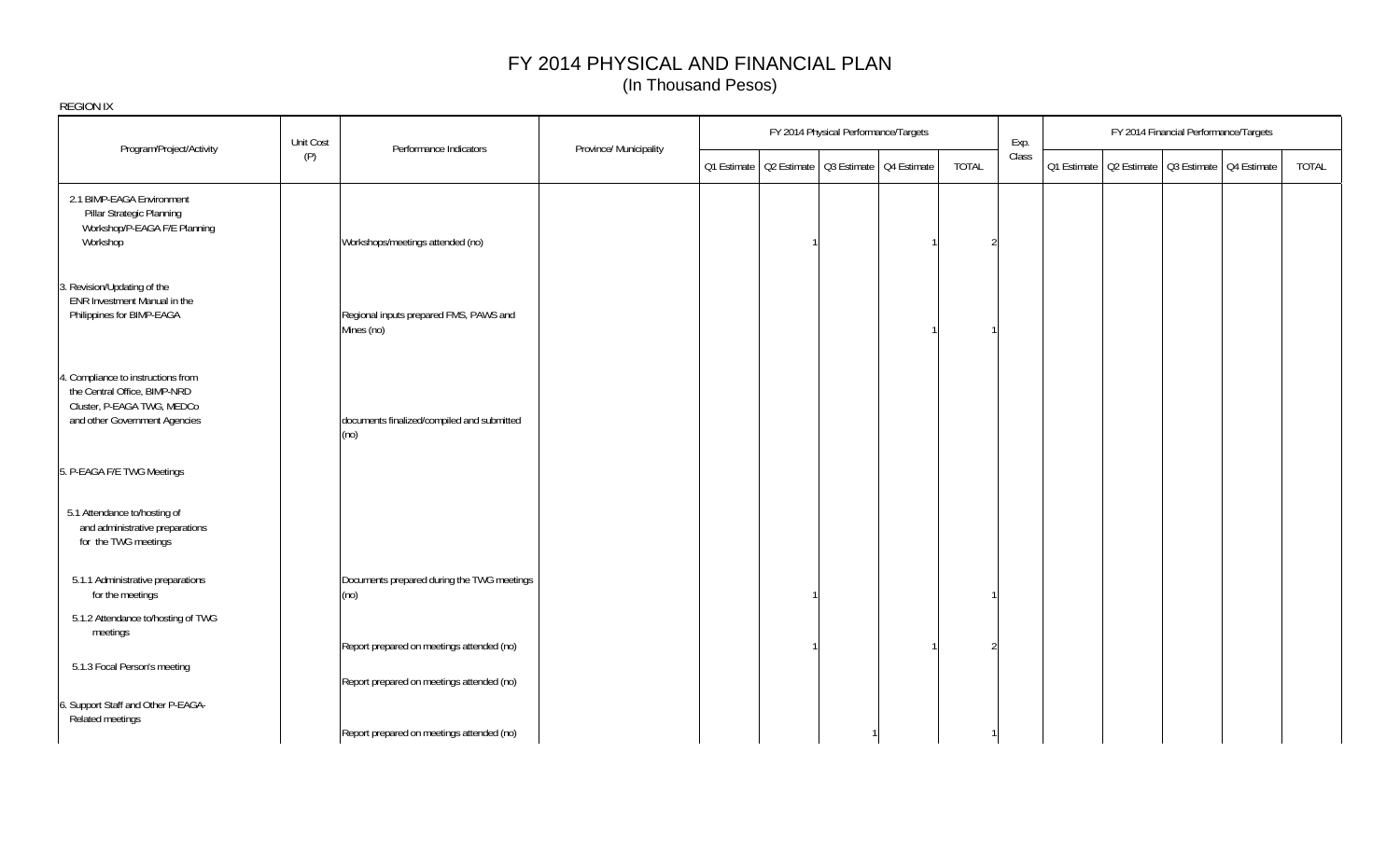|                                                                                                                           | Unit Cost |                                                                 |                        |             |                                         | FY 2014 Physical Performance/Targets |    |       | Exp.        |     | FY 2014 Financial Performance/Targets                 |     |     |       |
|---------------------------------------------------------------------------------------------------------------------------|-----------|-----------------------------------------------------------------|------------------------|-------------|-----------------------------------------|--------------------------------------|----|-------|-------------|-----|-------------------------------------------------------|-----|-----|-------|
| Program/Project/Activity                                                                                                  | (P)       | Performance Indicators                                          | Province/ Municipality | Q1 Estimate | Q2 Estimate   Q3 Estimate   Q4 Estimate |                                      |    | TOTAL | Class       |     | Q1 Estimate   Q2 Estimate   Q3 Estimate   Q4 Estimate |     |     | TOTAL |
| . BIMP-EAGA Senior Officials<br>Meeting and MinisterialMeeting/<br><b>BIMP-EAGA Environment Pillar</b><br><b>Meetings</b> |           |                                                                 |                        |             |                                         |                                      |    |       |             |     |                                                       |     |     |       |
| 7.1 Preparation of documents                                                                                              |           | Documents prepared (no)                                         |                        |             |                                         |                                      |    |       |             |     |                                                       |     |     |       |
| 7.2 Attendance to meetings                                                                                                |           | Report prepared on meetings attended (no)                       |                        |             |                                         |                                      |    |       |             |     |                                                       |     |     |       |
| MFO 1 - ECOSYSTEM POLICY<br><b>SERVICES</b>                                                                               |           |                                                                 |                        |             |                                         |                                      |    |       |             |     |                                                       |     |     |       |
| A.03.a Formulation and Monitoring<br>of ENR Sector Policies,<br>Plans, Programs and Projects                              |           |                                                                 |                        |             |                                         |                                      |    |       |             |     |                                                       |     |     |       |
| 1. Prepare Regional Annual Work<br>Targets/Budget Proposals                                                               | 50,000    | Regional annual work targets/ budget proposals<br>prepared (no) | Regional Office        |             |                                         |                                      |    |       | MOOE        |     | 30                                                    |     |     | 30    |
| 2. Prepare Regional Work and<br><b>Financial Plans</b>                                                                    | 50,000    | Regional work and financial<br>plans prepared (no)              | Regional Office        |             |                                         |                                      |    |       | <b>MOOE</b> |     | 30                                                    |     |     | 30    |
| 3. Prepare Regional Annual<br>Accomplishment Report                                                                       | 50,000    | Regional annual<br>report published (no)                        | Regional Office        |             |                                         |                                      |    |       | <b>MOOE</b> | 30  |                                                       |     |     | 30    |
| 4. Validate Accomplishment of<br>Sectoral Divisions,<br>PENROs & CENROs                                                   |           | 4,250 Accomplishments validated (no)                            | Regional Office        | 45          | 45                                      | 45                                   | 45 | 180   | <b>MOOE</b> | 192 | 191                                                   | 192 | 192 | 767   |
| 5. Monitor and Evaluate Regional<br>Programs and Projects                                                                 | 30,400    | Projects monitored<br>and evaluated (no)                        | Regional Office        |             |                                         |                                      |    |       | 24 MOOE     | 257 | 258                                                   | 258 | 258 | 1,031 |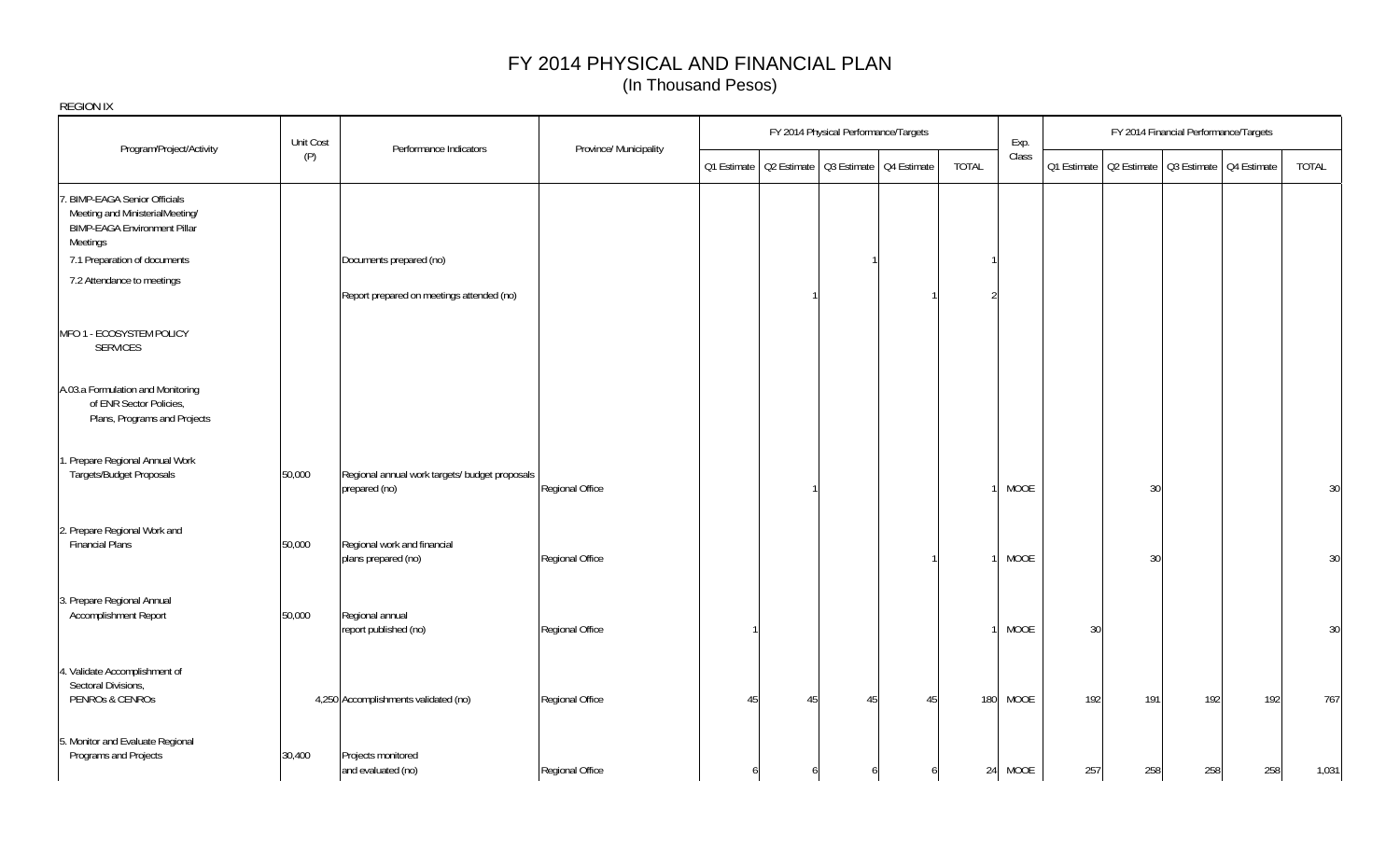| REGION IX                                                 |           |                                                                             |                        |  |                                                       |       |       |     |                                                       |                                       |     |       |
|-----------------------------------------------------------|-----------|-----------------------------------------------------------------------------|------------------------|--|-------------------------------------------------------|-------|-------|-----|-------------------------------------------------------|---------------------------------------|-----|-------|
| Program/Project/Activity                                  | Unit Cost | Performance Indicators                                                      | Province/ Municipality |  | FY 2014 Physical Performance/Targets                  |       | Exp.  |     |                                                       | FY 2014 Financial Performance/Targets |     |       |
|                                                           | (P)       |                                                                             |                        |  | Q1 Estimate   Q2 Estimate   Q3 Estimate   Q4 Estimate | TOTAL | Class |     | Q1 Estimate   Q2 Estimate   Q3 Estimate   Q4 Estimate |                                       |     | TOTAL |
| 6. Preparation and updating of<br>climate-resilient plans |           |                                                                             |                        |  |                                                       |       |       |     |                                                       |                                       |     |       |
| - Forest Land Use Plans                                   | 550,000   | FLUP approved by RED and endorsed to<br>Central Office (no)                 | Regional Office        |  |                                                       |       | MOOE  | 450 | 700                                                   | 700                                   | 350 | 2,200 |
| Zamboanga del Norte                                       |           | Milestone activities:                                                       |                        |  |                                                       |       |       |     |                                                       |                                       |     |       |
| 3rd District                                              |           | a. Preparatory activities                                                   |                        |  |                                                       |       |       |     |                                                       |                                       |     |       |
| - Leon Postigo<br>- Godod                                 |           | - FLUP marketing<br>materials produced and<br>distributed (no)              |                        |  |                                                       |       |       |     |                                                       |                                       |     |       |
| Zamboanga del Sur<br>1st District<br>- Dumingag           |           | - MOA with action plan<br>between MLGU/PLGU<br>forged (no)                  |                        |  |                                                       |       |       |     |                                                       |                                       |     |       |
| - Molave                                                  |           | - Training conducted<br>(2 clusters) and assessment<br>report prepared (no) |                        |  |                                                       |       |       |     |                                                       |                                       |     |       |
|                                                           |           | b. Data gathering, mapping<br>and validation                                |                        |  |                                                       |       |       |     |                                                       |                                       |     |       |
|                                                           |           | - GIS map prepared and<br>validated (no)                                    |                        |  |                                                       |       |       |     |                                                       |                                       |     |       |
|                                                           |           | - Data matrix of biophysical<br>and socioeconomic data<br>prepared (no)     |                        |  |                                                       |       |       |     |                                                       |                                       |     |       |
|                                                           |           | . Situation analysis                                                        |                        |  |                                                       |       |       |     |                                                       |                                       |     |       |
|                                                           |           | - Workshop reports<br>prepared (no)                                         |                        |  |                                                       |       |       |     |                                                       |                                       |     |       |
|                                                           |           | - Land use allocation map<br>prepared (no)                                  |                        |  |                                                       |       |       |     |                                                       |                                       |     |       |
|                                                           |           | d. Plan formulation stage                                                   |                        |  |                                                       |       |       |     |                                                       |                                       |     |       |
|                                                           |           | - FLUP drafted (no)                                                         |                        |  |                                                       |       |       |     |                                                       |                                       |     |       |
|                                                           |           | e. Affirmation/adoption of plan                                             |                        |  |                                                       |       |       |     |                                                       |                                       |     |       |
|                                                           |           | - Multisectoral review<br>conducted (no)                                    |                        |  |                                                       |       |       |     |                                                       |                                       |     |       |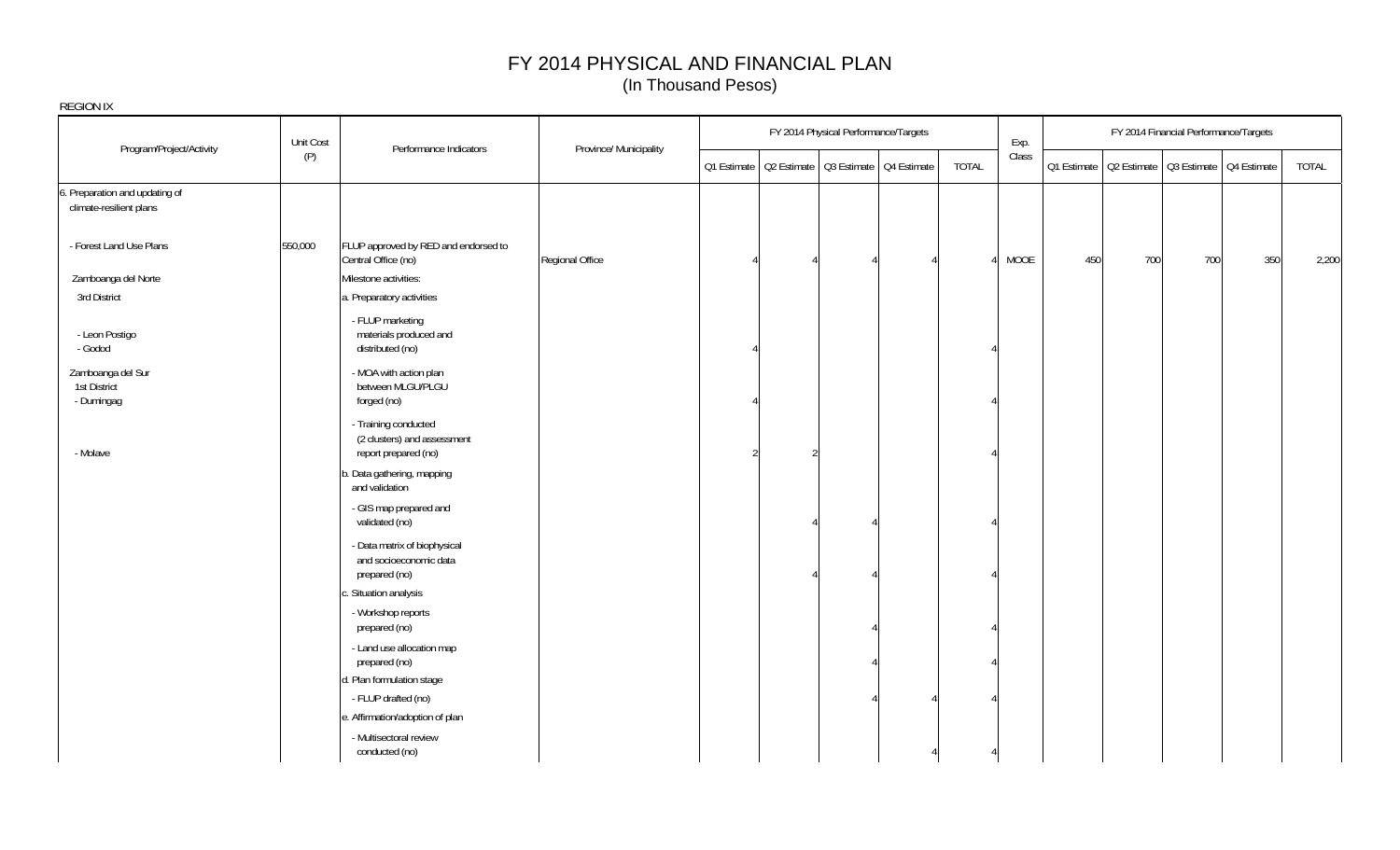|                                                       | Unit Cost |                                                                                        |                        |    |    | FY 2014 Physical Performance/Targets |                                                       |              | Exp.                 |     |     | FY 2014 Financial Performance/Targets                 |    |              |
|-------------------------------------------------------|-----------|----------------------------------------------------------------------------------------|------------------------|----|----|--------------------------------------|-------------------------------------------------------|--------------|----------------------|-----|-----|-------------------------------------------------------|----|--------------|
| Program/Project/Activity                              | (P)       | Performance Indicators                                                                 | Province/ Municipality |    |    |                                      | Q1 Estimate   Q2 Estimate   Q3 Estimate   Q4 Estimate | <b>TOTAL</b> | Class                |     |     | Q1 Estimate   Q2 Estimate   Q3 Estimate   Q4 Estimate |    | <b>TOTAL</b> |
|                                                       |           | - Final FLUP affirmed by the<br>RED and endorsed to the<br>Secretary for approval (no) |                        |    |    |                                      |                                                       |              |                      |     |     |                                                       |    |              |
| - Comprehensive Resource<br>Management Framework Plan |           | 200,000 CRMF prepared (no)                                                             | Regional Office        |    |    |                                      |                                                       |              | <b>MOOE</b>          |     |     | 200                                                   |    | 200          |
| Regional Strategic<br>Implementation Plan             |           | RSIP updated (no)                                                                      | Regional Office        |    |    |                                      |                                                       |              | <b>MOOE</b>          |     | 200 |                                                       |    | 200          |
| - Integrated Watershed<br>Management Plan             | 340,000   | IWMP prepared and<br>approved (no)                                                     | Regional Office        |    |    |                                      |                                                       |              | Total<br><b>MOOE</b> | 70  | 130 | 60                                                    | 80 | 340          |
| Sibuguey River Basin<br>Bayog, Zamboanga del Sur      |           | Milestone activities:                                                                  |                        |    |    |                                      |                                                       |              |                      |     |     |                                                       |    |              |
| 13,378 hectares                                       |           | - Drafting of IWMP (%)                                                                 |                        | 35 | 65 |                                      |                                                       | 100          | <b>MOOE</b>          | 70  | 130 |                                                       |    | 200          |
|                                                       |           | - Consultation conducted (%)                                                           |                        |    |    | 100                                  |                                                       | 100          | <b>MOOE</b>          |     |     | 40                                                    |    | 40           |
|                                                       |           | - Final draft preparation (%)                                                          |                        |    |    | 20                                   | 80                                                    | 100          | <b>MOOE</b>          |     |     | 20                                                    | 80 | 100          |
| - Watershed characterization                          | 680,000   | Watershed characterized<br>and report prepared (no)                                    | Regional Office        |    |    |                                      |                                                       |              | Total<br><b>MOOE</b> | 280 | 270 | 100                                                   | 30 | 680          |
| Lituban River Watershed                               |           | Milestone activities:                                                                  |                        |    |    |                                      |                                                       |              |                      |     |     |                                                       |    |              |
| Siocon, Zamboanga del Norte                           |           | - Primary data gathering (%)                                                           |                        | 80 | 20 |                                      |                                                       | 100          | <b>MOOE</b>          | 280 | 70  |                                                       |    | 350          |
| 25,704 hectares                                       |           | - Secondary data gathering (%)                                                         |                        |    | 80 | 20                                   |                                                       | 100          | <b>MOOE</b>          |     | 200 | 50                                                    |    | 250          |
|                                                       |           | - Analysis of data (%)                                                                 |                        |    |    | 100                                  |                                                       | 100          | <b>MOOE</b>          |     |     | 50                                                    |    | 50           |
|                                                       |           | - Report preparation and<br>submission (%)                                             |                        |    |    |                                      | 100                                                   | 100          | <b>MOOE</b>          |     |     |                                                       | 30 | 30           |
| <b>Dinas River Watershed</b>                          | 50,000    | Vulnerability assessment report with maps<br>prepared(no)<br>Milestone activities:     | Regional Office        |    |    |                                      |                                                       |              | Total<br><b>MOOE</b> | 10  | 25  | 15                                                    |    | 50           |
| Dinas, Zamboanga del Sur<br>37,608 hectare            |           | - Watershed profile reviewed<br>and validated (%)                                      |                        | 30 | 70 |                                      |                                                       | 100          | <b>MOOE</b>          | 10  | 25  |                                                       |    | 35           |
|                                                       |           | - Maps validated/generated (no)                                                        |                        |    |    | 100                                  |                                                       | 100          | MOOE                 |     |     | 15                                                    |    | 15           |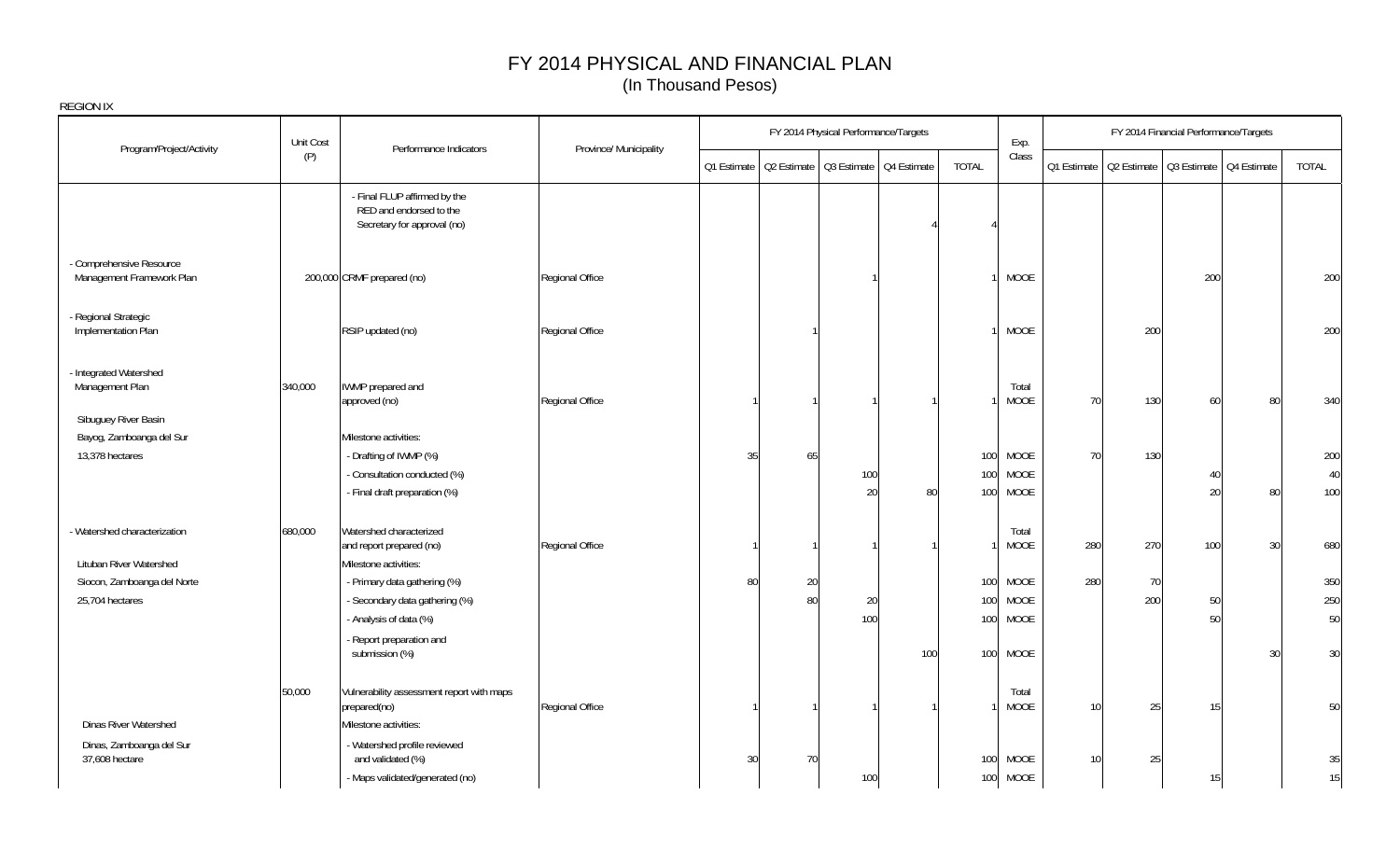|                                                    | Unit Cost |                                          |                        |    |    | FY 2014 Physical Performance/Targets                  |                 | Exp.          |                 |                                                       | FY 2014 Financial Performance/Targets |     |       |
|----------------------------------------------------|-----------|------------------------------------------|------------------------|----|----|-------------------------------------------------------|-----------------|---------------|-----------------|-------------------------------------------------------|---------------------------------------|-----|-------|
| Program/Project/Activity                           | (P)       | Performance Indicators                   | Province/ Municipality |    |    | Q1 Estimate   Q2 Estimate   Q3 Estimate   Q4 Estimate | TOTAL           | Class         |                 | 01 Estimate   02 Estimate   03 Estimate   04 Estimate |                                       |     | TOTAL |
|                                                    |           | - Report preparation (%)                 |                        |    |    | 100                                                   |                 | 100 MOOE      |                 |                                                       |                                       |     |       |
| 7. Forest and forestlands survey<br>and allocation |           |                                          |                        |    |    |                                                       |                 |               |                 |                                                       |                                       |     |       |
| 7.1 Protected Area boundary<br>delineation         | 7,500     | PA boundaries delineated and mapped (km) | Regional Office        | 5  | 10 |                                                       | 15 <sup>1</sup> | MOOE          | 37              | 76                                                    |                                       |     | 113   |
| Mt. Dajo<br>Jolo, Sulu<br>215 hectares             |           |                                          |                        |    |    |                                                       |                 |               |                 |                                                       |                                       |     |       |
|                                                    |           |                                          |                        |    |    |                                                       |                 |               |                 |                                                       |                                       |     |       |
| 8. Forest Data Management                          |           |                                          |                        |    |    |                                                       |                 |               |                 |                                                       |                                       |     |       |
| 8.1 Forestry Information System                    |           | 60,000 FIS updated and maintained (no)   | Regional Total         | 10 | 10 | 10<br>10 <sup>°</sup>                                 | 10 <sup>1</sup> | Total<br>MOOE | 150             | 150                                                   | 150                                   | 150 | 600   |
|                                                    |           |                                          | Zamboanga del Norte    |    |    |                                                       |                 | MOOE          | 60              | 60                                                    | 60                                    | 60  | 240   |
|                                                    |           |                                          | CENRO Dapitan          |    |    |                                                       |                 |               | 15              | 15                                                    | 15                                    | 15  | 60    |
|                                                    |           |                                          | CENRO Dipolog          |    |    |                                                       |                 |               | 15              | 15                                                    | 15                                    | 15  | 60    |
|                                                    |           |                                          | <b>CENRO Liloy</b>     |    |    |                                                       |                 |               | 15              | 15                                                    | 15                                    | 15  | 60    |
|                                                    |           |                                          | CENRO Siocon           |    |    |                                                       |                 |               | 15              | 15                                                    | 15                                    | 15  | 60    |
|                                                    |           |                                          | Zamboanga del Sur      |    |    |                                                       |                 | <b>MOOE</b>   | 30 <sup>°</sup> | 30                                                    | 30 <sup>°</sup>                       | 30  | 120   |
|                                                    |           |                                          | CENRO Pagadian         |    |    |                                                       |                 |               | 15              | 15                                                    | 15                                    | 15  | 60    |
|                                                    |           |                                          | <b>CENRO Guipos</b>    |    |    |                                                       |                 |               | 15              | 15                                                    | 15                                    | 15  | 60    |
|                                                    |           |                                          |                        |    |    |                                                       |                 |               |                 |                                                       |                                       |     |       |
|                                                    |           |                                          | Zamboanga Sibugay      |    |    |                                                       |                 | MOOE          | 30              | 30                                                    | 30 <sup>°</sup>                       | 30  | 120   |
|                                                    |           |                                          | CENRO Buug             |    |    |                                                       |                 |               | 15              | 15 <sub>1</sub>                                       | 15                                    | 15  | 60    |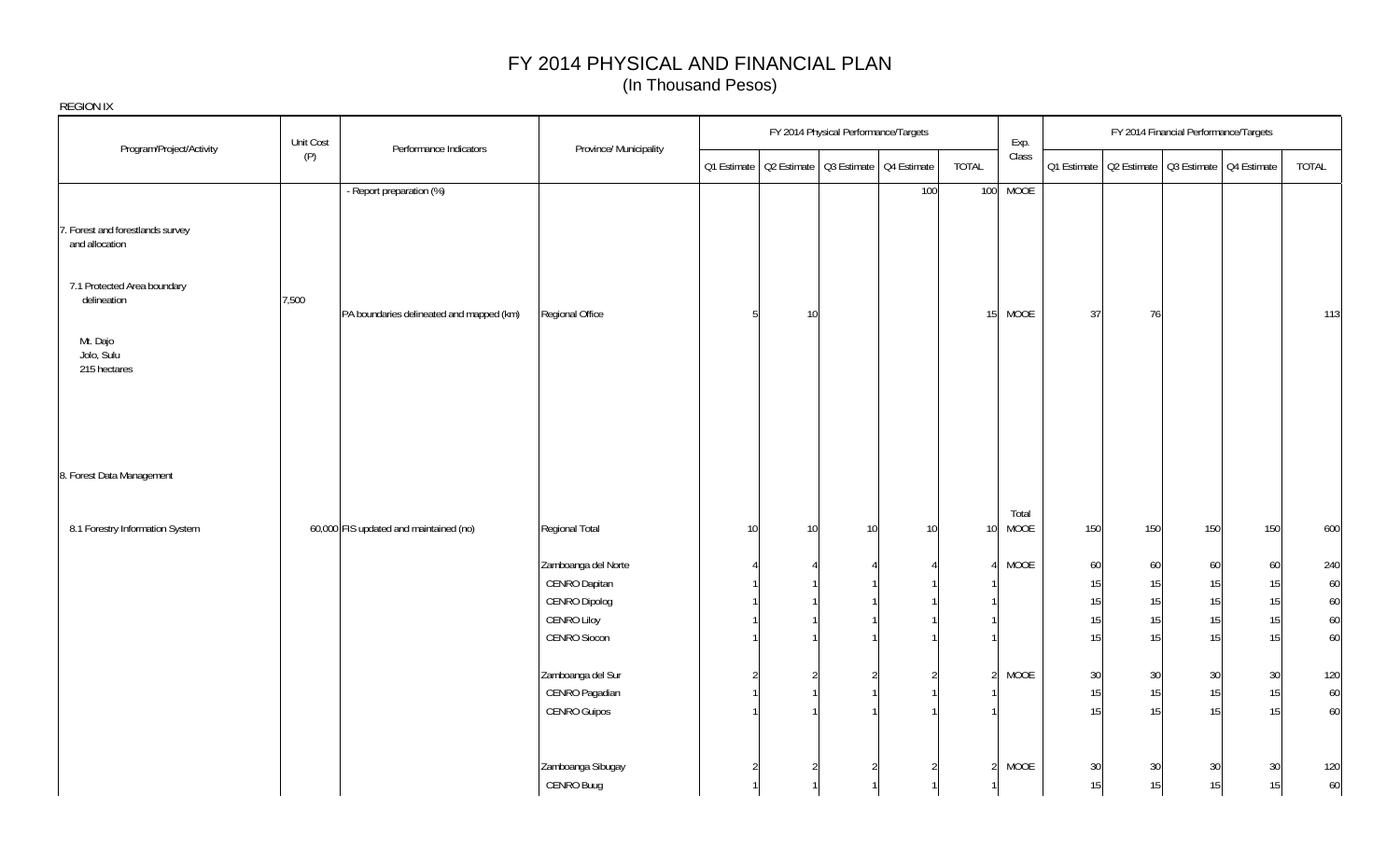| Program/Project/Activity       | Unit Cost | Performance Indicators                              | Province/ Municipality       |                 |                                                       | FY 2014 Physical Performance/Targets |                 |                 | Exp.        |                 |                                                       | FY 2014 Financial Performance/Targets |    |          |
|--------------------------------|-----------|-----------------------------------------------------|------------------------------|-----------------|-------------------------------------------------------|--------------------------------------|-----------------|-----------------|-------------|-----------------|-------------------------------------------------------|---------------------------------------|----|----------|
|                                | (P)       |                                                     |                              |                 | Q1 Estimate   Q2 Estimate   Q3 Estimate   Q4 Estimate |                                      |                 | TOTAL           | Class       |                 | Q1 Estimate   Q2 Estimate   Q3 Estimate   Q4 Estimate |                                       |    | TOTAL    |
|                                |           |                                                     | CENRO Ipil                   |                 |                                                       |                                      |                 | 1               |             | 15              | 15                                                    | 15                                    | 15 | 60       |
|                                |           |                                                     | Zamboanga City               |                 |                                                       |                                      |                 | $\overline{2}$  | <b>MOOE</b> | 30              | 30                                                    | 30                                    | 30 | 120      |
|                                |           |                                                     | <b>CENRO West</b>            |                 |                                                       |                                      |                 |                 |             | 15              | 15                                                    | 15                                    | 15 | 60       |
|                                |           |                                                     | <b>CENRO East</b>            |                 |                                                       |                                      |                 |                 |             | 15              | 15                                                    | 15                                    | 15 | 60       |
|                                |           |                                                     |                              |                 |                                                       |                                      |                 |                 |             |                 |                                                       |                                       |    |          |
|                                | 40,000    | FIS data integrated,                                |                              |                 |                                                       |                                      |                 |                 |             |                 |                                                       |                                       |    |          |
|                                |           | analyzed, maintained and                            |                              |                 |                                                       |                                      |                 |                 | Total       |                 |                                                       |                                       |    |          |
|                                |           | submitted to RO (no)                                | Regional Total               | 10              | 10                                                    | 10                                   | 10 <sup>1</sup> | 10 <sup>1</sup> | <b>MOOE</b> | 40              | 40                                                    | 40                                    | 40 | 160      |
|                                |           |                                                     | PENRO Norte                  |                 |                                                       |                                      |                 |                 | MOOE        | 10              | 10                                                    | 10 <sup>1</sup>                       | 10 | 40       |
|                                |           |                                                     | PENRO Sur                    |                 |                                                       |                                      |                 |                 | <b>MOOE</b> | 10              | 10                                                    | 10                                    | 10 | 40       |
|                                |           |                                                     | PENRO Sibugay                |                 |                                                       |                                      |                 |                 | <b>MOOE</b> | 10              | 10                                                    | 10                                    | 10 | 40       |
|                                |           |                                                     | PENRO Interim                | $\mathfrak{D}$  |                                                       |                                      |                 |                 | <b>MOOE</b> | 10              | 10                                                    | 10                                    | 10 | 40       |
|                                |           | Consolidated FIS data                               |                              |                 |                                                       |                                      |                 |                 |             |                 |                                                       |                                       |    |          |
|                                |           | integrated, maintained and<br>submitted to FMB (no) | Regional Office              |                 |                                                       |                                      |                 |                 | <b>MOOE</b> | 15              | 15                                                    | 15                                    | 15 | 60       |
|                                |           |                                                     |                              |                 |                                                       |                                      |                 |                 |             |                 |                                                       |                                       |    |          |
| 8.2 Forest Resource Assessment | 50,000    | Tracts assessed and                                 |                              |                 |                                                       |                                      |                 |                 | Total       |                 |                                                       |                                       |    |          |
|                                |           | maintained (no)                                     | Regional Total               | 10 <sup>1</sup> | 10                                                    |                                      |                 | 10 <sup>1</sup> | <b>MOOE</b> | 180             | 253                                                   |                                       |    | 433      |
|                                |           | (10,000 sq.m./tract/cenro)                          |                              |                 |                                                       |                                      |                 |                 |             |                 |                                                       |                                       |    |          |
|                                |           |                                                     | Zamboanga del Norte          |                 |                                                       |                                      |                 |                 | <b>MOOE</b> | 80 <sub>0</sub> | 120                                                   |                                       |    | 200      |
|                                |           |                                                     | CENRO Dapitan                |                 |                                                       |                                      |                 |                 |             | 20              | 30                                                    |                                       |    | 50       |
|                                |           |                                                     | CENRO Dipolog<br>CENRO Liloy |                 |                                                       |                                      |                 |                 |             | 20              | 30                                                    |                                       |    | 50       |
|                                |           |                                                     | CENRO Siocon                 |                 |                                                       |                                      |                 |                 |             | 20<br>20        | 30<br>30                                              |                                       |    | 50<br>50 |
|                                |           |                                                     |                              |                 |                                                       |                                      |                 |                 |             |                 |                                                       |                                       |    |          |
|                                |           |                                                     | Zamboanga del Sur            |                 |                                                       |                                      |                 |                 | <b>MOOE</b> | 20              | 30                                                    |                                       |    | 50       |
|                                |           |                                                     | CENRO Pagadian               |                 |                                                       |                                      |                 |                 |             | 20              | 30                                                    |                                       |    | 50       |
|                                |           |                                                     |                              |                 |                                                       |                                      |                 |                 |             |                 |                                                       |                                       |    |          |
|                                |           |                                                     | Zamboanga Sibugay            |                 |                                                       |                                      |                 | $\mathcal{D}$   | <b>MOOE</b> |                 |                                                       |                                       |    | 83       |
|                                |           |                                                     | CENRO Buug                   |                 |                                                       |                                      |                 |                 |             | 40<br>20        | 43<br>23                                              |                                       |    | 43       |
|                                |           |                                                     | CENRO Ipil                   |                 |                                                       |                                      |                 |                 |             | 20              | 20                                                    |                                       |    | 40       |
|                                |           |                                                     |                              |                 |                                                       |                                      |                 |                 |             |                 |                                                       |                                       |    |          |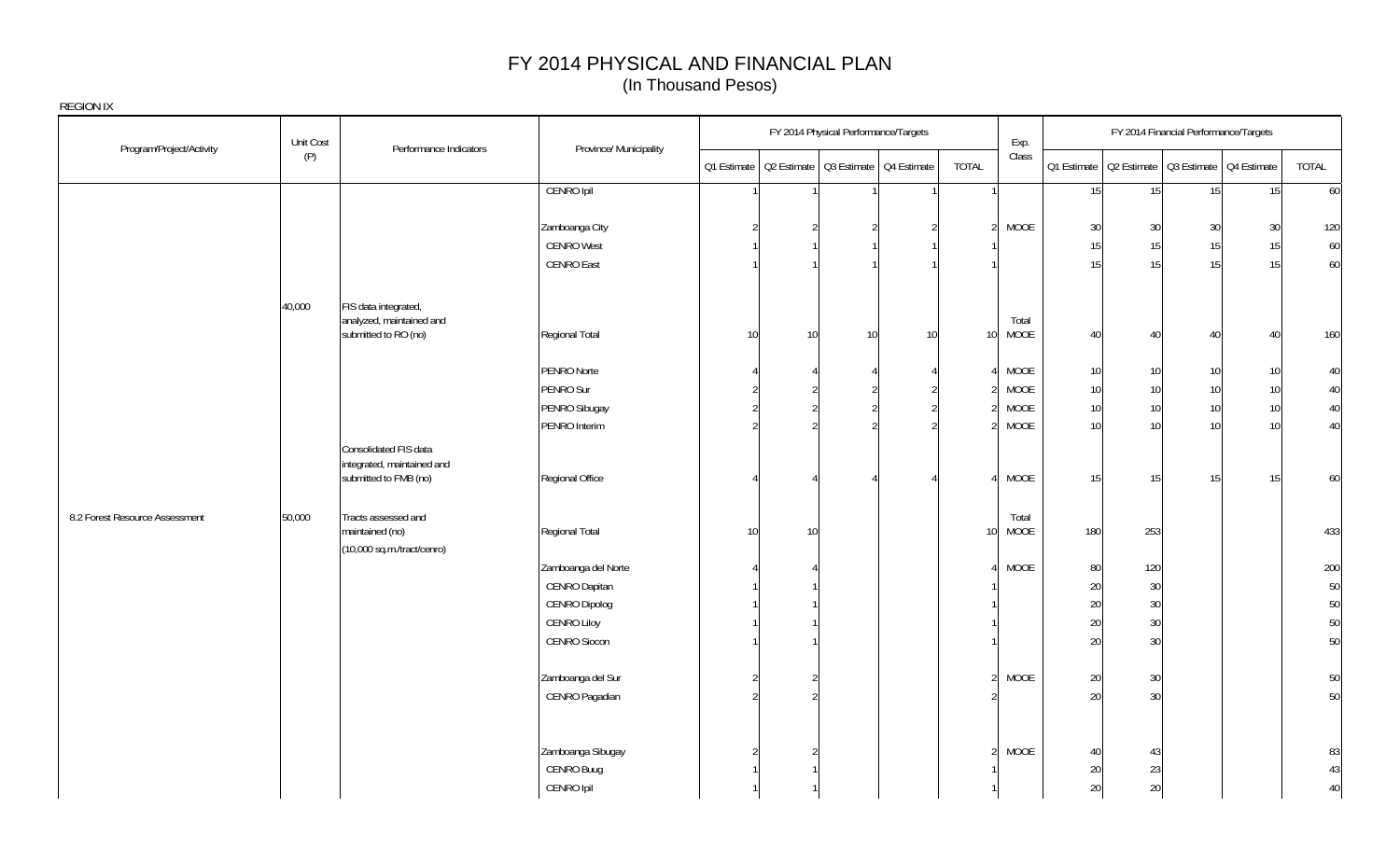|                                                     | Unit Cost |                                                                            |                        |    |    | FY 2014 Physical Performance/Targets |                                                       |                 | Exp.          |    |                                                       | FY 2014 Financial Performance/Targets |    |                |
|-----------------------------------------------------|-----------|----------------------------------------------------------------------------|------------------------|----|----|--------------------------------------|-------------------------------------------------------|-----------------|---------------|----|-------------------------------------------------------|---------------------------------------|----|----------------|
| Program/Project/Activity                            | (P)       | Performance Indicators                                                     | Province/ Municipality |    |    |                                      | Q1 Estimate   Q2 Estimate   Q3 Estimate   Q4 Estimate | TOTAL           | Class         |    | Q1 Estimate   Q2 Estimate   Q3 Estimate   Q4 Estimate |                                       |    | TOTAL          |
|                                                     |           |                                                                            | Zamboanga City         |    |    |                                      |                                                       |                 | MOOE          | 40 | 60                                                    |                                       |    | 100            |
|                                                     |           |                                                                            | <b>CENRO West</b>      |    |    |                                      |                                                       |                 |               | 20 | 30                                                    |                                       |    | 50             |
|                                                     |           |                                                                            | <b>CENRO East</b>      |    |    |                                      |                                                       |                 |               | 20 | 30                                                    |                                       |    | 50             |
|                                                     |           | FRA data integrated,                                                       |                        |    |    |                                      |                                                       |                 |               |    |                                                       |                                       |    |                |
|                                                     |           | analyzed, maintained and<br>submitted to RO (no)                           | Regional Total         |    |    | 10                                   |                                                       | 10 <sup>1</sup> | Total<br>MOOE |    |                                                       | 24                                    |    | 24             |
|                                                     |           |                                                                            | PENRO Norte            |    |    |                                      |                                                       |                 | MOOE          |    |                                                       |                                       |    |                |
|                                                     |           |                                                                            | PENRO Sur              |    |    |                                      |                                                       |                 | MOOE          |    |                                                       |                                       |    |                |
|                                                     |           |                                                                            | PENRO Sibugay          |    |    |                                      |                                                       |                 | MOOE          |    |                                                       |                                       |    |                |
|                                                     |           |                                                                            | PENRO INTERIM          |    |    |                                      |                                                       |                 | MOOE          |    |                                                       |                                       |    |                |
|                                                     |           | Consolidated FRA data<br>analyzed, maintained and<br>submitted to FMB (no) | Regional Office        |    |    |                                      |                                                       |                 | MOOE          |    |                                                       |                                       |    |                |
| 8.3 Forest products utilization and<br>price survey |           | Price data gathered, processed and submitted<br>to PENRO (no)              | Regional Total         | 10 | 10 | 10                                   | 10                                                    | 40              | Total<br>MOOE | 20 | 20                                                    | 20                                    | 20 | 80             |
|                                                     |           |                                                                            | Zamboanga del Norte    |    |    |                                      |                                                       | 16              | MOOE          |    |                                                       |                                       |    | 32             |
|                                                     |           |                                                                            | CENRO Dapitan City     |    |    |                                      |                                                       |                 |               |    |                                                       |                                       |    | 8              |
|                                                     |           |                                                                            | CENRO Dipolog City     |    |    |                                      |                                                       |                 |               |    |                                                       |                                       |    | 8              |
|                                                     |           |                                                                            | CENRO Liloy            |    |    |                                      |                                                       |                 |               |    |                                                       |                                       |    |                |
|                                                     |           |                                                                            | CENRO Siocon           |    |    |                                      |                                                       |                 |               |    |                                                       |                                       |    | 8 <sup>1</sup> |
|                                                     |           |                                                                            | Zamboanga del Sur      |    |    |                                      |                                                       |                 | MOOE          |    |                                                       |                                       |    | 16             |
|                                                     |           |                                                                            | CENRO Pagadian City    |    |    |                                      |                                                       |                 |               |    |                                                       |                                       |    | 8              |
|                                                     |           |                                                                            | CENRO Guipos           |    |    |                                      |                                                       |                 |               |    |                                                       |                                       |    | 8              |
|                                                     |           |                                                                            | Zamboanga Sibugay      |    |    |                                      |                                                       | 8 <sup>1</sup>  | MOOE          |    |                                                       |                                       |    | 16             |
|                                                     |           |                                                                            | CENRO Buug             |    |    |                                      |                                                       |                 |               |    |                                                       |                                       |    | $\, 8$         |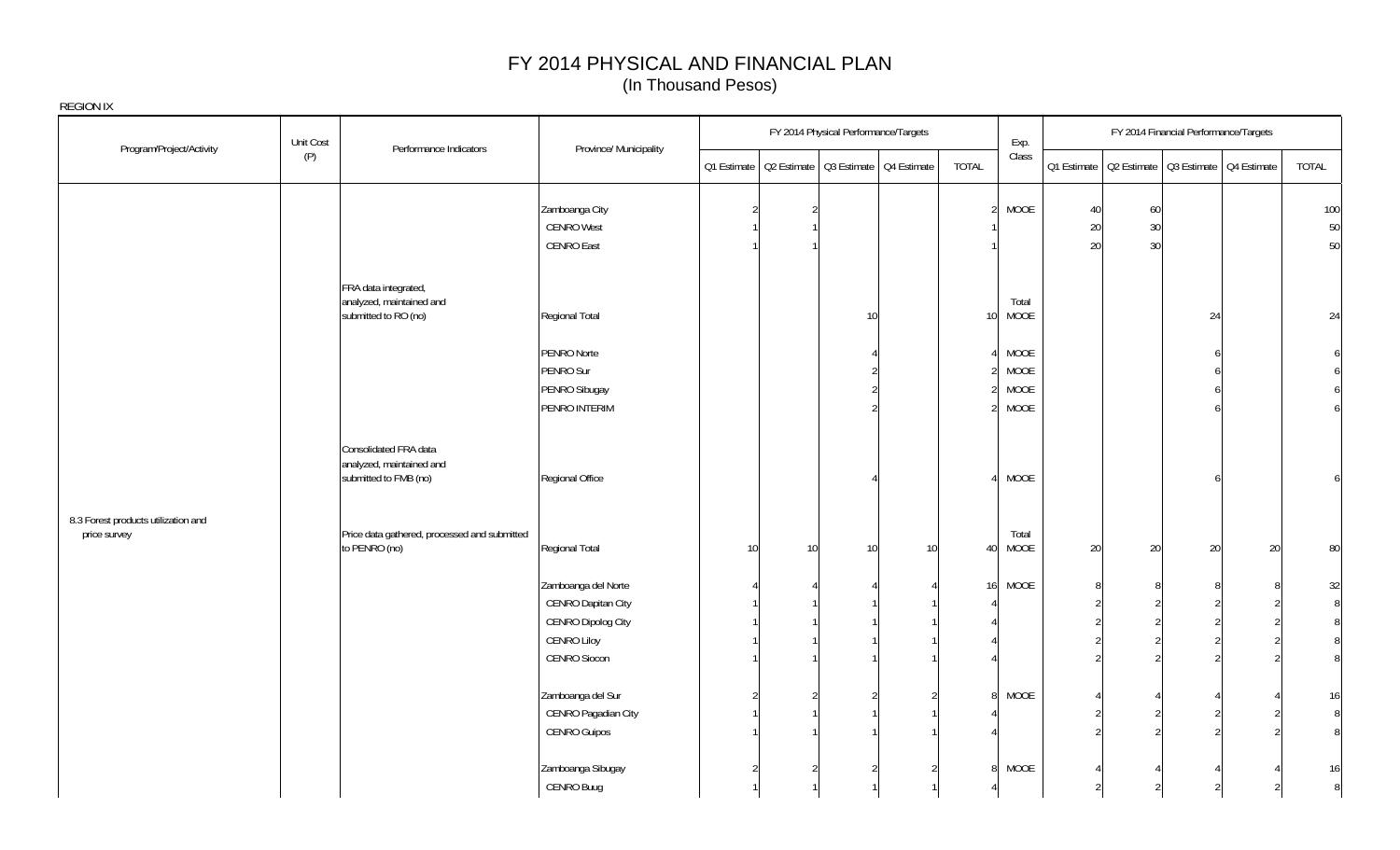| REGION IX                                                                            |                  |                                                                         |                                                   |     |    | FY 2014 Physical Performance/Targets                  |    |              |                            |    |     | FY 2014 Financial Performance/Targets |                                                       |       |
|--------------------------------------------------------------------------------------|------------------|-------------------------------------------------------------------------|---------------------------------------------------|-----|----|-------------------------------------------------------|----|--------------|----------------------------|----|-----|---------------------------------------|-------------------------------------------------------|-------|
| Program/Project/Activity                                                             | Unit Cost<br>(P) | Performance Indicators                                                  | Province/ Municipality                            |     |    | 01 Estimate   02 Estimate   03 Estimate   04 Estimate |    | TOTAL        | Exp.<br>Class              |    |     |                                       | 01 Estimate   02 Estimate   03 Estimate   04 Estimate | TOTAL |
|                                                                                      |                  |                                                                         | CENRO Ipil                                        |     |    |                                                       |    | $\Delta$     |                            |    |     |                                       |                                                       | 8     |
|                                                                                      |                  |                                                                         | Zamboanga City<br><b>CENRO West</b><br>CENRO East |     |    |                                                       |    | $\mathsf{R}$ | MOOE                       |    |     |                                       |                                                       | 16    |
|                                                                                      |                  | Updated price data consolidated, validated and<br>submitted to RO (no)  | Regional Total                                    | 10  | 10 | 10                                                    | 10 | 40           | Total<br>MOOE              |    |     |                                       |                                                       | 16    |
|                                                                                      |                  |                                                                         | PENRO Norte<br>PENRO Sur                          |     |    |                                                       |    | 161          | <b>MOOE</b><br><b>MOOE</b> |    |     |                                       |                                                       |       |
|                                                                                      |                  |                                                                         | PENRO Sibugay<br>PENRO Interim                    |     |    |                                                       |    |              | <b>MOOE</b><br><b>MOOE</b> |    |     |                                       |                                                       |       |
|                                                                                      |                  | Updated price data consolidated, validated and<br>submitted to FMB (no) | Regional Office                                   |     |    |                                                       |    | 16           | MOOE                       |    |     |                                       |                                                       |       |
| 8.4 Socioeconomic and<br>environmental survey of upland<br>dwellers/forest occupants | 100,000          | Socioeconomic profile of upland dwellers<br>prepared (no)               | Regional Office                                   |     |    |                                                       |    |              | MOOE                       | 20 | 60  | 15 <sup>1</sup>                       |                                                       | 100   |
|                                                                                      |                  | Milestone activities:                                                   |                                                   |     |    |                                                       |    |              |                            |    |     |                                       |                                                       |       |
|                                                                                      |                  | - Preparation of survey<br>materials (%)                                |                                                   | 100 |    |                                                       |    | 100          |                            | 10 |     |                                       |                                                       | 10    |
|                                                                                      |                  | - Conduct of survey on<br>12 identified POs (%)                         |                                                   | 30  | 60 | 10                                                    |    | 100          |                            | 10 | 60  |                                       |                                                       | 75    |
|                                                                                      |                  | - Preparation and packaging<br>of individual profiles (%)               |                                                   |     |    | 60                                                    | 40 | 100          |                            |    |     | 10                                    |                                                       | 15    |
| 9. Management of Protected Areas                                                     |                  |                                                                         |                                                   |     |    |                                                       |    |              |                            |    |     |                                       |                                                       |       |
| 9.1 PA Management Plan                                                               | 40,000           | PA management plan<br>prepared, reviewed<br>and indorsed by PAMB (no)   | Regional Total                                    |     |    |                                                       |    | 8            | Total<br><b>MOOE</b>       | 60 | 195 | 65                                    |                                                       | 320   |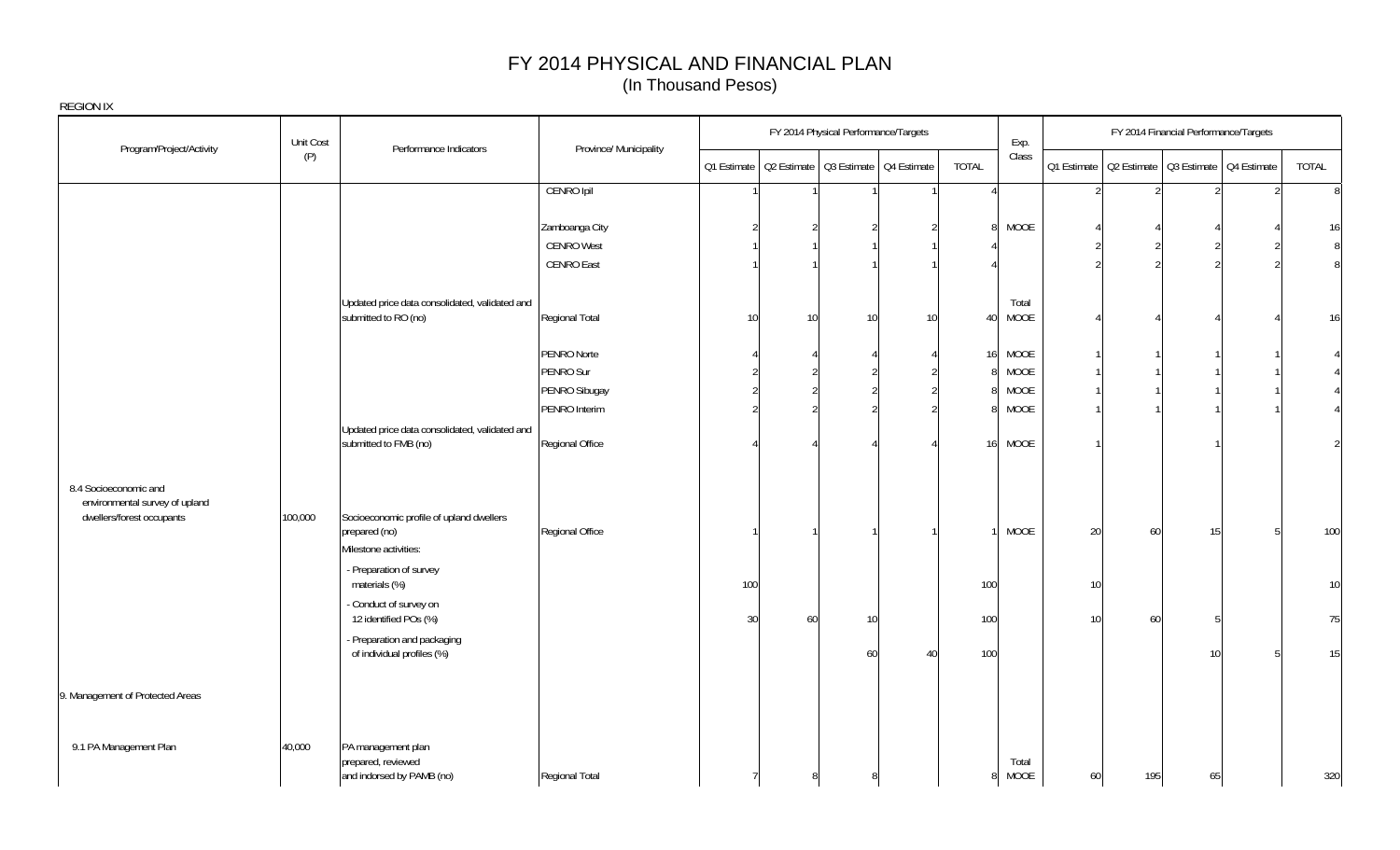| Program/Project/Activity | Unit Cost | Performance Indicators | Province/ Municipality                                                                             | FY 2014 Physical Performance/Targets                  |                | Exp.                   |                 |     | FY 2014 Financial Performance/Targets |                                                       |       |
|--------------------------|-----------|------------------------|----------------------------------------------------------------------------------------------------|-------------------------------------------------------|----------------|------------------------|-----------------|-----|---------------------------------------|-------------------------------------------------------|-------|
|                          | (P)       |                        |                                                                                                    | 01 Estimate   02 Estimate   03 Estimate   04 Estimate | <b>TOTAL</b>   | Class                  |                 |     |                                       | Q1 Estimate   Q2 Estimate   Q3 Estimate   Q4 Estimate | TOTAL |
|                          |           |                        | Regional Office                                                                                    |                                                       |                |                        |                 |     |                                       |                                                       |       |
|                          |           |                        | - Turtle Islands Wildlife<br>Sanctuary                                                             |                                                       |                | MOOE                   |                 |     |                                       |                                                       | 40    |
|                          |           |                        | Tawi-Tawi                                                                                          |                                                       |                |                        | 10 <sup>1</sup> | 25  |                                       |                                                       |       |
|                          |           |                        | Zamboanga del Norte                                                                                |                                                       |                | MOOE<br>5 <sup>1</sup> | $30\,$          | 120 | 50                                    |                                                       | 200   |
|                          |           |                        | CENRO Dapitan City                                                                                 |                                                       |                |                        | 15              | 70  | 35                                    |                                                       | 120   |
|                          |           |                        | - J. Rizal Memorial PL                                                                             |                                                       |                |                        | 10              | 25  | $\overline{5}$                        |                                                       | 40    |
|                          |           |                        | - Aliguay Island PLS                                                                               |                                                       |                |                        |                 | 25  | 10                                    |                                                       | 40    |
|                          |           |                        | - Selinog Island PLS                                                                               |                                                       |                |                        |                 | 20  | 20                                    |                                                       | 40    |
|                          |           |                        | Dapitan City, ZDN                                                                                  |                                                       |                |                        |                 |     |                                       |                                                       |       |
|                          |           |                        | CENRO Liloy                                                                                        |                                                       |                |                        |                 |     |                                       |                                                       |       |
|                          |           |                        | - Murcielagos Isl. PLS                                                                             |                                                       |                |                        | 10 <sup>1</sup> | 25  |                                       |                                                       | 40    |
|                          |           |                        | Labason, ZDN                                                                                       |                                                       |                |                        |                 |     |                                       |                                                       |       |
|                          |           |                        | CENRO Siocon                                                                                       |                                                       |                |                        |                 |     |                                       |                                                       |       |
|                          |           |                        | - Siocon Resource<br>Reserve                                                                       |                                                       |                |                        | .5              | 25  | 10                                    |                                                       | 40    |
|                          |           |                        | Siocon, ZDN                                                                                        |                                                       |                |                        |                 |     |                                       |                                                       |       |
|                          |           |                        | Zamboanga del Sur                                                                                  |                                                       | $\overline{2}$ | MOOE                   | 20              | 50  | 10                                    |                                                       | 80    |
|                          |           |                        | PENRO Sur                                                                                          |                                                       |                |                        |                 |     |                                       |                                                       |       |
|                          |           |                        | - Mt. Timolan PL                                                                                   |                                                       |                |                        | 10              | 25  |                                       |                                                       | 40    |
|                          |           |                        | Tigbao, ZDS                                                                                        |                                                       |                |                        |                 |     |                                       |                                                       |       |
|                          |           |                        | CENRO Guipos                                                                                       |                                                       |                |                        |                 |     |                                       |                                                       |       |
|                          |           |                        | - Dumanquillas Bay PLS                                                                             |                                                       |                |                        | 10              | 25  |                                       |                                                       | 40    |
|                          |           |                        | Buug, Malangas and<br>Alicia ZSibugay<br>Kumalarang, Lapuyan,<br>Margosatubig and<br>V. Sagun, ZDS |                                                       |                |                        |                 |     |                                       |                                                       |       |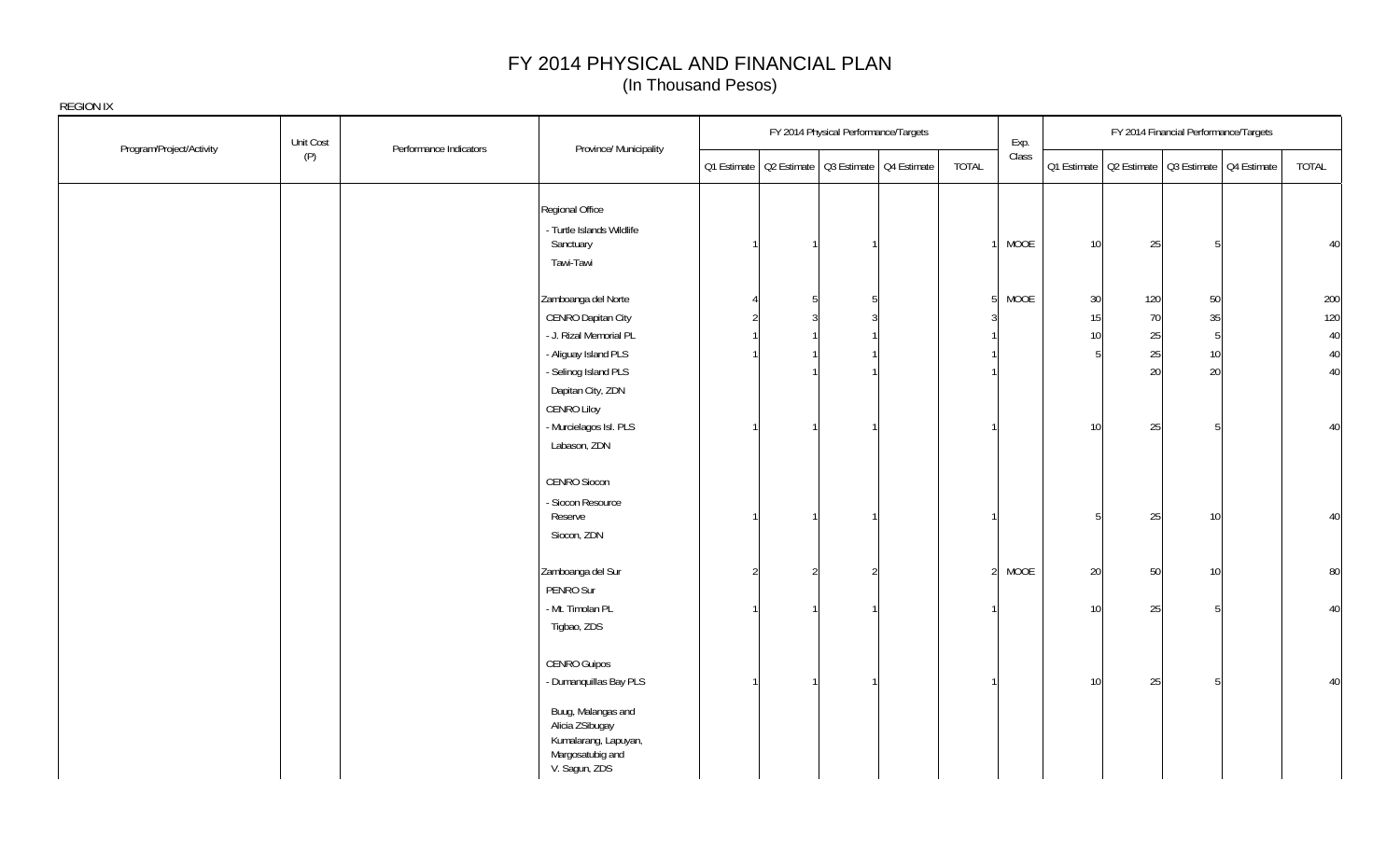| <b>REGION IX</b>                                                                                                         |           |                                                                                          |                                                                              |             |  |                                         |       |                                              |                        |                                                       |                                        |                  |                         |
|--------------------------------------------------------------------------------------------------------------------------|-----------|------------------------------------------------------------------------------------------|------------------------------------------------------------------------------|-------------|--|-----------------------------------------|-------|----------------------------------------------|------------------------|-------------------------------------------------------|----------------------------------------|------------------|-------------------------|
| Program/Project/Activity                                                                                                 | Unit Cost | Performance Indicators                                                                   | Province/ Municipality                                                       |             |  | FY 2014 Physical Performance/Targets    |       | Exp.                                         |                        |                                                       | FY 2014 Financial Performance/Targets  |                  |                         |
|                                                                                                                          | (P)       |                                                                                          |                                                                              | Q1 Estimate |  | Q2 Estimate   Q3 Estimate   Q4 Estimate | TOTAL | Class                                        |                        | Q1 Estimate   Q2 Estimate   Q3 Estimate   Q4 Estimate |                                        |                  | TOTAL                   |
| 9.2 Ecotourism Plan                                                                                                      |           | Ecotourism plan prepared (no)                                                            | Regional Office                                                              |             |  |                                         |       |                                              |                        |                                                       | Budget is built-in under A.III.d.1 PMS |                  |                         |
| - Mt. Timolan PL<br>Tigbao, ZDS                                                                                          |           |                                                                                          |                                                                              |             |  |                                         |       |                                              |                        |                                                       |                                        |                  |                         |
| 9.3 Cave Management Plan                                                                                                 | 40,000    | Cave management plan<br>prepared (no)                                                    | Regional Office                                                              |             |  |                                         |       |                                              |                        | 20                                                    | 20                                     |                  | 40                      |
| - Quiniput Cave<br>Zamboanga City                                                                                        |           |                                                                                          |                                                                              |             |  |                                         |       |                                              |                        |                                                       |                                        |                  |                         |
| 9.4 Critical Habitat Mgt. Plan<br>- Linay, Baliguian, ZDN                                                                | 150,000   | Critical habitat management plan prepared (no) CENRO Siocon                              |                                                                              |             |  |                                         |       |                                              | 70                     | 80                                                    |                                        |                  | 150                     |
| 10. Project Management and<br>Supervision                                                                                |           |                                                                                          | Regional Total<br>Zamboanga del Norte<br>Zamboanga del Sur<br>Zamboanga City |             |  |                                         |       | Total<br>MOOE<br><b>MOOE</b><br>MOOE<br>MOOE | 188<br>46<br>132<br>10 | 191<br>45<br>135<br>11                                | 179<br>45<br>134                       | 177<br>45<br>132 | 735<br>181<br>533<br>21 |
| 11. R & D Programs and Projects<br>ON Climate Change                                                                     |           |                                                                                          | Regional Office                                                              |             |  |                                         |       | Total<br><b>MOOE</b>                         | 45                     | 47                                                    | 47                                     | 41               | 180                     |
| 11.1 Adaptation strategies to climate<br>change impacts in main island<br>coastlines and small island<br>Foreshore Areas | 90,000    | Information on the biophysical characteristics<br>on small foreshores area prepared (no) | Regional Office<br>Sangali and<br>Sta. Cruz Island<br>Zamboanga City         |             |  |                                         |       | <b>MOOE</b><br>ERDB<br>Counter-<br>part      | 23                     | 23                                                    | 23                                     | 21               | 90                      |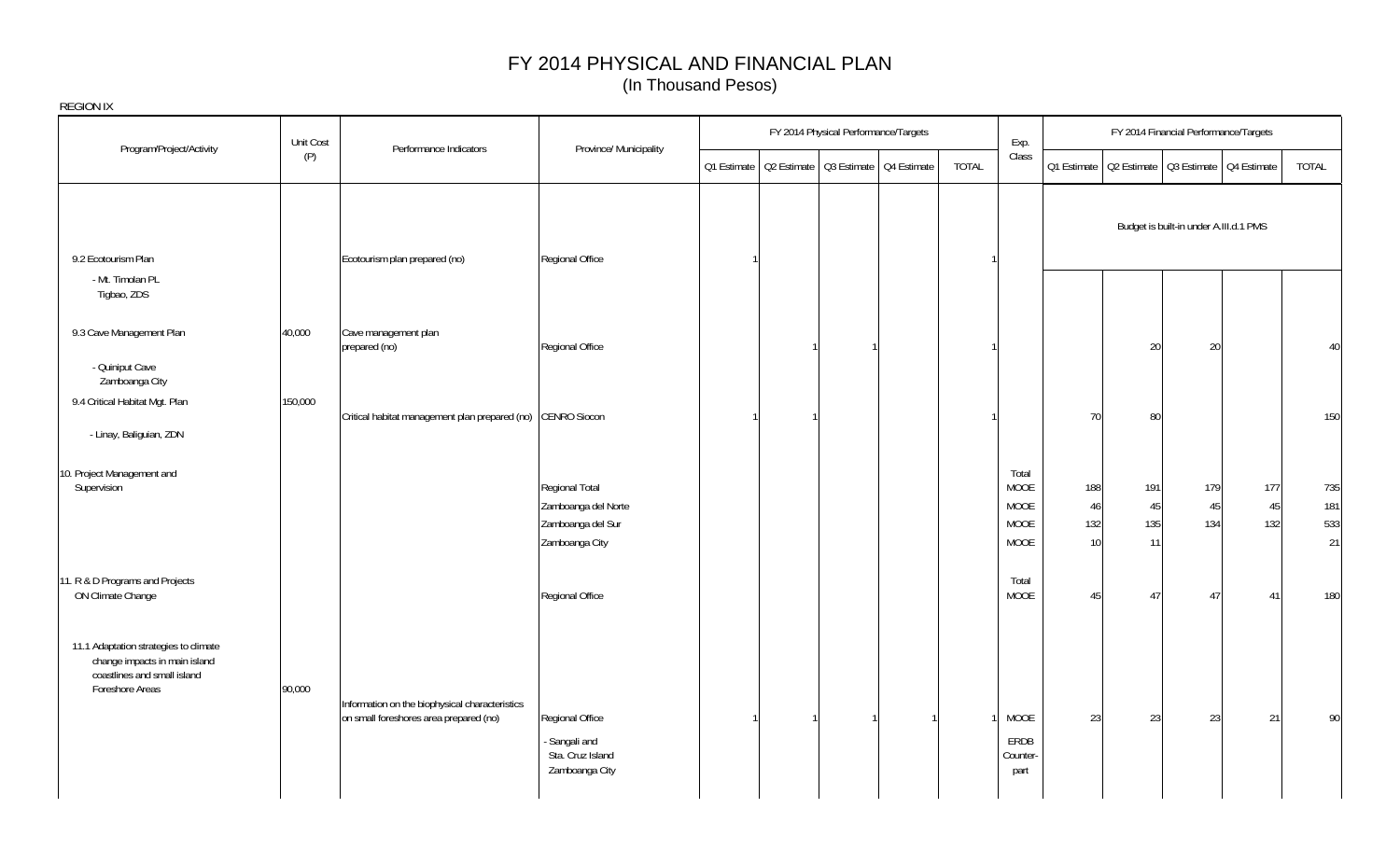|                                                                                                                      | Unit Cost | Performance Indicators                                       | Province/ Municipality |             |    | FY 2014 Physical Performance/Targets    |                 | Exp.                     |             |             | FY 2014 Financial Performance/Targets |        |       |
|----------------------------------------------------------------------------------------------------------------------|-----------|--------------------------------------------------------------|------------------------|-------------|----|-----------------------------------------|-----------------|--------------------------|-------------|-------------|---------------------------------------|--------|-------|
| Program/Project/Activity                                                                                             | (P)       |                                                              |                        | Q1 Estimate |    | Q2 Estimate   Q3 Estimate   Q4 Estimate | TOTAL           | Class                    | Q1 Estimate | Q2 Estimate | Q3 Estimate   Q4 Estimate             |        | TOTAL |
| 11.2 Vulnerability assessment of<br>selected watersheds and coastal<br>areas in the Philippines to<br>climate change |           |                                                              |                        |             |    |                                         |                 |                          |             |             |                                       |        |       |
| - Vulnerability assessment of<br>Dinas River Watershed                                                               |           | 90,000 Watershed profile reviewed (no)                       | Regional Office        |             |    |                                         |                 | MOOE                     | 22          | 24          | 24                                    | 20     | 90    |
|                                                                                                                      |           | Maps validated/generated (no)                                | Regional Office        |             | 15 |                                         | 15 <sup>1</sup> | ERDB<br>Counter-<br>part |             |             |                                       |        |       |
|                                                                                                                      |           | Vulnerability assessment report prepared with<br>maps (no)   | Regional Office        |             |    |                                         |                 |                          |             |             |                                       |        |       |
| 12. R and D Program on<br>Forest Tree Improvement                                                                    |           |                                                              | Regional Office        |             |    |                                         |                 | Total<br>MOOE            | 72          | 105         | 110                                   | 60     | 347   |
| 12.1 Germplasm, collection, seed<br>production and seed banking<br>of superior forest trees                          | 87,000    | Seed sources identified and                                  |                        |             |    |                                         |                 |                          |             |             |                                       |        |       |
|                                                                                                                      |           | selected (no)                                                | Regional Office        |             |    |                                         |                 | MOOE                     | 15          | 25          | 27                                    | 20     | 87    |
|                                                                                                                      |           | Germplasm collected and documented (no)                      | Regional Office        |             |    |                                         |                 | ERDB                     |             |             |                                       |        |       |
|                                                                                                                      |           |                                                              |                        |             |    |                                         |                 | Counter-<br>part         |             |             |                                       |        |       |
| 12.2 Forest tree domestication,<br>breeding and conservation of<br>priority forest tree species                      |           |                                                              |                        |             |    |                                         |                 |                          |             |             |                                       |        |       |
| Component 2 : Progeny tests<br>cum seedling seed orchard                                                             | 87,000    | Progeny trial cum seedlings seed orchard<br>established (no) | Regional Office        |             |    |                                         |                 | MOOE                     | 15          | 25          | 27                                    | $20\,$ | 87    |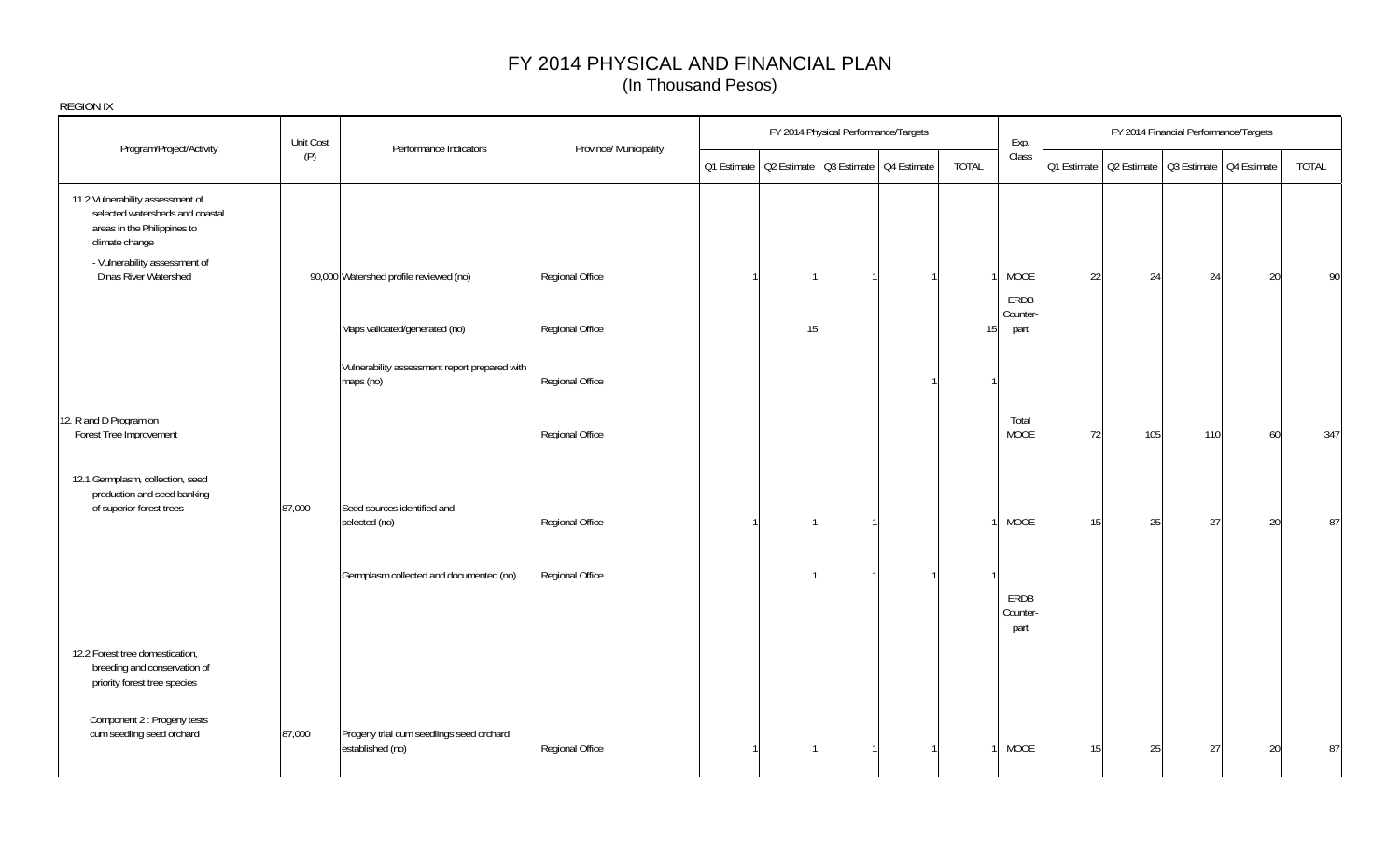| REGION IX                                                                                                                   |           |                                                                                                   |                        |       |       |                                      |                                                       |       |                  |    |    |                                                       |    |              |
|-----------------------------------------------------------------------------------------------------------------------------|-----------|---------------------------------------------------------------------------------------------------|------------------------|-------|-------|--------------------------------------|-------------------------------------------------------|-------|------------------|----|----|-------------------------------------------------------|----|--------------|
| Program/Project/Activity                                                                                                    | Unit Cost | Performance Indicators                                                                            | Province/ Municipality |       |       | FY 2014 Physical Performance/Targets |                                                       |       | Exp.             |    |    | FY 2014 Financial Performance/Targets                 |    |              |
|                                                                                                                             | (P)       |                                                                                                   |                        |       |       |                                      | Q1 Estimate   Q2 Estimate   Q3 Estimate   Q4 Estimate | TOTAL | Class            |    |    | Q1 Estimate   Q2 Estimate   Q3 Estimate   Q4 Estimate |    | <b>TOTAL</b> |
| Component 3 : Clonal/grafted<br>seed orchard                                                                                | 40,000    | Clonal seed orchard<br>established (no)                                                           | Regional Office        |       |       |                                      |                                                       |       | MOOE             | 16 | 25 | 26                                                    | 20 | 87           |
| 12.3 Development, validation and<br>pilot testing of rapid propagation<br>techniques from indigenous<br>forest tree species |           |                                                                                                   |                        |       |       |                                      |                                                       |       |                  |    |    |                                                       |    |              |
| Component 1 : Macro-<br>propagation techniques<br>(hedge garden establishment<br>and macropropagation                       |           |                                                                                                   |                        |       |       |                                      |                                                       |       |                  |    |    |                                                       |    |              |
| development)                                                                                                                |           | 40,000 Macro-propagation experiments<br>- Species selected (no)                                   | Regional Office        |       |       |                                      |                                                       |       | MOOE<br>ERDB     | 26 | 30 | 30                                                    |    | 86           |
|                                                                                                                             |           | - Resource materials<br>collected (no)                                                            |                        | 1,300 | 1,300 |                                      |                                                       | 2,600 | Counter-<br>part |    |    |                                                       |    |              |
|                                                                                                                             |           | - Species experimented (no)                                                                       |                        |       |       |                                      |                                                       |       |                  |    |    |                                                       |    |              |
|                                                                                                                             |           | Hedge Garden Establishment                                                                        |                        |       |       |                                      |                                                       |       |                  |    |    |                                                       |    |              |
|                                                                                                                             |           | - Site identified (no)                                                                            |                        |       |       |                                      |                                                       | 2     |                  |    |    |                                                       |    |              |
|                                                                                                                             |           | - Seedlings raised (no)                                                                           |                        | 200   | 200   |                                      |                                                       | 400   |                  |    |    |                                                       |    |              |
|                                                                                                                             |           | - Site prepared (no)<br>- Seedlings outplanted and                                                |                        |       |       |                                      |                                                       | 2     |                  |    |    |                                                       |    |              |
|                                                                                                                             |           | maintained (no)                                                                                   |                        |       |       | 200                                  | 200                                                   | 400   |                  |    |    |                                                       |    |              |
|                                                                                                                             |           | - Juvenile shoots harvested,<br>percent recovered and<br>frequency of<br>shoots/species harvested |                        |       |       |                                      |                                                       |       |                  |    |    |                                                       |    |              |
|                                                                                                                             |           | (in annual basis)(no)<br>- Seedlings raised, maintained                                           |                        | 300   | 300   | 300                                  |                                                       | 900   |                  |    |    |                                                       |    |              |
|                                                                                                                             |           | and monitored until recovery<br>(per species basis) (no)                                          |                        | 300   | 300   | 300                                  |                                                       | 900   |                  |    |    |                                                       |    |              |
|                                                                                                                             |           |                                                                                                   |                        |       |       |                                      |                                                       |       |                  |    |    |                                                       |    |              |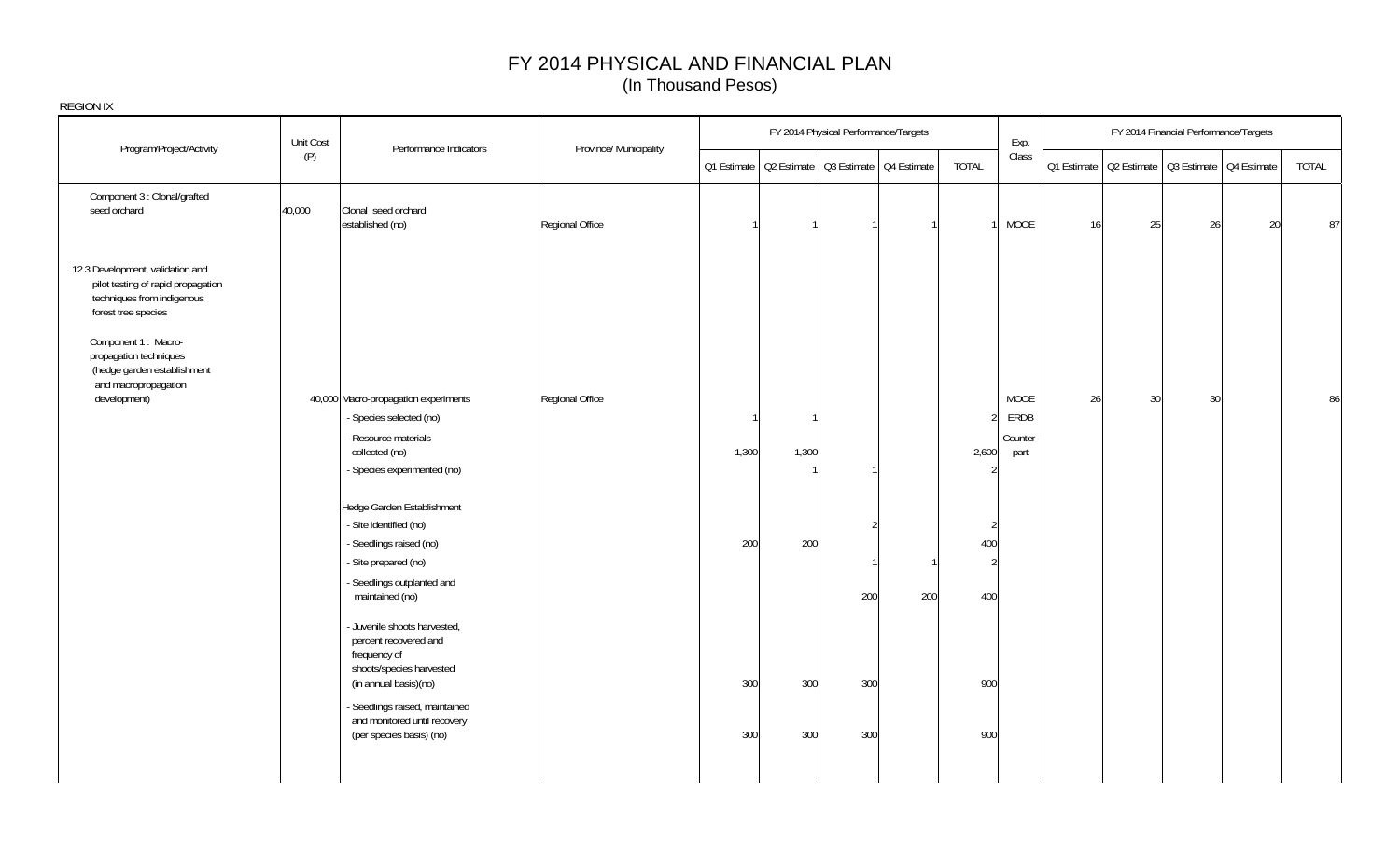|                                                                | Unit Cost                        |                               |              | FY 2014 Physical Performance/Targets                  |       | Exp.                 |            | FY 2014 Financial Performance/Targets |                                                       |            |
|----------------------------------------------------------------|----------------------------------|-------------------------------|--------------|-------------------------------------------------------|-------|----------------------|------------|---------------------------------------|-------------------------------------------------------|------------|
| Program/Project/Activity                                       | Performance Indicators<br>(P)    | Province/ Municipality        |              | Q1 Estimate   Q2 Estimate   Q3 Estimate   Q4 Estimate | TOTAL | Class                |            |                                       | 01 Estimate   02 Estimate   03 Estimate   04 Estimate | TOTAL      |
|                                                                |                                  |                               |              |                                                       |       |                      |            |                                       |                                                       |            |
| MFO 2 - ECOSYSTEM<br>MANAGEMENT SERVICES                       |                                  |                               |              |                                                       |       |                      |            |                                       |                                                       |            |
| A.03.b Forest Development,<br>Rehabilitation and<br>Protection |                                  |                               |              |                                                       |       |                      |            |                                       |                                                       |            |
| 1. National Greening Program                                   |                                  |                               |              |                                                       |       |                      |            |                                       |                                                       |            |
| 1.1 Site planning                                              | 450 Site validated/assessed (ha) | Regional Total                | 15,519       |                                                       |       | Total<br>15,519 MOOE | 6,984      |                                       |                                                       | 6,984      |
|                                                                |                                  | Zamboanga del Norte           | 6,208        |                                                       |       | 6,208 MOOE           | 2,793      |                                       |                                                       | 2,793      |
|                                                                |                                  | CENRO Dapitan                 | 1,552        |                                                       |       | 1,552 MOOE           | 698        |                                       |                                                       | 698        |
|                                                                |                                  | 1st District                  |              |                                                       |       |                      |            |                                       |                                                       |            |
|                                                                |                                  | - Sergio Osmeña, Sr.          | 900          |                                                       |       | 900                  | 405        |                                       |                                                       | 405        |
|                                                                |                                  | - Polanco                     | 652<br>1,552 |                                                       |       | 652                  | 293<br>698 |                                       |                                                       | 293<br>698 |
|                                                                |                                  | CENRO Dipolog<br>2nd District |              |                                                       |       | 1,552 MOOE           |            |                                       |                                                       |            |
|                                                                |                                  | - Katipunan                   | 252          |                                                       |       | 252                  | 113        |                                       |                                                       | 113        |
|                                                                |                                  | - Roxas                       | 200          |                                                       |       | 200                  | $90\,$     |                                       |                                                       | 90         |
|                                                                |                                  | - Manukan                     | 200          |                                                       |       | 200                  | 90         |                                       |                                                       | 90         |
|                                                                |                                  | - Jose Dalman                 | 100          |                                                       |       | 100                  | 45         |                                       |                                                       | 45         |
|                                                                |                                  | - Sindangan                   | 300          |                                                       |       | 300                  | 135        |                                       |                                                       | 135        |
|                                                                |                                  | - Siayan                      | 450          |                                                       |       | 450                  | 202        |                                       |                                                       | 202        |
|                                                                |                                  | - Dipolog City                | 50           |                                                       |       | 50                   | 23         |                                       |                                                       | 23         |
|                                                                |                                  | <b>CENRO Liloy</b>            | 1,552        |                                                       |       | 1,552 MOOE           | 698        |                                       |                                                       | 698        |
|                                                                |                                  | 3rd district                  |              |                                                       |       |                      |            |                                       |                                                       |            |
|                                                                |                                  | - Leon Postigo                | 250          |                                                       |       | 250                  | 113        |                                       |                                                       | 113        |
|                                                                |                                  | - Godod                       | 252          |                                                       |       | 252                  | 113        |                                       |                                                       | 113        |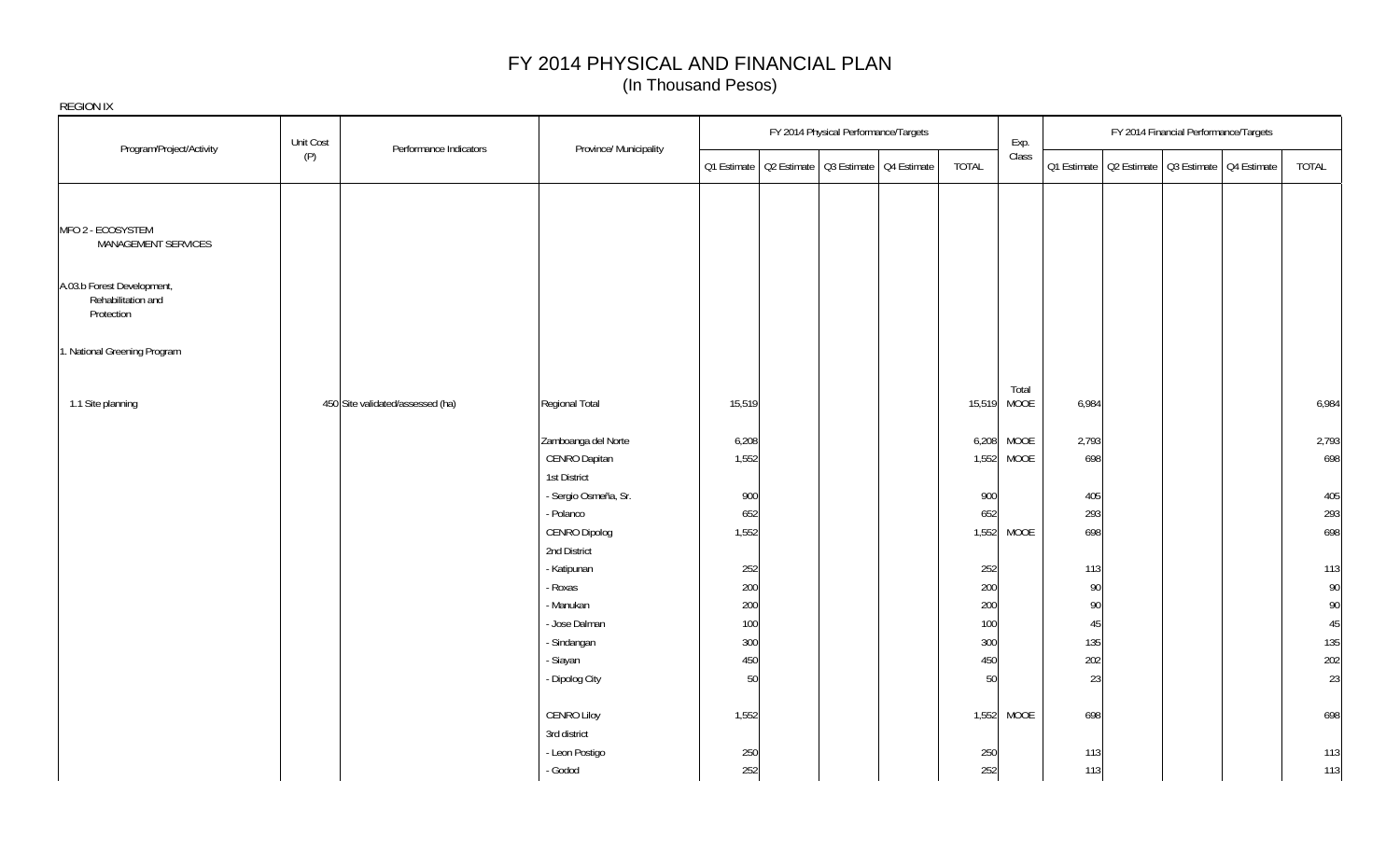| Program/Project/Activity | Unit Cost<br>Performance Indicators | Province/ Municipality |             | FY 2014 Physical Performance/Targets    |       | Exp.       |        |                                                       | FY 2014 Financial Performance/Targets |       |
|--------------------------|-------------------------------------|------------------------|-------------|-----------------------------------------|-------|------------|--------|-------------------------------------------------------|---------------------------------------|-------|
|                          | (P)                                 |                        | O1 Estimate | Q2 Estimate   Q3 Estimate   Q4 Estimate | TOTAL | Class      |        | Q1 Estimate   Q2 Estimate   Q3 Estimate   Q4 Estimate |                                       | TOTAL |
|                          |                                     | - Salug                | 450         |                                         | 450   |            | 202    |                                                       |                                       | 202   |
|                          |                                     | - Gutalac              | 300         |                                         | 300   |            | 135    |                                                       |                                       | 135   |
|                          |                                     | - Tampilisan           | 300         |                                         | 300   |            | 135    |                                                       |                                       | 135   |
|                          |                                     | <b>CENRO Siocon</b>    | 1,552       |                                         |       | 1,552 MOOE | 699    |                                                       |                                       | 699   |
|                          |                                     | 3rd District           |             |                                         |       |            |        |                                                       |                                       |       |
|                          |                                     | - Sibuco               | 400         |                                         | 400   |            | 180    |                                                       |                                       | 180   |
|                          |                                     | - Baliguian            | 600         |                                         | 600   |            | 270    |                                                       |                                       | 270   |
|                          |                                     | - Siocon               | 552         |                                         | 552   |            | 249    |                                                       |                                       | 249   |
|                          |                                     | Zamboanga del Sur      | 3,057       |                                         | 3,057 | MOOE       | 1,376  |                                                       |                                       | 1,376 |
|                          |                                     | CENRO Pagadian         | 1,529       |                                         |       | 1,529 MOOE | 688    |                                                       |                                       | 688   |
|                          |                                     | 1st District           |             |                                         |       |            |        |                                                       |                                       |       |
|                          |                                     | -Labangan              | 400         |                                         | 400   |            | 180    |                                                       |                                       | 180   |
|                          |                                     | - Sominot              | 250         |                                         | 250   |            | 112    |                                                       |                                       | 112   |
|                          |                                     | - Mahayag              | 150         |                                         | 150   |            | 68     |                                                       |                                       | 68    |
|                          |                                     | - Midsalip             | 329         |                                         | 329   |            | 148    |                                                       |                                       | 148   |
|                          |                                     | - Molave               | 150         |                                         | 150   |            | 68     |                                                       |                                       | 68    |
|                          |                                     | - Dumingag             | 250         |                                         | 250   |            | 112    |                                                       |                                       | 112   |
|                          |                                     | CENRO Guipos           | 1,528       |                                         |       | 1,528 MOOE | 688    |                                                       |                                       | 688   |
|                          |                                     | 2nd District           |             |                                         |       |            |        |                                                       |                                       |       |
|                          |                                     | - San Pablo            | 50          |                                         | 50    |            | 22     |                                                       |                                       | 22    |
|                          |                                     | Bayog                  | 428         |                                         | 428   |            | 193    |                                                       |                                       | 193   |
|                          |                                     | - Tigbao               | 150         |                                         | 150   |            | 67     |                                                       |                                       | 67    |
|                          |                                     | - Kumalarang           | 150         |                                         | 150   |            | 67     |                                                       |                                       | 67    |
|                          |                                     | - Guipos               | 100         |                                         | 100   |            | 45     |                                                       |                                       | 45    |
|                          |                                     | - San Miguel           | 100         |                                         | 100   |            | 45     |                                                       |                                       | 45    |
|                          |                                     | - Dinas                | 50          |                                         | 50    |            | 23     |                                                       |                                       | 23    |
|                          |                                     | - Lapuyan              | 100         |                                         | 100   |            | 45     |                                                       |                                       | 45    |
|                          |                                     | - Dimataling           | 50          |                                         | 50    |            | 23     |                                                       |                                       | 23    |
|                          |                                     | - Dumalinao            | 100         |                                         | 100   |            | 45     |                                                       |                                       | 45    |
|                          |                                     | - Lakewood             | 200         |                                         | 200   |            | $90\,$ |                                                       |                                       | 90    |
|                          |                                     | - Pitogo               | 50          |                                         | 50    |            | 23     |                                                       |                                       | 23    |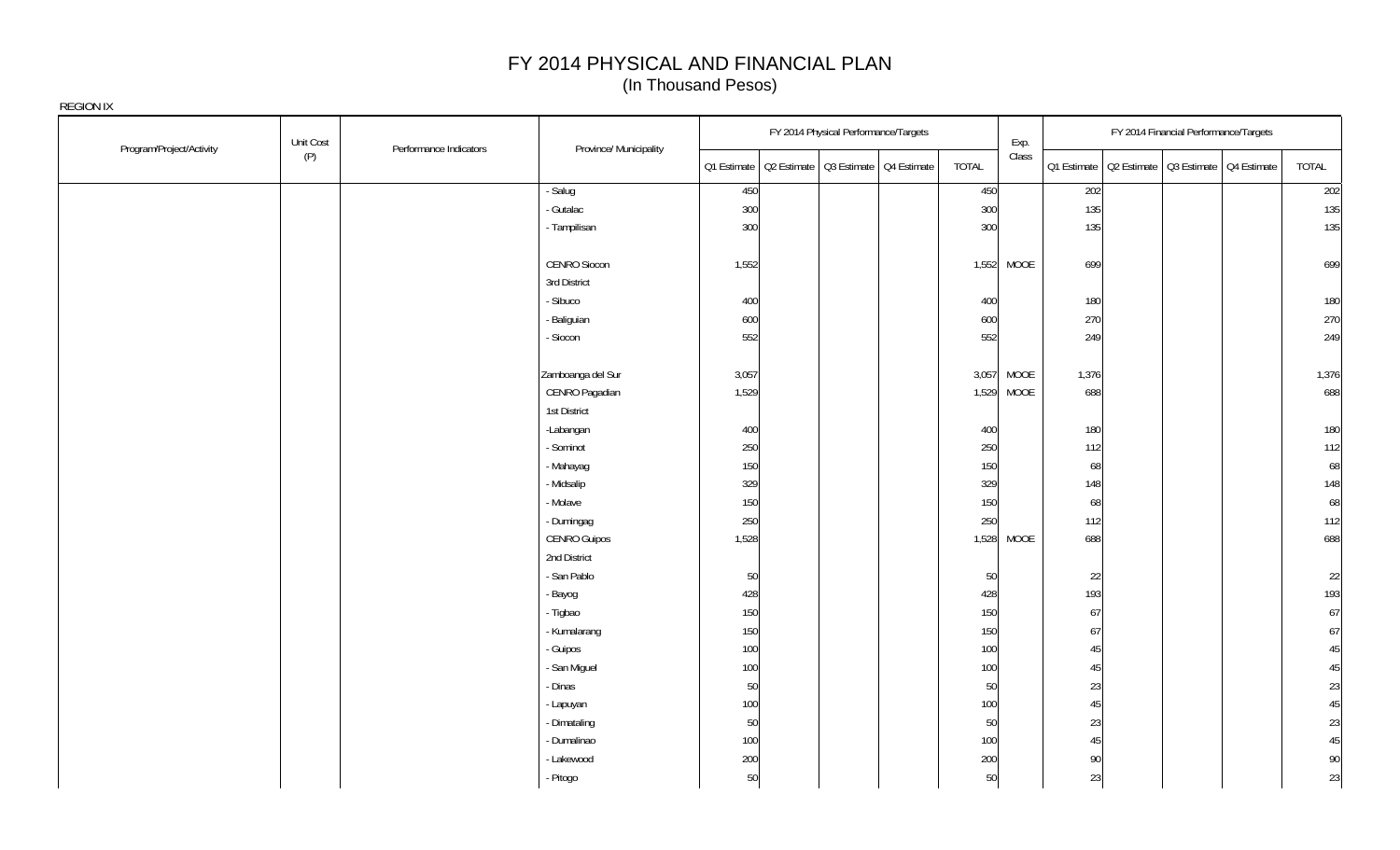|                                         | Unit Cost<br>Performance Indicators | Province/ Municipality |       | FY 2014 Physical Performance/Targets                  |                     | Exp.       |        |         | FY 2014 Financial Performance/Targets |                                                       |         |
|-----------------------------------------|-------------------------------------|------------------------|-------|-------------------------------------------------------|---------------------|------------|--------|---------|---------------------------------------|-------------------------------------------------------|---------|
| Program/Project/Activity                | (P)                                 |                        |       | Q1 Estimate   Q2 Estimate   Q3 Estimate   Q4 Estimate | <b>TOTAL</b>        | Class      |        |         |                                       | Q1 Estimate   Q2 Estimate   Q3 Estimate   Q4 Estimate | TOTAL   |
|                                         |                                     | Zamboanga Sibugay      | 3,104 |                                                       |                     | 3,104 MOOE | 1,397  |         |                                       |                                                       | 1,397   |
|                                         |                                     | CENRO Buug             | 1,552 |                                                       |                     | 1,552 MOOE | 699    |         |                                       |                                                       | 699     |
|                                         |                                     | 1st district           |       |                                                       |                     |            |        |         |                                       |                                                       |         |
|                                         |                                     | - Malangas             | 20    |                                                       | 20                  |            | Ç      |         |                                       |                                                       | 9       |
|                                         |                                     | - Alicia               | 100   |                                                       | 100                 |            | 45     |         |                                       |                                                       | 45      |
|                                         |                                     | - Mabuhay              | 42    |                                                       | 42                  |            | 19     |         |                                       |                                                       | 19      |
|                                         |                                     | - Olutanga             | 20    |                                                       | 20                  |            | Ç      |         |                                       |                                                       | 9       |
|                                         |                                     | - Talusan              | 20    |                                                       | 20                  |            | C      |         |                                       |                                                       | 9       |
|                                         |                                     | - Payao                | 250   |                                                       | 250                 |            | 113    |         |                                       |                                                       | 113     |
|                                         |                                     | - Buug                 | 500   |                                                       | 500                 |            | 225    |         |                                       |                                                       | 225     |
|                                         |                                     | - Diplahan             | 600   |                                                       | 600                 |            | 270    |         |                                       |                                                       | 270     |
|                                         |                                     | CENRO Ipil             | 1,552 |                                                       |                     | 1,552 MOOE | 698    |         |                                       |                                                       | 698     |
|                                         |                                     | 2nd District           |       |                                                       |                     |            |        |         |                                       |                                                       |         |
|                                         |                                     | $-R.T.$ Lim            | 200   |                                                       | 200                 |            | 90     |         |                                       |                                                       | 90      |
|                                         |                                     | - Naga                 | 200   |                                                       | 200                 |            | $90\,$ |         |                                       |                                                       | 90      |
|                                         |                                     | - Tungawan             | 352   |                                                       | 352                 |            | 158    |         |                                       |                                                       | 158     |
|                                         |                                     | - Titay                | 300   |                                                       | 300                 |            | 135    |         |                                       |                                                       | 135     |
|                                         |                                     | - Kabasalan            | 400   |                                                       | 400                 |            | 180    |         |                                       |                                                       | 180     |
|                                         |                                     | - Siay                 | 100   |                                                       | 100                 |            | 45     |         |                                       |                                                       | 45      |
|                                         |                                     | Zamboanga City         | 3,150 |                                                       |                     | 3,150 MOOE | 1,418  |         |                                       |                                                       | 1,418   |
|                                         |                                     | <b>CENRO West</b>      | 1,575 |                                                       |                     | 1,575 MOOE | 709    |         |                                       |                                                       | 709     |
|                                         |                                     | 1st District           |       |                                                       |                     |            |        |         |                                       |                                                       |         |
|                                         |                                     | <b>CENRO East</b>      | 1,575 |                                                       |                     | 1,575 MOOE | 709    |         |                                       |                                                       | 709     |
|                                         |                                     | 2nd District           |       |                                                       |                     |            |        |         |                                       |                                                       |         |
| 1.2 Seedling production/<br>procurement | Seedlings produced/procured (no)    | Regional Total         |       | 12,785,011                                            | 12,785,011 Total CO |            |        | 202,236 |                                       |                                                       | 202,236 |
|                                         |                                     | Timber                 |       | 228,500                                               | 228,500             |            |        | 2,742   |                                       |                                                       | 2,742   |
|                                         |                                     | Coffee                 |       | 271,500                                               | 271,500             |            |        | 4,073   |                                       |                                                       | 4,073   |
|                                         |                                     | Cacao                  |       | 403,800                                               | 403,800             |            |        | 8,076   |                                       |                                                       | 8,076   |
|                                         |                                     | Rubber (from seed)     |       | 4,362,211                                             | 4,362,211           |            |        | 52,347  |                                       |                                                       | 52,347  |
|                                         |                                     | Rubber (budded)        |       | 3,514,000                                             | 3,514,000           |            |        | 122,984 |                                       |                                                       | 122,984 |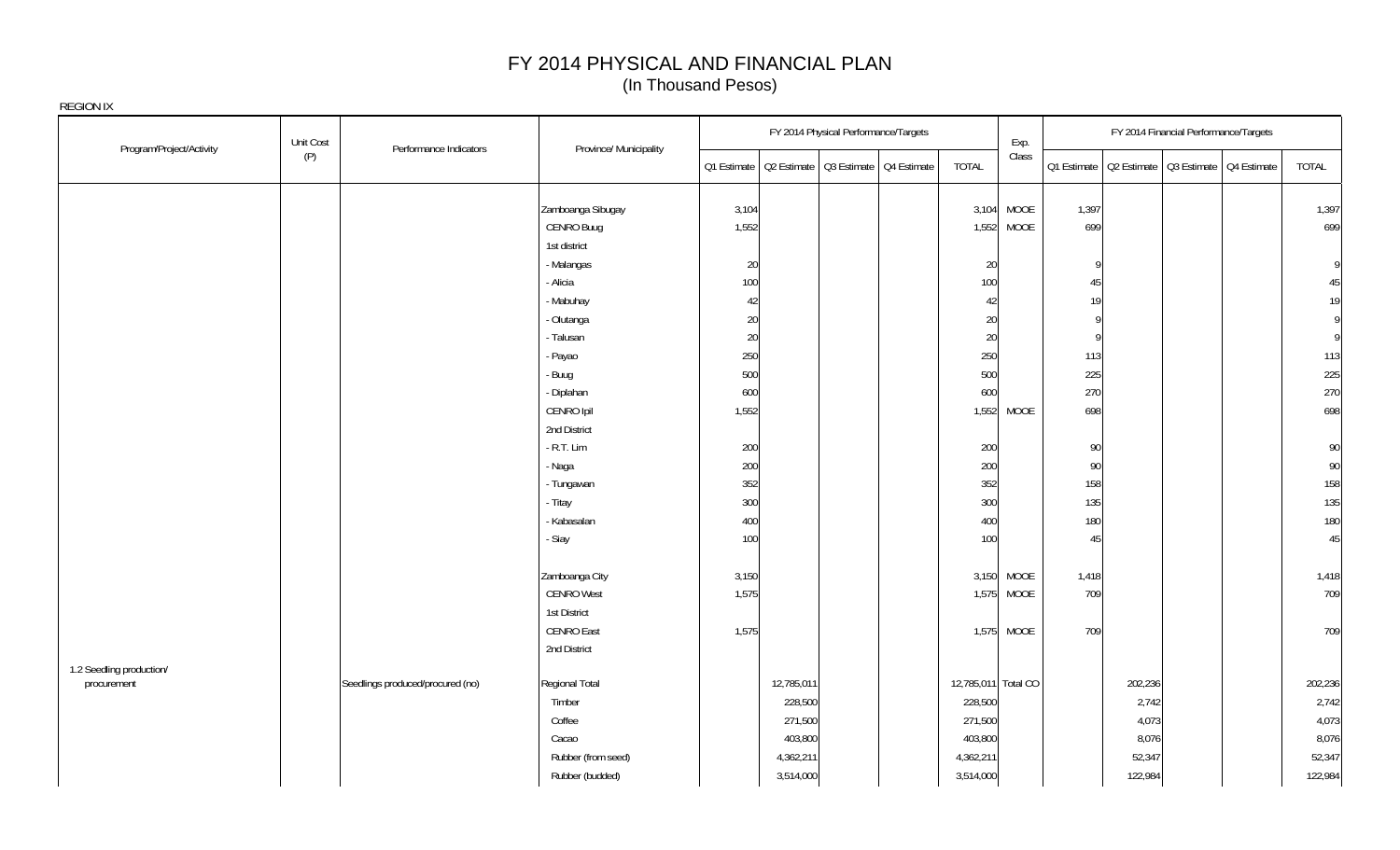|                          | Unit Cost |                        |                        |                                                       | FY 2014 Physical Performance/Targets |              | Exp.  |                                                       | FY 2014 Financial Performance/Targets |        |
|--------------------------|-----------|------------------------|------------------------|-------------------------------------------------------|--------------------------------------|--------------|-------|-------------------------------------------------------|---------------------------------------|--------|
| Program/Project/Activity | (P)       | Performance Indicators | Province/ Municipality | Q1 Estimate   Q2 Estimate   Q3 Estimate   Q4 Estimate |                                      | <b>TOTAL</b> | Class | Q1 Estimate   Q2 Estimate   Q3 Estimate   Q4 Estimate |                                       | TOTAL  |
|                          |           |                        | Mangrove               | 4,005,000                                             |                                      | 4,005,000    |       | 12,015                                                |                                       | 12,015 |
|                          |           |                        |                        |                                                       |                                      |              |       |                                                       |                                       |        |
|                          |           |                        | Zamboanga del Norte    | 4,038,793                                             |                                      | 4,038,793    | CO    | 86,068                                                |                                       | 86,068 |
|                          |           |                        | Timber                 | 72,000                                                |                                      | 72,000       |       | 864                                                   |                                       | 864    |
|                          |           |                        | Coffee                 | 131,000                                               |                                      | 131,000      |       | 1,965                                                 |                                       | 1,965  |
|                          |           |                        | Cacao                  | 262,500                                               |                                      | 262,500      |       | 5,250                                                 |                                       | 5,250  |
|                          |           |                        | Rubber (from seed)     | 2,046,793                                             |                                      | 2,046,793    |       | 24,562                                                |                                       | 24,562 |
|                          |           |                        | Rubber (budded)        | 1,526,500                                             |                                      | 1,526,500    |       | 53,428                                                |                                       | 53,428 |
|                          |           |                        | CENRO Dapitan          | 1,005,292                                             |                                      | 1,005,292    | CO    | 22,546                                                |                                       | 22,546 |
|                          |           |                        | Timber                 | 25,000                                                |                                      | 25,000       |       | 300                                                   |                                       | 300    |
|                          |           |                        | Coffee                 | 27,500                                                |                                      | 27,500       |       | 413                                                   |                                       | 413    |
|                          |           |                        | Cacao                  | 79,500                                                |                                      | 79,500       |       | 1,590                                                 |                                       | 1,590  |
|                          |           |                        | Rubber (from seed)     | 448,792                                               |                                      | 448,792      |       | 5,386                                                 |                                       | 5,386  |
|                          |           |                        | Rubber (budded)        | 424,500                                               |                                      | 424,500      |       | 14,858                                                |                                       | 14,858 |
|                          |           |                        | 1st District           |                                                       |                                      |              |       |                                                       |                                       |        |
|                          |           |                        | - Sergio Osmeña        | 873,292                                               |                                      | 873,292      |       | 20,043                                                |                                       | 20,043 |
|                          |           |                        | Coffee                 | 25,000                                                |                                      | 25,000       |       | 375                                                   |                                       | 375    |
|                          |           |                        | Cacao                  | 72,000                                                |                                      | 72,000       |       | 1,440                                                 |                                       | 1,440  |
|                          |           |                        | Rubber (from seed)     | 388,792                                               |                                      | 388,792      |       | 4,666                                                 |                                       | 4,666  |
|                          |           |                        | Rubber (budded)        | 387,500                                               |                                      | 387,500      |       | 13,563                                                |                                       | 13,563 |
|                          |           |                        | - Piñan                | 75,000                                                |                                      | 75,000       |       | 1,273                                                 |                                       | 1,273  |
|                          |           |                        | Timber                 | 25,000                                                |                                      | 25,000       |       | 300                                                   |                                       | 300    |
|                          |           |                        | Coffee                 | 2,500                                                 |                                      | 2,500        |       | 38                                                    |                                       | 38     |
|                          |           |                        | Cacao                  | 2,500                                                 |                                      | 2,500        |       | 50                                                    |                                       | 50     |
|                          |           |                        | Rubber (from seed)     | 30,000                                                |                                      | 30,000       |       | 360                                                   |                                       | 360    |
|                          |           |                        | Rubber (budded)        | 15,000                                                |                                      | 15,000       |       | 525                                                   |                                       | 525    |
|                          |           |                        | Mutia                  | 57,000                                                |                                      | 57,000       |       | 1,230                                                 |                                       | 1,230  |
|                          |           |                        | Cacao                  | 5,000                                                 |                                      | 5,000        |       | 100                                                   |                                       | 100    |
|                          |           |                        | Rubber (from seed)     | 30,000                                                |                                      | 30,000       |       | 360                                                   |                                       | 360    |
|                          |           |                        | Rubber (budded)        | 22,000                                                |                                      | 22,000       |       | 770                                                   |                                       | 770    |
|                          |           |                        |                        |                                                       |                                      |              |       |                                                       |                                       |        |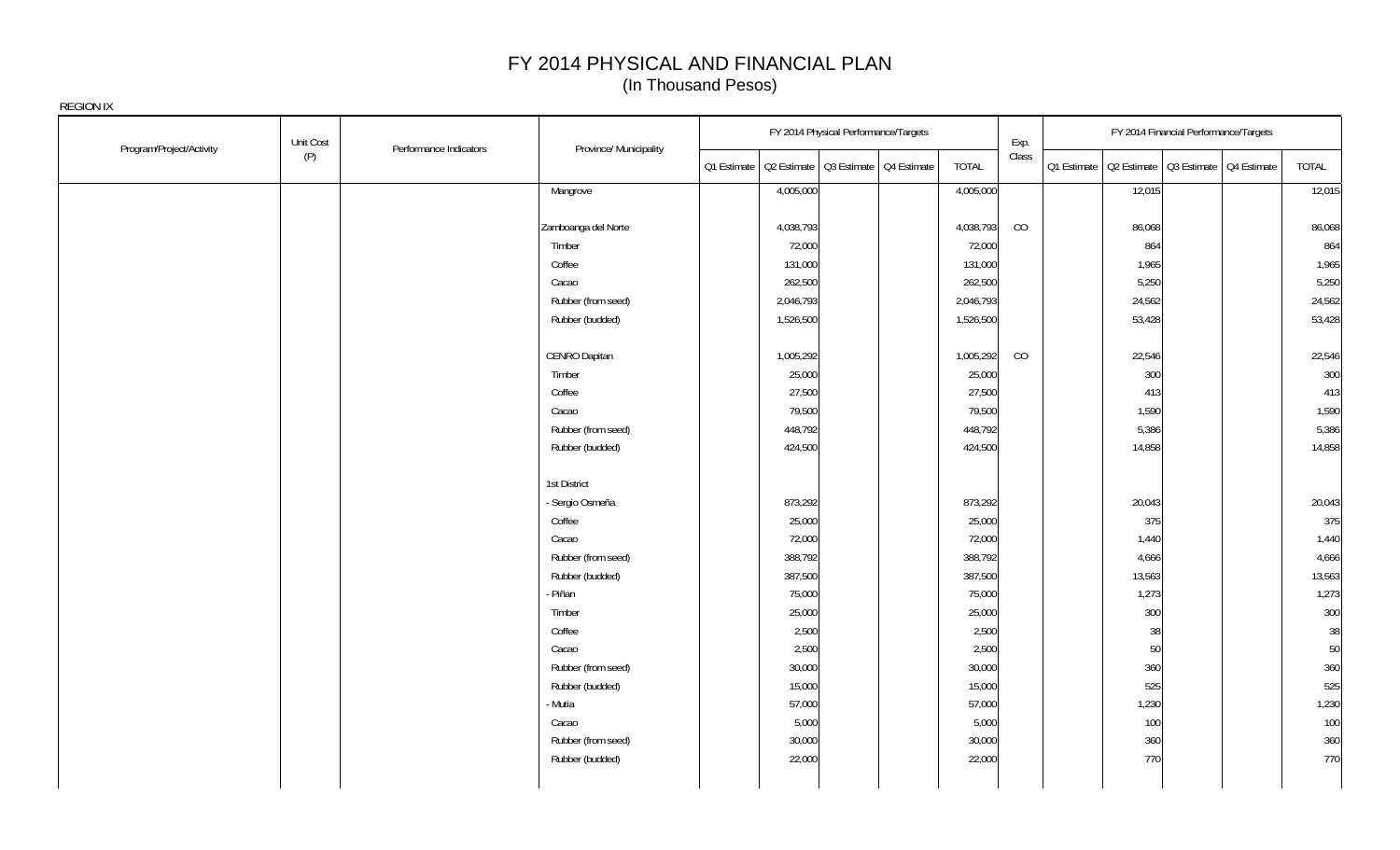| Program/Project/Activity | Unit Cost | Performance Indicators | Province/ Municipality |             | FY 2014 Physical Performance/Targets    |              | Exp.           |                                                       | FY 2014 Financial Performance/Targets |        |
|--------------------------|-----------|------------------------|------------------------|-------------|-----------------------------------------|--------------|----------------|-------------------------------------------------------|---------------------------------------|--------|
|                          | (P)       |                        |                        | Q1 Estimate | Q2 Estimate   Q3 Estimate   Q4 Estimate | <b>TOTAL</b> | Class          | Q1 Estimate   Q2 Estimate   Q3 Estimate   Q4 Estimate |                                       | TOTAL  |
|                          |           |                        | <b>CENRO Dipolog</b>   | 1,014,792   |                                         | 1,014,792    | $\overline{C}$ | 21,399                                                |                                       | 21,399 |
|                          |           |                        | Timber                 | 47,000      |                                         | 47,000       |                | 564                                                   |                                       | 564    |
|                          |           |                        | Coffee                 | 33,000      |                                         | 33,000       |                | 495                                                   |                                       | 495    |
|                          |           |                        | Cacao                  | 78,000      |                                         | 78,000       |                | 1,560                                                 |                                       | 1,560  |
|                          |           |                        | Rubber (from seed)     | 487,292     |                                         | 487,292      |                | 5,848                                                 |                                       | 5,848  |
|                          |           |                        | Rubber (budded)        | 369,500     |                                         | 369,500      |                | 12,933                                                |                                       | 12,933 |
|                          |           |                        | 2nd District           |             |                                         |              |                |                                                       |                                       |        |
|                          |           |                        | - Katipunan            | 159,792     |                                         | 159,792      |                | 3,651                                                 |                                       | 3,651  |
|                          |           |                        | Timber                 | 7,000       |                                         | 7,000        |                | 84                                                    |                                       | 84     |
|                          |           |                        | Coffee                 | 9,500       |                                         | 9,500        |                | 143                                                   |                                       | 143    |
|                          |           |                        | Cacao                  | 19,000      |                                         | 19,000       |                | 380                                                   |                                       | 380    |
|                          |           |                        | Rubber (from seed)     | 56,792      |                                         | 56,792       |                | 682                                                   |                                       | 682    |
|                          |           |                        | Rubber (budded)        | 67,500      |                                         | 67,500       |                | 2,363                                                 |                                       | 2,363  |
|                          |           |                        | - Manuel Roxas         | 161,500     |                                         | 161,500      |                | 3,643                                                 |                                       | 3,643  |
|                          |           |                        | Timber                 | 5,000       |                                         | 5,000        |                | 60                                                    |                                       | 60     |
|                          |           |                        | Coffee                 | 6,000       |                                         | 6,000        |                | 90                                                    |                                       | 90     |
|                          |           |                        | Cacao                  | 12,500      |                                         | 12,500       |                | 250                                                   |                                       | 250    |
|                          |           |                        | Rubber (from seed)     | 69,000      |                                         | 69,000       |                | 828                                                   |                                       | 828    |
|                          |           |                        | Rubber (budded)        | 69,000      |                                         | 69,000       |                | 2,415                                                 |                                       | 2,415  |
|                          |           |                        | - Manukan              | 125,500     |                                         | 125,500      |                | 2,341                                                 |                                       | 2,341  |
|                          |           |                        | Timber                 | 5,000       |                                         | 5,000        |                | 60                                                    |                                       | 60     |
|                          |           |                        | Coffee                 | 3,500       |                                         | 3,500        |                | 53                                                    |                                       | 53     |
|                          |           |                        | Cacao                  | 12,500      |                                         | 12,500       |                | 250                                                   |                                       | 250    |
|                          |           |                        | Rubber (from seed)     | 73,000      |                                         | 73,000       |                | 876                                                   |                                       | 876    |
|                          |           |                        | Rubber (budded)        | 31,500      |                                         | 31,500       |                | 1,103                                                 |                                       | 1,103  |
|                          |           |                        | - Jose Dalman          | 144,000     |                                         | 144,000      |                | 3,201                                                 |                                       | 3,201  |
|                          |           |                        | Timber                 | 7,500       |                                         | 7,500        |                | 90                                                    |                                       | 90     |
|                          |           |                        | Coffee                 | 3,500       |                                         | 3,500        |                | 53                                                    |                                       | 53     |
|                          |           |                        | Cacao                  | 6,000       |                                         | 6,000        |                | 120                                                   |                                       | 120    |
|                          |           |                        | Rubber (from seed)     | 65,500      |                                         | 65,500       |                | 786                                                   |                                       | 786    |
|                          |           |                        | Rubber (budded)        | 61,500      |                                         | 61,500       |                | 2,153                                                 |                                       | 2,153  |
|                          |           |                        | - Sindangan            | 159,500     |                                         | 159,500      |                | 3,658                                                 |                                       | 3,658  |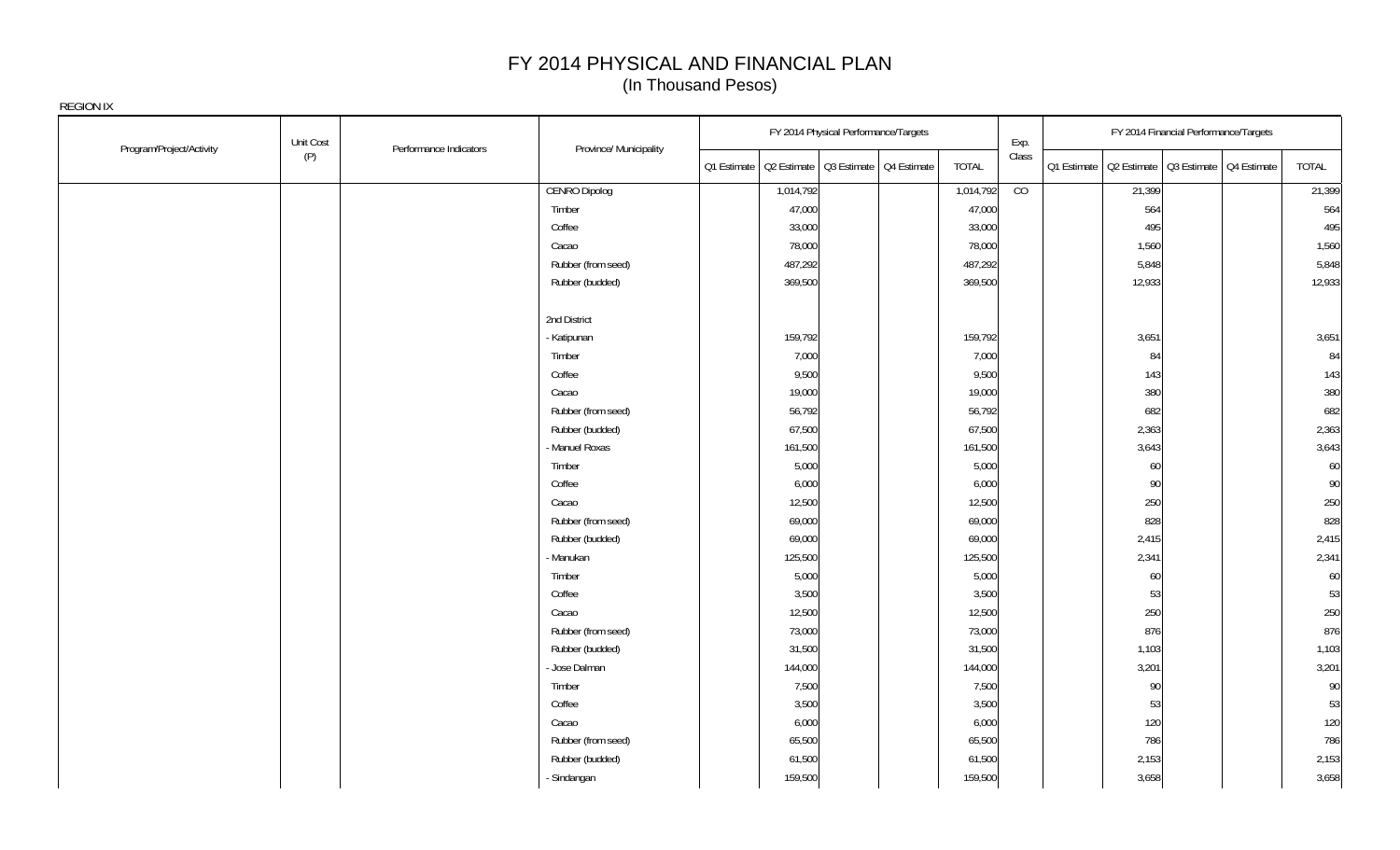| Program/Project/Activity | Unit Cost<br>Performance Indicators | Province/ Municipality |             | FY 2014 Physical Performance/Targets    |              | Exp.  | FY 2014 Financial Performance/Targets                 |  |        |
|--------------------------|-------------------------------------|------------------------|-------------|-----------------------------------------|--------------|-------|-------------------------------------------------------|--|--------|
|                          | (P)                                 |                        | Q1 Estimate | Q2 Estimate   Q3 Estimate   Q4 Estimate | <b>TOTAL</b> | Class | Q1 Estimate   Q2 Estimate   Q3 Estimate   Q4 Estimate |  | TOTAL  |
|                          |                                     | Timber                 |             | 7,500                                   | 7,500        |       | 90                                                    |  | 90     |
|                          |                                     | Coffee                 |             | 7,500                                   | 7,500        |       | 113                                                   |  | 113    |
|                          |                                     | Cacao                  |             | 11,000                                  | 11,000       |       | 220                                                   |  | 220    |
|                          |                                     | Rubber (from seed)     |             | 62,500                                  | 62,500       |       | 750                                                   |  | 750    |
|                          |                                     | Rubber (budded)        |             | 71,000                                  | 71,000       |       | 2,485                                                 |  | 2,485  |
|                          |                                     | - Siayan               |             | 219,000                                 | 219,000      |       | 4,300                                                 |  | 4,300  |
|                          |                                     | Timber                 |             | 10,000                                  | 10,000       |       | 120                                                   |  | 120    |
|                          |                                     | Coffee                 |             | 3,000                                   | 3,000        |       | 45                                                    |  | 45     |
|                          |                                     | Cacao                  |             | 9,500                                   | 9,500        |       | 190                                                   |  | 190    |
|                          |                                     | Rubber (from seed)     |             | 127,500                                 | 127,500      |       | 1,530                                                 |  | 1,530  |
|                          |                                     | Rubber (budded)        |             | 69,000                                  | 69,000       |       | 2,415                                                 |  | 2,415  |
|                          |                                     | - Dipolog              |             | 45,500                                  | 45,500       |       | 606                                                   |  | 606    |
|                          |                                     | Timber                 |             | 5,000                                   | 5,000        |       | 60                                                    |  | 60     |
|                          |                                     | Cacao                  |             | 7,500                                   | 7,500        |       | 150                                                   |  | 150    |
|                          |                                     | Rubber (from seed)     |             | 33,000                                  | 33,000       |       | 396                                                   |  | 396    |
|                          |                                     | <b>CENRO Liloy</b>     |             | 1,026,500                               | 1,026,500    | CO    | 20,308                                                |  | 20,308 |
|                          |                                     | Coffee                 |             | 31,500                                  | 31,500       |       | 473                                                   |  | 473    |
|                          |                                     | Cacao                  |             | 64,000                                  | 64,000       |       | 1,280                                                 |  | 1,280  |
|                          |                                     | Rubber (from seed)     |             | 610,000                                 | 610,000      |       | 7,320                                                 |  | 7,320  |
|                          |                                     | Rubber (budded)        |             | 321,000                                 | 321,000      |       | 11,235                                                |  | 11,235 |
|                          |                                     | 3rd district           |             |                                         |              |       |                                                       |  |        |
|                          |                                     | - Leon Postigo         |             | 181,000                                 | 181,000      |       | 3,651                                                 |  | 3,651  |
|                          |                                     | Coffee                 |             | 6,000                                   | 6,000        |       | 90                                                    |  | 90     |
|                          |                                     | Cacao                  |             | 1,500                                   | 1,500        |       | 30                                                    |  | 30     |
|                          |                                     | Rubber (from seed)     |             | 110,500                                 | 110,500      |       | 1,326                                                 |  | 1,326  |
|                          |                                     | Rubber (budded)        |             | 63,000                                  | 63,000       |       | 2,205                                                 |  | 2,205  |
|                          |                                     | - Godod                |             | 197,000                                 | 197,000      |       | 3,991                                                 |  | 3,991  |
|                          |                                     | Coffee                 |             | 6,500                                   | 6,500        |       | 98                                                    |  | 98     |
|                          |                                     | Cacao                  |             | 15,500                                  | 15,500       |       | 310                                                   |  | 310    |
|                          |                                     | Rubber (from seed)     |             | 110,500                                 | 110,500      |       | 1,326                                                 |  | 1,326  |
|                          |                                     | Rubber (budded)        |             | 64,500                                  | 64,500       |       | 2,258                                                 |  | 2,258  |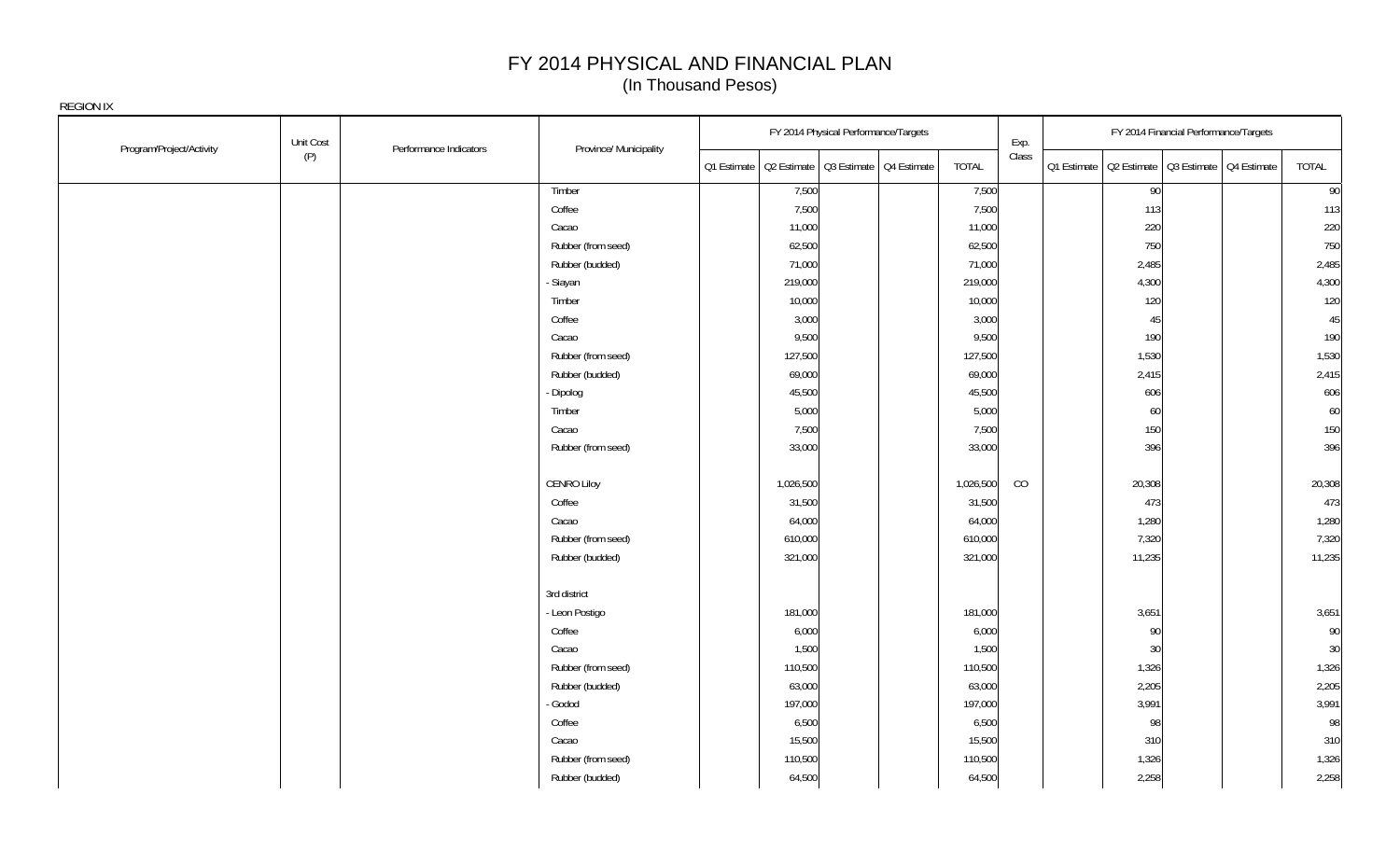|                          | Unit Cost | Performance Indicators | Province/ Municipality | FY 2014 Physical Performance/Targets                  |              | Exp.  | FY 2014 Financial Performance/Targets                 |        |
|--------------------------|-----------|------------------------|------------------------|-------------------------------------------------------|--------------|-------|-------------------------------------------------------|--------|
| Program/Project/Activity | (P)       |                        |                        | Q1 Estimate   Q2 Estimate   Q3 Estimate   Q4 Estimate | <b>TOTAL</b> | Class | Q1 Estimate   Q2 Estimate   Q3 Estimate   Q4 Estimate | TOTAL  |
|                          |           |                        | - Salug                | 205,500                                               | 205,500      |       | 4,093                                                 | 4,093  |
|                          |           |                        | Coffee                 | 6,500                                                 | 6,500        |       | 98                                                    | 98     |
|                          |           |                        | Cacao                  | 15,500                                                | 15,500       |       | 310                                                   | 310    |
|                          |           |                        | Rubber (from seed)     | 119,000                                               | 119,000      |       | 1,428                                                 | 1,428  |
|                          |           |                        | Rubber (budded)        | 64,500                                                | 64,500       |       | 2,258                                                 | 2,258  |
|                          |           |                        | - Gutalac              | 213,000                                               | 213,000      |       | 4,185                                                 | 4,185  |
|                          |           |                        | Coffee                 | 7,000                                                 | 7,000        |       | 105                                                   | 105    |
|                          |           |                        | Cacao                  | 15,500                                                | 15,500       |       | 310                                                   | 310    |
|                          |           |                        | Rubber (from seed)     | 126,000                                               | 126,000      |       | 1,512                                                 | 1,512  |
|                          |           |                        | Rubber (budded)        | 64,500                                                | 64,500       |       | 2,258                                                 | 2,258  |
|                          |           |                        | - Tampilisan           | 230,000                                               | 230,000      |       | 4,388                                                 | 4,388  |
|                          |           |                        | Coffee                 | 5,500                                                 | 5,500        |       | 83                                                    | 83     |
|                          |           |                        | Cacao                  | 16,000                                                | 16,000       |       | 320                                                   | 320    |
|                          |           |                        | Rubber (from seed)     | 144,000                                               | 144,000      |       | 1,728                                                 | 1,728  |
|                          |           |                        | Rubber (budded)        | 64,500                                                | 64,500       |       | 2,258                                                 | 2,258  |
|                          |           |                        | CENRO Siocon           | 992,209                                               | 992,209      | CO    | 21,816                                                | 21,816 |
|                          |           |                        | Coffee                 | 39,000                                                | 39,000       |       | 585                                                   | 585    |
|                          |           |                        | Cacao                  | 41,000                                                | 41,000       |       | 820                                                   | 820    |
|                          |           |                        | Rubber (from seed)     | 500,709                                               | 500,709      |       | 6,009                                                 | 6,009  |
|                          |           |                        | Rubber (budded)        | 411,500                                               | 411,500      |       | 14,403                                                | 14,403 |
|                          |           |                        | 3rd District           |                                                       |              |       |                                                       |        |
|                          |           |                        | - Sibuco               | 149,500                                               | 149,500      |       | 3,443                                                 | 3,443  |
|                          |           |                        | Coffee                 | 13,000                                                | 13,000       |       | 195                                                   | 195    |
|                          |           |                        | Rubber (from seed)     | 66,500                                                | 66,500       |       | 798                                                   | 798    |
|                          |           |                        | Rubber (budded)        | 70,000                                                | 70,000       |       | 2,450                                                 | 2,450  |
|                          |           |                        | - Baliguian            | 592,500                                               | 592,500      |       | 13,328                                                | 13,328 |
|                          |           |                        | Coffee                 | 13,000                                                | 13,000       |       | 195                                                   | 195    |
|                          |           |                        | Cacao                  | 20,500                                                | 20,500       |       | 410                                                   | 410    |
|                          |           |                        | Rubber (from seed)     | 297,500                                               | 297,500      |       | 3,570                                                 | 3,570  |
|                          |           |                        | Rubber (budded)        | 261,500                                               | 261,500      |       | 9,153                                                 | 9,153  |
|                          |           |                        | - Siocon               | 250,209                                               | 250,209      |       | 5,046                                                 | 5,046  |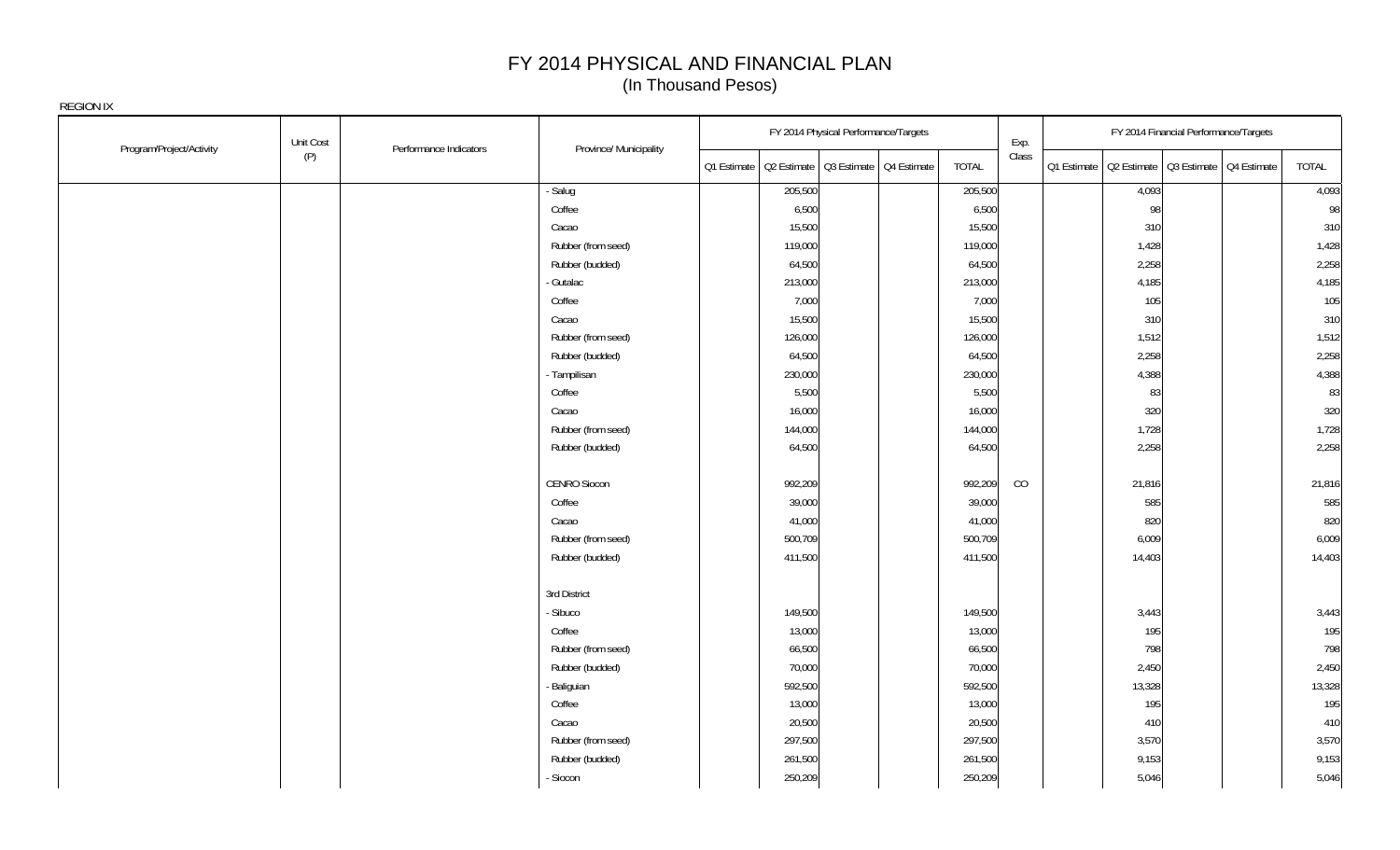| Program/Project/Activity | Unit Cost                     |                        |             | FY 2014 Physical Performance/Targets    |              | Exp.  |                                                       |        | FY 2014 Financial Performance/Targets |        |
|--------------------------|-------------------------------|------------------------|-------------|-----------------------------------------|--------------|-------|-------------------------------------------------------|--------|---------------------------------------|--------|
|                          | Performance Indicators<br>(P) | Province/ Municipality | Q1 Estimate | Q2 Estimate   Q3 Estimate   Q4 Estimate | <b>TOTAL</b> | Class | Q1 Estimate   Q2 Estimate   Q3 Estimate   Q4 Estimate |        |                                       | TOTAL  |
|                          |                               | Coffee                 |             | 13,000                                  | 13,000       |       |                                                       | 195    |                                       | 195    |
|                          |                               | Cacao                  |             | 20,500                                  | 20,500       |       |                                                       | 410    |                                       | 410    |
|                          |                               | Rubber (from seed)     |             | 136,709                                 | 136,709      |       |                                                       | 1,641  |                                       | 1,641  |
|                          |                               | Rubber (budded)        |             | 80,000                                  | 80,000       |       |                                                       | 2,800  |                                       | 2,800  |
|                          |                               | Zamboanga del Sur      |             | 2,026,967                               | 2,026,967    | CO    |                                                       | 38,090 |                                       | 38,090 |
|                          |                               | Timber                 |             | 156,500                                 | 156,500      |       |                                                       | 1,878  |                                       | 1,878  |
|                          |                               | Coffee                 |             | 100,500                                 | 100,500      |       |                                                       | 1,508  |                                       | 1,508  |
|                          |                               | Cacao                  |             | 77,300                                  | 77,300       |       |                                                       | 1,546  |                                       | 1,546  |
|                          |                               | Rubber (from seed)     |             | 765,167                                 | 765,167      |       |                                                       | 9,182  |                                       | 9,182  |
|                          |                               | Rubber (budded)        |             | 662,500                                 | 662,500      |       |                                                       | 23,182 |                                       | 23,182 |
|                          |                               | Mangrove               |             | 265,000                                 | 265,000      |       |                                                       | 795    |                                       | 795    |
|                          |                               | CENRO Pagadian         |             | 831,800                                 | 831,800      | CO    |                                                       | 16,292 |                                       | 16,292 |
|                          |                               | Timber                 |             | 125,000                                 | 125,000      |       |                                                       | 1,500  |                                       | 1,500  |
|                          |                               | Coffee                 |             | 100,500                                 | 100,500      |       |                                                       | 1,508  |                                       | 1,508  |
|                          |                               | Cacao                  |             | 77,300                                  |              |       |                                                       | 1,546  |                                       |        |
|                          |                               | Rubber (from seed)     |             | 273,500                                 | 273,500      |       |                                                       | 3,282  |                                       | 3,282  |
|                          |                               | Rubber (budded)        |             | 240,500                                 | 240,500      |       |                                                       | 8,412  |                                       | 8,412  |
|                          |                               | Mangrove               |             | 15,000                                  | 15,000       |       |                                                       | 45     |                                       | 45     |
|                          |                               | 1st District           |             |                                         |              |       |                                                       |        |                                       |        |
|                          |                               | - Pagadian             |             | 126,000                                 | 126,000      |       |                                                       | 2,473  |                                       | 2,473  |
|                          |                               | Timber                 |             | 37,500                                  | 37,500       |       |                                                       | 450    |                                       | 450    |
|                          |                               | Coffee                 |             | 25,000                                  | 25,000       |       |                                                       | 375    |                                       | 375    |
|                          |                               | Rubber (from seed)     |             | 25,000                                  | 25,000       |       |                                                       | 300    |                                       | 300    |
|                          |                               | Rubber (budded)        |             | 38,500                                  | 38,500       |       |                                                       | 1,348  |                                       | 1,348  |
|                          |                               | - Labangan             |             | 122,000                                 | 122,000      |       |                                                       | 2,223  |                                       | 2,223  |
|                          |                               | Timber                 |             | 37,500                                  | 37,500       |       |                                                       | 450    |                                       | 450    |
|                          |                               | Coffee                 |             | 6,500                                   | 6,500        |       |                                                       | 98     |                                       | 98     |
|                          |                               | Rubber (from seed)     |             | 25,000                                  | 25,000       |       |                                                       | 300    |                                       | 300    |
|                          |                               | Rubber (budded)        |             | 38,000                                  | 38,000       |       |                                                       | 1,330  |                                       | 1,330  |
|                          |                               | Mangrove               |             | 15,000                                  | 15,000       |       |                                                       | 45     |                                       | 45     |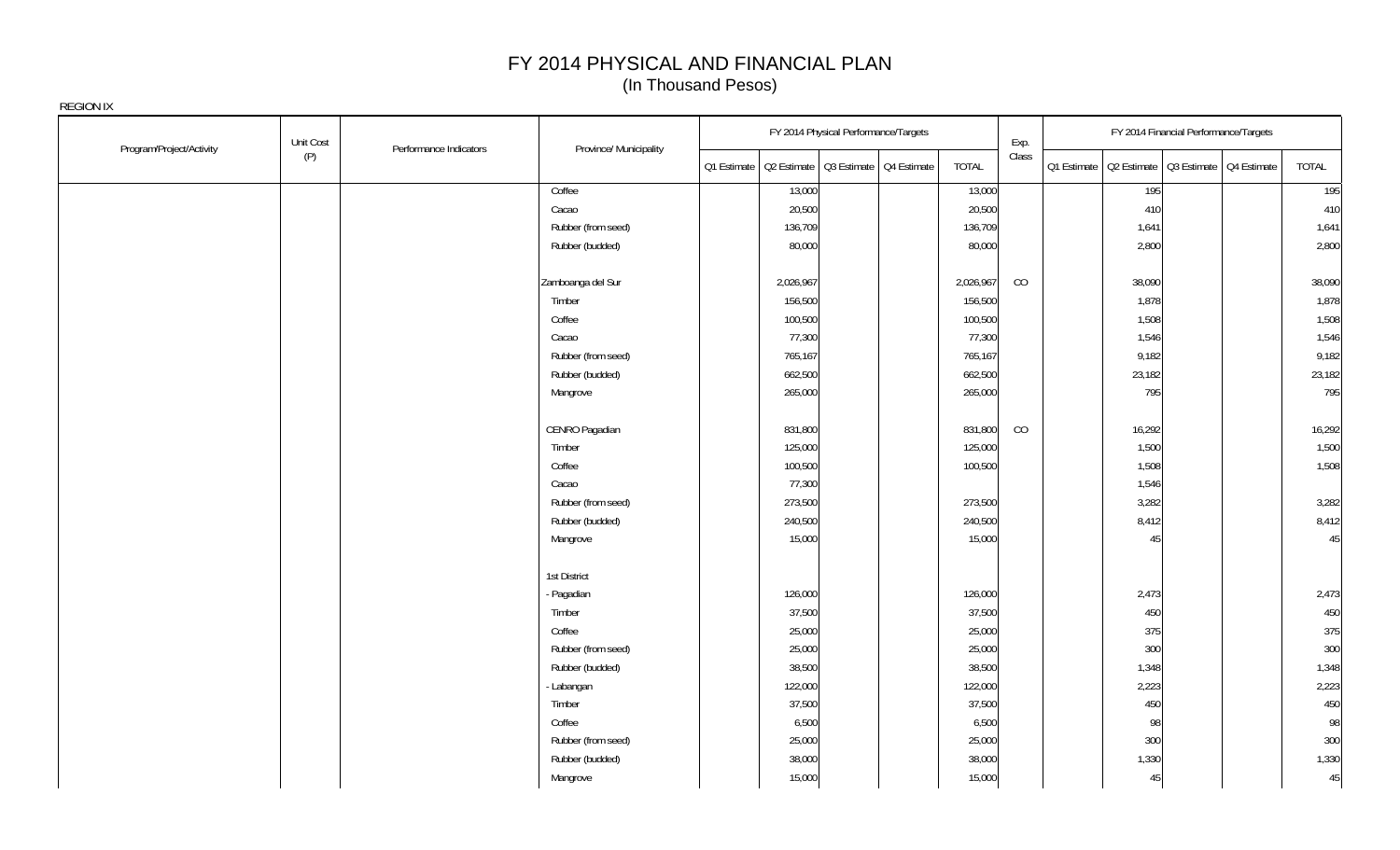|                          | Unit Cost |                        |                        |             | FY 2014 Physical Performance/Targets    |              | Exp.  |                                                       | FY 2014 Financial Performance/Targets |        |
|--------------------------|-----------|------------------------|------------------------|-------------|-----------------------------------------|--------------|-------|-------------------------------------------------------|---------------------------------------|--------|
| Program/Project/Activity | (P)       | Performance Indicators | Province/ Municipality | Q1 Estimate | Q2 Estimate   Q3 Estimate   Q4 Estimate | <b>TOTAL</b> | Class | Q1 Estimate   Q2 Estimate   Q3 Estimate   Q4 Estimate |                                       | TOTAL  |
|                          |           |                        | Sominot                | 173,800     |                                         | 173,800      |       | 2,829                                                 |                                       | 2,829  |
|                          |           |                        | Timber                 | 25,000      |                                         | 25,000       |       | 300                                                   |                                       | 300    |
|                          |           |                        | Coffee                 | 18,500      |                                         | 18,500       |       | 278                                                   |                                       | 278    |
|                          |           |                        | Cacao                  | 77,300      |                                         | 77,300       |       | 1,546                                                 |                                       | 1,546  |
|                          |           |                        | Rubber (from seed)     | 50,000      |                                         | 50,000       |       | 600                                                   |                                       | 600    |
|                          |           |                        | Rubber (budded)        | 3,000       |                                         | 3,000        |       | 105                                                   |                                       | 105    |
|                          |           |                        | - Molave               | 40,000      |                                         | 40,000       |       | 765                                                   |                                       | 765    |
|                          |           |                        | Coffee                 | 3,000       |                                         | 3,000        |       | 45                                                    |                                       | 45     |
|                          |           |                        | Rubber (from seed)     | 25,000      |                                         | 25,000       |       | 300                                                   |                                       | 300    |
|                          |           |                        | Rubber (budded)        | 12,000      |                                         | 12,000       |       | 420                                                   |                                       | 420    |
|                          |           |                        | - Midsalip             | 88,500      |                                         | 88,500       |       | 1,868                                                 |                                       | 1,868  |
|                          |           |                        | Timber                 | 25,000      |                                         | 25,000       |       | 300                                                   |                                       | 300    |
|                          |           |                        | Coffee                 | 4,000       |                                         | 4,000        |       | 60                                                    |                                       | 60     |
|                          |           |                        | Rubber (from seed)     | 25,000      |                                         | 25,000       |       | 300                                                   |                                       | 300    |
|                          |           |                        | Rubber (budded)        | 34,500      |                                         | 34,500       |       | 1,208                                                 |                                       | 1,208  |
|                          |           |                        | - Mahayag              | 53,500      |                                         | 53,500       |       | 1,178                                                 |                                       | 1,178  |
|                          |           |                        | Coffee                 | 6,000       |                                         | 6,000        |       | 90                                                    |                                       | 90     |
|                          |           |                        | Rubber (from seed)     | 25,000      |                                         | 25,000       |       | 300                                                   |                                       | 300    |
|                          |           |                        | Rubber (budded)        | 22,500      |                                         | 22,500       |       | 788                                                   |                                       | 788    |
|                          |           |                        | - Dumingag             | 228,000     |                                         | 228,000      |       | 4,959                                                 |                                       | 4,959  |
|                          |           |                        | Coffee                 | 37,500      |                                         | 37,500       |       | 563                                                   |                                       | 563    |
|                          |           |                        | Rubber (from seed)     | 98,500      |                                         | 98,500       |       | 1,182                                                 |                                       | 1,182  |
|                          |           |                        | Rubber (budded)        | 92,000      |                                         | 92,000       |       | 3,214                                                 |                                       | 3,214  |
|                          |           |                        | <b>CENRO Guipos</b>    | 1,195,167   |                                         | 1,195,167    | CO    | 21,798                                                |                                       | 21,798 |
|                          |           |                        | Timber                 | 31,500      |                                         | 31,500       |       | 378                                                   |                                       | 378    |
|                          |           |                        | Rubber (from seed)     | 491,667     |                                         | 491,667      |       | 5,900                                                 |                                       | 5,900  |
|                          |           |                        | Rubber (budded)        | 422,000     |                                         | 422,000      |       | 14,770                                                |                                       | 14,770 |
|                          |           |                        | Mangrove               | 250,000     |                                         | 250,000      |       | 750                                                   |                                       | 750    |
|                          |           |                        | 2nd District           |             |                                         |              |       |                                                       |                                       |        |
|                          |           |                        | - San Pablo            | 181,667     |                                         | 181,667      |       | 1,872                                                 |                                       | 1,872  |
|                          |           |                        | Rubber (from seed)     | 21,167      |                                         | 21,167       |       | 254                                                   |                                       | 254    |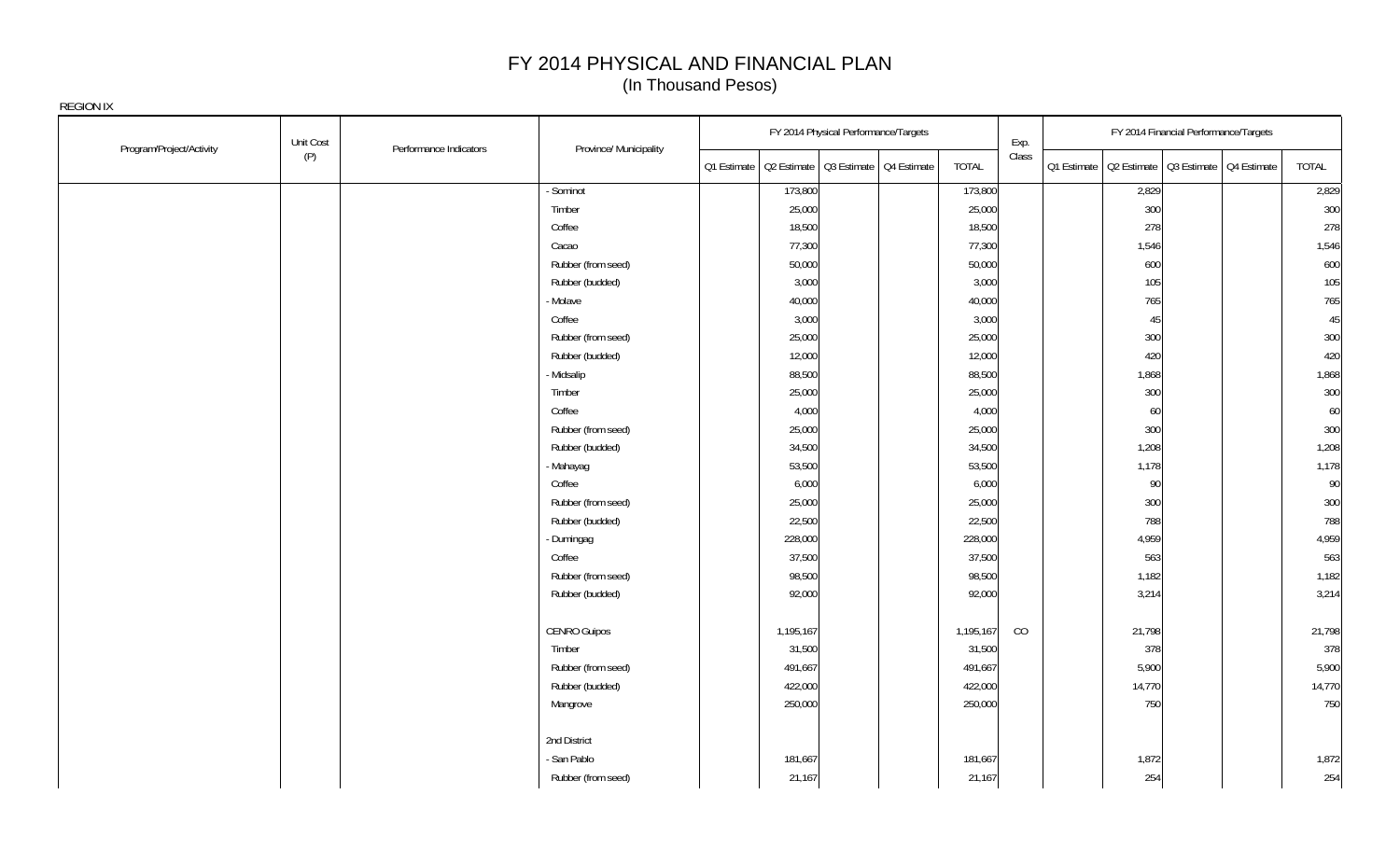| Program/Project/Activity | Unit Cost                     |                        |             | FY 2014 Physical Performance/Targets    |              | Exp.  |                                                       | FY 2014 Financial Performance/Targets |        |
|--------------------------|-------------------------------|------------------------|-------------|-----------------------------------------|--------------|-------|-------------------------------------------------------|---------------------------------------|--------|
|                          | Performance Indicators<br>(P) | Province/ Municipality | Q1 Estimate | Q2 Estimate   Q3 Estimate   Q4 Estimate | <b>TOTAL</b> | Class | Q1 Estimate   Q2 Estimate   Q3 Estimate   Q4 Estimate |                                       | TOTAL  |
|                          |                               | Rubber (budded)        |             | 35,500                                  | 35,500       |       | 1,243                                                 |                                       | 1,243  |
|                          |                               | Mangrove               |             | 125,000                                 | 125,000      |       | 375                                                   |                                       | 375    |
|                          |                               | Bayog                  |             | 119,500                                 | 119,500      |       | 2,826                                                 |                                       | 2,826  |
|                          |                               | Rubber (from seed)     |             | 59,000                                  | 59,000       |       | 708                                                   |                                       | 708    |
|                          |                               | Rubber (budded)        |             | 60,500                                  | 60,500       |       | 2,118                                                 |                                       | 2,118  |
|                          |                               | - Tigbao               |             | 165,500                                 | 165,500      |       | 2,929                                                 |                                       | 2,929  |
|                          |                               | Timber                 |             | 31,500                                  | 31,500       |       | 378                                                   |                                       | 378    |
|                          |                               | Rubber (from seed)     |             | 93,000                                  | 93,000       |       | 1,116                                                 |                                       | 1,116  |
|                          |                               | Rubber (budded)        |             | 41,000                                  | 41,000       |       | 1,435                                                 |                                       | 1,435  |
|                          |                               | - Kumalarang           |             | 108,000                                 | 108,000      |       | 2,239                                                 |                                       | 2,239  |
|                          |                               | Rubber (from seed)     |             | 67,000                                  | 67,000       |       | 804                                                   |                                       | 804    |
|                          |                               | Rubber (budded)        |             | 41,000                                  | 41,000       |       | 1,435                                                 |                                       | 1,435  |
|                          |                               | - Guipos               |             | 71,000                                  | 71,000       |       | 1,761                                                 |                                       | 1,761  |
|                          |                               | Rubber (from seed)     |             | 31,500                                  | 31,500       |       | 378                                                   |                                       | 378    |
|                          |                               | Rubber (budded)        |             | 39,500                                  | 39,500       |       | 1,383                                                 |                                       | 1,383  |
|                          |                               | San Miguel             |             | 87,000                                  | 87,000       |       | 1,987                                                 |                                       | 1,987  |
|                          |                               | Rubber (from seed)     |             | 46,000                                  | 46,000       |       | 552                                                   |                                       | 552    |
|                          |                               | Rubber (budded)        |             | 41,000                                  | 41,000       |       | 1,435                                                 |                                       | 1,435  |
|                          |                               | - Dinas                |             | 159,500                                 | 159,500      |       | 1,583                                                 |                                       | 1,583  |
|                          |                               | Rubber (budded)        |             | 34,500                                  | 34,500       |       | 1,208                                                 |                                       | 1,208  |
|                          |                               | Mangrove               |             | 125,000                                 | 125,000      |       | 375                                                   |                                       | 375    |
|                          |                               | Dumalinao              |             | 83,500                                  | 83,500       |       | 1,991                                                 |                                       | 1,991  |
|                          |                               | Rubber (from seed)     |             | 40,500                                  | 40,500       |       | 486                                                   |                                       | 486    |
|                          |                               | Rubber (budded)        |             | 43,000                                  | 43,000       |       | 1,505                                                 |                                       | 1,505  |
|                          |                               | - Lakewood             |             | 111,500                                 | 111,500      |       | 2,327                                                 |                                       | 2,327  |
|                          |                               | Rubber (from seed)     |             | 68,500                                  | 68,500       |       | 822                                                   |                                       | 822    |
|                          |                               | Rubber (budded)        |             | 43,000                                  | 43,000       |       | 1,505                                                 |                                       | 1,505  |
|                          |                               | - Lapuyan              |             | 108,000                                 | 108,000      |       | 2,285                                                 |                                       | 2,285  |
|                          |                               | Rubber (from seed)     |             | 65,000                                  | 65,000       |       | 780                                                   |                                       | 780    |
|                          |                               | Rubber (budded)        |             | 43,000                                  | 43,000       |       | 1,505                                                 |                                       | 1,505  |
|                          |                               | Zamboanga Sibugay      |             | 2,154,750                               | 2,154,750    | CO    | 36,351                                                |                                       | 36,351 |
|                          |                               | Rubber (from seed)     |             | 1,016,750                               | 1,016,750    |       | 12,201                                                |                                       | 12,201 |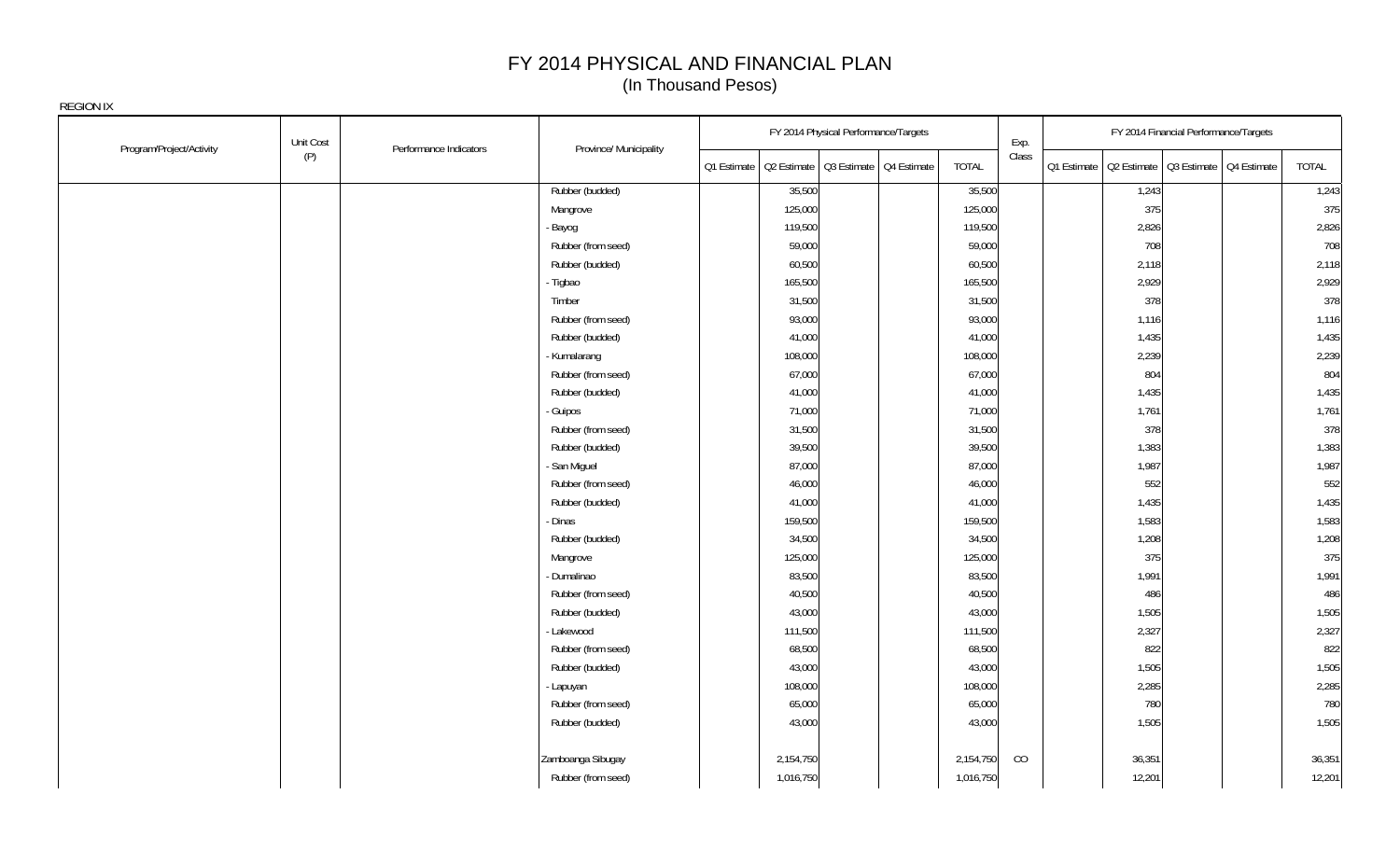| Program/Project/Activity | Unit Cost | Performance Indicators | Province/ Municipality |             | FY 2014 Physical Performance/Targets    |              | Exp.  |                                                       | FY 2014 Financial Performance/Targets |        |
|--------------------------|-----------|------------------------|------------------------|-------------|-----------------------------------------|--------------|-------|-------------------------------------------------------|---------------------------------------|--------|
|                          | (P)       |                        |                        | Q1 Estimate | Q2 Estimate   Q3 Estimate   Q4 Estimate | <b>TOTAL</b> | Class | Q1 Estimate   Q2 Estimate   Q3 Estimate   Q4 Estimate |                                       | TOTAL  |
|                          |           |                        | Rubber (budded)        |             | 648,000                                 | 648,000      |       | 22,680                                                |                                       | 22,680 |
|                          |           |                        | Mangrove               |             | 490,000                                 | 490,000      |       | 1,470                                                 |                                       | 1,470  |
|                          |           |                        |                        |             |                                         |              |       |                                                       |                                       |        |
|                          |           |                        | CENRO Buug             |             | 986,625                                 | 986,625      | CO    | 16,281                                                |                                       | 16,281 |
|                          |           |                        | Rubber (from seed)     |             | 456,125                                 | 456,125      |       | 5,474                                                 |                                       | 5,474  |
|                          |           |                        | Rubber (budded)        |             | 288,000                                 | 288,000      |       | 10,080                                                |                                       | 10,080 |
|                          |           |                        | Mangrove               |             | 242,500                                 | 242,500      |       | 728                                                   |                                       | 728    |
|                          |           |                        |                        |             |                                         |              |       |                                                       |                                       |        |
|                          |           |                        | 1st district           |             |                                         |              |       |                                                       |                                       |        |
|                          |           |                        | - Malangas             |             | 28,500                                  | 28,500       |       | 457                                                   |                                       | 457    |
|                          |           |                        | Rubber (from seed)     |             | 23,500                                  | 23,500       |       | 282                                                   |                                       | 282    |
|                          |           |                        | Rubber (budded)        |             | 5,000                                   | 5,000        |       | 175                                                   |                                       | 175    |
|                          |           |                        | Alicia                 |             | 33,500                                  | 33,500       |       | 667                                                   |                                       | 667    |
|                          |           |                        | Rubber (from seed)     |             | 22,000                                  | 22,000       |       | 264                                                   |                                       | 264    |
|                          |           |                        | Rubber (budded)        |             | 11,500                                  | 11,500       |       | 403                                                   |                                       | 403    |
|                          |           |                        | - Mabuhay              |             | 71,000                                  | 71,000       |       | 1,715                                                 |                                       | 1,715  |
|                          |           |                        | Rubber (from seed)     |             | 33,500                                  | 33,500       |       | 402                                                   |                                       | 402    |
|                          |           |                        | Rubber (budded)        |             | 37,500                                  | 37,500       |       | 1,313                                                 |                                       | 1,313  |
|                          |           |                        | Olutanga               |             | 28,000                                  | 28,000       |       | 451                                                   |                                       | 451    |
|                          |           |                        | Rubber (from seed)     |             | 23,000                                  | 23,000       |       | 276                                                   |                                       | 276    |
|                          |           |                        | Rubber (budded)        |             | 5,000                                   | 5,000        |       | 175                                                   |                                       | 175    |
|                          |           |                        | - Talusan              |             | 28,000                                  | 28,000       |       | 451                                                   |                                       | 451    |
|                          |           |                        | Rubber (from seed)     |             | 23,000                                  | 23,000       |       | 276                                                   |                                       | 276    |
|                          |           |                        | Rubber (budded)        |             | 5,000                                   | 5,000        |       | 175                                                   |                                       | 175    |
|                          |           |                        | Payao                  |             | 339,000                                 | 339,000      |       | 2,599                                                 |                                       | 2,599  |
|                          |           |                        | Rubber (from seed)     |             | 65,500                                  | 65,500       |       | 786                                                   |                                       | 786    |
|                          |           |                        | Rubber (budded)        |             | 31,000                                  | 31,000       |       | 1,085                                                 |                                       | 1,085  |
|                          |           |                        | Mangrove               |             | 242,500                                 | 242,500      |       | 728                                                   |                                       | 728    |
|                          |           |                        | Buug                   |             | 228,500                                 | 228,500      |       | 4,778                                                 |                                       | 4,778  |
|                          |           |                        | Rubber (from seed)     |             | 140,000                                 | 140,000      |       | 1,680                                                 |                                       | 1,680  |
|                          |           |                        | Rubber (budded)        |             | 88,500                                  | 88,500       |       | 3,098                                                 |                                       | 3,098  |
|                          |           |                        | Diplahan               |             | 230,125                                 | 230,125      |       | 5,165                                                 |                                       | 5,165  |
|                          |           |                        | Rubber (from seed)     |             | 125,625                                 | 125,625      |       | 1,508                                                 |                                       | 1,508  |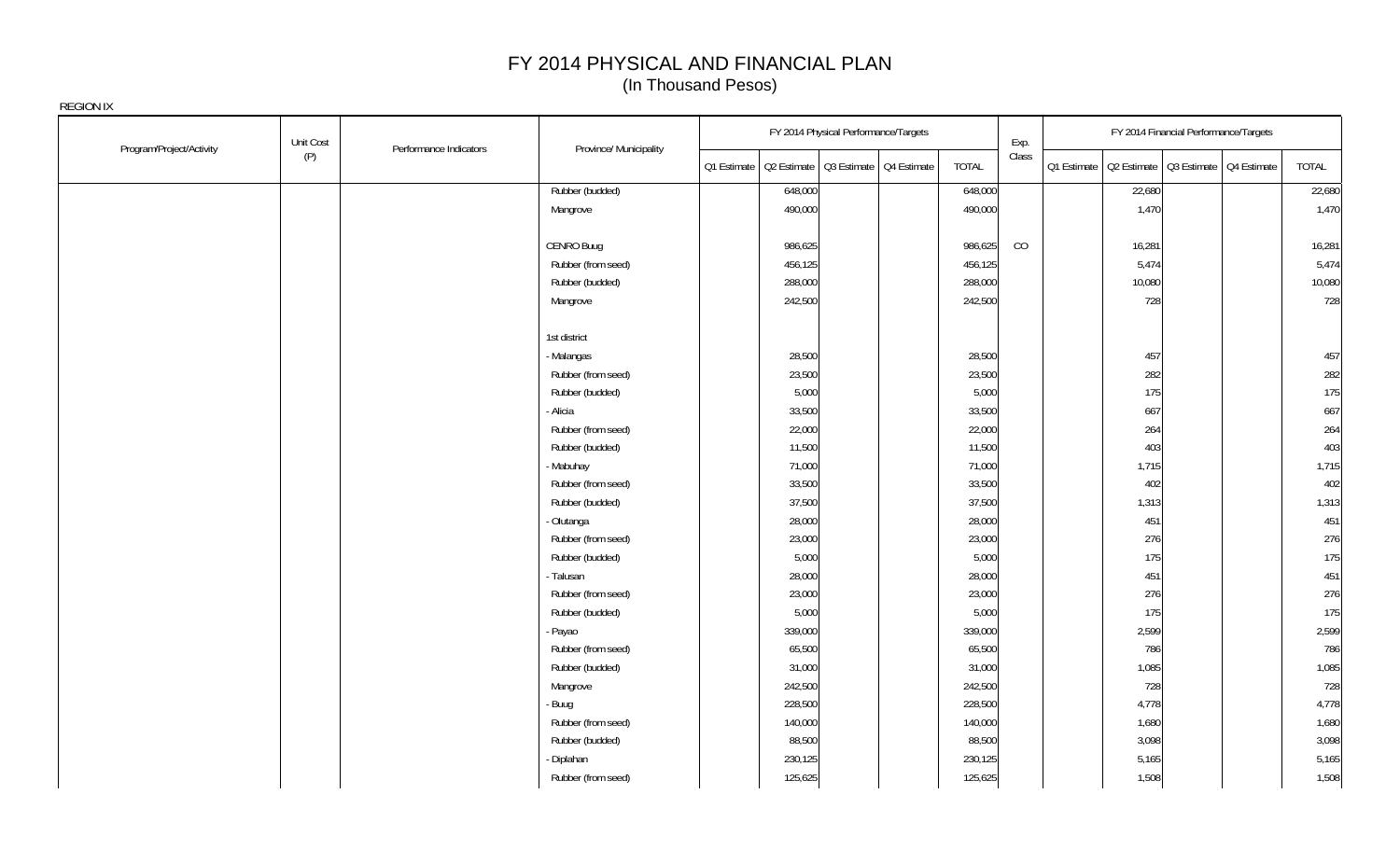| Program/Project/Activity | Unit Cost                     | Province/ Municipality |             | FY 2014 Physical Performance/Targets    |              | Exp.  |                                                       | FY 2014 Financial Performance/Targets |        |
|--------------------------|-------------------------------|------------------------|-------------|-----------------------------------------|--------------|-------|-------------------------------------------------------|---------------------------------------|--------|
|                          | Performance Indicators<br>(P) |                        | Q1 Estimate | Q2 Estimate   Q3 Estimate   Q4 Estimate | <b>TOTAL</b> | Class | 01 Estimate   02 Estimate   03 Estimate   04 Estimate |                                       | TOTAL  |
|                          |                               | Rubber (budded)        |             | 104,500                                 | 104,500      |       | 3,658                                                 |                                       | 3,658  |
|                          |                               |                        |             |                                         |              |       |                                                       |                                       |        |
|                          |                               | CENRO Ipil             |             | 1,168,125                               | 1,168,125    | CO    | 20,070                                                |                                       | 20,070 |
|                          |                               | Rubber (from seed)     |             | 560,625                                 | 560,625      |       | 6,728                                                 |                                       | 6,728  |
|                          |                               | Rubber (budded)        |             | 360,000                                 | 360,000      |       | 12,600                                                |                                       | 12,600 |
|                          |                               | Mangrove               |             | 247,500                                 | 247,500      |       | 743                                                   |                                       | 743    |
|                          |                               | 2nd District           |             |                                         |              |       |                                                       |                                       |        |
|                          |                               | - Roseller T. Lim      |             | 558,625                                 | 558,625      |       | 9,624                                                 |                                       | 9,624  |
|                          |                               | Rubber (from seed)     |             | 275,125                                 | 275,125      |       | 3,302                                                 |                                       | 3,302  |
|                          |                               | Rubber (budded)        |             | 171,000                                 | 171,000      |       | 5,985                                                 |                                       | 5,985  |
|                          |                               | Mangrove               |             | 112,500                                 | 112,500      |       | 338                                                   |                                       | 338    |
|                          |                               | - Naga                 |             | 90,500                                  | 90,500       |       | 1,914                                                 |                                       | 1,914  |
|                          |                               | Rubber (from seed)     |             | 54,500                                  | 54,500       |       | 654                                                   |                                       | 654    |
|                          |                               | Rubber (budded)        |             | 36,000                                  | 36,000       |       | 1,260                                                 |                                       | 1,260  |
|                          |                               | - Tungawan             |             | 176,000                                 | 176,000      |       | 3,527                                                 |                                       | 3,527  |
|                          |                               | Rubber (from seed)     |             | 114,500                                 | 114,500      |       | 1,374                                                 |                                       | 1,374  |
|                          |                               | Rubber (budded)        |             | 61,500                                  | 61,500       |       | 2,153                                                 |                                       | 2,153  |
|                          |                               | - Titay                |             | 161,000                                 | 161,000      |       | 3,232                                                 |                                       | 3,232  |
|                          |                               | Rubber (from seed)     |             | 104,500                                 | 104,500      |       | 1,254                                                 |                                       | 1,254  |
|                          |                               | Rubber (budded)        |             | 56,500                                  | 56,500       |       | 1,978                                                 |                                       | 1,978  |
|                          |                               | Kabasalan              |             | 182,000                                 | 182,000      |       | 1,774                                                 |                                       | 1,774  |
|                          |                               | Rubber (from seed)     |             | 12,000                                  | 12,000       |       | 144                                                   |                                       | 144    |
|                          |                               | Rubber (budded)        |             | 35,000                                  | 35,000       |       | 1,225                                                 |                                       | 1,225  |
|                          |                               | Mangrove               |             | 135,000                                 | 135,000      |       | 405                                                   |                                       | 405    |
|                          |                               | Zamboanga City         |             | 4,564,501                               | 4,564,501    | CO    | 41,727                                                |                                       | 41,727 |
|                          |                               | Coffee                 |             | 40,000                                  | 40,000       |       | 600                                                   |                                       | 600    |
|                          |                               | Cacao                  |             | 64,000                                  | 64,000       |       | 1,280                                                 |                                       | 1,280  |
|                          |                               | Rubber (from seed)     |             | 533,501                                 | 533,501      |       | 6,402                                                 |                                       | 6,402  |
|                          |                               | Rubber (budded)        |             | 677,000                                 | 677,000      |       | 23,695                                                |                                       | 23,695 |
|                          |                               | Mangrove               |             | 3,250,000                               | 3,250,000    |       | 9,750                                                 |                                       | 9,750  |
|                          |                               |                        |             |                                         |              |       |                                                       |                                       |        |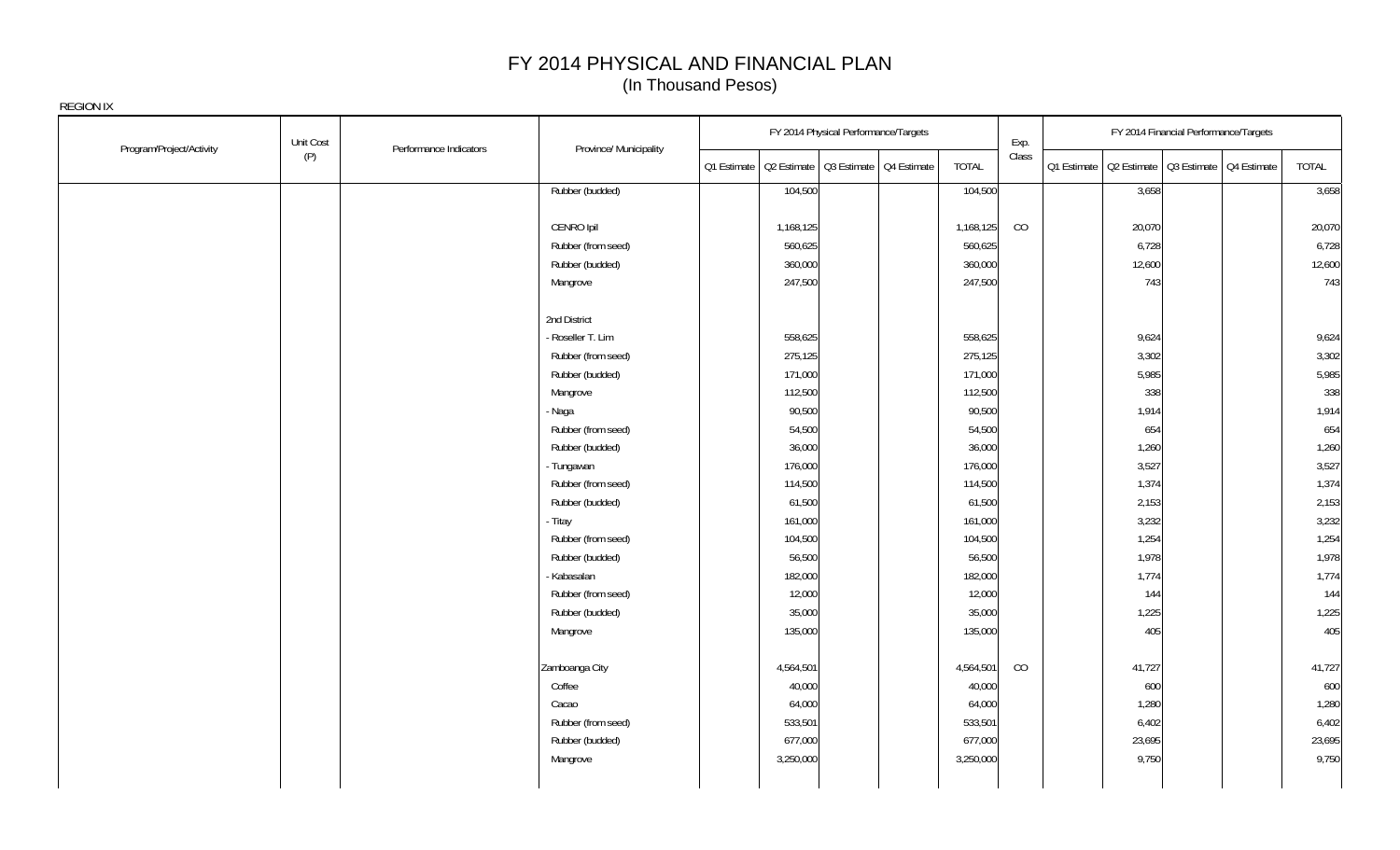|                                                           | Unit Cost                     |                               | FY 2014 Physical Performance/Targets                  |              | Exp.            |        | FY 2014 Financial Performance/Targets |                                                       |        |
|-----------------------------------------------------------|-------------------------------|-------------------------------|-------------------------------------------------------|--------------|-----------------|--------|---------------------------------------|-------------------------------------------------------|--------|
| Program/Project/Activity                                  | Performance Indicators<br>(P) | Province/ Municipality        | Q1 Estimate   Q2 Estimate   Q3 Estimate   Q4 Estimate | <b>TOTAL</b> | Class           |        |                                       | 01 Estimate   02 Estimate   03 Estimate   04 Estimate | TOTAL  |
|                                                           |                               | <b>CENRO West</b>             | 2,590,334                                             | 2,590,334    | CO              | 21,284 |                                       |                                                       | 21,284 |
|                                                           |                               | 1st District                  |                                                       |              |                 |        |                                       |                                                       |        |
|                                                           |                               | Coffee                        | 15,000                                                | 15,000       |                 | 225    |                                       |                                                       | 225    |
|                                                           |                               | Cacao                         | 39,000                                                | 39,000       |                 | 780    |                                       |                                                       | 780    |
|                                                           |                               | Rubber (from seed)            | 195,334                                               | 195,334      |                 | 2,344  |                                       |                                                       | 2,344  |
|                                                           |                               | Rubber (budded)               | 341,000                                               | 341,000      |                 | 11,935 |                                       |                                                       | 11,935 |
|                                                           |                               | Mangrove                      | 2,000,000                                             | 2,000,000    |                 | 6,000  |                                       |                                                       | 6,000  |
|                                                           |                               | <b>CENRO East</b>             | 1,974,167                                             | 1,974,167    | CO              | 20,443 |                                       |                                                       | 20,443 |
|                                                           |                               | 1st District                  |                                                       |              |                 |        |                                       |                                                       |        |
|                                                           |                               | Coffee                        | 25,000                                                | 25,000       |                 | 375    |                                       |                                                       | 375    |
|                                                           |                               | Cacao                         | 25,000                                                | 25,000       |                 | 500    |                                       |                                                       | 500    |
|                                                           |                               | Rubber (from seed)            | 338,167                                               | 338,167      |                 | 4,058  |                                       |                                                       | 4,058  |
|                                                           |                               | Rubber (budded)               | 336,000                                               | 336,000      |                 | 11,760 |                                       |                                                       | 11,760 |
|                                                           |                               | Mangrove                      | 1,250,000                                             | 1,250,000    |                 | 3,750  |                                       |                                                       | 3,750  |
| 1.3 Plantation establishment<br>1.3.1 Social mobilization | 4,000 Area planted (ha)       | Regional Total                | 19,159                                                |              | 19,159 Total CO | 76,636 |                                       |                                                       | 76,636 |
|                                                           |                               |                               |                                                       |              |                 |        |                                       |                                                       |        |
|                                                           |                               | Zamboanga del Norte           | 8,076                                                 | 8,076        | CO              | 32,304 |                                       |                                                       | 32,304 |
|                                                           |                               | CENRO Dapitan<br>1st District | 2,010                                                 | 2,010        | CO              | 8,040  |                                       |                                                       | 8,040  |
|                                                           |                               | - Sergio Osmeña               | 1,746                                                 | 1,746        |                 | 6,984  |                                       |                                                       | 6,984  |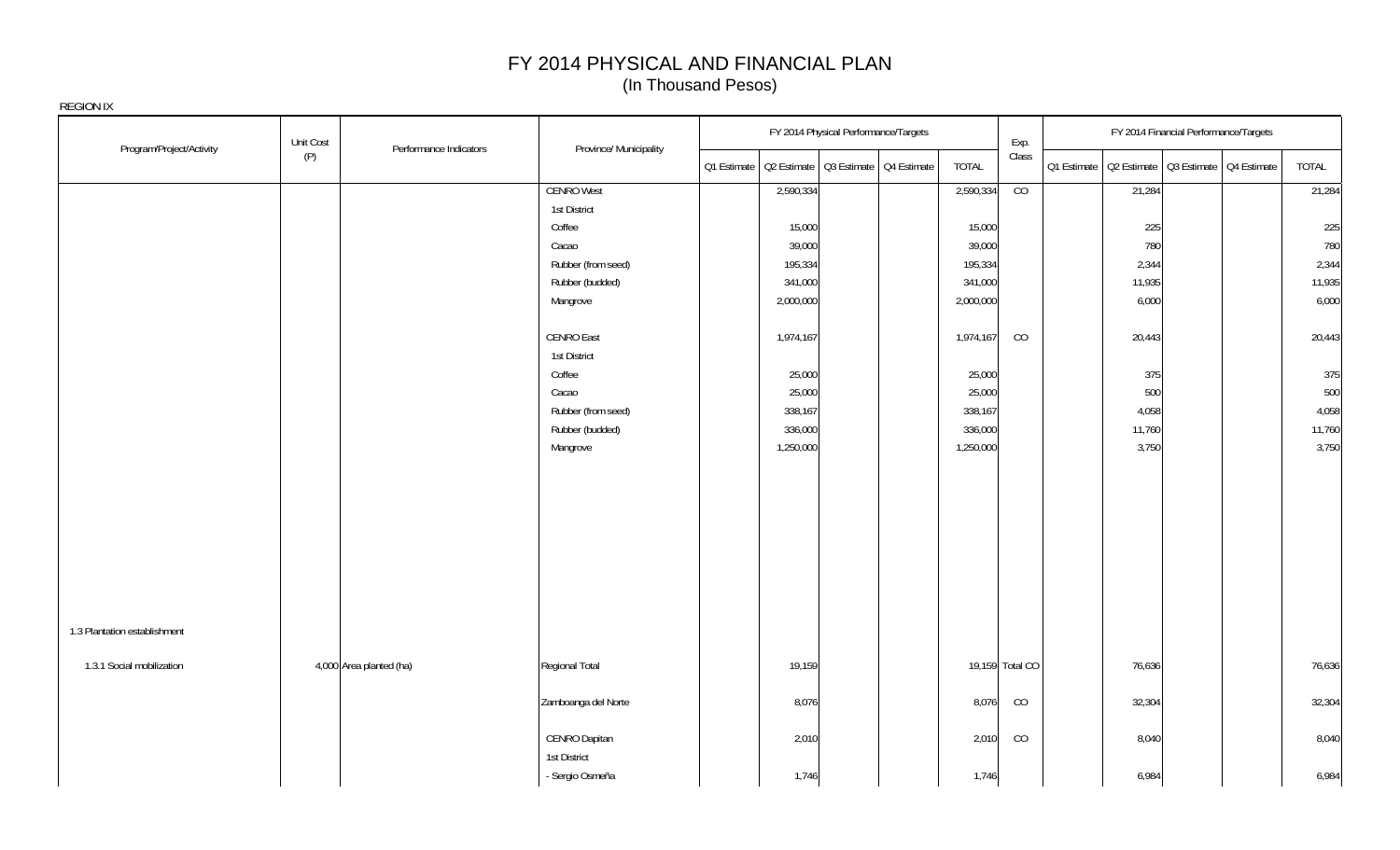| Program/Project/Activity | Unit Cost | Performance Indicators | Province/ Municipality |       | FY 2014 Physical Performance/Targets                  |       | Exp.  |        | FY 2014 Financial Performance/Targets                 |        |
|--------------------------|-----------|------------------------|------------------------|-------|-------------------------------------------------------|-------|-------|--------|-------------------------------------------------------|--------|
|                          | (P)       |                        |                        |       | 01 Estimate   02 Estimate   03 Estimate   04 Estimate | TOTAL | Class |        | 01 Estimate   02 Estimate   03 Estimate   04 Estimate | TOTAL  |
|                          |           |                        | - Piñan                | 150   |                                                       | 150   |       | 600    |                                                       | 600    |
|                          |           |                        | - Mutia                | 114   |                                                       | 114   |       | 456    |                                                       | 456    |
|                          |           |                        |                        |       |                                                       |       |       |        |                                                       |        |
|                          |           |                        | CENRO Dipolog          | 2,029 |                                                       | 2,029 | CO    | 8,116  |                                                       | 8,116  |
|                          |           |                        | 2nd District           |       |                                                       |       |       |        |                                                       |        |
|                          |           |                        | - Katipunan            | 319   |                                                       | 319   |       | 1,276  |                                                       | 1,276  |
|                          |           |                        | - Manuel Roxas         | 323   |                                                       | 323   |       | 1,292  |                                                       | 1,292  |
|                          |           |                        | - Manukan              | 251   |                                                       | 251   |       | 1,004  |                                                       | 1,004  |
|                          |           |                        | - Jose Dalman          | 288   |                                                       | 288   |       | 1,152  |                                                       | 1,152  |
|                          |           |                        | - Sindangan            | 319   |                                                       | 319   |       | 1,276  |                                                       | 1,276  |
|                          |           |                        | - Siayan               | 438   |                                                       | 438   |       | 1,752  |                                                       | 1,752  |
|                          |           |                        | - Dipolog              | 91    |                                                       | 91    |       | 364    |                                                       | 364    |
|                          |           |                        |                        |       |                                                       |       |       |        |                                                       |        |
|                          |           |                        | CENRO Liloy            | 2,053 |                                                       | 2,053 | CO    | 8,212  |                                                       | 8,212  |
|                          |           |                        | 3rd district           |       |                                                       |       |       |        |                                                       |        |
|                          |           |                        | - Leon Postigo         | 362   |                                                       | 362   |       | 1,448  |                                                       | 1,448  |
|                          |           |                        | - Godod                | 394   |                                                       | 394   |       | 1,576  |                                                       | 1,576  |
|                          |           |                        | - Salug                | 411   |                                                       | 411   |       | 1,644  |                                                       | 1,644  |
|                          |           |                        | - Gutalac              | 426   |                                                       | 426   |       | 1,704  |                                                       | 1,704  |
|                          |           |                        | - Tampilisan           | 460   |                                                       | 460   |       | 1,840  |                                                       | 1,840  |
|                          |           |                        |                        |       |                                                       |       |       |        |                                                       |        |
|                          |           |                        | CENRO Siocon           | 1,984 |                                                       | 1,984 | CO    | 7,936  |                                                       | 7,936  |
|                          |           |                        | 3rd District           |       |                                                       |       |       |        |                                                       |        |
|                          |           |                        | - Sibuco               | 299   |                                                       | 299   |       | 1,196  |                                                       | 1,196  |
|                          |           |                        | - Baliguian            | 1,185 |                                                       | 1,185 |       | 4,740  |                                                       | 4,740  |
|                          |           |                        | - Siocon               | 500   |                                                       | 500   |       | 2,000  |                                                       | 2,000  |
|                          |           |                        |                        |       |                                                       |       |       |        |                                                       |        |
|                          |           |                        | Zamboanga del Sur      | 3,631 |                                                       | 3,631 | CO    | 14,524 |                                                       | 14,524 |
|                          |           |                        |                        |       |                                                       |       |       |        |                                                       |        |
|                          |           |                        | CENRO Pagadian         | 1,641 |                                                       | 1,641 | CO    | 6,564  |                                                       | 6,564  |
|                          |           |                        | 1st District           |       |                                                       |       |       |        |                                                       |        |
|                          |           |                        | - Pagadian             | 252   |                                                       | 252   |       | 1,008  |                                                       | 1,008  |
|                          |           |                        | - Labangan             | 220   |                                                       | 220   |       | 880    |                                                       | 880    |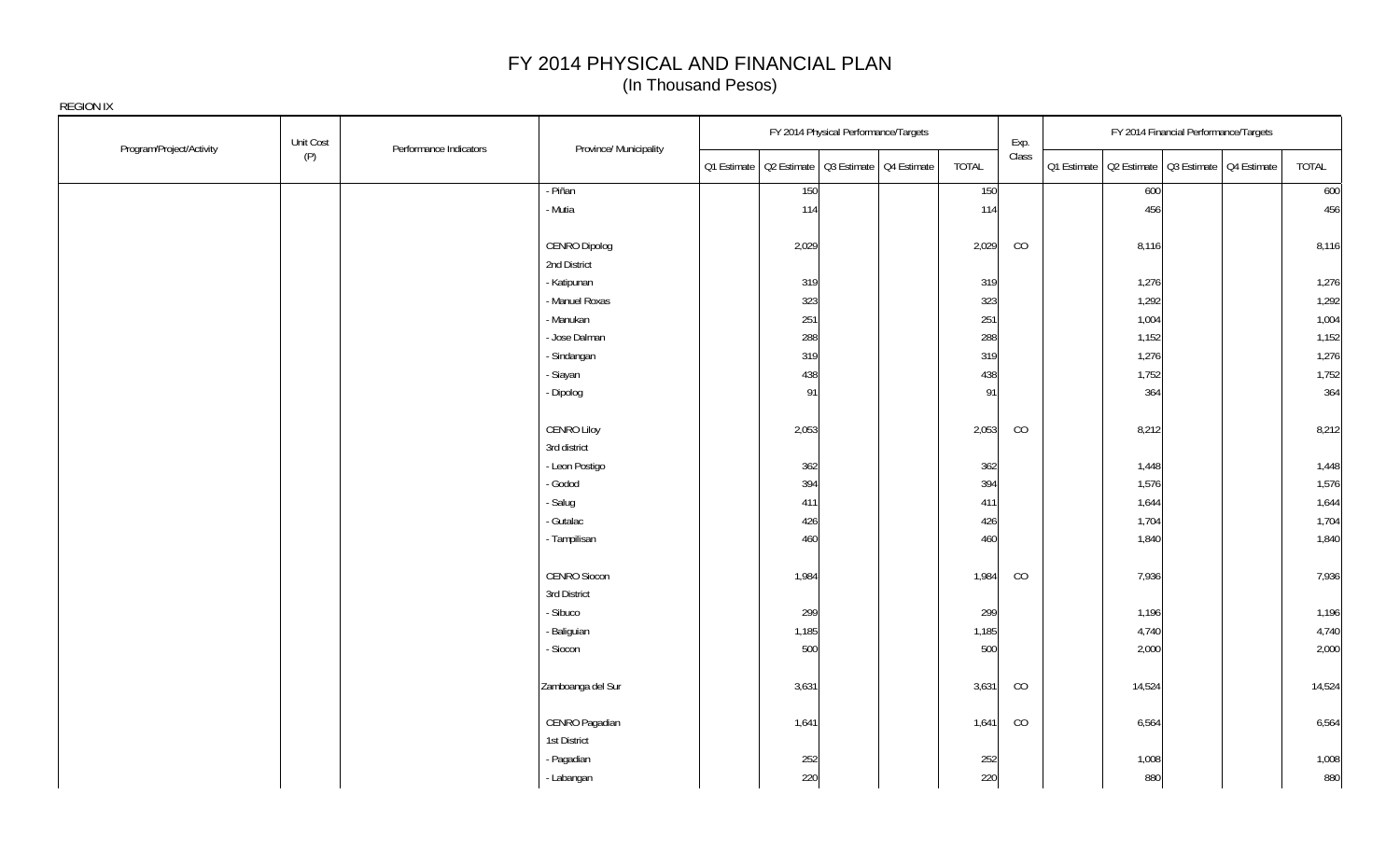|                          | Unit Cost |                        |                        |                                                       | FY 2014 Physical Performance/Targets |       | Exp.  | FY 2014 Financial Performance/Targets                 |        |
|--------------------------|-----------|------------------------|------------------------|-------------------------------------------------------|--------------------------------------|-------|-------|-------------------------------------------------------|--------|
| Program/Project/Activity | (P)       | Performance Indicators | Province/ Municipality | 01 Estimate   02 Estimate   03 Estimate   04 Estimate |                                      | TOTAL | Class | 01 Estimate   02 Estimate   03 Estimate   04 Estimate | TOTAL  |
|                          |           |                        | - Sominot              | 349                                                   |                                      | 349   |       | 1,396                                                 | 1,396  |
|                          |           |                        | - Molave               | 80                                                    |                                      | 80    |       | 320                                                   | 320    |
|                          |           |                        | - Midsalip             | 177                                                   |                                      | 177   |       | 708                                                   | 708    |
|                          |           |                        | - Mahayag              | 107                                                   |                                      | 107   |       | 428                                                   | 428    |
|                          |           |                        | - Dumingag             | 456                                                   |                                      | 456   |       | 1,824                                                 | 1,824  |
|                          |           |                        | <b>CENRO Guipos</b>    | 1,990                                                 |                                      | 1,990 | CO    | 7,960                                                 | 7,960  |
|                          |           |                        | 2nd District           |                                                       |                                      |       |       |                                                       |        |
|                          |           |                        | - San Pablo            | 163                                                   |                                      | 163   |       | 652                                                   | 652    |
|                          |           |                        | - Bayog                | 239                                                   |                                      | 239   |       | 956                                                   | 956    |
|                          |           |                        | - Tigbao               | 331                                                   |                                      | 331   |       | 1,324                                                 | 1,324  |
|                          |           |                        | - Kumalarang           | 216                                                   |                                      | 216   |       | 864                                                   | 864    |
|                          |           |                        | - Guipos               | 142                                                   |                                      | 142   |       | 568                                                   | 568    |
|                          |           |                        | - San Miguel           | 174                                                   |                                      | 174   |       | 696                                                   | 696    |
|                          |           |                        | - Dinas                | 119                                                   |                                      | 119   |       | 476                                                   | 476    |
|                          |           |                        | - Dumalinao            | 167                                                   |                                      | 167   |       | 668                                                   | 668    |
|                          |           |                        | - Lakewood             | 223                                                   |                                      | 223   |       | 892                                                   | 892    |
|                          |           |                        | - Lapuyan              | 216                                                   |                                      | 216   |       | 864                                                   | 864    |
|                          |           |                        |                        |                                                       |                                      |       |       |                                                       |        |
|                          |           |                        |                        |                                                       |                                      |       |       |                                                       |        |
|                          |           |                        | Zamboanga Sibugay      | 3,524                                                 |                                      | 3,524 | CO    | 14,096                                                | 14,096 |
|                          |           |                        | CENRO Buug             | 1,584                                                 |                                      | 1,584 | CO    | 6,336                                                 | 6,336  |
|                          |           |                        | 1st district           |                                                       |                                      |       |       |                                                       |        |
|                          |           |                        | - Malangas             | 57                                                    |                                      | 57    |       | 228                                                   | 228    |
|                          |           |                        | - Alicia               | 67                                                    |                                      | 67    |       | 268                                                   | 268    |
|                          |           |                        | - Mabuhay              | 142                                                   |                                      | 142   |       | 568                                                   | 568    |
|                          |           |                        | - Olutanga             | 56                                                    |                                      | 56    |       | 224                                                   | 224    |
|                          |           |                        | - Talusan              | 56                                                    |                                      | 56    |       | 224                                                   | 224    |
|                          |           |                        | - Payao                | 290                                                   |                                      | 290   |       | 1,160                                                 | 1,160  |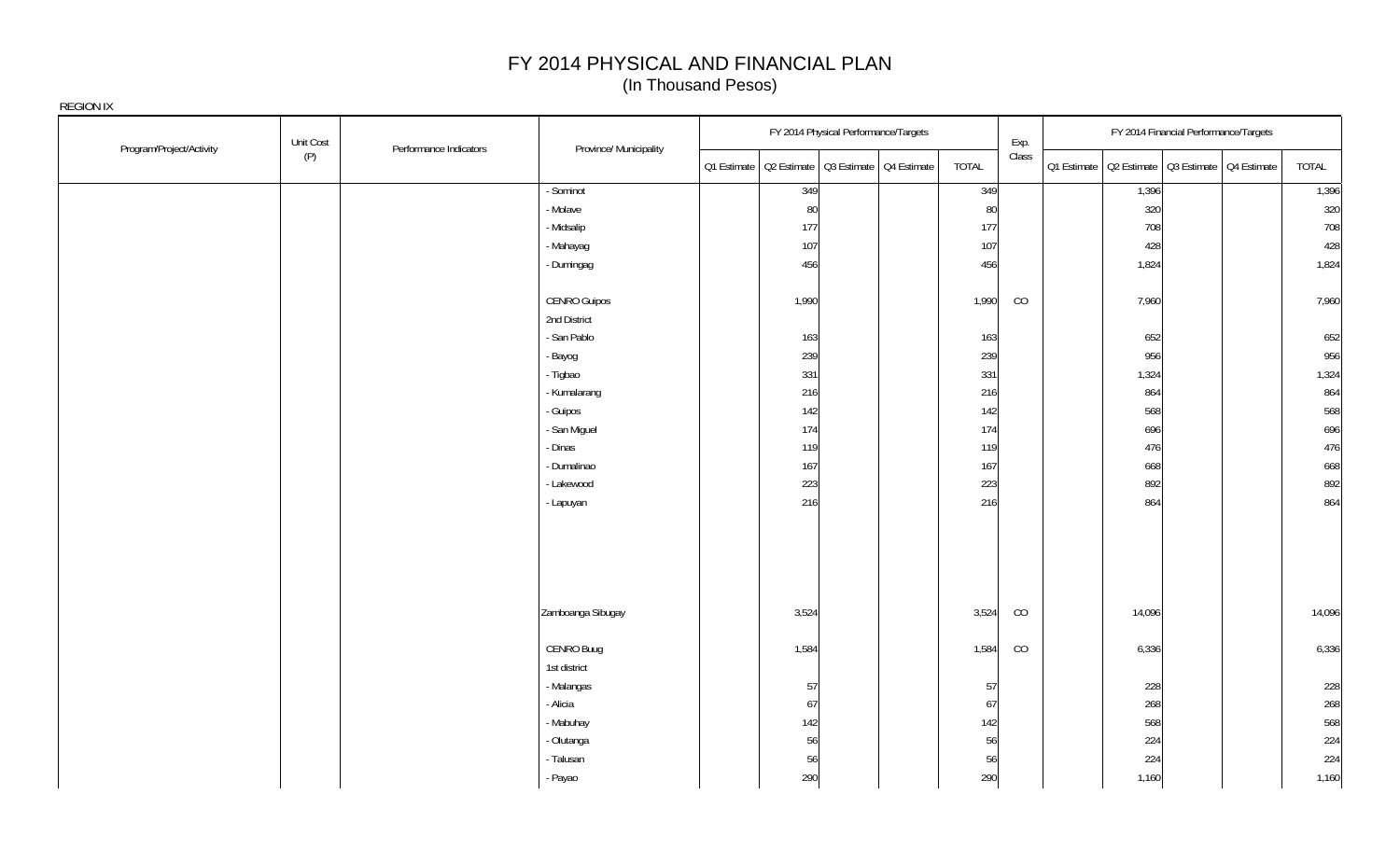| Program/Project/Activity | Unit Cost | Performance Indicators  | Province/ Municipality | FY 2014 Physical Performance/Targets                  |                 | Exp.        | FY 2014 Financial Performance/Targets                 |        |
|--------------------------|-----------|-------------------------|------------------------|-------------------------------------------------------|-----------------|-------------|-------------------------------------------------------|--------|
|                          | (P)       |                         |                        | Q1 Estimate   Q2 Estimate   Q3 Estimate   Q4 Estimate | <b>TOTAL</b>    | Class       | Q1 Estimate   Q2 Estimate   Q3 Estimate   Q4 Estimate | TOTAL  |
|                          |           |                         | - Buug                 | 457                                                   | 457             |             | 1,828                                                 | 1,828  |
|                          |           |                         | - Diplahan             | 459                                                   | 459             |             | 1,836                                                 | 1,836  |
|                          |           |                         | CENRO Ipil             | 1,940                                                 | 1,940           | CO          | 7,760                                                 | 7,760  |
|                          |           |                         | 2nd District           |                                                       |                 |             |                                                       |        |
|                          |           |                         | - Roseller T. Lim      | 937                                                   | 937             |             | 3,748                                                 | 3,748  |
|                          |           |                         | - Naga                 | 181                                                   | 181             |             | 724                                                   | 724    |
|                          |           |                         | - Tungawan             | 352                                                   | 352             |             | 1,408                                                 | 1,408  |
|                          |           |                         | - Titay                | 322                                                   | 322             |             | 1,288                                                 | 1,288  |
|                          |           |                         | - Kabasalan            | 148                                                   | 148             |             | 592                                                   | 592    |
|                          |           |                         | Zamboanga City         | 3,928                                                 | 3,928           | CO          | 15,712                                                | 15,712 |
|                          |           |                         | <b>CENRO West</b>      | 1,980                                                 | 1,980           | CO          | 7,920                                                 | 7,920  |
|                          |           |                         | 1st District           |                                                       |                 |             |                                                       |        |
|                          |           |                         | CENRO East             | 1,948                                                 | 1,948           | CO          | 7,792                                                 | 7,792  |
|                          |           |                         | 2nd District           |                                                       |                 |             |                                                       |        |
|                          |           | - Site preparation (ha) | Regional Total         | 19,159                                                | 19,159 Total CO |             | 57,477                                                | 57,477 |
|                          |           |                         | Zamboanga del Norte    | 8,076                                                 | 8,076           | CO          | 24,228                                                | 24,228 |
|                          |           |                         | CENRO Dapitan          | 2,010                                                 | 2,010           | CO          | 6,030                                                 | 6,030  |
|                          |           |                         | CENRO Dipolog          | 2,029                                                 | 2,029           | CO          | 6,087                                                 | 6,087  |
|                          |           |                         | <b>CENRO Liloy</b>     | 2,053                                                 | 2,053           | CO          | 6,159                                                 | 6,159  |
|                          |           |                         | CENRO Siocon           | 1,984                                                 | 1,984           | CO          | 5,952                                                 | 5,952  |
|                          |           |                         | Zamboanga del Sur      | 3,631                                                 | 3,631           | CO          | 10,893                                                | 10,893 |
|                          |           |                         | CENRO Pagadian         | 1,641                                                 | 1,641           | $_{\rm CO}$ | 4,923                                                 | 4,923  |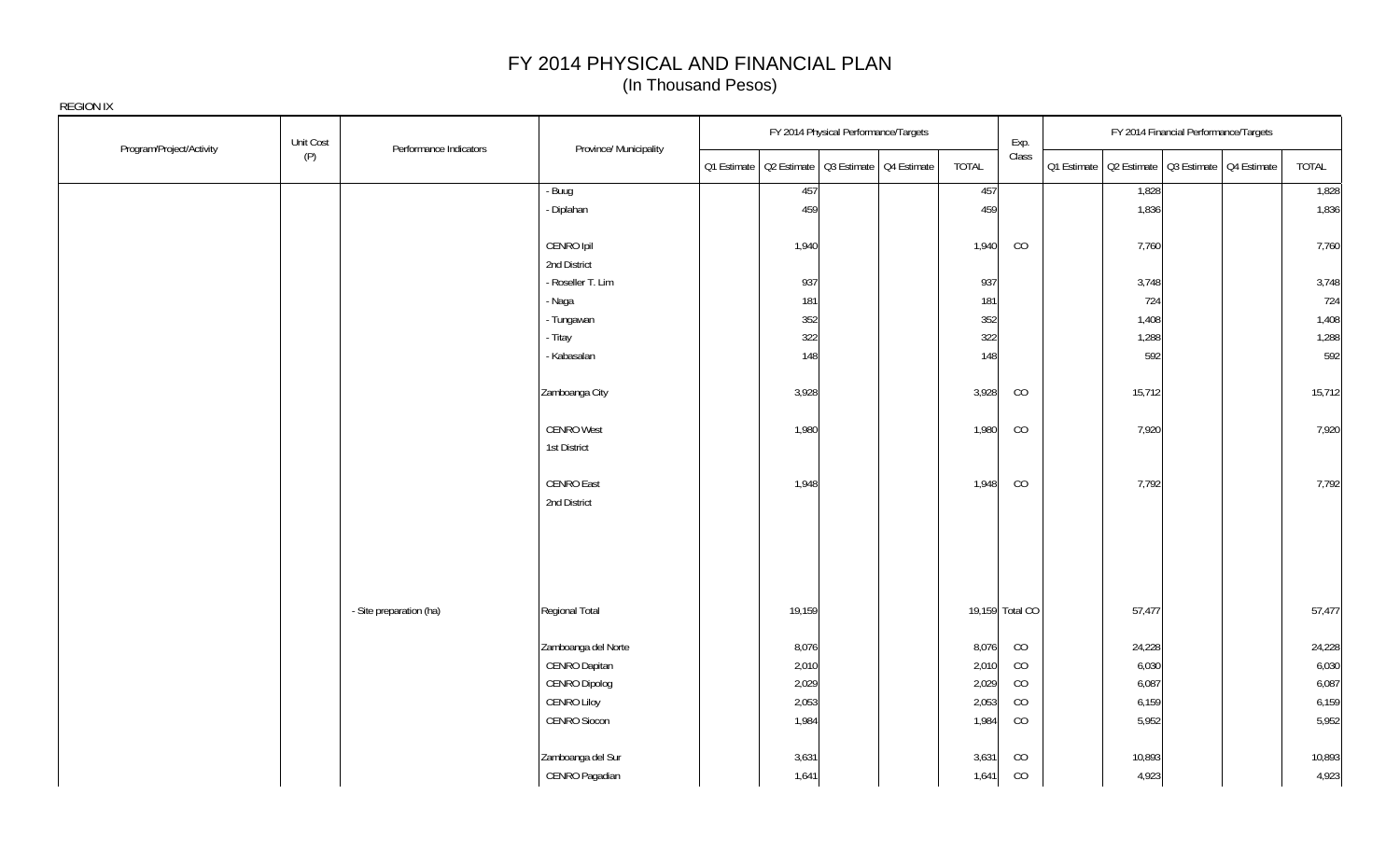| Program/Project/Activity | Unit Cost | Performance Indicators | Province/ Municipality | FY 2014 Physical Performance/Targets                  |       | Exp.            |        | FY 2014 Financial Performance/Targets                 |        |
|--------------------------|-----------|------------------------|------------------------|-------------------------------------------------------|-------|-----------------|--------|-------------------------------------------------------|--------|
|                          | (P)       |                        |                        | Q1 Estimate   Q2 Estimate   Q3 Estimate   Q4 Estimate | TOTAL | Class           |        | Q1 Estimate   Q2 Estimate   Q3 Estimate   Q4 Estimate | TOTAL  |
|                          |           |                        | <b>CENRO Guipos</b>    | 1,990                                                 | 1,990 | CO              | 5,970  |                                                       | 5,970  |
|                          |           |                        |                        |                                                       |       |                 |        |                                                       |        |
|                          |           |                        | Zamboanga Sibugay      | 3,524                                                 | 3,524 | CO              | 10,572 |                                                       | 10,572 |
|                          |           |                        | CENRO Buug             | 1,584                                                 | 1,584 | CO              | 4,752  |                                                       | 4,752  |
|                          |           |                        | CENRO Ipil             | 1,940                                                 | 1,940 | CO              | 5,820  |                                                       | 5,820  |
|                          |           |                        | Zamboanga City         | 3,928                                                 | 3,928 | CO              | 11,784 |                                                       | 11,784 |
|                          |           |                        | <b>CENRO West</b>      | 1,980                                                 | 1,980 | CO              | 5,940  |                                                       | 5,940  |
|                          |           |                        | <b>CENRO East</b>      | 1,948                                                 | 1,948 | CO              | 5,844  |                                                       | 5,844  |
|                          | $-$ IEC   |                        | Regional Total         | 19,159                                                |       | 19,159 Total CO | 19,159 |                                                       | 19,159 |
|                          |           |                        |                        |                                                       |       |                 |        |                                                       |        |
|                          |           |                        | Zamboanga del Norte    | 8,076                                                 | 8,076 | CO              | 8,076  |                                                       | 8,076  |
|                          |           |                        | CENRO Dapitan          | 2,010                                                 | 2,010 | CO              | 2,010  |                                                       | 2,010  |
|                          |           |                        | <b>CENRO Dipolog</b>   | 2,029                                                 | 2,029 | CO              | 2,029  |                                                       | 2,029  |
|                          |           |                        | <b>CENRO Liloy</b>     | 2,053                                                 | 2,053 | CO              | 2,053  |                                                       | 2,053  |
|                          |           |                        | CENRO Siocon           | 1,984                                                 | 1,984 | CO              | 1,984  |                                                       | 1,984  |
|                          |           |                        | Zamboanga del Sur      | 3,631                                                 | 3,631 | CO              | 3,631  |                                                       | 3,631  |
|                          |           |                        | CENRO Pagadian         | 1,641                                                 | 1,641 | CO              | 1,641  |                                                       | 1,641  |
|                          |           |                        | <b>CENRO Guipos</b>    | 1,990                                                 | 1,990 | CO              | 1,990  |                                                       | 1,990  |
|                          |           |                        | Zamboanga Sibugay      | 3,524                                                 | 3,524 | CO              | 3,524  |                                                       | 3,524  |
|                          |           |                        | CENRO Buug             | 1,584                                                 | 1,584 | CO              | 1,584  |                                                       | 1,584  |
|                          |           |                        | CENRO Ipil             | 1,940                                                 | 1,940 | CO              | 1,940  |                                                       | 1,940  |
|                          |           |                        | Zamboanga City         | 3,928                                                 | 3,928 | CO              | 3,928  |                                                       | 3,928  |
|                          |           |                        | <b>CENRO West</b>      | 1,980                                                 | 1,980 | CO              | 1,980  |                                                       | 1,980  |
|                          |           |                        | <b>CENRO East</b>      | 1,948                                                 | 1,948 | CO              | 1,948  |                                                       | 1,948  |
|                          |           |                        |                        |                                                       |       |                 |        |                                                       |        |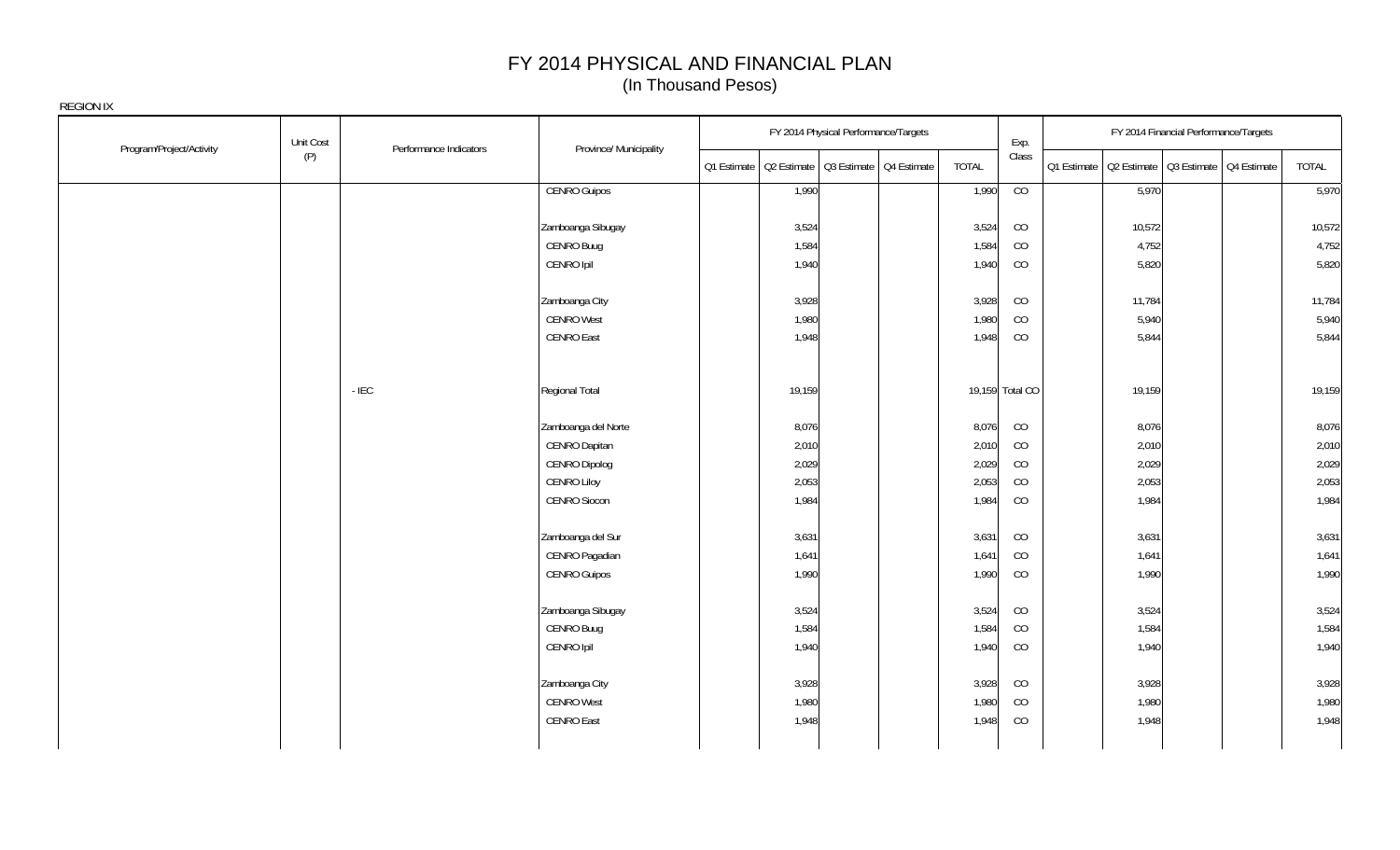| Program/Project/Activity       | Unit Cost              | Performance Indicators | Province/ Municipality                                                              |        |        | FY 2014 Physical Performance/Targets                  |        |              | Exp.            |        |        | FY 2014 Financial Performance/Targets                 |        |         |
|--------------------------------|------------------------|------------------------|-------------------------------------------------------------------------------------|--------|--------|-------------------------------------------------------|--------|--------------|-----------------|--------|--------|-------------------------------------------------------|--------|---------|
|                                | (P)                    |                        |                                                                                     |        |        | Q1 Estimate   Q2 Estimate   Q3 Estimate   Q4 Estimate |        | <b>TOTAL</b> | Class           |        |        | Q1 Estimate   Q2 Estimate   Q3 Estimate   Q4 Estimate |        | TOTAL   |
| 1.4 Maintenance and Protection | 1,000-1st              |                        |                                                                                     |        |        |                                                       |        |              |                 |        |        |                                                       |        |         |
|                                | 3,000-2nd<br>2,000-3rd | Area maintained (ha)   | Regional Total                                                                      | 30,804 | 30,804 | 49,963                                                | 49,963 |              | 49,963 Total CO | 20,855 | 20,848 | 28,403                                                | 32,162 | 102,268 |
|                                |                        |                        | Year 1                                                                              |        |        | 19,159                                                | 19,159 | 19,159       |                 |        |        | 7,557                                                 | 11,321 | 18,878  |
|                                |                        |                        | Year 2                                                                              | 21,783 | 21,783 | 21,783                                                | 21,783 | 21,783       |                 | 16,341 | 16,338 | 16,337                                                | 16,334 | 65,350  |
|                                |                        |                        | Year 3                                                                              | 9,021  | 9,021  | 9,021                                                 | 9,021  | 9,021        |                 | 4,514  | 4,510  | 4,509                                                 | 4,507  | 18,040  |
|                                |                        |                        |                                                                                     |        |        |                                                       |        |              |                 |        |        |                                                       |        |         |
|                                |                        |                        | Zamboanga del Norte                                                                 | 12,682 | 12,682 | 20,758                                                | 20,758 | 20,758       | CO              | 8,699  | 8,699  | 11,931                                                | 13,539 | 42,868  |
|                                |                        |                        | Year 1                                                                              |        |        | 8,076                                                 | 8,076  | 8,076        |                 |        |        | 3,233                                                 | 4,843  | 8,076   |
|                                |                        |                        | Year <sub>2</sub>                                                                   | 9,428  | 9,428  | 9,428                                                 | 9,428  | 9,428        |                 | 7,072  | 7,072  | 7,071                                                 | 7,069  | 28,284  |
|                                |                        |                        | Year 3                                                                              | 3,254  | 3,254  | 3,254                                                 | 3,254  | 3,254        |                 | 1,627  | 1,627  | 1,627                                                 | 1,627  | 6,508   |
|                                |                        |                        |                                                                                     |        |        |                                                       |        |              |                 |        |        |                                                       |        |         |
|                                |                        |                        | CENRO Dapitan                                                                       | 2,557  | 2,557  | 4,583                                                 | 4,583  | 4,583        | CO              | 1,733  | 1,733  | 2,544                                                 | 2,947  | 8,957   |
|                                |                        |                        | 1st District                                                                        |        |        |                                                       |        |              |                 |        |        |                                                       |        |         |
|                                |                        |                        | Year 1                                                                              |        |        | 2,026                                                 | 2,026  | 2,026        |                 |        |        | 811                                                   | 1,215  | 2,026   |
|                                |                        |                        | - Sergio Osmeña, Sr.,<br>Polanco and Dapitan                                        |        |        |                                                       |        |              |                 |        |        |                                                       |        |         |
|                                |                        |                        | Year 2                                                                              | 1,817  | 1,817  | 1,817                                                 | 1,817  | 1,817        |                 | 1,363  | 1,363  | 1,363                                                 | 1,362  | 5,451   |
|                                |                        |                        | - Sergio Osmeña, Sr.,<br>Polanco, Sibutad,<br>Piñan, Rizal and Mutia                |        |        |                                                       |        |              |                 |        |        |                                                       |        |         |
|                                |                        |                        | Year 3                                                                              | 740    | 740    | 740                                                   | 740    | 740          |                 | 370    | 370    | 370                                                   | 370    | 1,480   |
|                                |                        |                        | - Sergio Osmeña, Sr.<br>And Polanco                                                 |        |        |                                                       |        |              |                 |        |        |                                                       |        |         |
|                                |                        |                        | CENRO Dipolog                                                                       | 3,970  | 3,970  | 6,003                                                 | 6,003  | 6,003        | CO              | 2,718  | 2,718  | 3,531                                                 | 3,935  | 12,902  |
|                                |                        |                        | 2nd District                                                                        |        |        |                                                       |        |              |                 |        |        |                                                       |        |         |
|                                |                        |                        | Year 1                                                                              |        |        | 2,033                                                 | 2,033  | 2,033        |                 |        |        | 814                                                   | 1,219  | 2,033   |
|                                |                        |                        | - Katipunan, Roxas,<br>Manukan, J. Dalman,<br>Sindangan, Siayan<br>and Dipolog City |        |        |                                                       |        |              |                 |        |        |                                                       |        |         |
|                                |                        |                        | Year 2                                                                              | 2,930  | 2,930  | 2,930                                                 | 2,930  | 2,930        |                 | 2,198  | 2,198  | 2,197                                                 | 2,197  | 8,790   |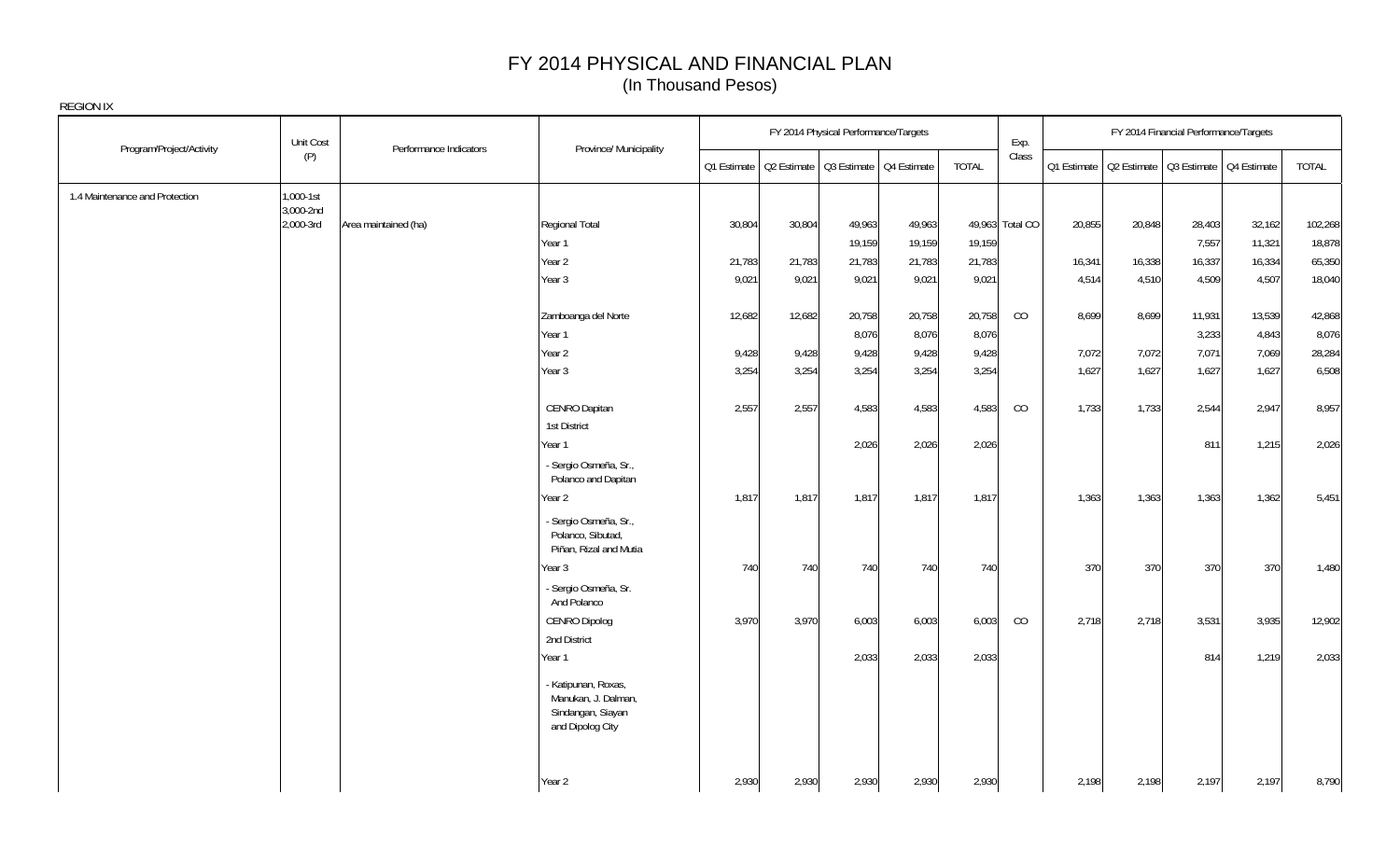| Program/Project/Activity | Unit Cost | Performance Indicators | Province/ Municipality                                                               |       |       | FY 2014 Physical Performance/Targets |                                                       |              | Exp.  |       |                                                       | FY 2014 Financial Performance/Targets |       |        |
|--------------------------|-----------|------------------------|--------------------------------------------------------------------------------------|-------|-------|--------------------------------------|-------------------------------------------------------|--------------|-------|-------|-------------------------------------------------------|---------------------------------------|-------|--------|
|                          | (P)       |                        |                                                                                      |       |       |                                      | Q1 Estimate   Q2 Estimate   Q3 Estimate   Q4 Estimate | <b>TOTAL</b> | Class |       | Q1 Estimate   Q2 Estimate   Q3 Estimate   Q4 Estimate |                                       |       | TOTAL  |
|                          |           |                        | - Siayan, Sindangan,<br>J. Dalman, Manukan,<br>Roxas and Katipunan<br>Year 3         | 1,040 | 1,040 | 1,040                                | 1,040                                                 | 1,040        |       | 520   | 520                                                   | 520                                   | 519   | 2,079  |
|                          |           |                        | - Siayan, Sindangan,<br>Manukan, Roxas<br>and Katipunan                              |       |       |                                      |                                                       |              |       |       |                                                       |                                       |       |        |
|                          |           |                        | <b>CENRO Liloy</b>                                                                   | 3,384 | 3,384 | 5,416                                | 5,416                                                 | 5,416        | CO    | 2,354 | 2,354                                                 | 3,168                                 | 3,573 | 11,449 |
|                          |           |                        | 3rd District<br>Year 1                                                               |       |       | 2,032                                | 2,032                                                 | 2,032        |       |       |                                                       | 814                                   | 1,218 | 2,032  |
|                          |           |                        | - Leon Postigo, Godod,<br>Salug, Gutalag and<br>Tampilisan                           |       |       |                                      |                                                       |              |       |       |                                                       |                                       |       |        |
|                          |           |                        | Year 2                                                                               | 2,648 | 2,648 | 2,648                                | 2,648                                                 | 2,648        |       | 1,986 | 1,986                                                 | 1,986                                 | 1,986 | 7,944  |
|                          |           |                        | - Godod, L. Postigo,<br>Labason, Kalawit,<br>Gutalac, Salug,<br>Tampilisan and Liloy |       |       |                                      |                                                       |              |       |       |                                                       |                                       |       |        |
|                          |           |                        | Year 3                                                                               | 736   | 736   | 736                                  | 736                                                   | 736          |       | 368   | 368                                                   | 368                                   | 369   | 1,473  |
|                          |           |                        | - Liloy, Gutalac and<br>Salug                                                        |       |       |                                      |                                                       |              |       |       |                                                       |                                       |       |        |
|                          |           |                        | CENRO Siocon                                                                         | 2,771 | 2,771 | 4,756                                | 4,756                                                 | 4,756        | CO    | 1,894 | 1,894                                                 | 2,688                                 | 3,084 | 9,560  |
|                          |           |                        | 3rd District<br>Year 1                                                               |       |       | 1,985                                | 1,985                                                 | 1,985        |       |       |                                                       | 794                                   | 1,191 | 1,985  |
|                          |           |                        | - Sibuco, Baliguian<br>and Siocon                                                    |       |       |                                      |                                                       |              |       |       |                                                       |                                       |       |        |
|                          |           |                        | Year 2                                                                               | 2,033 | 2,033 | 2,033                                | 2,033                                                 | 2,033        |       | 1,525 | 1,525                                                 | 1,525                                 | 1,524 | 6,099  |
|                          |           |                        | - Siocon, Baliguian,<br>Sirawai and Sibuco                                           |       |       |                                      |                                                       |              |       |       |                                                       |                                       |       |        |
|                          |           |                        | Year 3<br>- Baliguian and Siocon                                                     | 738   | 738   | 738                                  | 738                                                   | 738          |       | 369   | 369                                                   | 369                                   | 369   | 1,476  |
|                          |           |                        |                                                                                      |       |       |                                      |                                                       |              |       |       |                                                       |                                       |       |        |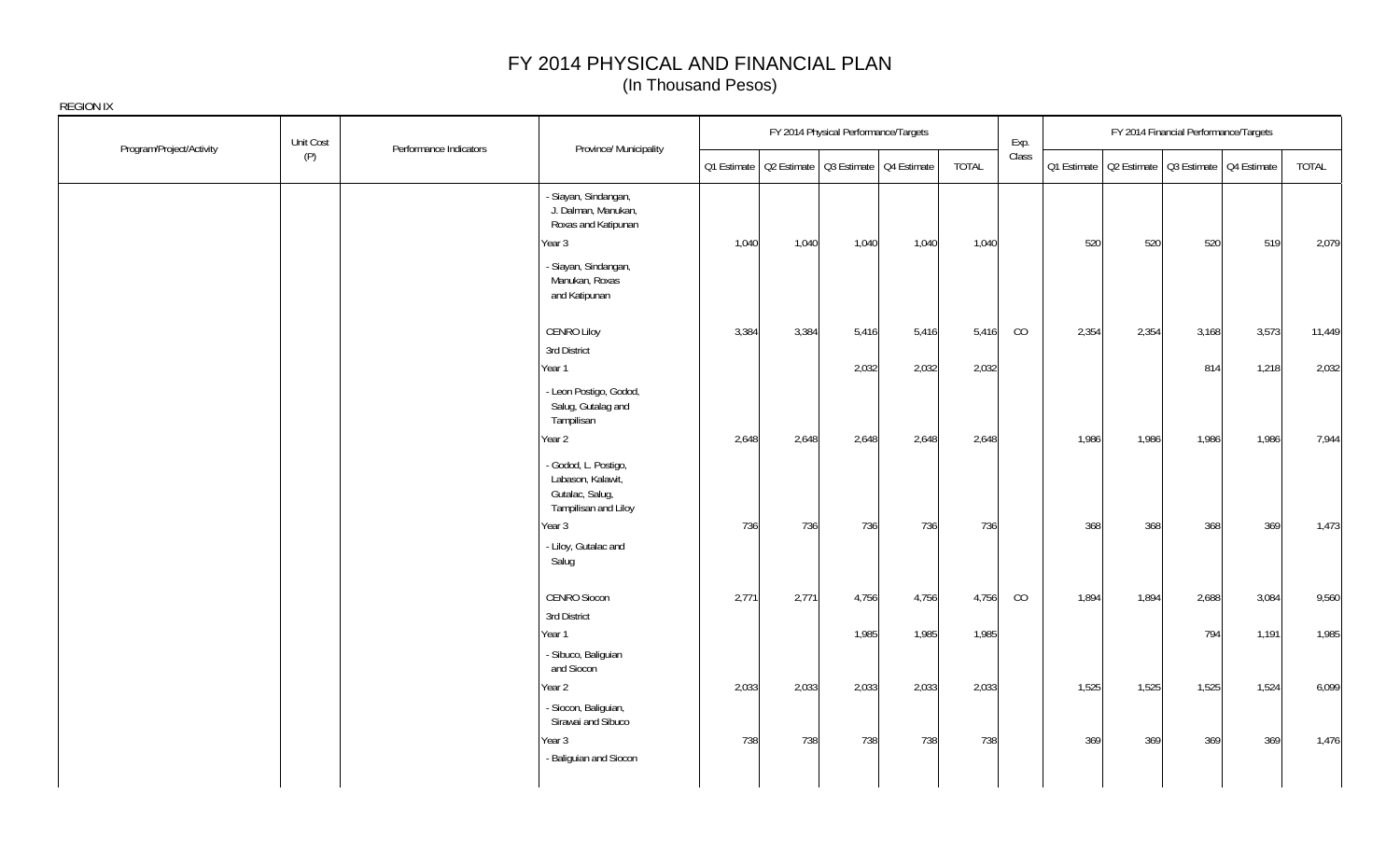|                          | Unit Cost | Performance Indicators |                                                                                                                                                                                                   |        |                                                       | FY 2014 Physical Performance/Targets |       |              | Exp.  |       |       | FY 2014 Financial Performance/Targets                 |       |        |
|--------------------------|-----------|------------------------|---------------------------------------------------------------------------------------------------------------------------------------------------------------------------------------------------|--------|-------------------------------------------------------|--------------------------------------|-------|--------------|-------|-------|-------|-------------------------------------------------------|-------|--------|
| Program/Project/Activity | (P)       |                        | Province/ Municipality                                                                                                                                                                            |        | Q1 Estimate   Q2 Estimate   Q3 Estimate   Q4 Estimate |                                      |       | <b>TOTAL</b> | Class |       |       | Q1 Estimate   Q2 Estimate   Q3 Estimate   Q4 Estimate |       | TOTAL  |
|                          |           |                        | Zamboanga del Sur                                                                                                                                                                                 | 17,885 | 17,885                                                | 25,147                               | 9,593 | 9,593        | CO    | 3,929 | 3,926 | 5,380                                                 | 6,103 | 19,338 |
|                          |           |                        | Year 1                                                                                                                                                                                            |        |                                                       | 3,631                                | 3,631 | 3,631        |       |       |       | 1,454                                                 | 2,177 | 3,631  |
|                          |           |                        | Year 2                                                                                                                                                                                            | 3,784  | 3,784                                                 | 3,784                                | 3,784 | 3,784        |       | 2,839 | 2,838 | 2,838                                                 | 2,838 | 11,353 |
|                          |           |                        | Year 3                                                                                                                                                                                            | 2,177  | 2,177                                                 | 2,177                                | 2,177 | 2,177        |       | 1,090 | 1,088 | 1,088                                                 | 1,088 | 4,354  |
|                          |           |                        |                                                                                                                                                                                                   |        |                                                       |                                      |       |              |       |       |       |                                                       |       |        |
|                          |           |                        | CENRO Pagadian                                                                                                                                                                                    | 2,884  | 2,884                                                 | 4,523                                | 4,523 | 4,523        | CO    | 1,930 | 1,928 | 2,584                                                 | 2,911 | 9,353  |
|                          |           |                        | 1st District                                                                                                                                                                                      |        |                                                       |                                      |       |              |       |       |       |                                                       |       |        |
|                          |           |                        | Year 1                                                                                                                                                                                            |        |                                                       | 1,639                                | 1,639 | 1,639        |       |       |       | 656                                                   | 983   | 1,639  |
|                          |           |                        | - Pagadian City,<br>Molave, Labangan,<br>Sominot, Midsalip,<br>Mahayag and<br>Dumingag<br>Year 2<br>- Pagadian City,<br>Sominot, Midsalip,<br>Molave, Mahayag,<br>Dumingag, Tukuran<br>and Aurora | 1,946  | 1,946                                                 | 1,946                                | 1,946 | 1,946        |       | 1,460 | 1,459 | 1,459                                                 | 1,459 | 5,837  |
|                          |           |                        | Year 3                                                                                                                                                                                            | 939    | 939                                                   | 939                                  | 939   | 939          |       | 470   | 469   | 469                                                   | 469   | 1,877  |
|                          |           |                        | - Pagadian City,<br>Molave, Sominot,<br>Tukuran, Dumingag,<br>Labangan, Aurora,<br>R. Magsaysay and<br>Mahayag                                                                                    |        |                                                       |                                      |       |              |       |       |       |                                                       |       |        |
|                          |           |                        | CENRO Guipos                                                                                                                                                                                      | 3,077  | 3,077                                                 | 5,069                                | 5,069 | 5,069        | CO    | 1,999 | 1,998 | 2,796                                                 | 3,192 | 9,985  |
|                          |           |                        | 2nd District                                                                                                                                                                                      |        |                                                       |                                      |       |              |       |       |       |                                                       |       |        |
|                          |           |                        | Year 1                                                                                                                                                                                            |        |                                                       | 1,992                                | 1,992 | 1,992        |       |       |       | 798                                                   | 1,194 | 1,992  |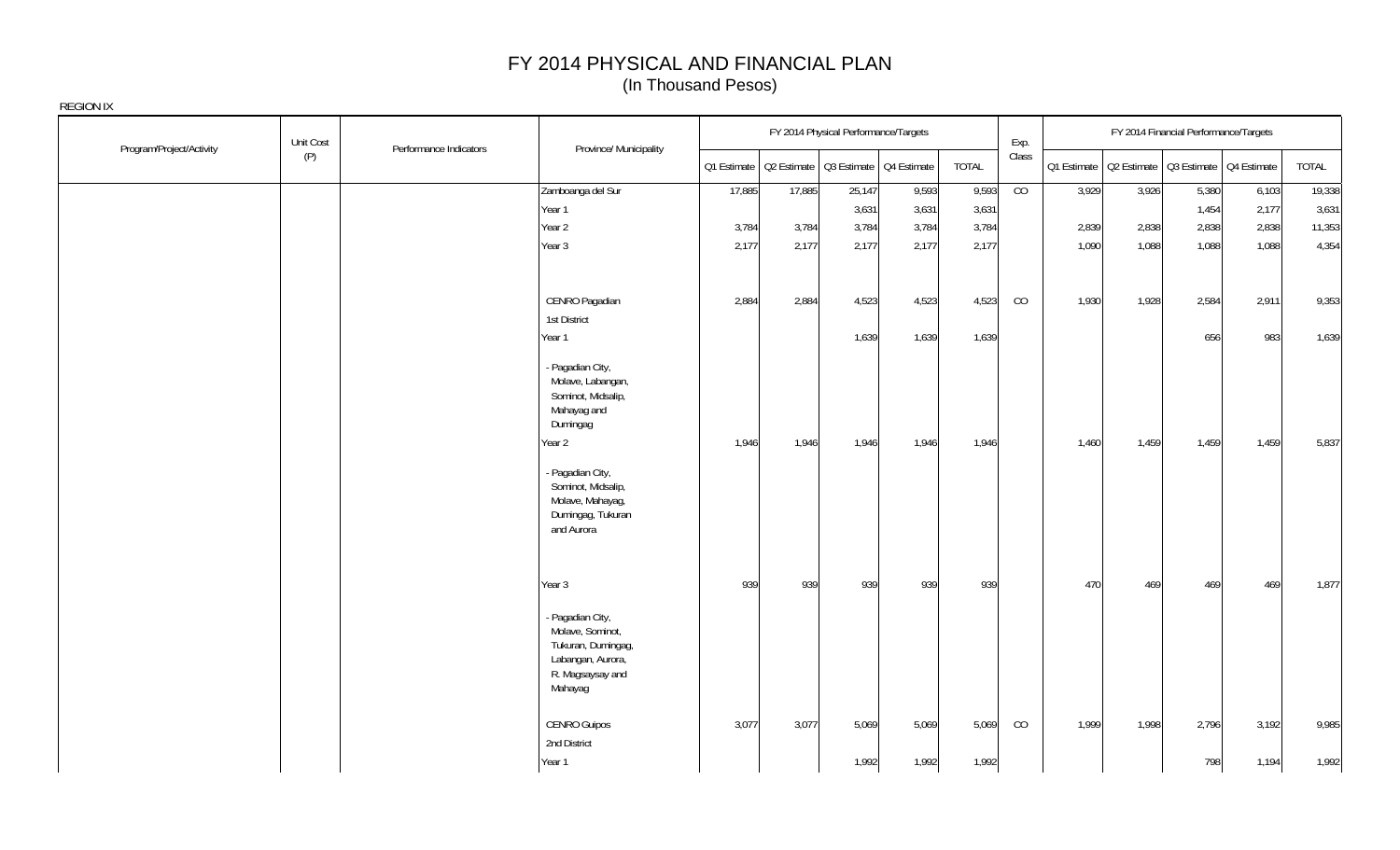| Program/Project/Activity | Unit Cost | Performance Indicators | Province/ Municipality                                                                                                                |                                                       |                         | FY 2014 Physical Performance/Targets |                                  |                                  | Exp.  |                       |                                                       | FY 2014 Financial Performance/Targets |                                |                                    |
|--------------------------|-----------|------------------------|---------------------------------------------------------------------------------------------------------------------------------------|-------------------------------------------------------|-------------------------|--------------------------------------|----------------------------------|----------------------------------|-------|-----------------------|-------------------------------------------------------|---------------------------------------|--------------------------------|------------------------------------|
|                          | (P)       |                        |                                                                                                                                       | Q1 Estimate   Q2 Estimate   Q3 Estimate   Q4 Estimate |                         |                                      |                                  | <b>TOTAL</b>                     | Class |                       | Q1 Estimate   Q2 Estimate   Q3 Estimate   Q4 Estimate |                                       |                                | TOTAL                              |
|                          |           |                        | - San Pablo, Bayog,<br>Tigbao, Kumalarang,<br>Guipos, San Miguel,<br>Dinas, Lapuyan,<br>Dimataling, Dumalinao,<br>Lakewood and Pitogo |                                                       |                         |                                      |                                  |                                  |       |                       |                                                       |                                       |                                |                                    |
|                          |           |                        | Year 2<br>- Tigbao, Kumalarang,<br>Bayog, Lakewood,<br>Lapuyan, Tabina,<br>Dumalinao and Dinas                                        | 1,839                                                 | 1,839                   | 1,839                                | 1,839                            | 1,839                            |       | 1,379                 | 1,379                                                 | 1,379                                 | 1,379                          | 5,516                              |
|                          |           |                        | Year 3<br>- Kumalarang, Tigbao,<br>Lakewood, Bayog,<br>San Miguel, Lapuyan,<br>San Pablo, Guipos<br>and V. Sagun                      | 1,239                                                 | 1,239                   | 1,239                                | 1,239                            | 1,239                            |       | 620                   | 619                                                   | 619                                   | 619                            | 2,477                              |
|                          |           |                        | Zamboanga Sibugay<br>Year 1<br>Year 2<br>Year 3                                                                                       | 5,706<br>4,078<br>1,628                               | 5,706<br>4,078<br>1,628 | 9,230<br>3,524<br>4,078<br>1,628     | 9,230<br>3,524<br>4,078<br>1,628 | 9,230<br>3,524<br>4,078<br>1,628 | CO    | 3,875<br>3,060<br>815 | 3,872<br>3,058<br>814                                 | 5,281<br>1,410<br>3,058<br>813        | 5,985<br>2,114<br>3,058<br>813 | 19,013<br>3,524<br>12,234<br>3,255 |
|                          |           |                        | CENRO Buug<br>1st district<br>Year 1                                                                                                  | 2,742                                                 | 2,742                   | 4,327<br>1,585                       | 4,327<br>1,585                   | 4,327<br>1,585                   | CO    | 1,873                 | 1,871                                                 | 2,505<br>634                          | 2,822<br>951                   | 9,071<br>1,585                     |
|                          |           |                        | - Malangas, Alicia,<br>Mabuhay, Olutanga,<br>Talusan, Payao,<br>Buug and Diplahan                                                     |                                                       |                         |                                      |                                  |                                  |       |                       |                                                       |                                       |                                |                                    |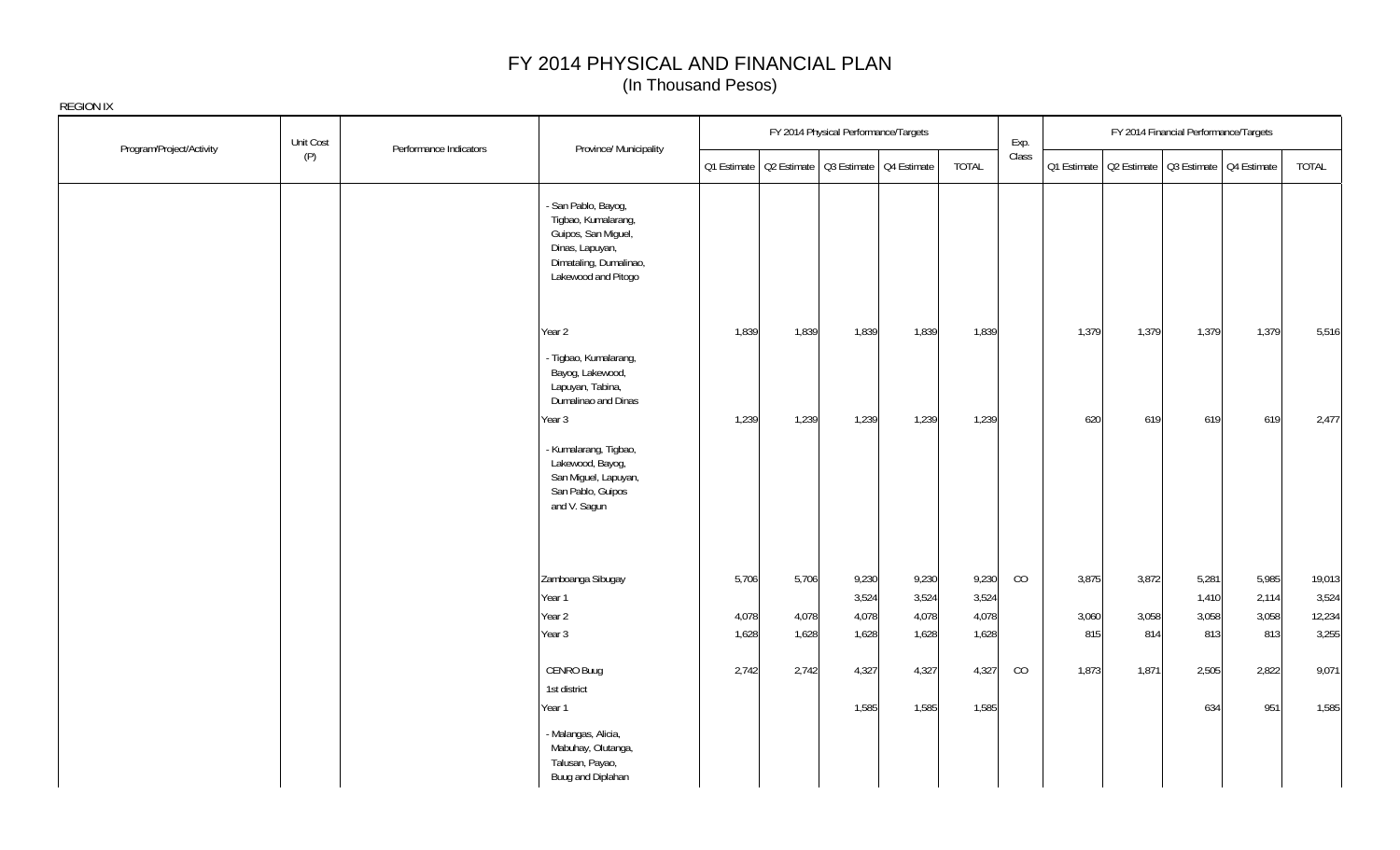|                          | Unit Cost | Performance Indicators | Province/ Municipality                                     |       |                                                       | FY 2014 Physical Performance/Targets |        |              | Exp.  |       |                                                       | FY 2014 Financial Performance/Targets |       |        |
|--------------------------|-----------|------------------------|------------------------------------------------------------|-------|-------------------------------------------------------|--------------------------------------|--------|--------------|-------|-------|-------------------------------------------------------|---------------------------------------|-------|--------|
| Program/Project/Activity | (P)       |                        |                                                            |       | Q1 Estimate   Q2 Estimate   Q3 Estimate   Q4 Estimate |                                      |        | <b>TOTAL</b> | Class |       | Q1 Estimate   Q2 Estimate   Q3 Estimate   Q4 Estimate |                                       |       | TOTAL  |
|                          |           |                        | Year 2                                                     | 2,003 | 2,003                                                 | 2,003                                | 2,003  | 2,003        |       | 1,503 | 1,502                                                 | 1,502                                 | 1,502 | 6,009  |
|                          |           |                        | - Diplahan, Payao,<br>Buug, Malangas,<br>Alicia and Imelda |       |                                                       |                                      |        |              |       |       |                                                       |                                       |       |        |
|                          |           |                        | Year <sub>3</sub>                                          | 739   | 739                                                   | 739                                  | 739    | 739          |       | 370   | 369                                                   | 369                                   | 369   | 1,477  |
|                          |           |                        | - Buug, Alicia and<br>Diplahan                             |       |                                                       |                                      |        |              |       |       |                                                       |                                       |       |        |
|                          |           |                        | CENRO Ipil                                                 | 2,964 | 2,964                                                 | 4,903                                | 4,903  | 4,903        | CO    | 2,002 | 2,001                                                 | 2,776                                 | 3,163 | 9,942  |
|                          |           |                        | 2nd District                                               |       |                                                       |                                      |        |              |       |       |                                                       |                                       |       |        |
|                          |           |                        | Year 1                                                     |       |                                                       | 1,939                                | 1,939  | 1,939        |       |       |                                                       | 776                                   | 1,163 | 1,939  |
|                          |           |                        | - RT Lim, Naga,<br>Tungawan, Titay,<br>Kabasalan and Siay  |       |                                                       |                                      |        |              |       |       |                                                       |                                       |       |        |
|                          |           |                        | Year 2                                                     | 2,075 | 2,075                                                 | 2,075                                | 2,075  | 2,075        |       | 1,557 | 1,556                                                 | 1,556                                 | 1,556 | 6,225  |
|                          |           |                        | - RT Lim, Naga, Titay,<br>Ipil, Kabasalan and<br>Tungawan  |       |                                                       |                                      |        |              |       |       |                                                       |                                       |       |        |
|                          |           |                        | Year 3                                                     | 889   | 889                                                   | 889                                  | 889    | 889          |       | 445   | 445                                                   | 444                                   | 444   | 1,778  |
|                          |           |                        | - RT Lim, Naga, Titay,<br>Tungawan, Ipil and<br>Kabasalan  |       |                                                       |                                      |        |              |       |       |                                                       |                                       |       |        |
|                          |           |                        | Zamboanga City                                             | 6,455 | 6,455                                                 | 10,383                               | 10,383 | 10,383       | CO    | 4,352 | 4,351                                                 | 5,811                                 | 6,535 | 21,049 |
|                          |           |                        | Year 1                                                     |       |                                                       | 3,928                                | 3,928  | 3,928        |       |       |                                                       | 1,460                                 | 2,187 | 3,647  |
|                          |           |                        | Year 2                                                     | 4,493 | 4,493                                                 | 4,493                                | 4,493  | 4,493        |       | 3,370 | 3,370                                                 | 3,370                                 | 3,369 | 13,479 |
|                          |           |                        | Year 3                                                     | 1,962 | 1,962                                                 | 1,962                                | 1,962  | 1,962        |       | 982   | 981                                                   | 981                                   | 979   | 3,923  |
|                          |           |                        | <b>CENRO West</b>                                          | 3,667 | 3,667                                                 | 5,647                                | 5,647  | 5,647        | CO    | 2,445 | 2,445                                                 | 3,237                                 | 3,631 | 11,758 |
|                          |           |                        | 1st District                                               |       |                                                       |                                      |        |              |       |       |                                                       |                                       |       |        |
|                          |           |                        | Year 1                                                     |       |                                                       | 1,980                                | 1,980  | 1,980        |       |       |                                                       | 792                                   | 1,188 | 1,980  |
|                          |           |                        | Year 2                                                     | 2,444 | 2,444                                                 | 2,444                                | 2,444  | 2,444        |       | 1,833 | 1,833                                                 | 1,833                                 | 1,833 | 7,332  |
|                          |           |                        | Year <sub>3</sub>                                          | 1,223 | 1,223                                                 | 1,223                                | 1,223  | 1,223        |       | 612   | 612                                                   | 612                                   | 610   | 2,446  |
|                          |           |                        | <b>CENRO East</b>                                          | 2,788 | 2,788                                                 | 4,736                                | 4,736  | 4,736        | CO    | 1,907 | 1,906                                                 | 2,574                                 | 2,904 | 9,291  |
|                          |           |                        | 2nd District                                               |       |                                                       |                                      |        |              |       |       |                                                       |                                       |       |        |
|                          |           |                        | Year 1                                                     |       |                                                       | 1,948                                | 1,948  | 1,948        |       |       |                                                       | 668                                   | 999   | 1,667  |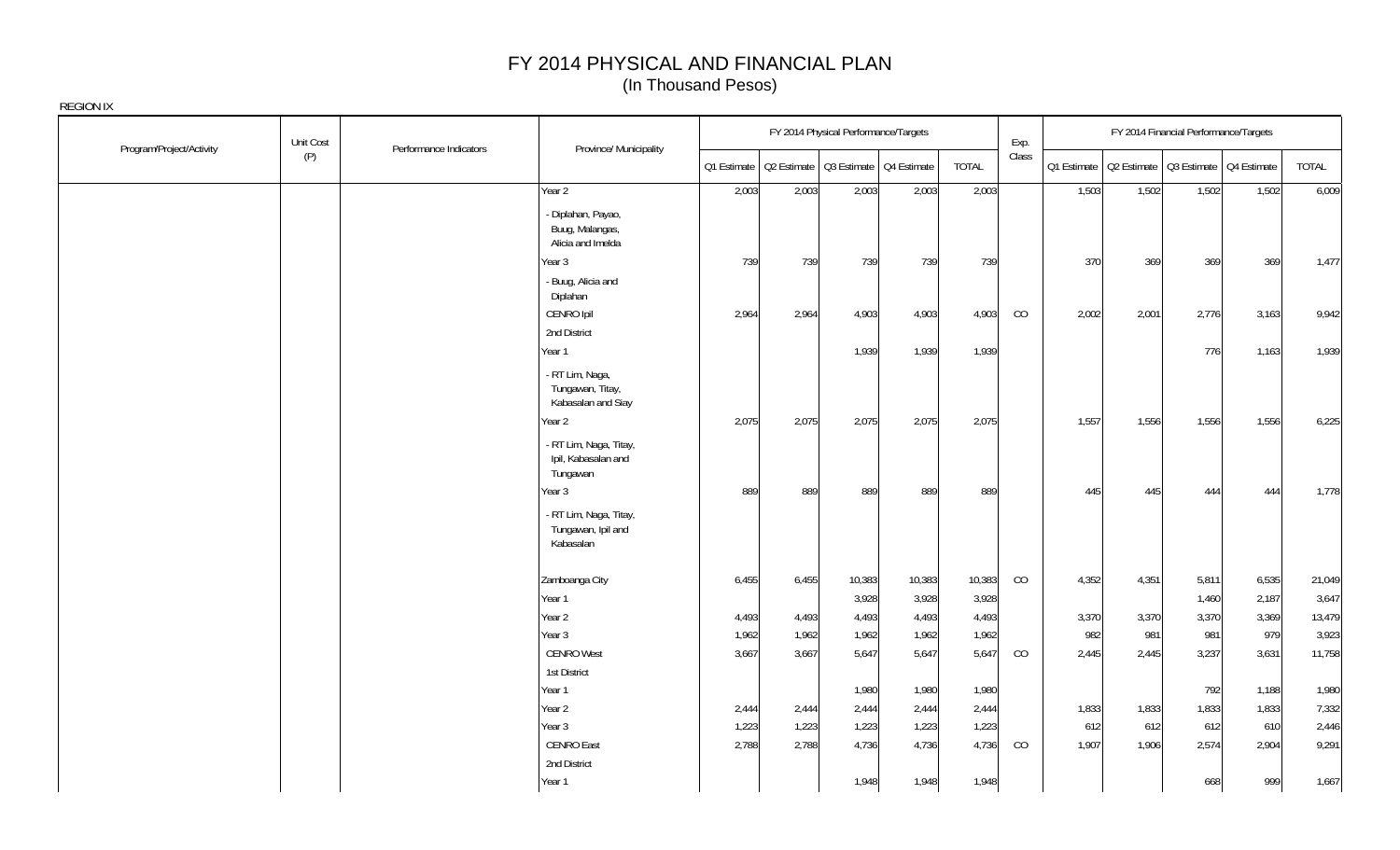|                                                  | Unit Cost |                                           |                        |       |       | FY 2014 Physical Performance/Targets                  |       |                 | Exp.                 |       |       | FY 2014 Financial Performance/Targets                 |       |        |
|--------------------------------------------------|-----------|-------------------------------------------|------------------------|-------|-------|-------------------------------------------------------|-------|-----------------|----------------------|-------|-------|-------------------------------------------------------|-------|--------|
| Program/Project/Activity                         | (P)       | Performance Indicators                    | Province/ Municipality |       |       | Q1 Estimate   Q2 Estimate   Q3 Estimate   Q4 Estimate |       | <b>TOTAL</b>    | Class                |       |       | Q1 Estimate   Q2 Estimate   Q3 Estimate   Q4 Estimate |       | TOTAL  |
|                                                  |           |                                           | Year 2                 | 2,049 | 2,049 | 2,049                                                 | 2,049 | 2,049           |                      | 1,537 | 1,537 | 1,537                                                 | 1,536 | 6,147  |
|                                                  |           |                                           | Year 3                 | 739   | 739   | 739                                                   | 739   | 739             |                      | 370   | 369   | 369                                                   | 369   | 1,477  |
| 1.5 Hiring of ENR Extension Officers             |           | 150,000 ENR extension officers hired (no) | Regional Total         | 104   |       |                                                       |       | 104             | Total<br><b>MOOE</b> | 3,906 | 3,906 | 3,894                                                 | 3,894 | 15,600 |
|                                                  |           |                                           | Regional Office        | 20    |       |                                                       |       | 20              | <b>MOOE</b>          | 750   | 750   | 750                                                   | 750   | 3,000  |
|                                                  |           |                                           | Zamboanga del Norte    | 30    |       |                                                       |       | 30              | <b>MOOE</b>          | 1,131 | 1,131 | 1,119                                                 | 1,119 | 4,500  |
|                                                  |           |                                           | PENRO Norte            |       |       |                                                       |       |                 |                      | 75    | 75    | 75                                                    | 75    | 300    |
|                                                  |           |                                           | CENRO Dapitan          |       |       |                                                       |       |                 |                      | 264   | 264   | 261                                                   | 261   | 1,050  |
|                                                  |           |                                           | CENRO Dipolog          |       |       |                                                       |       |                 |                      | 264   | 264   | 261                                                   | 261   | 1,050  |
|                                                  |           |                                           | <b>CENRO Liloy</b>     |       |       |                                                       |       |                 |                      | 264   | 264   | 261                                                   | 261   | 1,050  |
|                                                  |           |                                           | CENRO Siocon           |       |       |                                                       |       |                 |                      | 264   | 264   | 261                                                   | 261   | 1,050  |
|                                                  |           |                                           | Zamboanga del Sur      | 18    |       |                                                       |       | 18              | <b>MOOE</b>          | 675   | 675   | 675                                                   | 675   | 2,700  |
|                                                  |           |                                           | PENRO Sur              |       |       |                                                       |       |                 |                      | 75    | 75    | 75                                                    | 75    | 300    |
|                                                  |           |                                           | CENRO Pagadian         |       |       |                                                       |       |                 |                      | 300   | 300   | 300                                                   | 300   | 1,200  |
|                                                  |           |                                           | <b>CENRO Guipos</b>    |       |       |                                                       |       |                 |                      | 300   | 300   | 300                                                   | 300   | 1,200  |
|                                                  |           |                                           | Zamboanga Sibugay      | 18    |       |                                                       |       | 18 <sup>1</sup> | MOOE                 | 675   | 675   | 675                                                   | 675   | 2,700  |
|                                                  |           |                                           | PENRO Sibugay          |       |       |                                                       |       |                 |                      | 75    | 75    | 75                                                    | 75    | 300    |
|                                                  |           |                                           | CENRO Buug             |       |       |                                                       |       |                 |                      | 300   | 300   | 300                                                   | 300   | 1,200  |
|                                                  |           |                                           | CENRO Ipil             |       |       |                                                       |       |                 |                      | 300   | 300   | 300                                                   | 300   | 1,200  |
|                                                  |           |                                           | Zamboanga City         | 18    |       |                                                       |       | 18              | <b>MOOE</b>          | 675   | 675   | 675                                                   | 675   | 2,700  |
|                                                  |           |                                           | PENRO Interim          |       |       |                                                       |       |                 |                      | 75    | 75    | 75                                                    | 75    | 300    |
|                                                  |           |                                           | <b>CENRO West</b>      |       |       |                                                       |       |                 |                      | 300   | 300   | 300                                                   | 300   | 1,200  |
|                                                  |           |                                           | CENRO East             |       |       |                                                       |       |                 |                      | 300   | 300   | 300                                                   | 300   | 1,200  |
| 2. Project Management & Supervision              |           |                                           | Regional Office        |       |       |                                                       |       |                 | MOOE                 | 5,136 | 5,135 | 5,133                                                 | 5,133 | 20,537 |
| 3. Soil Conservation and<br>Watershed Management |           |                                           |                        |       |       |                                                       |       |                 |                      |       |       |                                                       |       |        |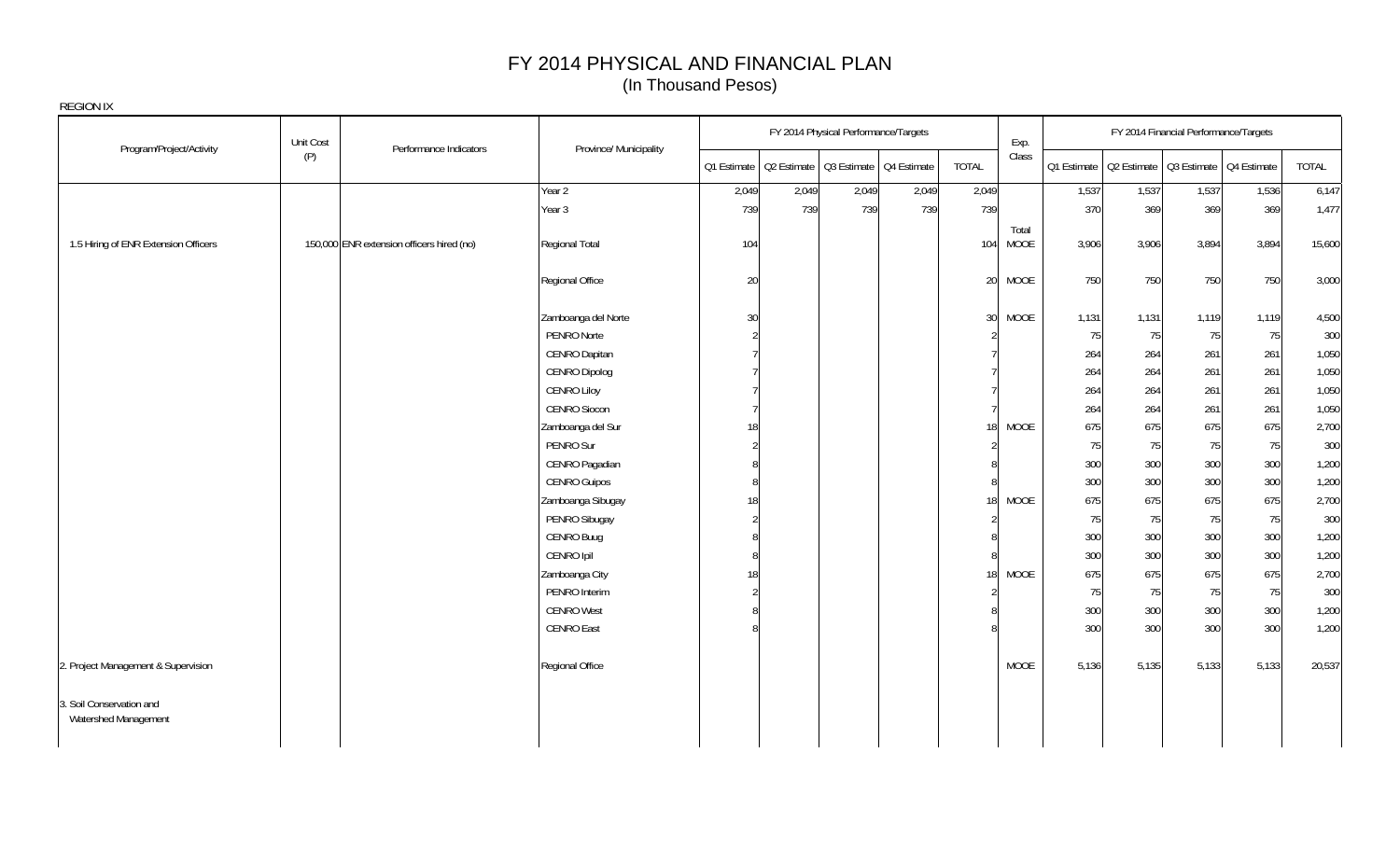| Program/Project/Activity                                  | Unit Cost       | Performance Indicators                     | Province/ Municipality                    |                                                       | FY 2014 Physical Performance/Targets |                 | Exp.     |             |       | FY 2014 Financial Performance/Targets   |              |
|-----------------------------------------------------------|-----------------|--------------------------------------------|-------------------------------------------|-------------------------------------------------------|--------------------------------------|-----------------|----------|-------------|-------|-----------------------------------------|--------------|
|                                                           | (P)             |                                            |                                           | Q1 Estimate   Q2 Estimate   Q3 Estimate   Q4 Estimate |                                      | TOTAL           | Class    | Q1 Estimate |       | Q2 Estimate   Q3 Estimate   Q4 Estimate | <b>TOTAL</b> |
| 3.1 Establishment of<br>vegetative measures               | 64/sq.m.        | vegetative measures<br>established (sq.m.) | Regional Total                            |                                                       | 57,234                               | 57,234 Total CO |          |             |       | 3,663                                   | 3,663        |
|                                                           |                 |                                            | Zamboanga del Norte<br>CENRO Dipolog      |                                                       | 34,156                               |                 | CO       |             |       | 2,186                                   | 2,186        |
|                                                           |                 |                                            | - Piao River Watershed<br>Sindangan       |                                                       | 17,078                               |                 |          |             |       | 1,093                                   | 1,093        |
|                                                           |                 |                                            | - Diongan River<br>Watershed, Siayan      |                                                       | 17,078                               |                 |          |             |       | 1,093                                   | 1,093        |
|                                                           |                 |                                            | Zamboanga del Sur<br>CENRO Pagadian       |                                                       | 5,531                                | 5,531           | CO       |             |       | 354                                     | 354          |
|                                                           |                 |                                            | - Dipolo/Salug River<br>Watershed, Molave |                                                       |                                      |                 |          |             |       |                                         |              |
|                                                           |                 |                                            | Zamboanga Sibugay<br>CENRO Ipil           |                                                       | 13,453                               | 13,453          | CO       |             |       | 861                                     | 861          |
|                                                           |                 |                                            | - Dona Josefa River<br>Watershed, Ipil    |                                                       |                                      |                 |          |             |       |                                         |              |
|                                                           |                 |                                            | Zamboanga City<br><b>CENRO West</b>       |                                                       | 4,094                                | 4,094           | CO       |             |       | 262                                     | 262          |
|                                                           |                 |                                            | - Ayala River<br>Watershed, Ayala         |                                                       |                                      |                 |          |             |       |                                         |              |
| 3.2 Construction of structural<br>measures                | 4,000/<br>cu.m. | Structural measures                        |                                           |                                                       |                                      |                 |          |             |       |                                         |              |
|                                                           |                 | constructed (cu.m.)                        | Zamboanga City<br>CENRO East              | 284<br>400                                            |                                      |                 | 684 MOOE | 1,134       | 1,600 |                                         | 2,734        |
|                                                           |                 |                                            | - Manicahan River<br>Watershed, Manicahan |                                                       |                                      |                 |          |             |       |                                         |              |
| A.03.c Land Survey, Disposition<br>and Records Management |                 |                                            |                                           |                                                       |                                      |                 |          |             |       |                                         |              |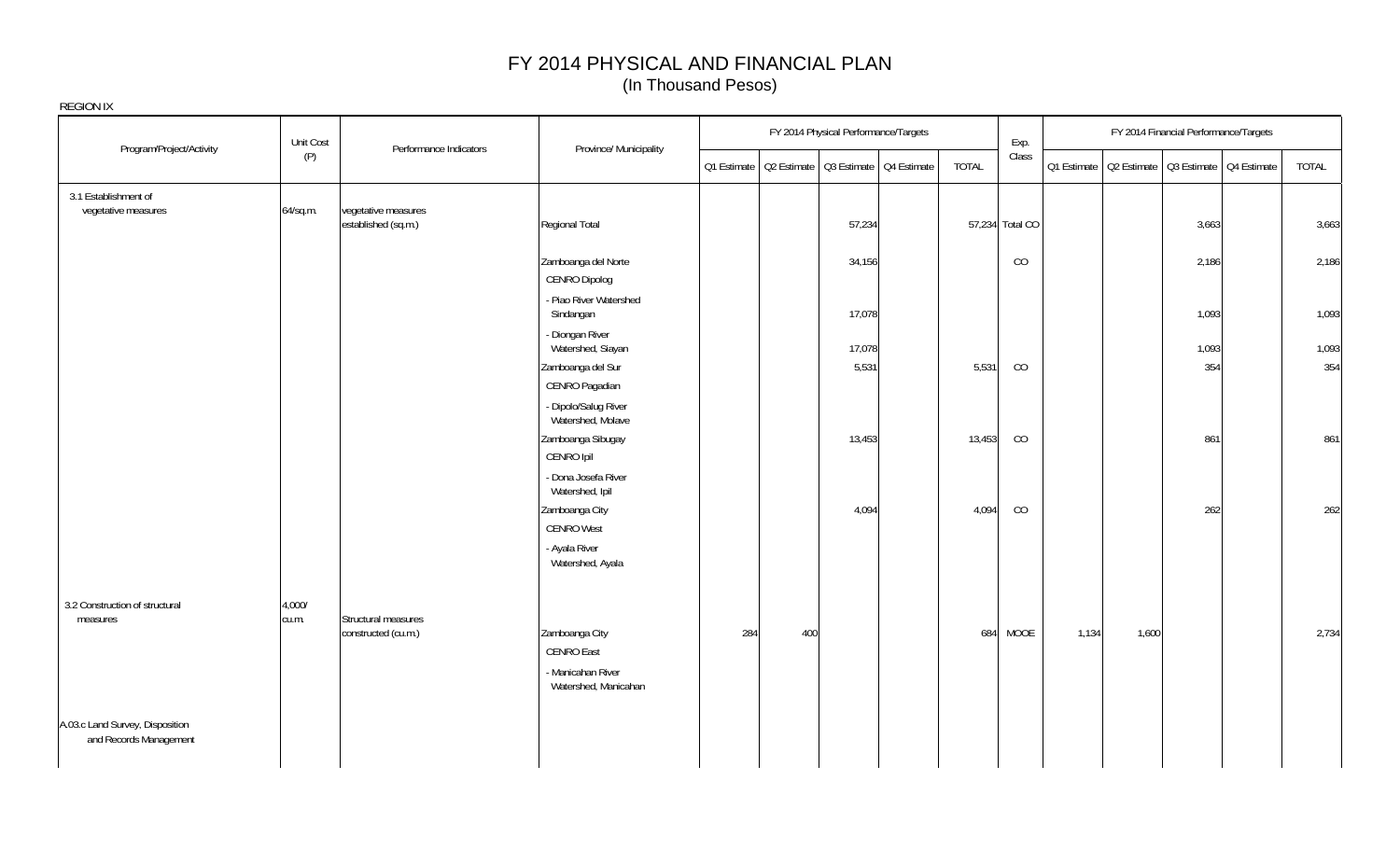| REGION IX                                           |           |                                             |                        |             |       |                                         |       |                      |             |        |                                         |        |        |
|-----------------------------------------------------|-----------|---------------------------------------------|------------------------|-------------|-------|-----------------------------------------|-------|----------------------|-------------|--------|-----------------------------------------|--------|--------|
| Program/Project/Activity                            | Unit Cost | Performance Indicators                      | Province/ Municipality |             |       | FY 2014 Physical Performance/Targets    |       | Exp.                 |             |        | FY 2014 Financial Performance/Targets   |        |        |
|                                                     | (P)       |                                             |                        | Q1 Estimate |       | Q2 Estimate   Q3 Estimate   Q4 Estimate | TOTAL | Class                | Q1 Estimate |        | Q2 Estimate   Q3 Estimate   Q4 Estimate |        | TOTAL  |
| Implementation of Cadastral<br>Survey (Category B") |           |                                             | Regional Office        |             |       |                                         |       | Total                | 12,549      | 22,668 | 8,664                                   | 26,424 | 70,305 |
| 1.1 Control and political<br>boundary survey        |           | Geodetic control points<br>established (no) | Regional Office Total  | 191         | 1,042 |                                         | 1,233 | Total<br><b>MOOE</b> | 9,796       | 17,452 |                                         |        | 27,248 |
|                                                     |           |                                             | Zamboanga del Norte    | 151         | 237   |                                         | 388   | <b>MOOE</b>          | 3,778       | 4,957  |                                         |        | 8,735  |
|                                                     |           |                                             | Dipolog                | 31          |       |                                         | 31    |                      | 544         | 387    |                                         |        | 931    |
|                                                     |           |                                             | Kalawit                | 34          |       |                                         | 34    |                      | 477         | 341    |                                         |        | 818    |
|                                                     |           |                                             | Labason                |             | 54    |                                         | 54    |                      | 346         | 784    |                                         |        | 1,130  |
|                                                     |           |                                             | Tampilisan             | 44          |       |                                         | 44    |                      | 603         | 429    |                                         |        | 1,032  |
|                                                     |           |                                             | Sibuco                 |             | 83    |                                         | 83    |                      | 504         | 1,141  |                                         |        | 1,645  |
|                                                     |           |                                             | Siocon                 | 42          |       |                                         | 42    |                      | 696         | 497    |                                         |        | 1,193  |
|                                                     |           |                                             | Sirawai                |             | 100   |                                         | 100   |                      | 608         | 1,378  |                                         |        | 1,986  |
|                                                     |           |                                             | Zamboanga del Sur      | 40          | 321   |                                         | 361   | <b>MOOE</b>          | 2,734       | 5,040  |                                         |        | 7,774  |
|                                                     |           |                                             | Kumalarang             |             | 49    |                                         | 49    |                      | 313         | 710    |                                         |        | 1,023  |
|                                                     |           |                                             | Bayog                  |             | 60    |                                         | 60    |                      | 435         | 987    |                                         |        | 1,422  |
|                                                     |           |                                             | Dinas                  |             | 84    |                                         | 84    |                      | 523         | 1,184  |                                         |        | 1,707  |
|                                                     |           |                                             | San Miguel             | 40          |       |                                         | 40    |                      | 546         | 389    |                                         |        | 935    |
|                                                     |           | (control points already established)        | Vincenzo Sagun         |             |       |                                         |       |                      | 136         |        |                                         |        | 136    |
|                                                     |           |                                             | Aurora                 |             | 128   |                                         | 128   |                      | 781         | 1,770  |                                         |        | 2,551  |
|                                                     |           |                                             | Zamboanga Sibugay      |             | 135   |                                         | 135   | <b>MOOE</b>          | 899         | 2,039  |                                         |        | 2,938  |
|                                                     |           |                                             | Buug                   |             | 78    |                                         | 78    |                      | 455         | 1,032  |                                         |        | 1,487  |
|                                                     |           |                                             | Titay                  |             | 57    |                                         | 57    |                      | 444         | 1,007  |                                         |        | 1,451  |
|                                                     |           |                                             | Zamboanga City         |             | 216   |                                         |       | 216 MOOE             | 1,584       | 3,591  |                                         |        | 5,175  |
|                                                     |           |                                             | Isabela City           |             | 133   |                                         | 133   | <b>MOOE</b>          | 801         | 1,825  |                                         |        | 2,626  |
|                                                     |           |                                             |                        |             |       |                                         |       |                      |             |        |                                         |        |        |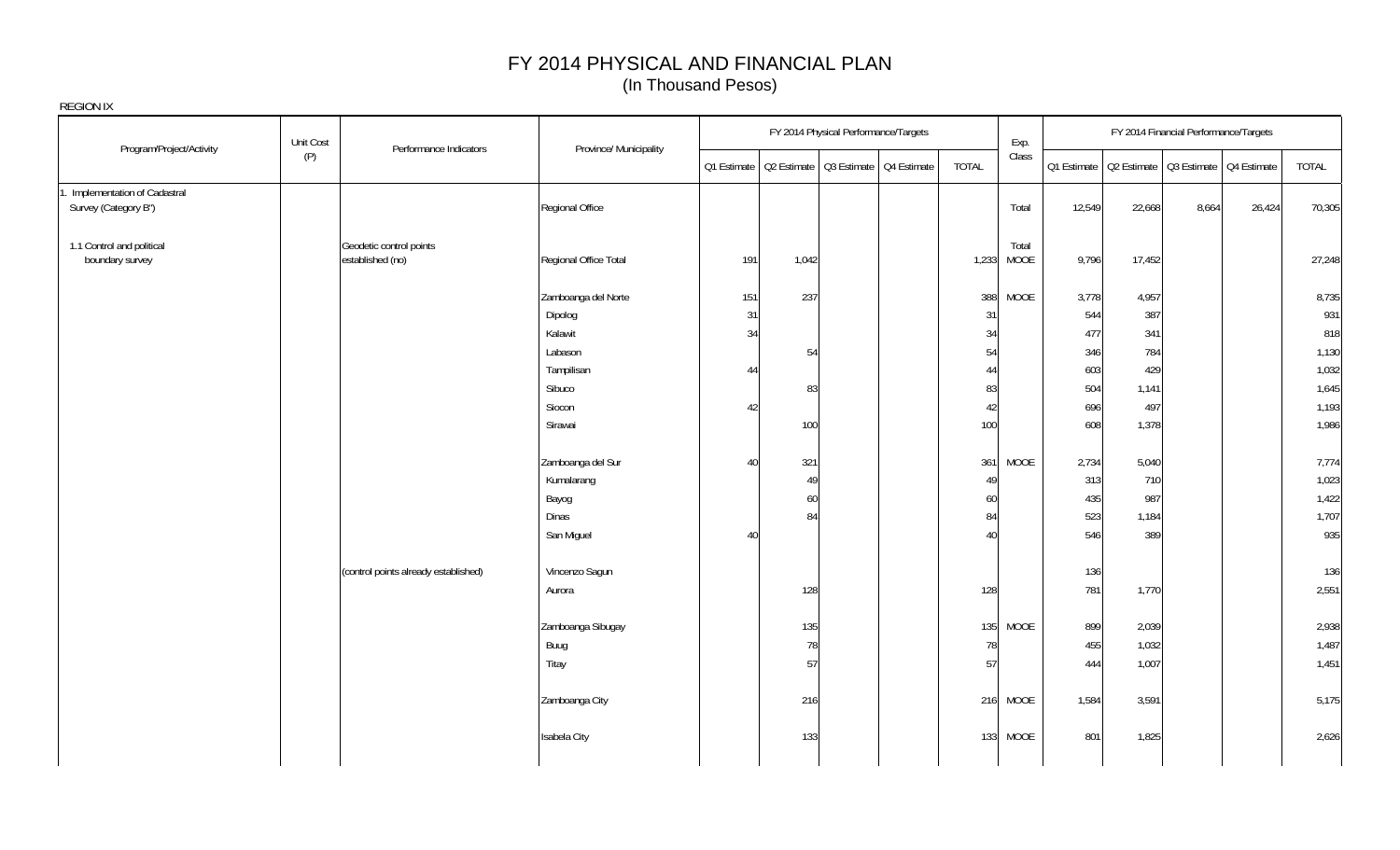| Unit Cost                       |                                               |                                |                                                       | FY 2014 Physical Performance/Targets |         |                   | Exp.          |                                                       | FY 2014 Financial Performance/Targets |        |        |
|---------------------------------|-----------------------------------------------|--------------------------------|-------------------------------------------------------|--------------------------------------|---------|-------------------|---------------|-------------------------------------------------------|---------------------------------------|--------|--------|
| Program/Project/Activity<br>(P) | Performance Indicators                        | Province/ Municipality         | Q1 Estimate   Q2 Estimate   Q3 Estimate   Q4 Estimate |                                      |         | <b>TOTAL</b>      | Class         | Q1 Estimate   Q2 Estimate   Q3 Estimate   Q4 Estimate |                                       |        | TOTAL  |
|                                 | Political boundary points<br>established (no) | Regional Office Total          | 100                                                   | 399                                  | 1,153   | 1,652             | Total<br>MOOE | 1,110                                                 | 5,560                                 | 22,327 | 28,997 |
|                                 |                                               | Zamboanga del Norte            | 53                                                    | 281                                  | 196     | 530               | MOOE          | 341                                                   | 3,522                                 | 5,232  | 9,095  |
|                                 |                                               | Dipolog                        |                                                       | 68                                   |         | 68                |               |                                                       | 970                                   |        | 970    |
|                                 |                                               | Kalawit                        | 53                                                    |                                      |         | 53                |               | 341                                                   | 511                                   |        | 852    |
|                                 |                                               | Labason                        |                                                       | 65                                   |         | 65                |               |                                                       | 470                                   | 706    | 1,176  |
|                                 |                                               | Tampilisan                     |                                                       | 65                                   |         | 65                |               |                                                       | 1,075                                 |        | 1,075  |
|                                 |                                               | Sibuco                         |                                                       |                                      | 89      | 89                |               |                                                       |                                       | 1,713  | 1,713  |
|                                 |                                               | Siocon                         |                                                       | 83                                   |         | 83                |               |                                                       | 496                                   | 745    | 1,241  |
|                                 |                                               | Sirawai                        |                                                       |                                      | 107     | 107               |               |                                                       |                                       | 2,068  | 2,068  |
|                                 |                                               | Zamboanga del Sur              | 47                                                    | 118                                  | 321     | 486               | <b>MOOE</b>   | 769                                                   | 2,038                                 | 5,911  | 8,718  |
|                                 |                                               | Kumalarang                     |                                                       | 59                                   |         | 59                |               |                                                       | 1,064                                 |        | 1,064  |
|                                 |                                               | Bayog                          |                                                       |                                      | 89      | 89                |               |                                                       |                                       | 1,480  | 1,480  |
|                                 |                                               | Dinas                          |                                                       |                                      | 95      | 95                |               |                                                       |                                       | 1,777  | 1,777  |
|                                 |                                               | San Miguel                     |                                                       | 59                                   |         | 59                |               |                                                       | 974                                   |        | 974    |
|                                 |                                               | Vincenzo Sagun                 | 47                                                    |                                      |         | 47                |               | 769                                                   |                                       |        | 769    |
|                                 |                                               | Aurora                         |                                                       |                                      | 137     | 137               |               |                                                       |                                       | 2,654  | 2,654  |
|                                 |                                               |                                |                                                       |                                      |         |                   |               |                                                       |                                       |        |        |
|                                 |                                               | Zamboanga Sibugay              |                                                       |                                      | 181     | 181               | MOOE          |                                                       |                                       | 3,059  | 3,059  |
|                                 |                                               | Buug                           |                                                       |                                      | 86      | 86                |               |                                                       |                                       | 1,549  | 1,549  |
|                                 |                                               | Titay                          |                                                       |                                      | 95      | 95                |               |                                                       |                                       | 1,510  | 1,510  |
|                                 |                                               | Zamboanga City                 |                                                       |                                      | 315     |                   | 315 MOOE      |                                                       |                                       | 5,387  | 5,387  |
|                                 |                                               | Isabela City                   |                                                       |                                      | 140     |                   | 140 MOOE      |                                                       |                                       | 2,738  | 2,738  |
|                                 | Area surveyed (ha)                            | Regional Office Total          | 17,139                                                | 94,263                               | 368,716 | 480,118           |               |                                                       |                                       |        |        |
|                                 |                                               | Zamboanga del Norte<br>Dipolog | 9,978                                                 | 70,230<br>12,684                     | 102,380 | 182,588<br>12,684 |               |                                                       |                                       |        |        |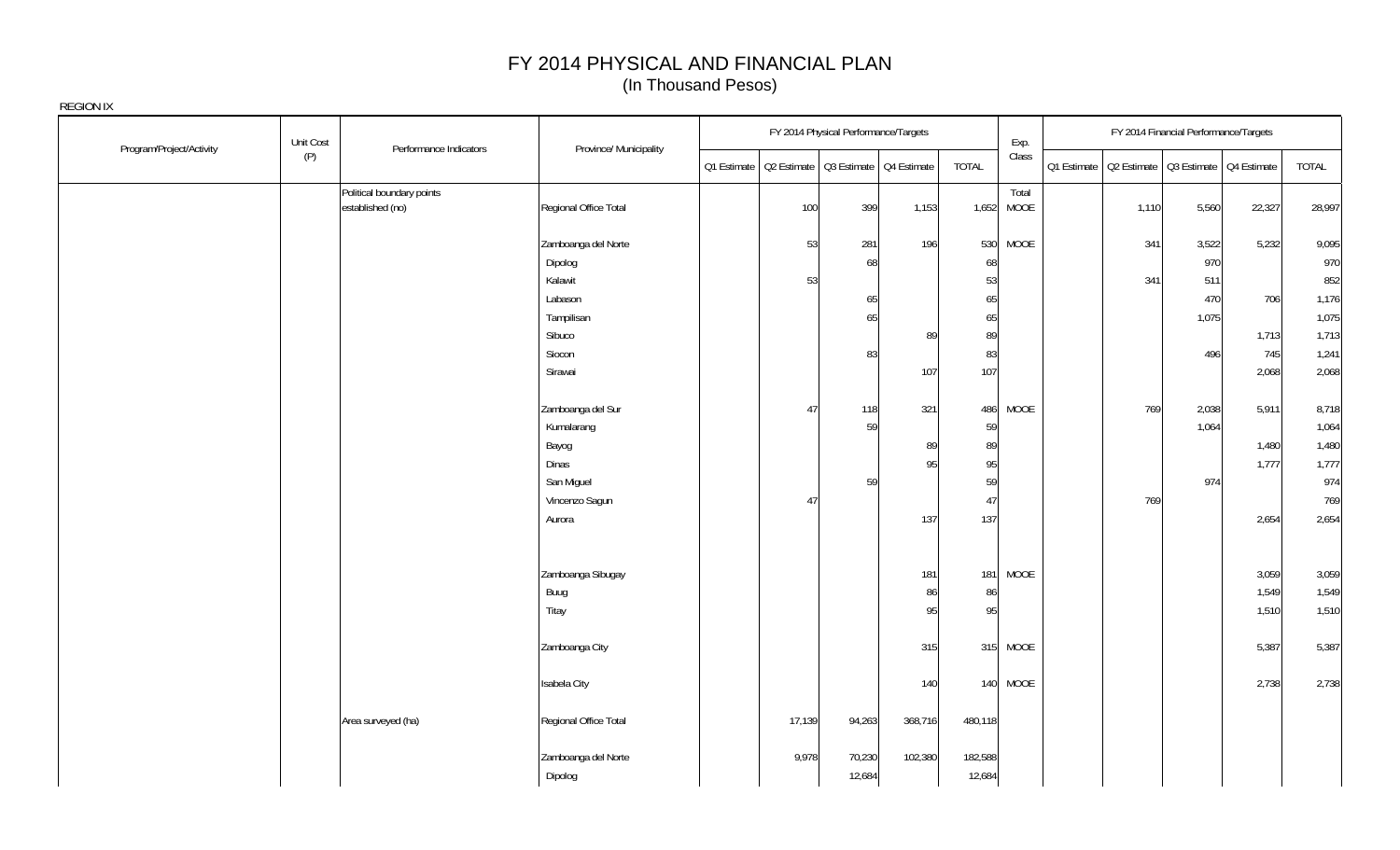|                     |                                  | Unit Cost |                                    |                        |    | FY 2014 Physical Performance/Targets |        |                                                       |              | Exp.          |     |       | FY 2014 Financial Performance/Targets                 |       |       |
|---------------------|----------------------------------|-----------|------------------------------------|------------------------|----|--------------------------------------|--------|-------------------------------------------------------|--------------|---------------|-----|-------|-------------------------------------------------------|-------|-------|
|                     | Program/Project/Activity         | (P)       | Performance Indicators             | Province/ Municipality |    |                                      |        | Q1 Estimate   Q2 Estimate   Q3 Estimate   Q4 Estimate | <b>TOTAL</b> | Class         |     |       | 01 Estimate   02 Estimate   03 Estimate   04 Estimate |       | TOTAL |
|                     |                                  |           |                                    | Kalawit                |    | 9,978                                | 19,956 |                                                       | 29,934       |               |     |       |                                                       |       |       |
|                     |                                  |           |                                    | Labason                |    |                                      | 9,613  | 4,806                                                 | 14,419       |               |     |       |                                                       |       |       |
|                     |                                  |           |                                    | Tampilisan             |    |                                      | 6,368  | 3,183                                                 | 9,551        |               |     |       |                                                       |       |       |
|                     |                                  |           |                                    | Sibuco                 |    |                                      |        | 59,758                                                | 59,758       |               |     |       |                                                       |       |       |
|                     |                                  |           |                                    | Siocon                 |    |                                      | 21,609 | 10,804                                                | 32,413       |               |     |       |                                                       |       |       |
|                     |                                  |           |                                    | Sirawai                |    |                                      |        | 23,829                                                | 23,829       |               |     |       |                                                       |       |       |
|                     |                                  |           |                                    | Zamboanga del Sur      |    | 7,161                                | 24,033 | 59,341                                                | 90,535       |               |     |       |                                                       |       |       |
|                     |                                  |           |                                    | Kumalarang             |    |                                      | 15,120 |                                                       | 15,120       |               |     |       |                                                       |       |       |
|                     |                                  |           |                                    | Bayog                  |    |                                      |        | 30,538                                                | 30,538       |               |     |       |                                                       |       |       |
|                     |                                  |           |                                    | Dinas                  |    |                                      |        | 8,740                                                 | 8,740        |               |     |       |                                                       |       |       |
|                     |                                  |           |                                    | San Miguel             |    |                                      | 8,913  |                                                       | 8,913        |               |     |       |                                                       |       |       |
|                     |                                  |           |                                    | Vincenzo Sagun         |    | 7,161                                |        |                                                       | 7,161        |               |     |       |                                                       |       |       |
|                     |                                  |           |                                    | Aurora                 |    |                                      |        | 20,063                                                | 20,063       |               |     |       |                                                       |       |       |
|                     |                                  |           |                                    | Zamboanga Sibugay      |    |                                      |        | 35,284                                                | 35,284       |               |     |       |                                                       |       |       |
|                     |                                  |           |                                    | Buug                   |    |                                      |        | 22,433                                                | 22,433       |               |     |       |                                                       |       |       |
|                     |                                  |           |                                    | Titay                  |    |                                      |        | 12,851                                                | 12,851       |               |     |       |                                                       |       |       |
|                     |                                  |           |                                    |                        |    |                                      |        |                                                       |              |               |     |       |                                                       |       |       |
|                     |                                  |           |                                    | Zamboanga City         |    |                                      |        | 148,338                                               | 148,338      |               |     |       |                                                       |       |       |
|                     |                                  |           |                                    | Isabela City           |    |                                      |        | 23,373                                                | 23,373       |               |     |       |                                                       |       |       |
|                     | 1.2 Inspection, verification and |           |                                    |                        |    |                                      |        |                                                       |              |               |     |       |                                                       |       |       |
| approval of surveys |                                  |           | Area verified and<br>approved (ha) | Regional Office Total  | 95 | 1,202                                | 385    | 1,203                                                 | 2,885        | Total<br>MOOE | 116 | 1,469 | 467                                                   | 1,463 | 3,515 |
|                     |                                  |           |                                    | Zamboanga del Norte    | 75 | 330                                  | 267    | 246                                                   | 918          | MOOE          | 91  | 403   | 325                                                   | 299   | 1,118 |
|                     |                                  |           |                                    | Dipolog                | 15 | 16                                   | 68     |                                                       | 99           |               | 18  | 20    | 83                                                    |       | 121   |
|                     |                                  |           |                                    | Kalawit                | 17 | 34                                   | 36     |                                                       | 87           |               | 21  | 42    | 43                                                    |       | 106   |
|                     |                                  |           |                                    | Labason                |    | 54                                   | 43     | 22                                                    | 119          |               |     | 66    | 52                                                    | 27    | 145   |
|                     |                                  |           |                                    | Tampilisan             | 22 | 22                                   | 65     |                                                       | 109          |               | 27  | 27    | 79                                                    |       | 133   |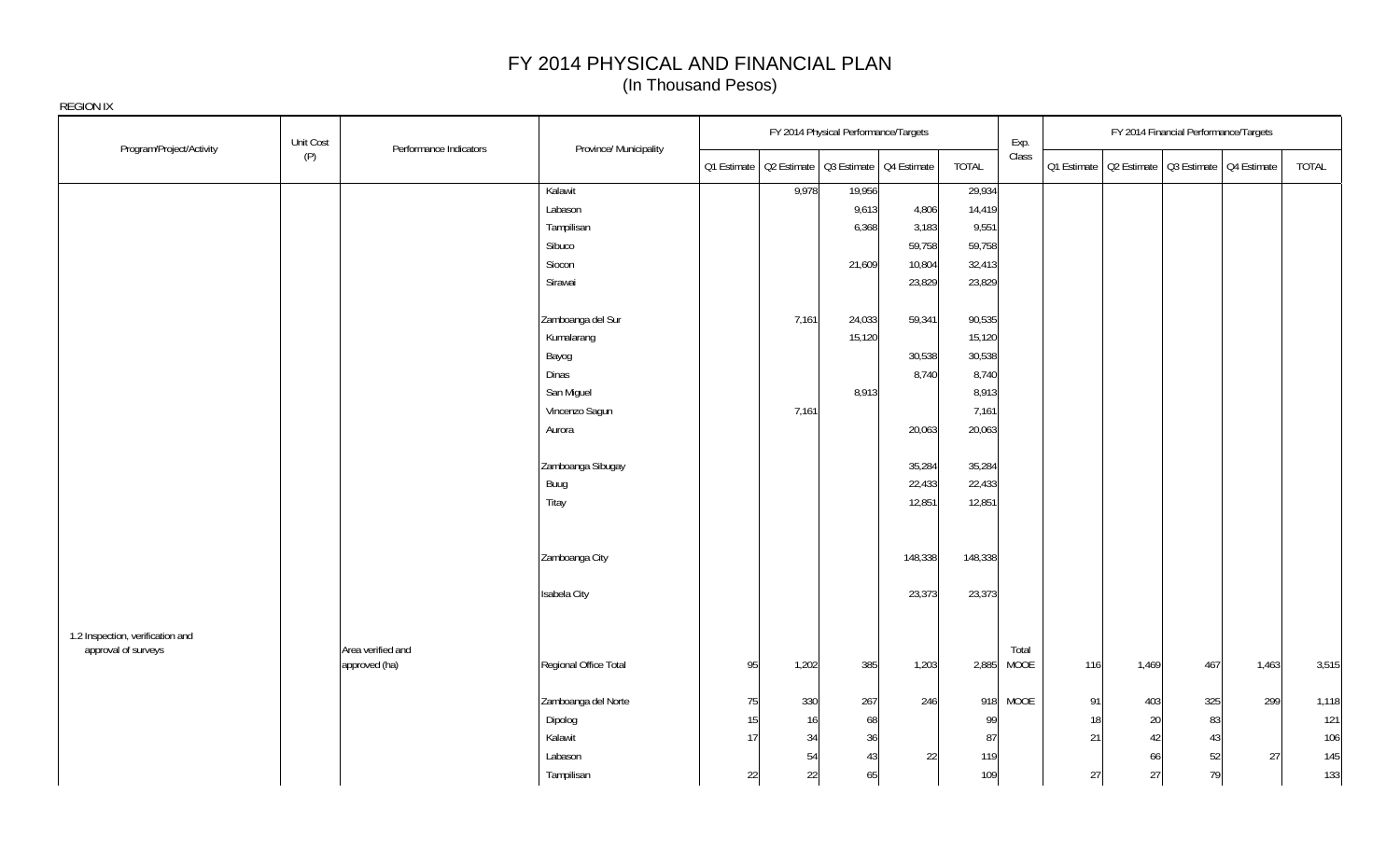| REGION IX                                           |           |                                                                |                        |    |        |                                      |                                                       |                 |               |       |                                                       |                                       |       |        |
|-----------------------------------------------------|-----------|----------------------------------------------------------------|------------------------|----|--------|--------------------------------------|-------------------------------------------------------|-----------------|---------------|-------|-------------------------------------------------------|---------------------------------------|-------|--------|
| Program/Project/Activity                            | Unit Cost | Performance Indicators                                         | Province/ Municipality |    |        | FY 2014 Physical Performance/Targets |                                                       |                 | Exp.          |       |                                                       | FY 2014 Financial Performance/Targets |       |        |
|                                                     | (P)       |                                                                |                        |    |        |                                      | Q1 Estimate   Q2 Estimate   Q3 Estimate   Q4 Estimate | TOTAL           | Class         |       | 01 Estimate   02 Estimate   03 Estimate   04 Estimate |                                       |       | TOTAL  |
|                                                     |           |                                                                | Sibuco                 |    | 83     |                                      | 89                                                    | 172             |               |       | 101                                                   |                                       | 108   | 209    |
|                                                     |           |                                                                | Siocon                 | 21 | 21     | 55                                   | 28                                                    | 125             |               | 25    | 25                                                    | 68                                    | 34    | 152    |
|                                                     |           |                                                                | Sirawai                |    | 100    |                                      | 107                                                   | 207             |               |       | 122                                                   |                                       | 130   | 252    |
|                                                     |           |                                                                | Zamboanga del Sur      | 20 | 388    | 118                                  | 321                                                   | 847             | MOOE          | 25    | 475                                                   | 142                                   | 390   | 1,032  |
|                                                     |           |                                                                | Kumalarang             |    | 49     | 59                                   |                                                       | 108             |               |       | 61                                                    | 71                                    |       | 132    |
|                                                     |           |                                                                | Bayog                  |    | 60     |                                      | 89                                                    | 149             |               |       | 74                                                    |                                       | 107   | 181    |
|                                                     |           |                                                                | Dinas                  |    | 84     |                                      | 95                                                    | 179             |               |       | 102                                                   |                                       | 116   | 218    |
|                                                     |           |                                                                | San Miguel             | 20 | $20\,$ | 59                                   |                                                       | 99              |               | 25    | 25                                                    | 71                                    |       | 121    |
|                                                     |           |                                                                | Vincenzo Sagun         |    | 47     |                                      |                                                       | 47              |               |       | 57                                                    |                                       |       | 57     |
|                                                     |           |                                                                | Aurora                 |    | 128    |                                      | 137                                                   | 265             |               |       | 156                                                   |                                       | 167   | 323    |
|                                                     |           |                                                                | Zamboanga Sibugay      |    | 135    |                                      | 181                                                   |                 | 316 MOOE      |       | 165                                                   |                                       | 220   | 385    |
|                                                     |           |                                                                | Buug                   |    | 78     |                                      | 86                                                    | 164             |               |       | 96                                                    |                                       | 104   | 200    |
|                                                     |           |                                                                | Titay                  |    | 57     |                                      | 95                                                    | 152             |               |       | 69                                                    |                                       | 116   | 185    |
|                                                     |           |                                                                | Zamboanga City         |    | 216    |                                      | 315                                                   | 531             | MOOE          |       | 263                                                   |                                       | 384   | 647    |
|                                                     |           |                                                                | Isabela City           |    | 133    |                                      | 140                                                   |                 | 273 MOOE      |       | 163                                                   |                                       | 170   | 333    |
| 1.3 Project management and<br>supervision           |           |                                                                | Regional Office        |    |        |                                      |                                                       |                 | MOOE          | 2,637 | 2,637                                                 | 2,637                                 | 2,634 | 10,545 |
| 2. Tansformation of Old Cadastral<br>Data to PRS'92 | 215,000   | Municipalities with data<br>sets transformed to<br>PRS'92 (no) | Regional Office        | 3  | 6      | 10                                   | 10                                                    | 10 <sup>1</sup> | Total         | 317   | 811                                                   | 756                                   | 316   | 2,200  |
| 2.1 Recovery and Observation                        |           |                                                                |                        |    |        |                                      |                                                       |                 | Total<br>MOOE | 267   | 445                                                   | 178                                   |       | 890    |
| - Recovery of existing<br>control points            |           | Monuments<br>recovered (no)                                    |                        | 36 | 60     | 24                                   |                                                       |                 | 120 MOOE      | 69    | 115                                                   | 46                                    |       | 230    |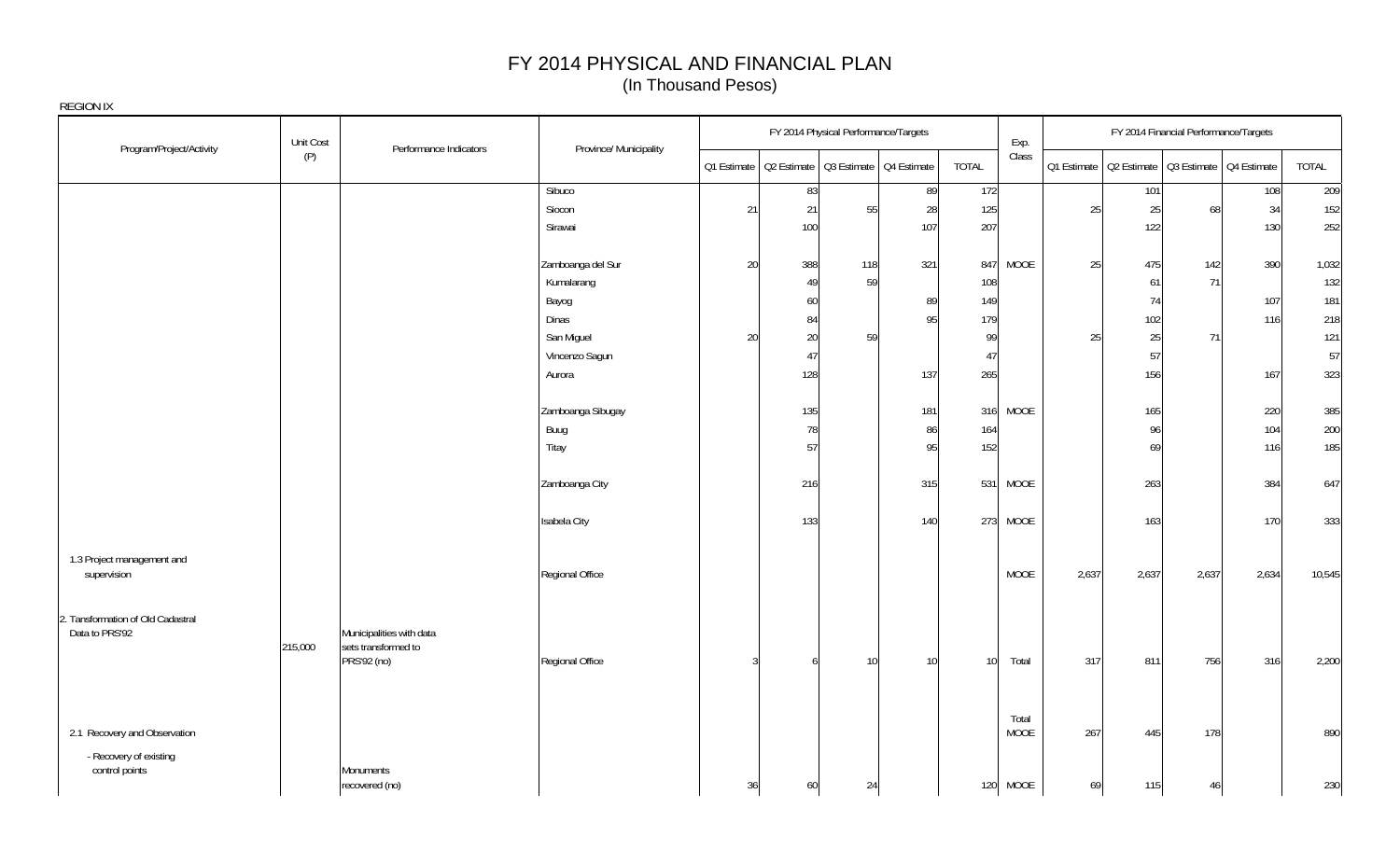|                                                                      | Unit Cost                                      |                        |               |                                                       | FY 2014 Physical Performance/Targets |          |                 | Exp.                    |    |          | FY 2014 Financial Performance/Targets                 |          |            |
|----------------------------------------------------------------------|------------------------------------------------|------------------------|---------------|-------------------------------------------------------|--------------------------------------|----------|-----------------|-------------------------|----|----------|-------------------------------------------------------|----------|------------|
| Program/Project/Activity                                             | Performance Indicators<br>(P)                  | Province/ Municipality |               | Q1 Estimate   Q2 Estimate   Q3 Estimate   Q4 Estimate |                                      |          | <b>TOTAL</b>    | Class                   |    |          | Q1 Estimate   Q2 Estimate   Q3 Estimate   Q4 Estimate |          | TOTAL      |
| - Submission of monument<br>recovery report                          | Report submitted (no)                          |                        |               |                                                       |                                      |          | 10 <sup>°</sup> | <b>MOOE</b>             | 30 | 50       | 20                                                    |          | 100        |
| - Selection of recovery points<br>for GPS observation                | GPS observed (no)                              |                        | 36            | 60                                                    | 24                                   |          |                 | 120 MOOE                | 69 | 115      | 46                                                    |          | 230        |
| - GPS Observation/<br>Field Survey                                   | Monuments observed/<br>surveyed (no)           |                        | 36            | 60                                                    | 24                                   |          |                 | 120 MOOE                | 69 | 115      | 46                                                    |          | 230        |
| - Submission of field<br>survey report                               | Report submitted (no)                          |                        | $\mathcal{S}$ |                                                       |                                      |          | 6               | <b>MOOE</b>             | 15 | 25       | 10                                                    |          | 50         |
| - Approval of selection of<br>transformation points                  | selected points<br>approved (no)               |                        | 18            | 30                                                    | 12                                   |          | 60              | <b>MOOE</b>             | 15 | 25       | 10                                                    |          | 50         |
| 2.2 Transformation                                                   |                                                |                        |               |                                                       |                                      |          |                 | Total<br><b>MOOE</b>    | 50 | 258      | 362                                                   | 104      | 774        |
| - Determination of<br>transformation parameters                      | Parameters<br>derived (no)                     |                        | 2             |                                                       |                                      |          | 10 <sup>1</sup> | MOOE                    | 26 | 52       | 52                                                    |          | 130        |
| - Analysis of results<br>- Assessment of transformation              | Points analyzed (no)                           |                        | 12            | 24                                                    | 24                                   |          | 60              | MOOE                    | 24 | 50       | 50                                                    |          | 124        |
| accuracy                                                             | Points assessed (no)                           |                        |               | 36                                                    | 60                                   | 24       |                 | 120 MOOE                |    | 81       | 135                                                   | 54       | 270        |
| - Derivation of PRS'92<br>coordinates<br>- Verification and approval | Points derived (no)<br>Points verified (no)    |                        |               | 36<br>36                                              | 60<br>60                             | 24<br>24 | 120             | 120 MOOE<br><b>MOOE</b> |    | 39<br>36 | 65<br>60                                              | 26<br>24 | 130<br>120 |
|                                                                      |                                                |                        |               |                                                       |                                      |          |                 |                         |    |          |                                                       |          |            |
|                                                                      |                                                |                        |               |                                                       |                                      |          |                 |                         |    |          |                                                       |          |            |
| 2.3 Integration                                                      |                                                |                        |               |                                                       |                                      |          |                 | Total<br><b>MOOE</b>    |    | 108      | 216                                                   | 212      | 536        |
| - Plotting and projection to<br>PRS'92 control maps                  | Municipalities plotted and projected (no)      |                        |               |                                                       |                                      |          | 10 <sup>1</sup> | <b>MOOE</b>             |    | 36       | 72                                                    | 72       | 180        |
| - Database build-up                                                  | Municipalities integrated in the database (no) |                        |               |                                                       |                                      |          |                 | 10 MOOE                 |    | 36       | 72                                                    | 72       | 180        |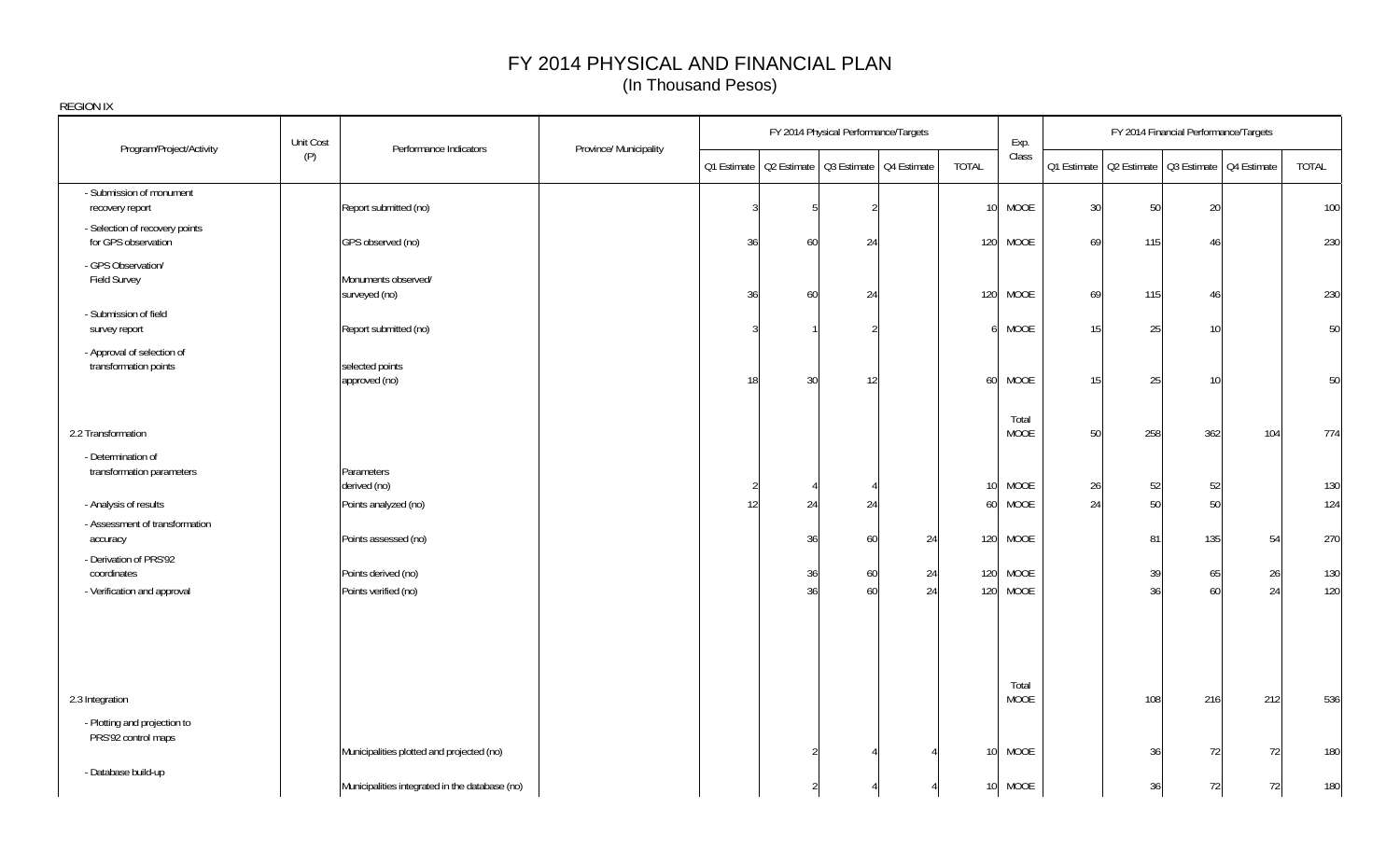| <b>REGION IX</b>           |           |                                               |                                      |     |                |                                                       |     |                 |                      |                 |           |                                                       |           |            |
|----------------------------|-----------|-----------------------------------------------|--------------------------------------|-----|----------------|-------------------------------------------------------|-----|-----------------|----------------------|-----------------|-----------|-------------------------------------------------------|-----------|------------|
|                            | Unit Cost |                                               |                                      |     |                | FY 2014 Physical Performance/Targets                  |     |                 | Exp.                 |                 |           | FY 2014 Financial Performance/Targets                 |           |            |
| Program/Project/Activity   | (P)       | Performance Indicators                        | Province/ Municipality               |     |                | Q1 Estimate   Q2 Estimate   Q3 Estimate   Q4 Estimate |     | TOTAL           | Class                |                 |           | Q1 Estimate   Q2 Estimate   Q3 Estimate   Q4 Estimate |           | TOTAL      |
| - Updating for new surveys |           | Municipalities updated for new surveys (no)   |                                      |     | $\mathfrak{D}$ |                                                       |     | 10 <sup>1</sup> | <b>MOOE</b>          |                 | 36        | 72                                                    | 72        | 180        |
| 3. Land Disposition        |           |                                               | Regional Total                       |     |                |                                                       |     |                 | Total<br><b>MOOE</b> | 1,649           | 1,674     | 1,674                                                 | 1,648     | 6,645      |
|                            |           |                                               | Regional Office                      |     |                |                                                       |     |                 | <b>MOOE</b>          | 1,197           | 1,206     | 1,206                                                 | 1,196     | 4,805      |
|                            |           |                                               | Zamboanga del Norte<br>CENRO Dapitan |     |                |                                                       |     |                 | MOOE                 | 196<br>49       | 204<br>51 | 204<br>51                                             | 196<br>49 | 800<br>200 |
|                            |           |                                               | CENRO Dipolog                        |     |                |                                                       |     |                 |                      | 49              | 51        | 51                                                    | 49        | 200        |
|                            |           |                                               | <b>CENRO Liloy</b>                   |     |                |                                                       |     |                 |                      | 49              | 51        | 51                                                    | 49        | 200        |
|                            |           |                                               | <b>CENRO Siocon</b>                  |     |                |                                                       |     |                 |                      | 49              | 51        | 51                                                    | 49        | 200        |
|                            |           |                                               | Zamboanga del Sur                    |     |                |                                                       |     |                 | <b>MOOE</b>          | 98              | 102       | 102                                                   | 98        | 400        |
|                            |           |                                               | CENRO Pagadian                       |     |                |                                                       |     |                 |                      | 49              | 51        | 51                                                    | 49        | 200        |
|                            |           |                                               | <b>CENRO Guipos</b>                  |     |                |                                                       |     |                 |                      | 49              | 51        | 51                                                    | 49        | 200        |
|                            |           |                                               | Zamboanga Sibugay                    |     |                |                                                       |     |                 | <b>MOOE</b>          | 98              | 102       | 102                                                   | 98        | 400        |
|                            |           |                                               | CENRO Buug                           |     |                |                                                       |     |                 |                      | 49              | 51        | 51                                                    | 49        | 200        |
|                            |           |                                               | CENRO Ipil                           |     |                |                                                       |     |                 |                      | 49              | 51        | 51                                                    | 49        | 200        |
|                            |           |                                               | Zamboanga City                       |     |                |                                                       |     |                 | <b>MOOE</b>          | 60              | 60        | 60                                                    | 60        | 240        |
|                            |           |                                               | <b>CENRO West</b>                    |     |                |                                                       |     |                 |                      | 30              | 30        | 30                                                    | 30        | 120        |
|                            |           |                                               | CENRO East                           |     |                |                                                       |     |                 |                      | 30 <sup>°</sup> | 30        | 30                                                    | 30        | 120        |
| 3.1 Residential            | 800       |                                               |                                      |     |                |                                                       |     |                 | Total                |                 |           |                                                       |           |            |
|                            |           | Applications processed with final action (no) | Regional Total                       | 968 | 982            | 982                                                   | 968 | 3,900           | <b>MOOE</b>          | 771             | 789       | 789                                                   | 771       | 3,120      |
|                            |           |                                               | Regional Office                      | 400 | 400            | 400                                                   | 400 | 1,600           | MOOE                 | 319             | 321       | 321                                                   | 319       | 1,280      |
|                            |           |                                               | Zamboanga del Norte                  | 248 | 252            | 252                                                   | 248 | 1,000           | <b>MOOE</b>          | 196             | 204       | 204                                                   | 196       | 800        |
|                            |           |                                               | CENRO Dapitan                        | 62  | 63             | 63                                                    | 62  | 250             |                      | 49              | 51        | 51                                                    | 49        | 200        |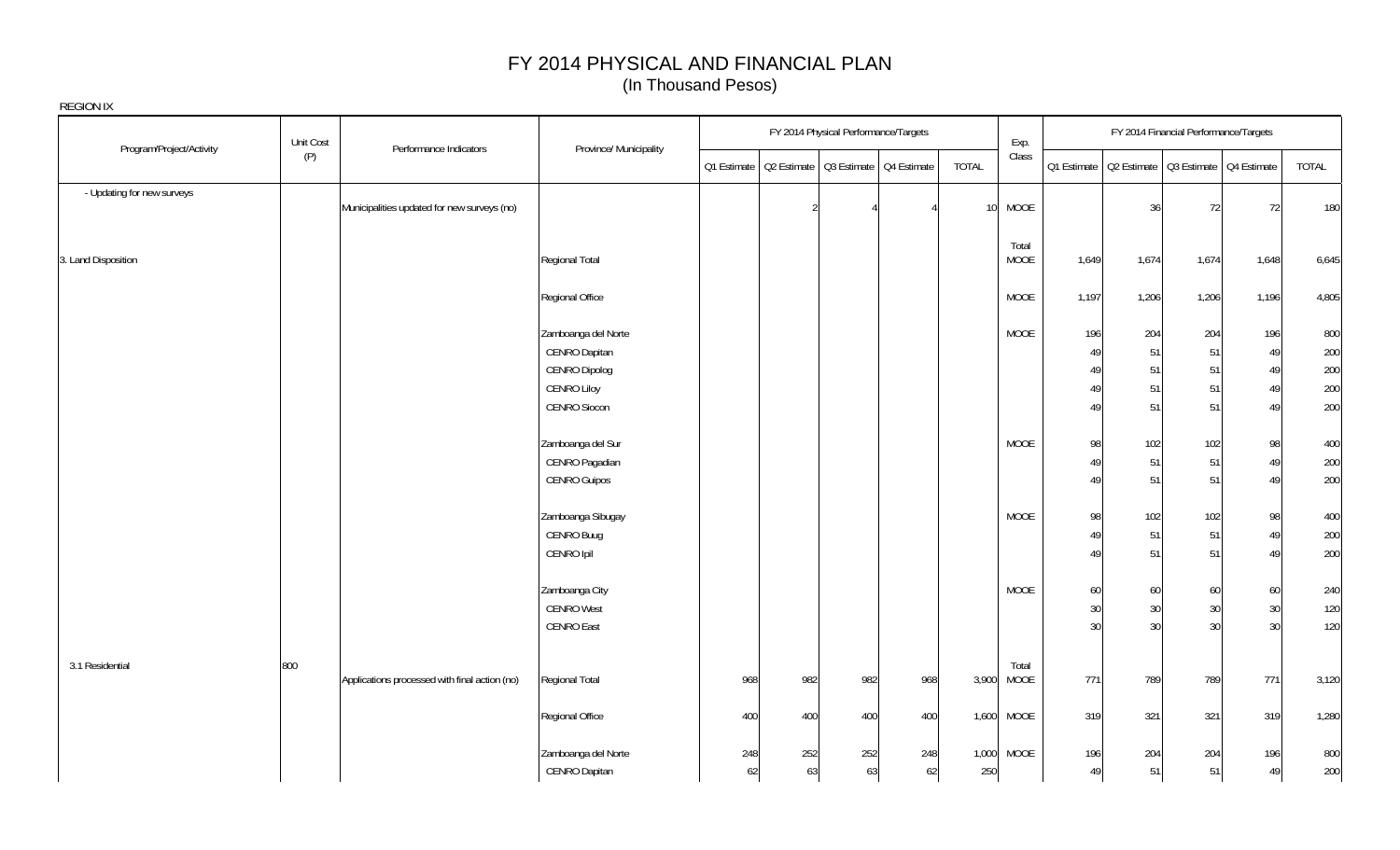|                                                                                                     | Unit Cost |                                                                    |                        |     |                                                       | FY 2014 Physical Performance/Targets |     |                 | Exp.          |        |                                                       | FY 2014 Financial Performance/Targets |     |       |
|-----------------------------------------------------------------------------------------------------|-----------|--------------------------------------------------------------------|------------------------|-----|-------------------------------------------------------|--------------------------------------|-----|-----------------|---------------|--------|-------------------------------------------------------|---------------------------------------|-----|-------|
| Program/Project/Activity                                                                            | (P)       | Performance Indicators                                             | Province/ Municipality |     | Q1 Estimate   Q2 Estimate   Q3 Estimate   Q4 Estimate |                                      |     | <b>TOTAL</b>    | Class         |        | Q1 Estimate   Q2 Estimate   Q3 Estimate   Q4 Estimate |                                       |     | TOTAL |
|                                                                                                     |           |                                                                    | <b>CENRO Dipolog</b>   | 62  | 63                                                    | 63                                   | 62  | 250             |               | 49     | 51                                                    | 51                                    | 49  | 200   |
|                                                                                                     |           |                                                                    | <b>CENRO Liloy</b>     | 62  | 63                                                    | 63                                   | 62  | 250             |               | 49     | 51                                                    | 51                                    | 49  | 200   |
|                                                                                                     |           |                                                                    | <b>CENRO Siocon</b>    | 62  | 63                                                    | 63                                   | 62  | 250             |               | 49     | 51                                                    | 51                                    | 49  | 200   |
|                                                                                                     |           |                                                                    | Zamboanga del Sur      | 124 | 126                                                   | 126                                  | 124 | 500             | MOOE          | 98     | 102                                                   | 102                                   | 98  | 400   |
|                                                                                                     |           |                                                                    | CENRO Pagadian         | 62  | 63                                                    | 63                                   | 62  | 250             |               | 49     | 51                                                    | 51                                    | 49  | 200   |
|                                                                                                     |           |                                                                    | <b>CENRO Guipos</b>    | 62  | 63                                                    | 63                                   | 62  | 250             |               | 49     | 51                                                    | 51                                    | 49  | 200   |
|                                                                                                     |           |                                                                    | Zamboanga Sibugay      | 124 | 126                                                   | 126                                  | 124 | 500             | <b>MOOE</b>   | 98     | 102                                                   | 102                                   | 98  | 400   |
|                                                                                                     |           |                                                                    | CENRO Buug             | 62  | 63                                                    | 63                                   | 62  | 250             |               | 49     | 51                                                    | 51                                    | 49  | 200   |
|                                                                                                     |           |                                                                    | CENRO Ipil             | 62  | 63                                                    | 63                                   | 62  | 250             |               | 49     | 51                                                    | 51                                    | 49  | 200   |
|                                                                                                     |           |                                                                    | Zamboanga City         | 72  | 78                                                    | 78                                   | 72  | 300             | <b>MOOE</b>   | 60     | 60                                                    | 60                                    | 60  | 240   |
|                                                                                                     |           |                                                                    | <b>CENRO West</b>      | 36  | 39                                                    | 39                                   | 36  | 150             |               | 30     | 30                                                    | 30                                    | 30  | 120   |
|                                                                                                     |           |                                                                    | <b>CENRO East</b>      | 36  | 39                                                    | 39                                   | 36  | 150             |               | 30     | 30                                                    | 30                                    | 30  | 120   |
|                                                                                                     |           | Patents issued (no)                                                | Regional Total         | 968 | 982                                                   | 982                                  | 968 | 3,900           | Total<br>MOOE | 290    | 295                                                   | 295                                   | 290 | 1,170 |
|                                                                                                     |           |                                                                    | Regional Office        | 400 | 400                                                   | 400                                  | 400 | 1,600           | MOOE          | 120    | 120                                                   | 120                                   | 120 | 480   |
|                                                                                                     |           |                                                                    | PENRO Norte            | 248 | 252                                                   | 252                                  | 248 | 1,000           | MOOE          | 75     | 75                                                    | 75                                    | 75  | 300   |
|                                                                                                     |           |                                                                    | PENRO Sur              | 124 | 126                                                   | 126                                  | 124 | 500             | MOOE          | $37\,$ | 38                                                    | 38                                    | 37  | 150   |
|                                                                                                     |           |                                                                    | PENRO Sibugay          | 124 | 126                                                   | 126                                  | 124 | 500             | MOOE          | 37     | 38                                                    | 38                                    | 37  | 150   |
|                                                                                                     |           |                                                                    | PENRO Interim          | 72  | 78                                                    | 78                                   | 72  | 300             | MOOE          | 21     | 24                                                    | 24                                    | 21  | 90    |
| 3.2 Commercial/industrial                                                                           | 3,000     | Applications processed with final action and<br>issuance (no)      | Regional Office        |     |                                                       | $\overline{3}$                       |     | 10 <sup>1</sup> | <b>MOOE</b>   |        |                                                       |                                       |     | 30    |
| 3.3 Titling of government lands and<br>other lands for public or quasi<br>public use (School Sites) | 3,500     | Draft proclamation endorsed to the Office of the<br>President (no) | Regional Office        |     |                                                       |                                      |     |                 | 20 MOOE       | 14     | 21                                                    | 21                                    | 14  | 70    |
| 3.4 Land surveys                                                                                    |           | Lots surveyed (no)                                                 | Regional Office        | 624 | 627                                                   | 625                                  | 624 |                 | 2,500 MOOE    | 750    | 750                                                   | 750                                   | 750 | 3,000 |
|                                                                                                     |           |                                                                    |                        |     |                                                       |                                      |     |                 |               |        |                                                       |                                       |     |       |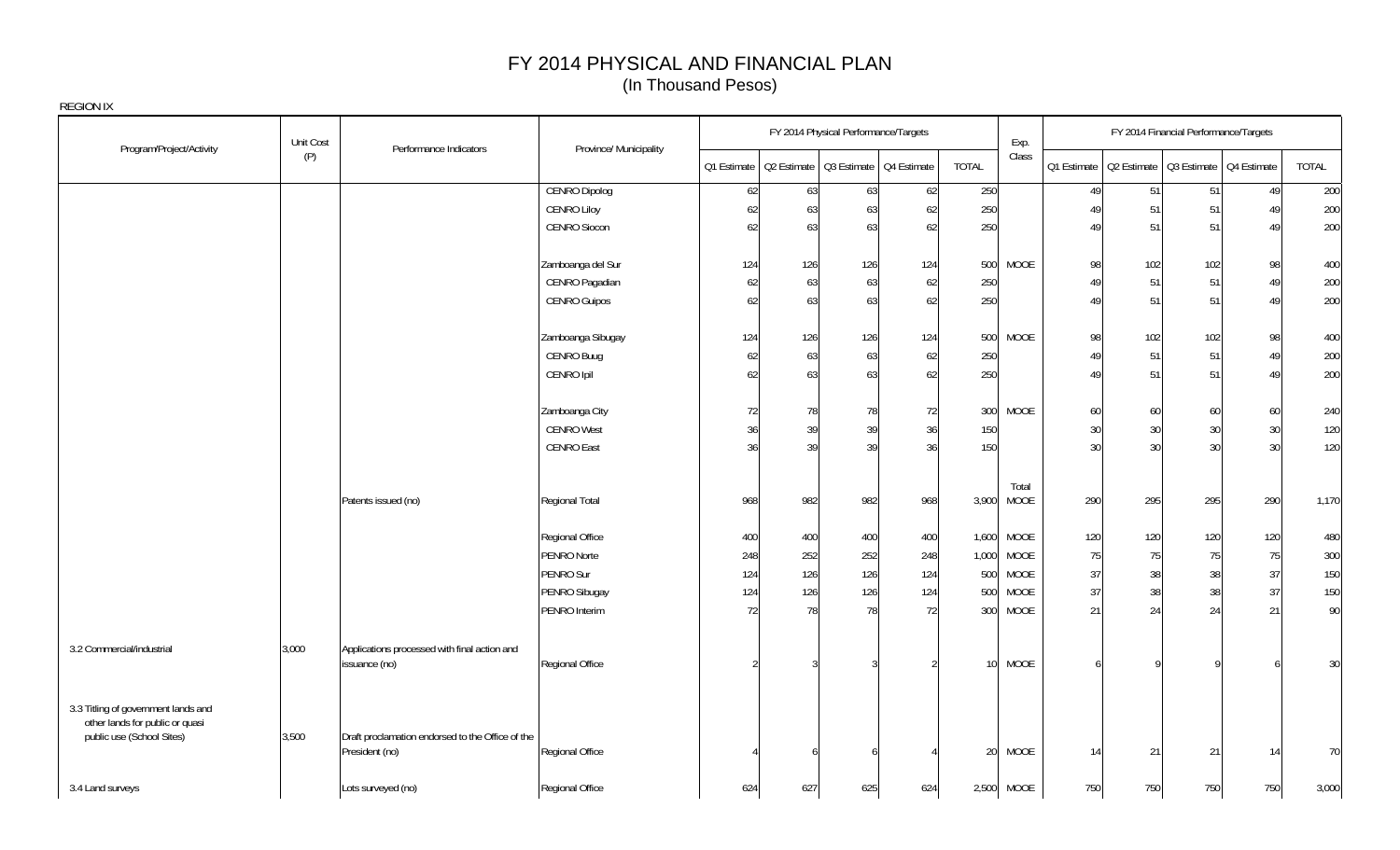| <b>REGION IX</b>              |           |                                 |                                                                                      |             |                                         |                                      |        |                 |                      |                            |                                                       |                                         |                            |                                 |
|-------------------------------|-----------|---------------------------------|--------------------------------------------------------------------------------------|-------------|-----------------------------------------|--------------------------------------|--------|-----------------|----------------------|----------------------------|-------------------------------------------------------|-----------------------------------------|----------------------------|---------------------------------|
| Program/Project/Activity      | Unit Cost | Performance Indicators          | Province/ Municipality                                                               |             |                                         | FY 2014 Physical Performance/Targets |        |                 | Exp.                 |                            |                                                       | FY 2014 Financial Performance/Targets   |                            |                                 |
|                               | (P)       |                                 |                                                                                      | Q1 Estimate | Q2 Estimate   Q3 Estimate   Q4 Estimate |                                      |        | <b>TOTAL</b>    | Class                |                            | Q1 Estimate   Q2 Estimate   Q3 Estimate   Q4 Estimate |                                         |                            | TOTAL                           |
| 3.5 IVAS for isolated surveys |           | lots verified and approved (no) | Regional Office                                                                      | 1,249       | 1,251                                   | 1,251                                | 1,249  | 5,000           | MOOE                 | 108                        | 105                                                   | 105                                     | 107                        | 425                             |
| 4. Disposition of Land Cases  |           | Cases resolved/decided (no)     | Regional Office                                                                      | 12          | 13                                      | 13                                   | 12     | 50 <sup>°</sup> | MOOE                 | 63                         | 63                                                    | 63                                      | 61                         | 250                             |
| 5. Land Records Management    |           |                                 | Regional Total                                                                       |             |                                         |                                      |        |                 | Total<br><b>MOOE</b> | 561                        | 575                                                   | 570                                     | 557                        | 2,263                           |
|                               |           |                                 | Regional Office                                                                      |             |                                         |                                      |        |                 | MOOE                 | 349                        | 353                                                   | 348                                     | 345                        | 1,395                           |
|                               |           |                                 | Zamboanga del Norte<br>CENRO Dapitan<br>CENRO Dipolog<br>CENRO Liloy<br>CENRO Siocon |             |                                         |                                      |        |                 | MOOE                 | 74<br>18<br>19<br>18<br>19 | 72<br>18<br>18<br>18<br>18                            | 72<br>18<br>18 <sup>1</sup><br>18<br>18 | 72<br>18<br>18<br>18<br>18 | 290<br>72<br>73<br>$72\,$<br>73 |
|                               |           |                                 | Zamboanga del Sur<br>CENRO Pagadian<br>CENRO Guipos                                  |             |                                         |                                      |        |                 | MOOE                 | 48<br>24<br>24             | 54<br>27<br>27                                        | 54<br>27<br>27                          | $50\,$<br>25<br>25         | 206<br>103<br>103               |
|                               |           |                                 | Zamboanga Sibugay<br>CENRO Buug<br>CENRO Ipil                                        |             |                                         |                                      |        |                 | MOOE                 | 48<br>24<br>24             | 54<br>27<br>27                                        | 54<br>27<br>27                          | $50\,$<br>25<br>25         | 206<br>103<br>103               |
|                               |           |                                 | Zamboanga City<br><b>CENRO West</b><br><b>CENRO East</b>                             |             |                                         |                                      |        |                 | MOOE                 | 42<br>21<br>21             | 42<br>21<br>21                                        | 42<br>21<br>21                          | 40<br>20<br>20             | 166<br>83<br>83                 |
| 5.1 Data capture              |           |                                 |                                                                                      |             |                                         |                                      |        |                 |                      |                            |                                                       |                                         |                            |                                 |
| 5.1.1 Encoding                |           | PLA permits encoded (no)        | Regional Total                                                                       | 13,566      | 13,565                                  | 13,566                               | 13,554 | 54,251          | Total<br>MOOE        | 212                        | 222                                                   | 222                                     | 212                        | 868                             |
|                               |           |                                 | Zamboanga del Norte                                                                  | 4,536       | 4,530                                   | 4,530                                | 4,530  |                 | 18,126 MOOE          | 74                         | 72                                                    | 72                                      | 72                         | 290                             |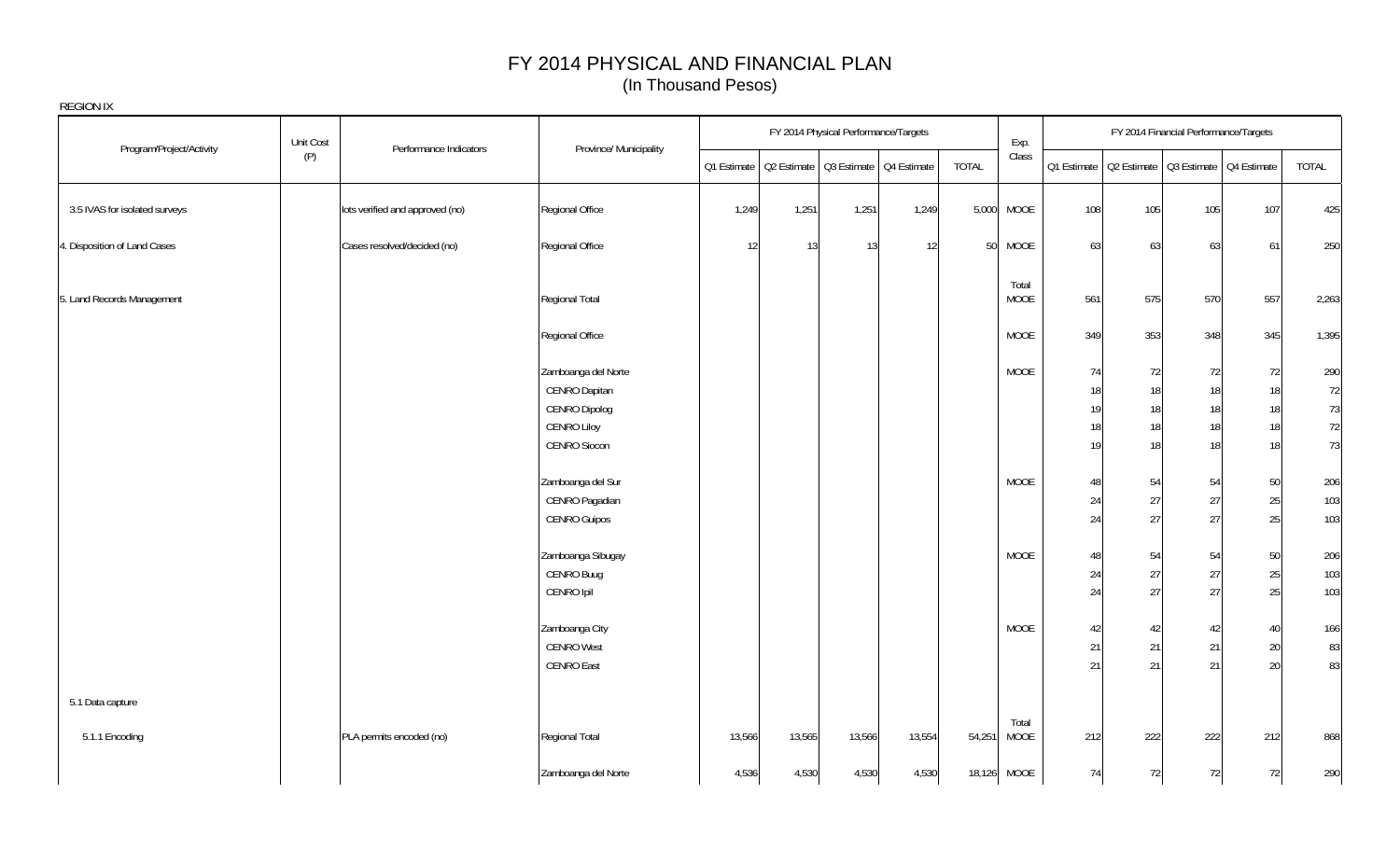| Unit Cost<br>Program/Project/Activity | Performance Indicators                                                       | Province/ Municipality |        |        | FY 2014 Physical Performance/Targets                  |        |              | Exp.        |     |     | FY 2014 Financial Performance/Targets |                                                       |              |
|---------------------------------------|------------------------------------------------------------------------------|------------------------|--------|--------|-------------------------------------------------------|--------|--------------|-------------|-----|-----|---------------------------------------|-------------------------------------------------------|--------------|
| (P)                                   |                                                                              |                        |        |        | Q1 Estimate   Q2 Estimate   Q3 Estimate   Q4 Estimate |        | <b>TOTAL</b> | Class       |     |     |                                       | Q1 Estimate   Q2 Estimate   Q3 Estimate   Q4 Estimate | <b>TOTAL</b> |
|                                       |                                                                              | <b>CENRO Dapitan</b>   | 1,125  | 1,125  | 1,125                                                 | 1,125  | 4,500        |             | 18  | 18  | 18                                    | 18                                                    | 72           |
|                                       |                                                                              | <b>CENRO Dipolog</b>   | 1,143  | 1,140  | 1,140                                                 | 1,140  | 4,563        |             | 19  | 18  | 18                                    | 18                                                    | 73           |
|                                       |                                                                              | <b>CENRO Liloy</b>     | 1,125  | 1,125  | 1,125                                                 | 1,125  | 4,500        |             | 18  | 18  | 18                                    | 18                                                    | 72           |
|                                       |                                                                              | <b>CENRO Siocon</b>    | 1,143  | 1,140  | 1,140                                                 | 1,140  | 4,563        |             | 19  | 18  | 18                                    | 18                                                    | 73           |
|                                       |                                                                              | Zamboanga del Sur      | 3,216  | 3,221  | 3,222                                                 | 3,216  |              | 12,875 MOOE | 48  | 54  | 54                                    | 50                                                    | 206          |
|                                       |                                                                              | CENRO Pagadian         | 1,608  | 1,611  | 1,611                                                 | 1,608  | 6,438        |             | 24  | 27  | 27                                    | 25                                                    | 103          |
|                                       |                                                                              | <b>CENRO Guipos</b>    | 1,608  | 1,610  | 1,611                                                 | 1,608  | 6,437        |             | 24  | 27  | 27                                    | 25                                                    | 103          |
|                                       |                                                                              | Zamboanga Sibugay      | 3,216  | 3,221  | 3,222                                                 | 3,216  | 12,875       | <b>MOOE</b> | 48  | 54  | 54                                    | 50                                                    | 206          |
|                                       |                                                                              | CENRO Buug             | 1,608  | 1,611  | 1,611                                                 | 1,608  | 6,438        |             | 24  | 27  | 27                                    | 25                                                    | 103          |
|                                       |                                                                              | CENRO Ipil             | 1,608  | 1,610  | 1,611                                                 | 1,608  | 6,437        |             | 24  | 27  | 27                                    | 25                                                    | 103          |
|                                       |                                                                              | Zamboanga City         | 2,598  | 2,593  | 2,592                                                 | 2,592  | 10,375       | <b>MOOE</b> | 42  | 42  | 42                                    | 40                                                    | 166          |
|                                       |                                                                              | <b>CENRO West</b>      | 1,299  | 1,296  | 1,296                                                 | 1,296  | 5,187        |             | 21  | 21  | 21                                    | 20                                                    | 83           |
|                                       |                                                                              | <b>CENRO East</b>      | 1,299  | 1,297  | 1,296                                                 | 1,296  | 5,188        |             | 21  | 21  | 21                                    | 20                                                    | 83           |
|                                       | survey plan information                                                      |                        |        |        |                                                       |        |              |             |     |     |                                       |                                                       |              |
|                                       | encoded (no)                                                                 | Regional Office        | 24,852 | 24,850 | 24,849                                                | 24,849 |              | 99,400 MOOE | 126 | 125 | 123                                   | 123                                                   | 497          |
|                                       |                                                                              |                        |        |        |                                                       |        |              |             |     |     |                                       |                                                       |              |
| 5.1.2 Scanning                        | Isolated survey plans scanned (no)                                           | Regional Office        | 27,703 | 27,702 | 27,702                                                | 27,702 | 110,809      | <b>MOOE</b> | 111 | 111 | 111                                   | 111                                                   | 444          |
|                                       | Cadastral Maps/Projection Maps/Land<br>Classification Maps scanned (no)      | Regional Office        | 2,472  | 2,475  | 2,475                                                 | 2,474  |              | 9,896 MOOE  | 63  | 66  | 66                                    | 63                                                    | 258          |
| 5.1.3 Geo-referencing                 | Cadastral Map/Projection Map/<br>Land Classification Maps georeferenced (no) | Regional Office        | 1,224  | 1,224  | 1,224                                                 | 1,224  |              | 4,896 MOOE  | 49  | 51  | 48                                    | 48                                                    | 196          |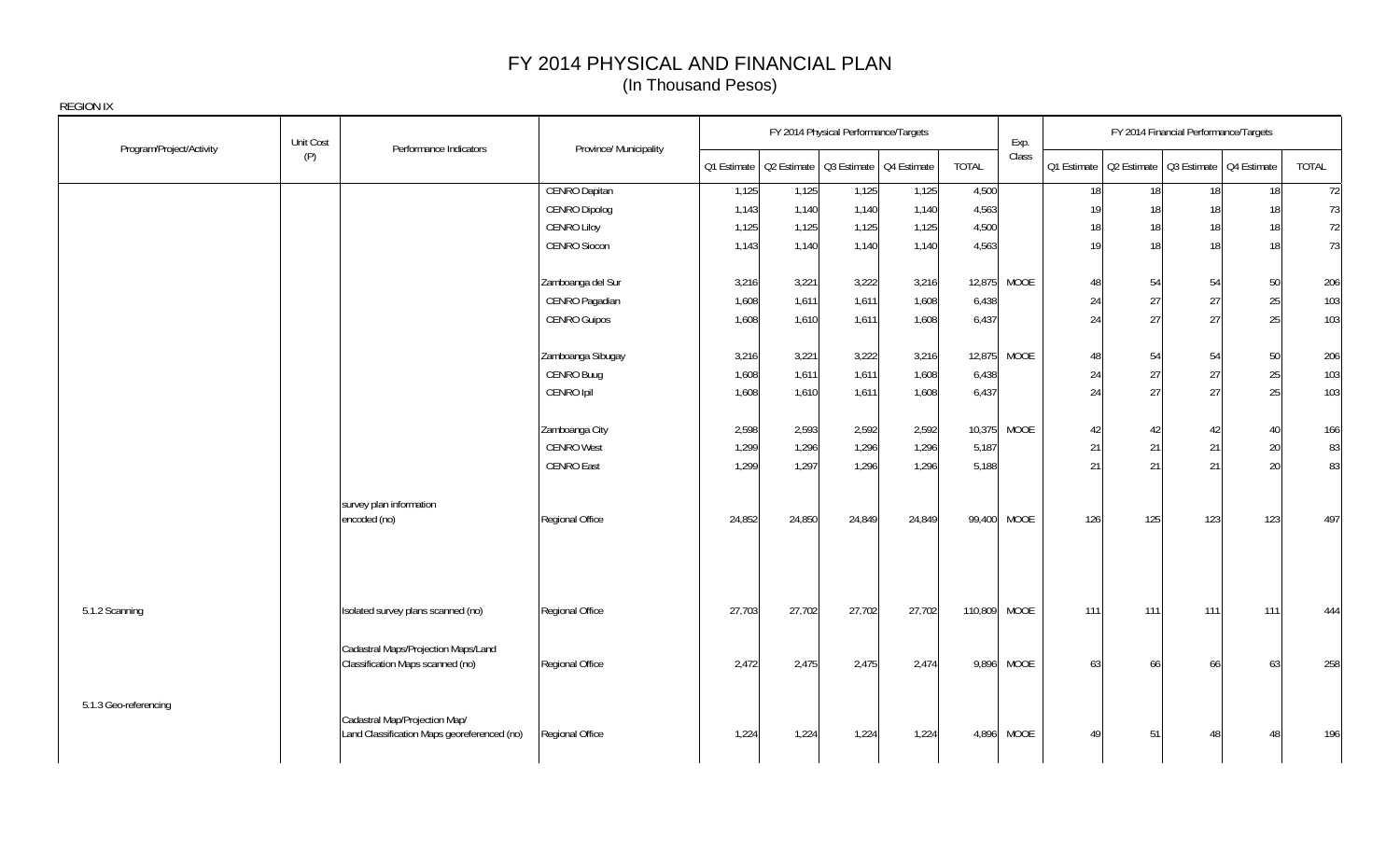| <b>REGION IX</b>                                                                         |                                                                  |                                                                                                                    |             |                                         |                     |                               |                                            |    |                                                       |                 |                                            |
|------------------------------------------------------------------------------------------|------------------------------------------------------------------|--------------------------------------------------------------------------------------------------------------------|-------------|-----------------------------------------|---------------------|-------------------------------|--------------------------------------------|----|-------------------------------------------------------|-----------------|--------------------------------------------|
| Program/Project/Activity                                                                 | Unit Cost<br>Performance Indicators                              | Province/ Municipality                                                                                             |             | FY 2014 Physical Performance/Targets    |                     | Exp.                          |                                            |    | FY 2014 Financial Performance/Targets                 |                 |                                            |
|                                                                                          | (P)                                                              |                                                                                                                    | Q1 Estimate | Q2 Estimate   Q3 Estimate   Q4 Estimate | <b>TOTAL</b>        | Class                         |                                            |    | Q1 Estimate   Q2 Estimate   Q3 Estimate   Q4 Estimate |                 | TOTAL                                      |
| 6. Repair/rehabilitation/completion<br>of land records buildings                         | Land records buildings repaired/<br>rehabilitated/completed (no) | Regional Total<br>Zamboanga del Sur<br>PENRO Sur (CWest)<br><b>CENRO Guipos</b><br>Zamboanga Sibugay<br>CENRO Ipil |             |                                         | 3<br>$\mathfrak{D}$ | Total<br>MOOE<br>MOOE<br>MOOE | 12,500<br>9,500<br>6,500<br>3,000<br>3,000 |    |                                                       |                 | 12,500<br>9,500<br>6,500<br>3,000<br>3,000 |
| A.03.d Management of Protected<br>Areas, Wildlife, Coastal and<br>Marine Resources/Areas |                                                                  |                                                                                                                    |             |                                         |                     |                               |                                            |    |                                                       |                 |                                            |
| A.03.d.1 Protected Areas<br>Development and<br>Management                                |                                                                  |                                                                                                                    |             |                                         |                     |                               |                                            |    |                                                       |                 |                                            |
| . Ecotourism Development<br>- Mt. Timolan PL<br>Tigbao, Zamboanga del Sur                |                                                                  |                                                                                                                    |             |                                         |                     | Total<br>MOOE                 | 110                                        | 88 | 87                                                    | 10 <sup>1</sup> | 295                                        |
| 1.1 Ecotourism-related enterprises<br>implemented by LGUs, Pos<br>and private sector     | - Site assessed (no)<br>100,000                                  | Regional Office                                                                                                    |             |                                         |                     | MOOE                          | 100                                        |    |                                                       |                 | 100                                        |
|                                                                                          | - Site development in<br>partnership with<br>LGUs, NGOs, POs     | Regional Office                                                                                                    |             |                                         |                     | MOOE                          |                                            | 88 | 87                                                    |                 | 175                                        |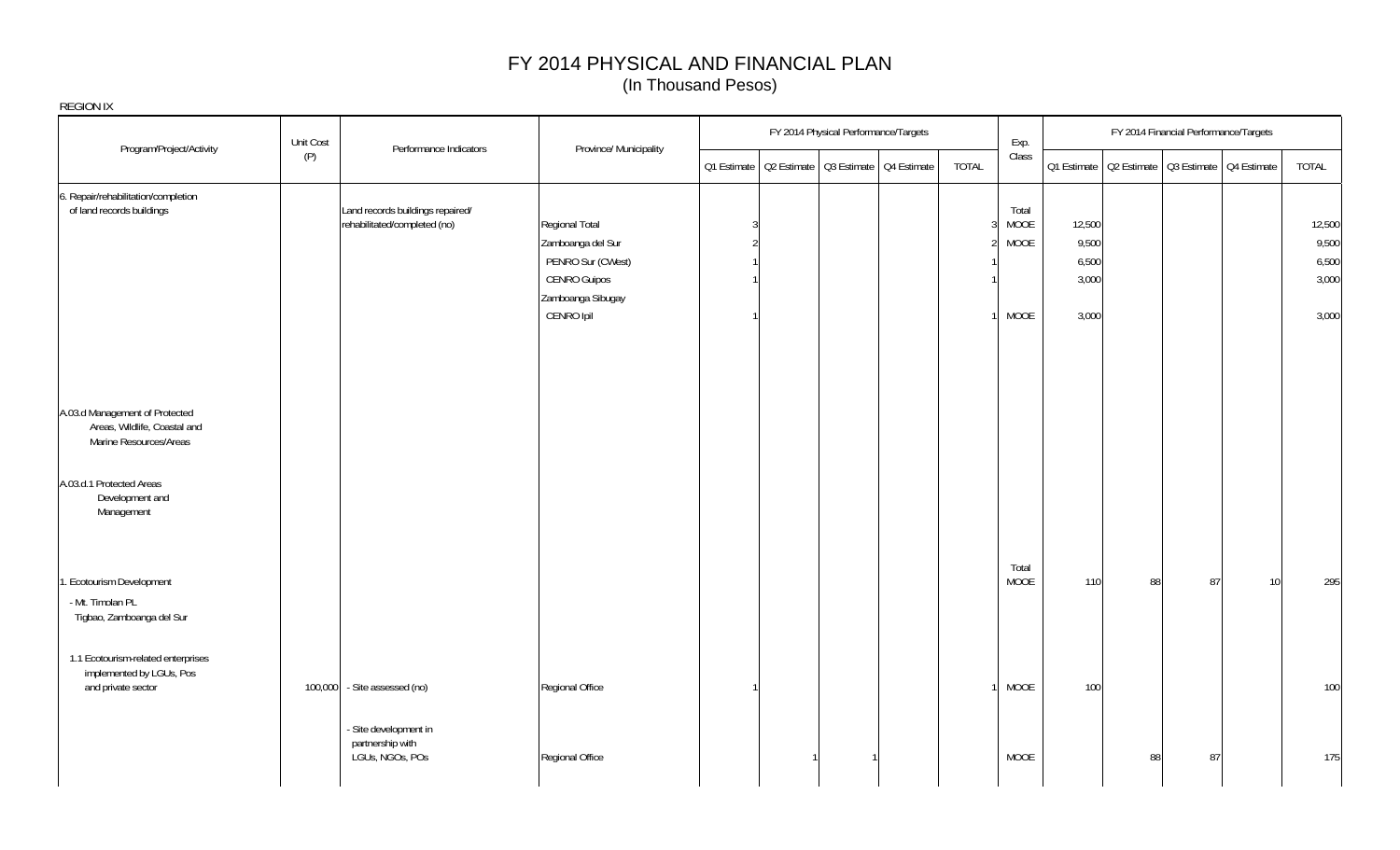| Program/Project/Activity                        | Unit Cost | Performance Indicators                                 | Province/ Municipality                       |   | FY 2014 Physical Performance/Targets                  |                 | Exp.          |                 |     | FY 2014 Financial Performance/Targets                 |                 |        |
|-------------------------------------------------|-----------|--------------------------------------------------------|----------------------------------------------|---|-------------------------------------------------------|-----------------|---------------|-----------------|-----|-------------------------------------------------------|-----------------|--------|
|                                                 | (P)       |                                                        |                                              |   | Q1 Estimate   Q2 Estimate   Q3 Estimate   Q4 Estimate | TOTAL           | Class         |                 |     | Q1 Estimate   Q2 Estimate   Q3 Estimate   Q4 Estimate |                 | TOTAL  |
|                                                 |           | - PA facilities constructed (no)                       | Regional Office                              |   | 8<br>8                                                | 8               | CO            |                 | 900 | 350                                                   |                 | 1,250  |
|                                                 |           | - Equipment, furnitures and<br>fixtures procured (no)  | Regional Office                              |   |                                                       |                 | CO            |                 |     | 1,250                                                 |                 | 1,250  |
| 1.2 Support to REC                              | 10,000    | REC meeting conducted/<br>resolution approved (no)     | Regional Office                              |   |                                                       | 2 <sup>1</sup>  | MOOE          | 10 <sup>1</sup> |     |                                                       | 10 <sup>1</sup> | 20     |
| 2. Management of Protected Areas                |           |                                                        |                                              |   |                                                       |                 |               |                 |     |                                                       |                 |        |
|                                                 |           |                                                        |                                              |   |                                                       |                 |               |                 |     |                                                       |                 |        |
| 2.1 Operationalization/strengthening<br>of PAMB |           | PAMB meetings conducted and<br>resolutions passed (no) | Regional Total                               | 9 | 10 <sup>1</sup>                                       | 36              | Total<br>MOOE | 35              | 74  | 85                                                    | 24              | 218    |
|                                                 |           |                                                        | Regional Office<br>- Turtle Islands Wildlife |   |                                                       |                 |               |                 |     |                                                       |                 |        |
|                                                 |           |                                                        | Sanctuary<br>Tawi-Tawi                       |   |                                                       | 21              | MOOE          |                 | 50  | 50                                                    |                 | 100    |
|                                                 |           |                                                        | Zamboanga del Norte                          |   |                                                       | 20 <sup>1</sup> | MOOE          | 20              | 15  | 20                                                    | 15              | 70     |
|                                                 |           |                                                        | CENRO Dapitan City                           |   |                                                       | 12              |               | 12              |     |                                                       | $\Omega$        | $42\,$ |
|                                                 |           |                                                        | - Jose Memorial PL                           |   |                                                       |                 |               |                 |     |                                                       |                 | $14$   |
|                                                 |           |                                                        | - Aliguay Island PLS                         |   |                                                       |                 |               |                 |     |                                                       |                 | $14$   |
|                                                 |           |                                                        | - Selinog Island PLS                         |   |                                                       |                 |               |                 |     |                                                       |                 | $14$   |
|                                                 |           |                                                        | Dapitan City, ZDN                            |   |                                                       |                 |               |                 |     |                                                       |                 |        |
|                                                 |           |                                                        | CENRO Liloy                                  |   |                                                       |                 |               |                 |     |                                                       |                 |        |
|                                                 |           |                                                        | - Murcielagos Isl. PLS                       |   |                                                       |                 |               |                 |     |                                                       |                 | 14     |
|                                                 |           |                                                        | Labason, ZDN                                 |   |                                                       |                 |               |                 |     |                                                       |                 |        |
|                                                 |           |                                                        | CENRO Siocon                                 |   |                                                       |                 |               |                 |     |                                                       |                 |        |
|                                                 |           |                                                        | - Siocon Resource<br>Reserve                 |   |                                                       |                 |               |                 |     |                                                       |                 | 14     |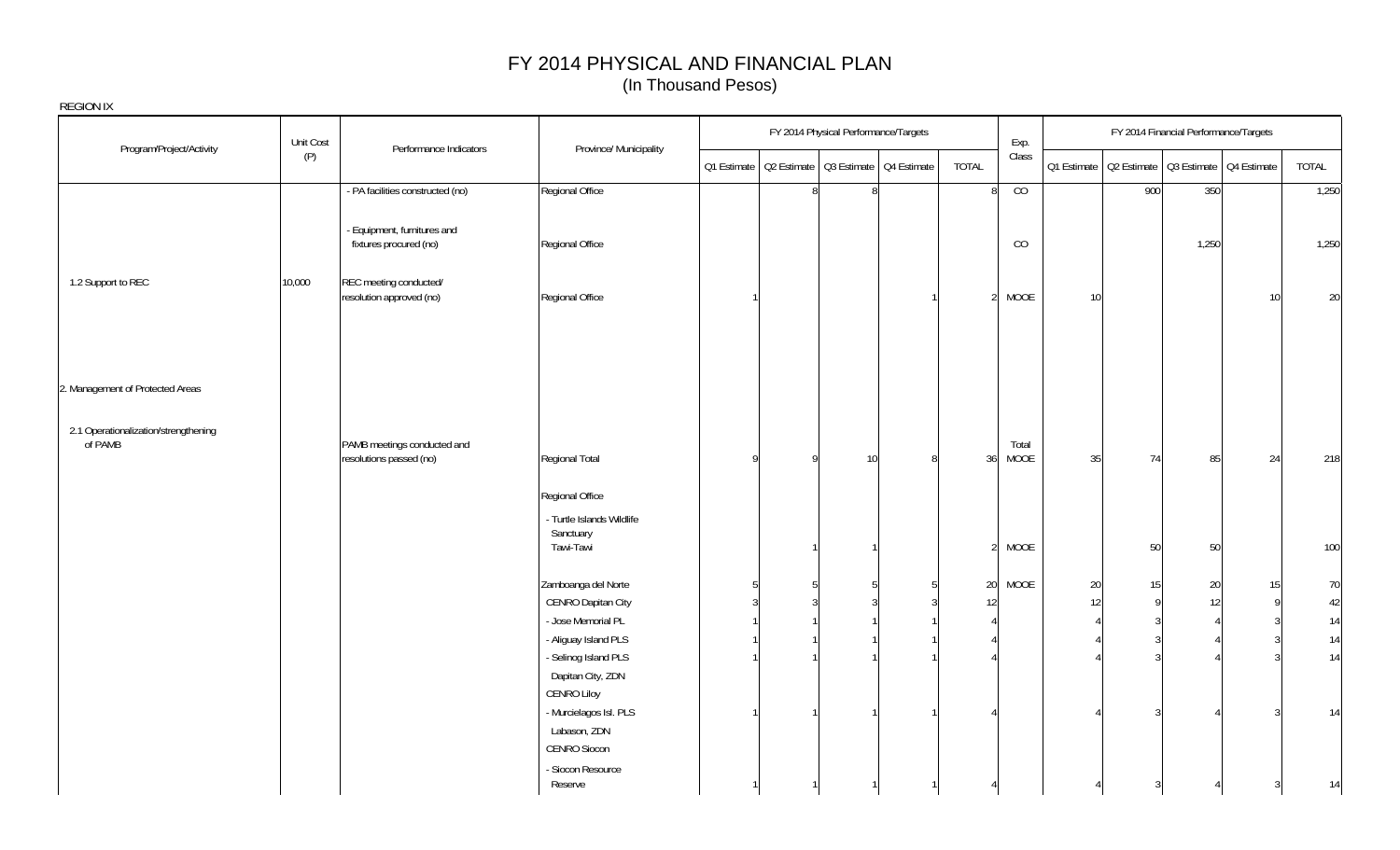|                                 | Unit Cost                           |                        |                                                                                                                               |             |    | FY 2014 Physical Performance/Targets |                                         |                |               |                |                                                       | FY 2014 Financial Performance/Targets |       |
|---------------------------------|-------------------------------------|------------------------|-------------------------------------------------------------------------------------------------------------------------------|-------------|----|--------------------------------------|-----------------------------------------|----------------|---------------|----------------|-------------------------------------------------------|---------------------------------------|-------|
| Program/Project/Activity        | (P)                                 | Performance Indicators | Province/ Municipality                                                                                                        | Q1 Estimate |    |                                      | Q2 Estimate   Q3 Estimate   Q4 Estimate | TOTAL          | Exp.<br>Class |                | Q1 Estimate   Q2 Estimate   Q3 Estimate   Q4 Estimate |                                       | TOTAL |
|                                 |                                     |                        | Siocon, ZDN                                                                                                                   |             |    |                                      |                                         |                |               |                |                                                       |                                       |       |
|                                 |                                     |                        | Zamboanga del Sur<br>PENRO Sur                                                                                                |             |    | $\overline{2}$                       |                                         | 8 <sup>1</sup> | MOOE          | 8              |                                                       | $\mathsf{R}$                          | 28    |
|                                 |                                     |                        | - Mt. Timolan PL<br>Tigbao, ZDS<br>CENRO Guipos                                                                               |             |    |                                      |                                         |                |               |                |                                                       |                                       | 14    |
|                                 |                                     |                        | - Dumanquillas Bay PLS<br>Buug, Malangas and<br>Alicia, ZSibugay<br>Kumalarang, Lapuyan,<br>Margosatubig and<br>V. Sagun, ZDS |             |    |                                      |                                         |                |               |                |                                                       |                                       | 14    |
|                                 |                                     |                        | Zamboanga Sibugay<br>CENRO Buug<br>- Buug Natural Biotic Area<br>Buug, ZSibugay                                               |             |    |                                      |                                         | $\overline{2}$ | MOOE          | $\overline{3}$ |                                                       | 3                                     | 6     |
|                                 |                                     |                        | Zamboanga City<br>PENRO Interim<br>- Pasonanca NP<br>Zamboanga City                                                           |             |    |                                      |                                         |                | MOOE          |                |                                                       |                                       | 14    |
| 2.2 Management zone delineation | Management zones<br>delineated (km) |                        | Regional Total                                                                                                                |             | 24 | Δ                                    |                                         | 28             | Total<br>MOOE |                | 183                                                   | 30                                    | 213   |
|                                 |                                     |                        | Regional Office<br>- Turtle Islands Wildlife<br>Sanctuary<br>Tawi-Tawi                                                        |             |    |                                      |                                         |                | MOOE          |                |                                                       | 30                                    | 30    |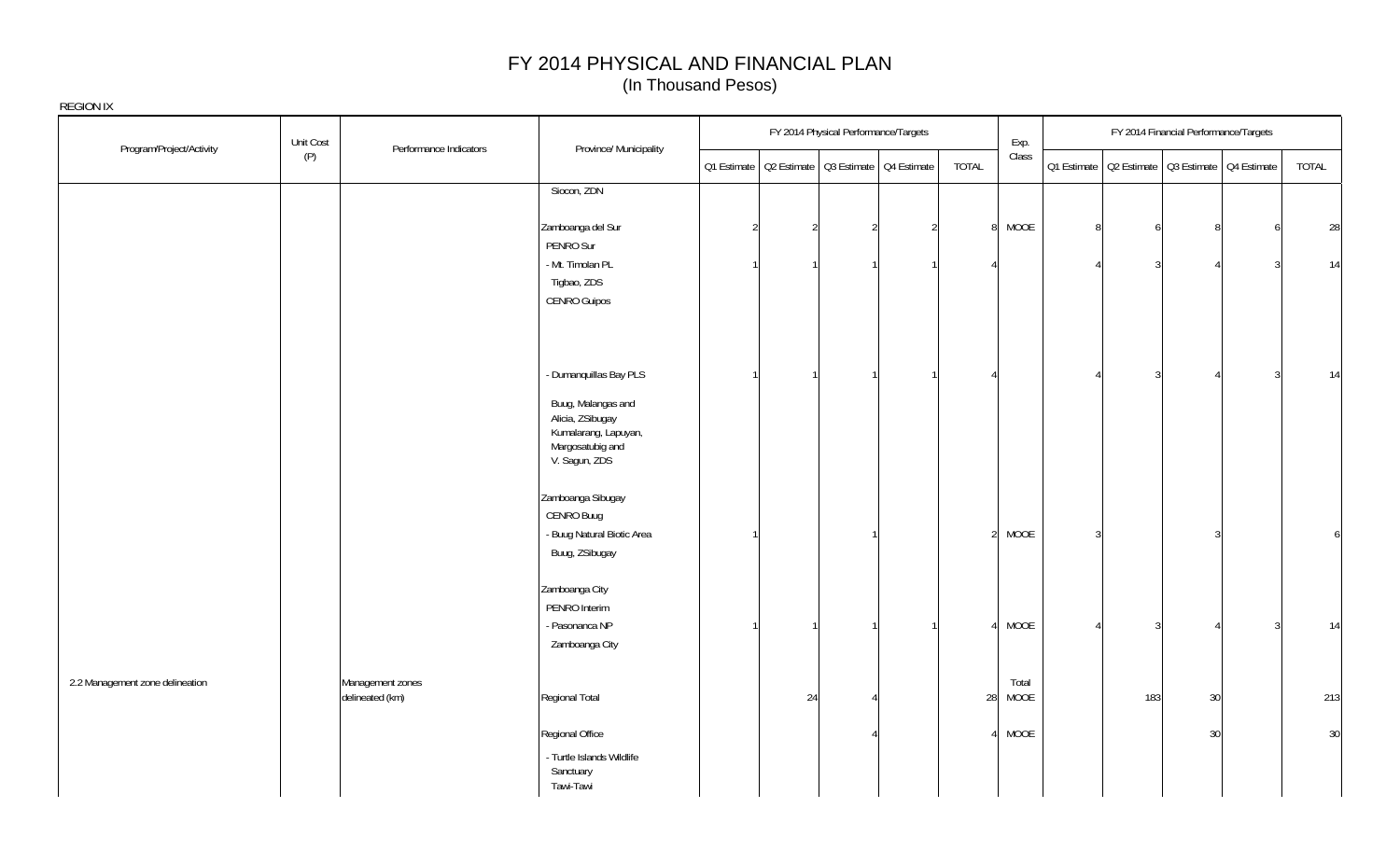|                                                | Unit Cost                                              |                                                                        |              | FY 2014 Physical Performance/Targets |   |                | Exp.                 |    |     | FY 2014 Financial Performance/Targets                 |       |
|------------------------------------------------|--------------------------------------------------------|------------------------------------------------------------------------|--------------|--------------------------------------|---|----------------|----------------------|----|-----|-------------------------------------------------------|-------|
| Program/Project/Activity                       | Performance Indicators<br>(P)                          | Province/ Municipality                                                 | Q1 Estimate  | Q2 Estimate Q3 Estimate Q4 Estimate  |   | TOTAL          | Class                |    |     | Q1 Estimate   Q2 Estimate   Q3 Estimate   Q4 Estimate | TOTAL |
|                                                |                                                        | CENRO Dapitan<br>- Jose Memorial PL<br>Dapitan City, ZDN               |              | 13                                   |   |                | 13 MOOE              |    | 98  |                                                       | 98    |
|                                                |                                                        | PENRO Sur<br>- Mt. Timolan PL<br>Tigbao, ZDS                           |              | 11                                   |   |                | 11 MOOE              |    | 85  |                                                       | 85    |
| 2.3 Survey and registration of<br>PA occupants | 15,000 SRPAO conducted (no)                            | Regional Total                                                         |              | 18                                   |   | 18             | Total<br><b>MOOE</b> |    | 285 |                                                       | 285   |
|                                                |                                                        | Regional Office<br>- Turtle Islands Wildlife<br>Sanctuary<br>Tawi-Tawi |              |                                      |   |                | MOOE                 |    | 30  |                                                       | 30    |
|                                                |                                                        | Zamboanga del Sur                                                      |              | 17                                   |   | 17             | MOOE                 |    | 255 |                                                       | 255   |
|                                                |                                                        | PENRO Sur<br>- Mt. Timolan PL<br>Tigbao/Guipos/<br>San Miguel, ZDS     |              | $\mathsf{Q}$                         |   |                |                      |    | 120 |                                                       | 120   |
|                                                |                                                        | <b>CENRO Guipos</b><br>- Dumanquillas Bay PLS<br>Margosatubig, ZDS     |              |                                      |   | o              |                      |    | 135 |                                                       | 135   |
| 2.4 Protected Area Protection                  | Biodiversity Monitoring System (BMS)<br>conducted (no) | Regional Total                                                         | $\mathsf{R}$ |                                      | 8 | 16             | Total<br>MOOE        | 56 |     | 56                                                    | 112   |
|                                                |                                                        | Regional Office<br>- Turtle Islands Wildlife<br>Sanctuary              |              |                                      |   |                |                      |    |     |                                                       |       |
|                                                |                                                        | Tawi-Tawi                                                              |              |                                      |   | $\mathfrak{D}$ | MOOE                 | 8  |     |                                                       | 16    |
|                                                |                                                        | Zamboanga del Norte                                                    |              |                                      |   | 10             | MOOE                 | 35 |     | 35                                                    | 70    |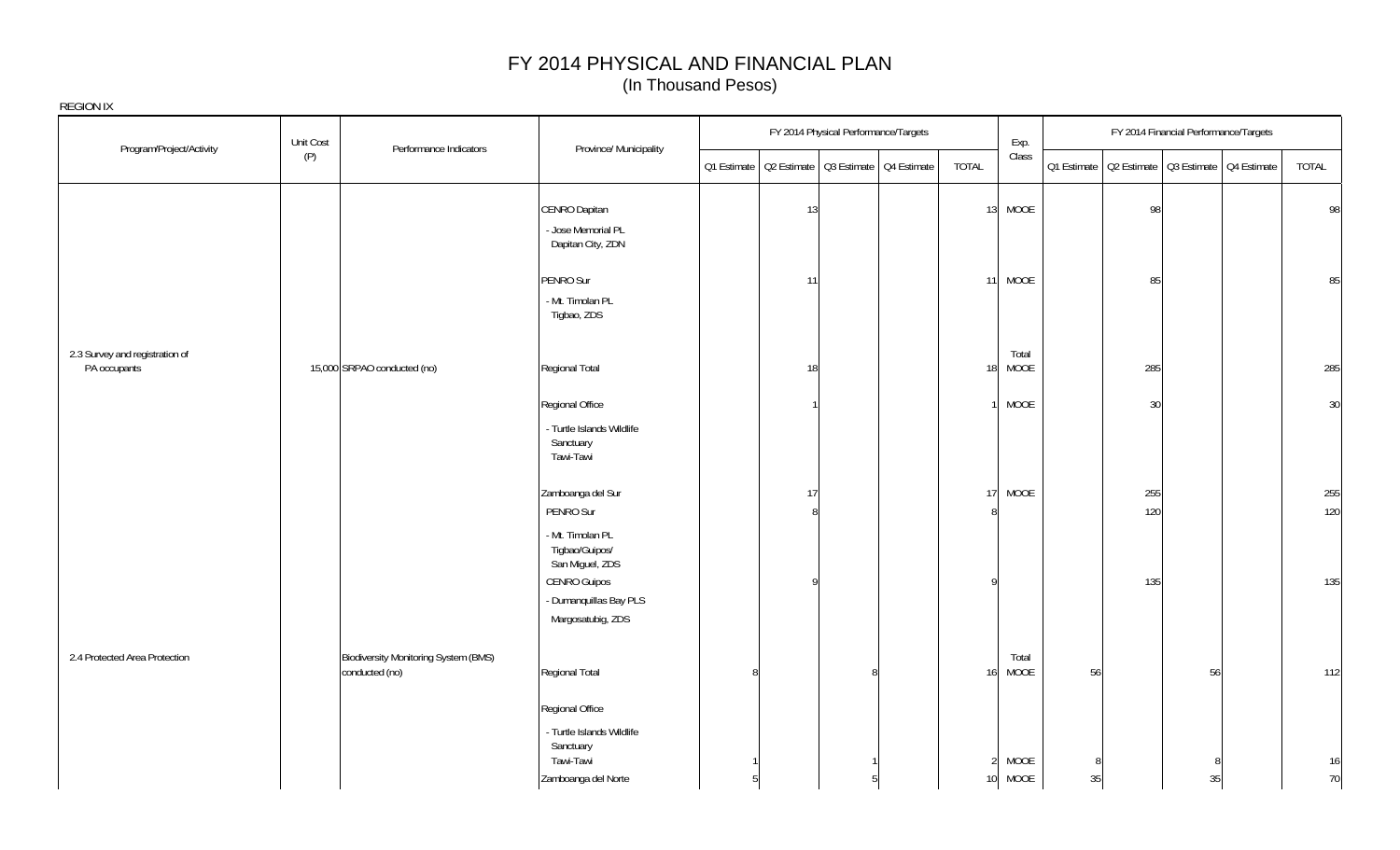|                                                              | Unit Cost | Performance Indicators                                                        | Province/ Municipality                      |  | FY 2014 Physical Performance/Targets                  |               | Exp.  |    | FY 2014 Financial Performance/Targets                 |       |
|--------------------------------------------------------------|-----------|-------------------------------------------------------------------------------|---------------------------------------------|--|-------------------------------------------------------|---------------|-------|----|-------------------------------------------------------|-------|
| Program/Project/Activity                                     | (P)       |                                                                               |                                             |  | Q1 Estimate   Q2 Estimate   Q3 Estimate   Q4 Estimate | TOTAL         | Class |    | 01 Estimate   02 Estimate   03 Estimate   04 Estimate | TOTAL |
|                                                              |           |                                                                               | <b>CENRO Dapitan City</b>                   |  |                                                       | 6             |       | 21 | 21                                                    | 42    |
|                                                              |           |                                                                               | - Jose Memorial PL                          |  |                                                       |               |       |    |                                                       | 10    |
|                                                              |           |                                                                               | - Aliguay Island PLS                        |  |                                                       |               |       |    |                                                       | 16    |
|                                                              |           |                                                                               | - Selinog Island PLS                        |  |                                                       |               |       |    | $\mathsf{R}$                                          | 16    |
|                                                              |           |                                                                               | Dapitan City, ZDN                           |  |                                                       |               |       |    |                                                       |       |
|                                                              |           |                                                                               | <b>CENRO Liloy</b>                          |  |                                                       |               |       |    |                                                       |       |
|                                                              |           |                                                                               | - Murcielagos Isl. PLS                      |  |                                                       |               |       |    | 8                                                     | 16    |
|                                                              |           |                                                                               | Labason, ZDN                                |  |                                                       |               |       |    |                                                       |       |
|                                                              |           |                                                                               | CENRO Siocon                                |  |                                                       |               |       |    |                                                       |       |
|                                                              |           |                                                                               | - Siocon Resource<br>Reserve                |  |                                                       | $\mathcal{P}$ | MOOE  |    | 6                                                     | 12    |
|                                                              |           |                                                                               | Siocon, ZDN                                 |  |                                                       |               |       |    |                                                       |       |
|                                                              |           |                                                                               | Zamboanga del Sur                           |  | $\mathfrak{D}$                                        | Δ             | MOOE  | 13 | 13                                                    | 26    |
|                                                              |           |                                                                               | PENRO Sur                                   |  |                                                       |               |       |    |                                                       |       |
|                                                              |           |                                                                               | - Mt. Timolan PL                            |  |                                                       |               |       |    |                                                       | 10    |
|                                                              |           |                                                                               | Tigbao/Guipos/<br>San Miguel, ZDS           |  |                                                       |               |       |    |                                                       |       |
|                                                              |           |                                                                               |                                             |  |                                                       |               |       |    |                                                       |       |
|                                                              |           |                                                                               | <b>CENRO Guipos</b>                         |  |                                                       |               |       |    |                                                       |       |
|                                                              |           |                                                                               | - Dumanquillas Bay PLS                      |  |                                                       |               |       |    |                                                       | 16    |
|                                                              |           |                                                                               | Malangas, V. Sagun<br>and Margosatubig, ZDS |  |                                                       |               |       |    |                                                       |       |
|                                                              |           |                                                                               |                                             |  |                                                       |               |       |    |                                                       |       |
| 2.5 Capacity building                                        | 20,000    | Reports prepared in the<br>attendance to workshops/<br>trainings/conferences/ |                                             |  |                                                       |               |       |    | Budget under Budgetary Imposition (201,000)           |       |
|                                                              |           | dialogues/PA activities (no)                                                  | Regional Office                             |  |                                                       | 10            |       |    |                                                       |       |
|                                                              |           |                                                                               |                                             |  |                                                       |               |       |    |                                                       |       |
| 3. Issuance of Tenurial Instrument<br>within Protected Areas |           |                                                                               |                                             |  |                                                       |               |       |    | Budget under Budgetary Imposition (40,000)            |       |
|                                                              |           |                                                                               |                                             |  |                                                       |               |       |    |                                                       |       |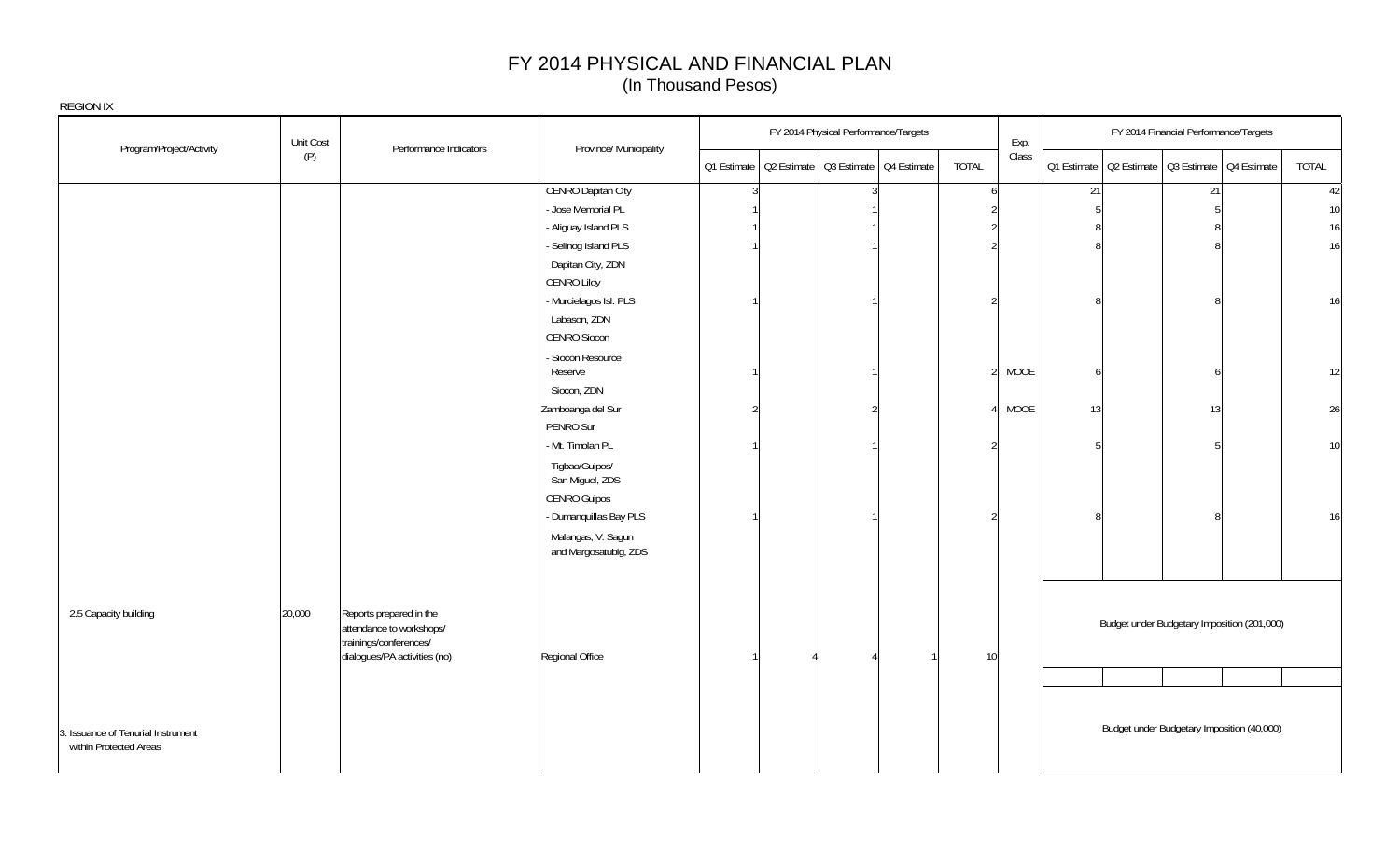| <b>REGION IX</b>                              |           |                                                                                |                                                                     |             |                                         |                |       |             |    |                                       |                                         |       |
|-----------------------------------------------|-----------|--------------------------------------------------------------------------------|---------------------------------------------------------------------|-------------|-----------------------------------------|----------------|-------|-------------|----|---------------------------------------|-----------------------------------------|-------|
|                                               | Unit Cost |                                                                                |                                                                     |             | FY 2014 Physical Performance/Targets    |                | Exp.  |             |    | FY 2014 Financial Performance/Targets |                                         |       |
| Program/Project/Activity                      | (P)       | Performance Indicators                                                         | Province/ Municipality                                              | Q1 Estimate | Q2 Estimate   Q3 Estimate   Q4 Estimate | <b>TOTAL</b>   | Class | Q1 Estimate |    |                                       | Q2 Estimate   Q3 Estimate   Q4 Estimate | TOTAL |
| 3.1 Conduct of IEC and survey<br>of CBP areas | 10,000    | CBP areas identified and<br>surveyed (no)                                      | Regional Office<br>- Mt. Timolan PL<br>Tigbao, Zambo. Sur           |             |                                         |                |       |             |    |                                       |                                         |       |
| 3.2 Community organizing                      |           | 20,000 PACBARMA issued (no)                                                    | Regional Office<br>- Mt. Timolan PL<br>Tigbao, Zambo. Sur           |             |                                         |                |       |             |    |                                       |                                         |       |
|                                               |           | 10,000 PACBARMA monitored (no)                                                 | Regional Office                                                     |             |                                         |                |       |             |    |                                       |                                         |       |
| 4. Management of Caves and<br>Cave Resources  |           |                                                                                |                                                                     |             |                                         |                |       | 40          | 40 |                                       | 20                                      | 100   |
| 4.1 Cave assessment and<br>classification     | 20,000    | Caves assessed with<br>recommended classification<br>endorsed to OSEC and PAWB | Regional Office                                                     |             |                                         |                | MOOE  | 40          | 40 |                                       |                                         | 80    |
|                                               |           |                                                                                | - Waling-Waling Cave<br>Zamboanga del Sur                           |             |                                         |                |       | 40          |    |                                       |                                         | 40    |
|                                               |           |                                                                                | - Pader Cave<br>Victoria, Zamboanga City                            |             |                                         |                |       |             | 40 |                                       |                                         | 40    |
|                                               |           | 20,000 Cave classification by RCC (no)                                         | Regional Office                                                     |             |                                         |                | MOOE  |             |    | 20                                    |                                         | 20    |
| 4.2 Management plan<br>implementation         | 10,000    | Cave management plan implemented (no)                                          | Regional Office<br>- Libuton Caves 1,2 & 3<br>Manukan, Zambo. Norte |             |                                         | $\mathfrak{D}$ | MOOE  |             |    |                                       | 20                                      | 20    |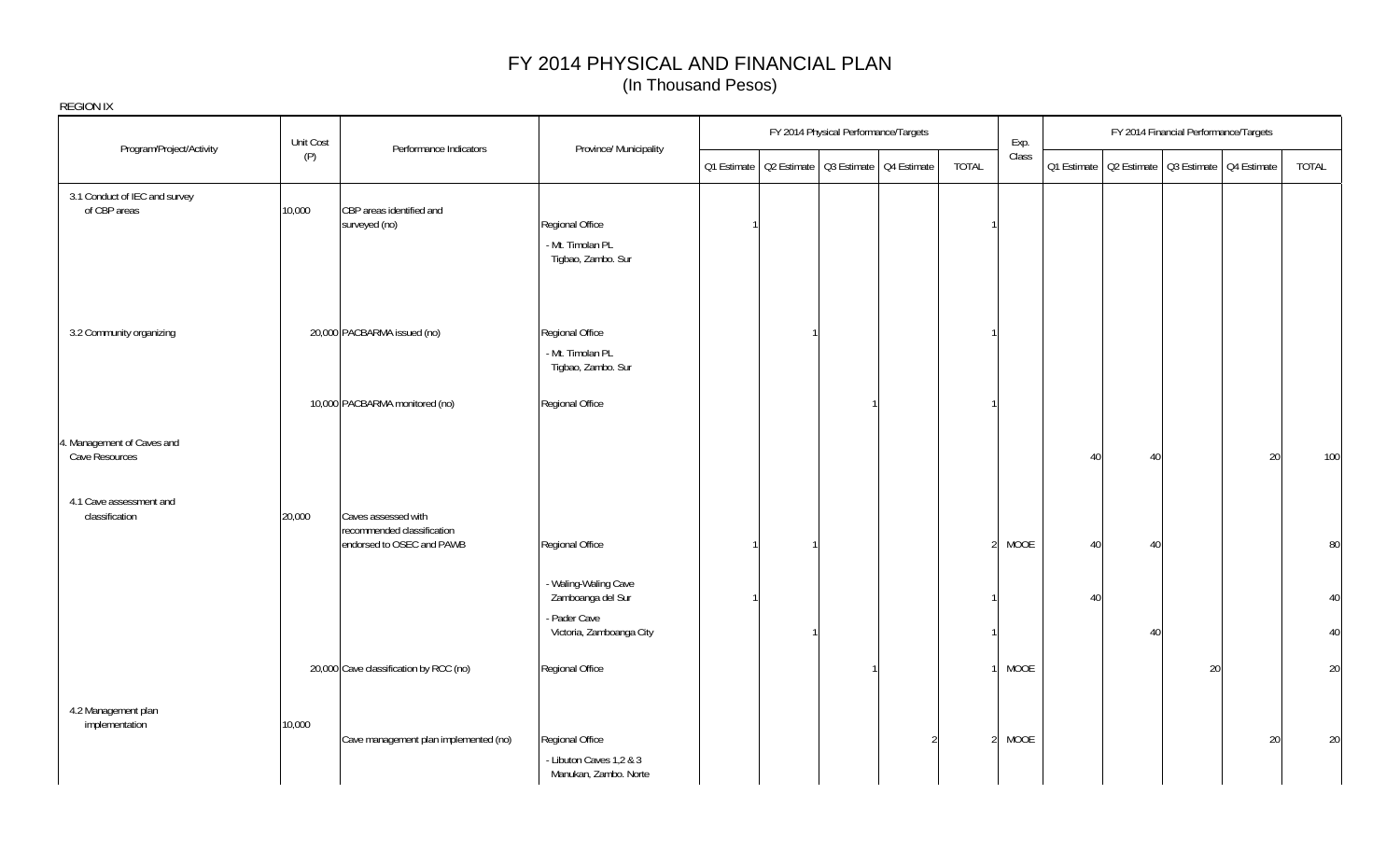|                                             | Unit Cost                             |                                                                |  | FY 2014 Physical Performance/Targets                  |              | Exp.          |          |                                                       | FY 2014 Financial Performance/Targets |          |              |
|---------------------------------------------|---------------------------------------|----------------------------------------------------------------|--|-------------------------------------------------------|--------------|---------------|----------|-------------------------------------------------------|---------------------------------------|----------|--------------|
| Program/Project/Activity                    | Performance Indicators<br>(P)         | Province/ Municipality                                         |  | Q1 Estimate   Q2 Estimate   Q3 Estimate   Q4 Estimate | <b>TOTAL</b> | Class         |          | Q1 Estimate   Q2 Estimate   Q3 Estimate   Q4 Estimate |                                       |          | <b>TOTAL</b> |
|                                             |                                       | - Ikogan Cave<br>Katipunan, Zambo. Norte                       |  |                                                       |              |               |          |                                                       |                                       |          |              |
|                                             |                                       |                                                                |  |                                                       |              |               |          |                                                       |                                       |          |              |
| 5. Conservation of Wetlands                 |                                       |                                                                |  |                                                       |              |               |          |                                                       |                                       |          |              |
| 5.1 Monitoring of<br>priority wetland sites | 5,000 Waterbird census conducted (no) | Regional Total                                                 |  | 3                                                     | 18           | Total<br>MOOE | 47       | 18                                                    | 12                                    | 25       | 102          |
|                                             |                                       | Zamboanga del Norte<br>CENRO Liloy<br>- Murcielagos Island     |  |                                                       | 13           | MOOE          | 24<br>12 | 18<br>12                                              | 12<br>6                               | 25<br>14 | 79<br>44     |
|                                             |                                       | - Kalawit<br>CENRO Siocon<br>-Siocon                           |  |                                                       |              |               | 12       |                                                       |                                       | 11       | 35           |
|                                             |                                       | Zamboanga del Sur<br>CENRO Pagadian<br>- Tukuran<br>- Labangan |  |                                                       |              | MOOE          | 19<br>14 |                                                       |                                       |          | 19<br>14     |
|                                             |                                       | - Panguil Bay<br>CENRO Guipos<br>- Kumalarang                  |  |                                                       |              |               | 厉        |                                                       |                                       |          | 5            |
|                                             |                                       | Zamboanga City<br>CENRO East<br>- Vitali                       |  |                                                       |              | MOOE          |          |                                                       |                                       |          |              |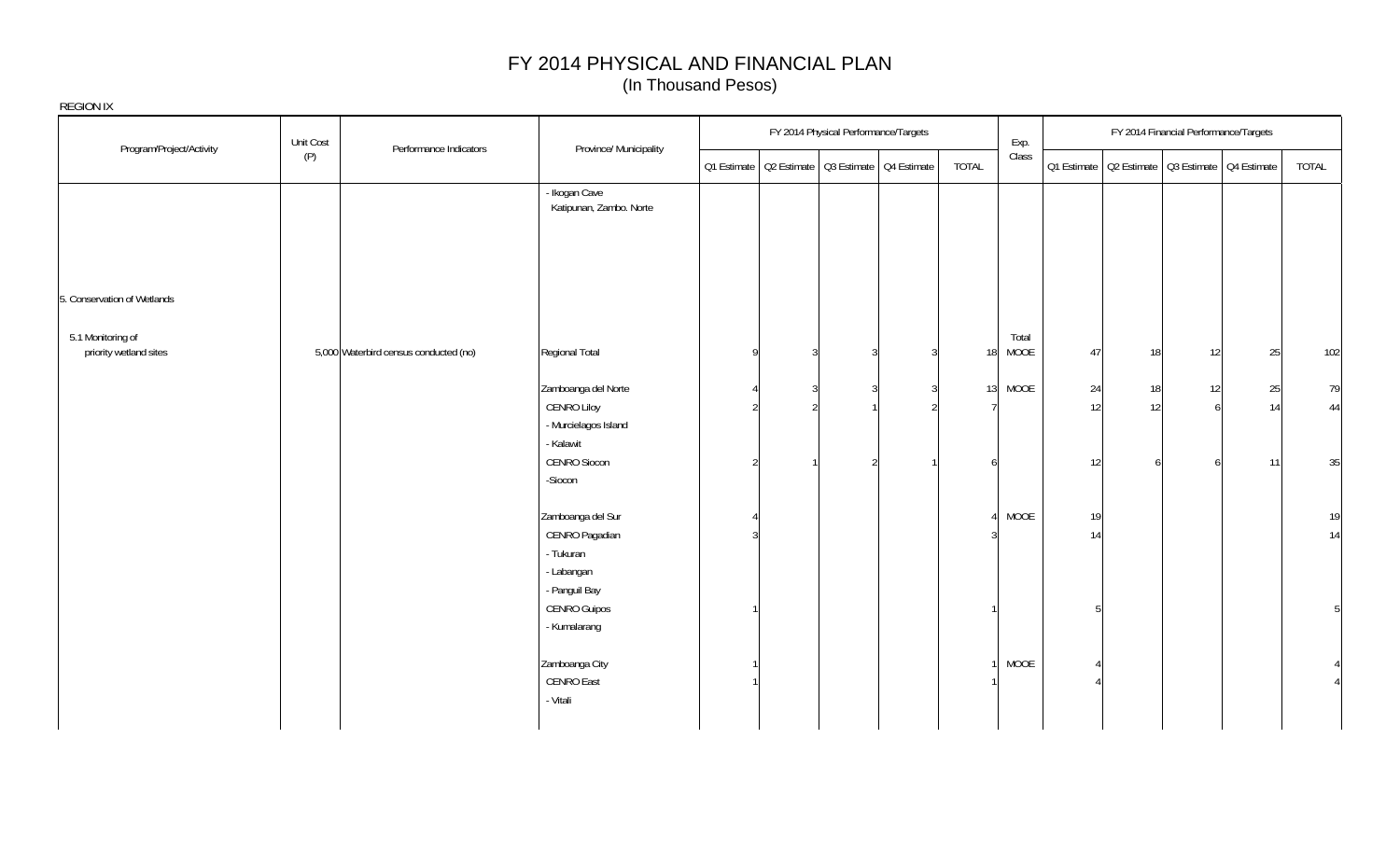| <b>REGION IX</b>                                                     |           |                                                           |                                          |             |                                         |              |               |          |                                                       |          |                                                                                                   |              |
|----------------------------------------------------------------------|-----------|-----------------------------------------------------------|------------------------------------------|-------------|-----------------------------------------|--------------|---------------|----------|-------------------------------------------------------|----------|---------------------------------------------------------------------------------------------------|--------------|
|                                                                      | Unit Cost |                                                           |                                          |             | FY 2014 Physical Performance/Targets    |              | Exp.          |          |                                                       |          | FY 2014 Financial Performance/Targets                                                             |              |
| Program/Project/Activity                                             | (P)       | Performance Indicators                                    | Province/ Municipality                   | Q1 Estimate | Q2 Estimate   Q3 Estimate   Q4 Estimate | <b>TOTAL</b> | Class         |          | Q1 Estimate   Q2 Estimate   Q3 Estimate   Q4 Estimate |          |                                                                                                   | <b>TOTAL</b> |
|                                                                      |           |                                                           |                                          |             |                                         |              |               |          |                                                       |          | Budgetary Allocation for 2nd<br>and 3rd Quarters under<br><b>Budgetary Imposition</b><br>(54,000) |              |
| 5.2 Wetland assessment                                               |           | 100,000 Wetland assessed (no)                             | Regional Office                          |             |                                         |              | MOOE          | 18       | 28                                                    |          |                                                                                                   | 46           |
|                                                                      |           |                                                           | - Mt. Timolan Lake<br>Tigbao, Zambo. Sur |             |                                         |              |               |          |                                                       |          |                                                                                                   |              |
| 6. Hiring of Job Contract for TIWS                                   |           |                                                           | Total                                    |             |                                         |              | Total<br>MOOE | 99       | 99                                                    | 97       | 94                                                                                                | 389          |
|                                                                      |           |                                                           | Zamboanga del Norte<br>Zamboanga del Sur |             |                                         |              | MOOE<br>MOOE  | 63<br>36 | 63<br>36                                              | 63<br>34 | 61<br>33                                                                                          | 250<br>139   |
| A. 03.d.2 Protection and<br>Conservation of Wildlife<br>Marine Areas |           |                                                           |                                          |             |                                         |              |               |          |                                                       |          |                                                                                                   |              |
| . Conservation and Protection of<br>Wildlife                         |           |                                                           |                                          |             |                                         |              |               |          |                                                       |          |                                                                                                   |              |
| 1.1 Tarsier conservation                                             |           |                                                           |                                          |             |                                         |              |               |          |                                                       |          |                                                                                                   |              |
| 1.1.1 Baseline Data Gathering                                        |           | Baseline data<br>12,500 gathered/ consolidated (no)       | Regional Office                          |             |                                         | $\Lambda$    | MOOE          | 12       | 12                                                    | 26       |                                                                                                   | 50           |
|                                                                      | 25,000    | Habitat/species assessed (no)                             | Regional Office                          |             |                                         |              | MOOE          | 25       | 25                                                    | 25       | 25                                                                                                | 100          |
|                                                                      |           | Field interview conducted and<br>10,000 map produced (no) | Regional Office                          |             |                                         |              | MOOE          | 10       | 10                                                    | 10       | 10                                                                                                | 40           |
| 1.1.2 Information, Education<br>and Communication                    |           | IEC conducted (no)                                        | Regional Office                          | 1,000       |                                         | 1,000        | MOOE          | 12       |                                                       |          |                                                                                                   | 12           |
|                                                                      |           | Production of IEC materials<br>-flyers                    |                                          | 500         |                                         | 500          |               |          |                                                       |          |                                                                                                   |              |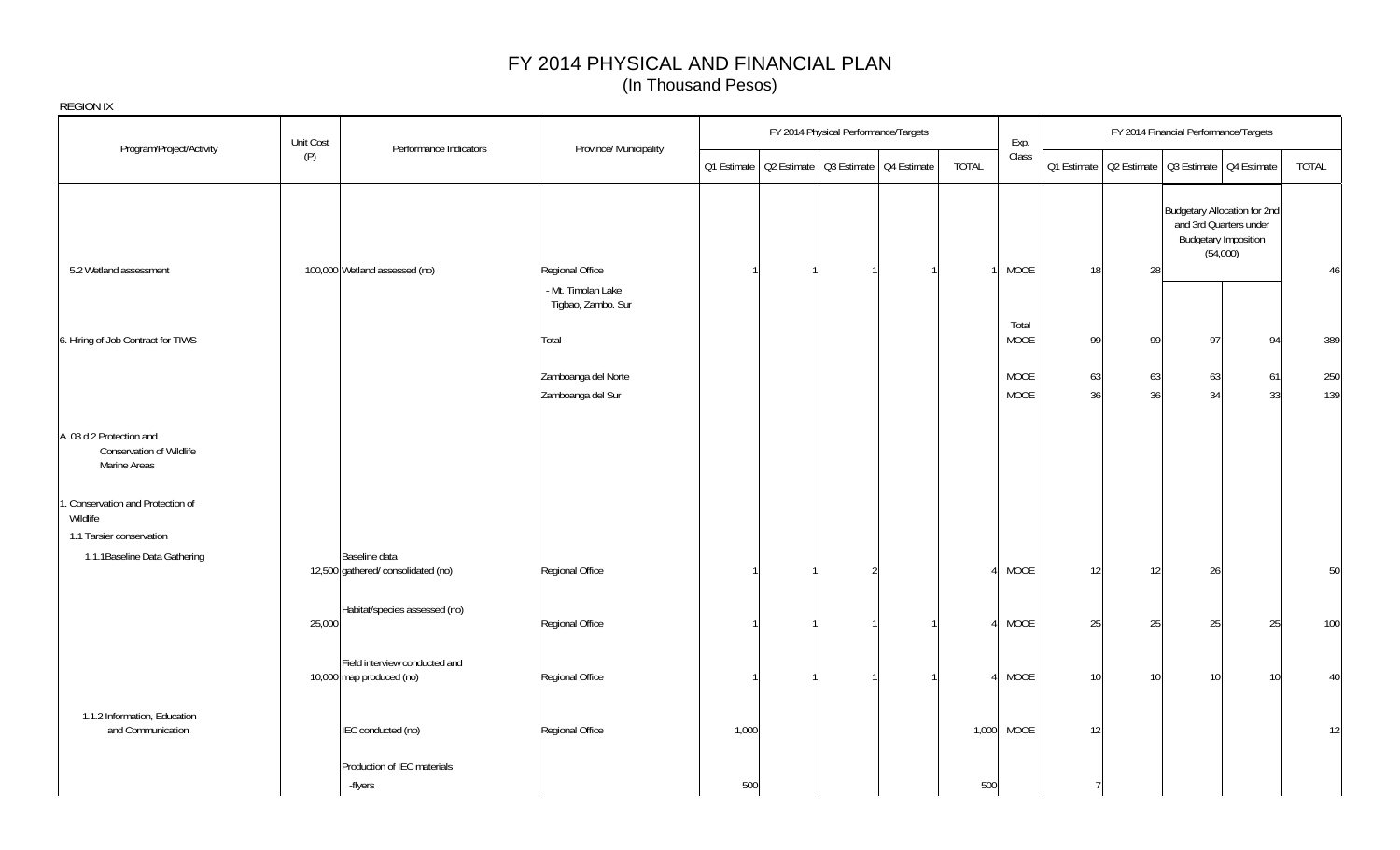|                                                                                         | Unit Cost | Performance Indicators                                                  | Province/ Municipality                                                                            |     | FY 2014 Physical Performance/Targets                  |              | Exp.                         |                 |                 | FY 2014 Financial Performance/Targets                 |                         |
|-----------------------------------------------------------------------------------------|-----------|-------------------------------------------------------------------------|---------------------------------------------------------------------------------------------------|-----|-------------------------------------------------------|--------------|------------------------------|-----------------|-----------------|-------------------------------------------------------|-------------------------|
| Program/Project/Activity                                                                | (P)       |                                                                         |                                                                                                   |     | Q1 Estimate   Q2 Estimate   Q3 Estimate   Q4 Estimate | <b>TOTAL</b> | Class                        |                 |                 | 01 Estimate   02 Estimate   03 Estimate   04 Estimate | TOTAL                   |
|                                                                                         |           | -bookmarkers                                                            |                                                                                                   | 500 |                                                       | 500          |                              | 5               |                 |                                                       |                         |
| 1.1.3 Capability Building                                                               | 60,000    | Training on conservation and<br>protection of Tarsier<br>conducted (no) | Regional Office                                                                                   |     |                                                       |              | MOOE                         |                 | 60              |                                                       | 60                      |
| 1.1.4 Preparation of<br>Conservation and<br><b>Protection Scheme</b>                    | 40,000    | Conservation and<br>protection scheme/<br>plan prepared (no)            | Regional Office                                                                                   |     |                                                       |              | MOOE                         |                 |                 | 40                                                    | 40                      |
| 1.2 Turtle Conservation                                                                 |           |                                                                         |                                                                                                   |     |                                                       |              |                              |                 |                 |                                                       |                         |
| 1.2.1 Assessment/survey/<br>mapping and monitoring<br>of nesting sites in the<br>region | 10,000    | Other nesting site assessed/<br>surveyed/map prepared (no)              | Regional Total                                                                                    |     | $\overline{2}$                                        | 5            | Total<br>MOOE                | 10              | 10              | 20                                                    | 50<br>10                |
|                                                                                         |           |                                                                         | Regional Office                                                                                   |     |                                                       |              | MOOE                         | 10 <sup>1</sup> |                 |                                                       | 10                      |
|                                                                                         |           |                                                                         | Zamboanga del Norte<br>Zamboanga del Sur                                                          |     |                                                       |              | MOOE<br>MOOE                 |                 | 10 <sup>1</sup> | 10                                                    | 10<br>10                |
|                                                                                         |           |                                                                         | Zamboanga Sibugay                                                                                 |     |                                                       |              | MOOE                         |                 |                 | 10 <sup>1</sup>                                       | 10                      |
|                                                                                         |           |                                                                         | Zamboanga City                                                                                    |     |                                                       |              | MOOE                         |                 |                 |                                                       | 10<br>10                |
|                                                                                         |           | Monitoring of reported<br>nesting sites (no)                            | Regional Total<br>Zamboanga del Norte<br>Zamboanga del Sur<br>Zamboanga Sibugay<br>Zamboanga City |     |                                                       |              | MOOE<br>MOOE<br>MOOE<br>MOOE | 5               |                 |                                                       | 20<br>5<br>5<br>-5<br>5 |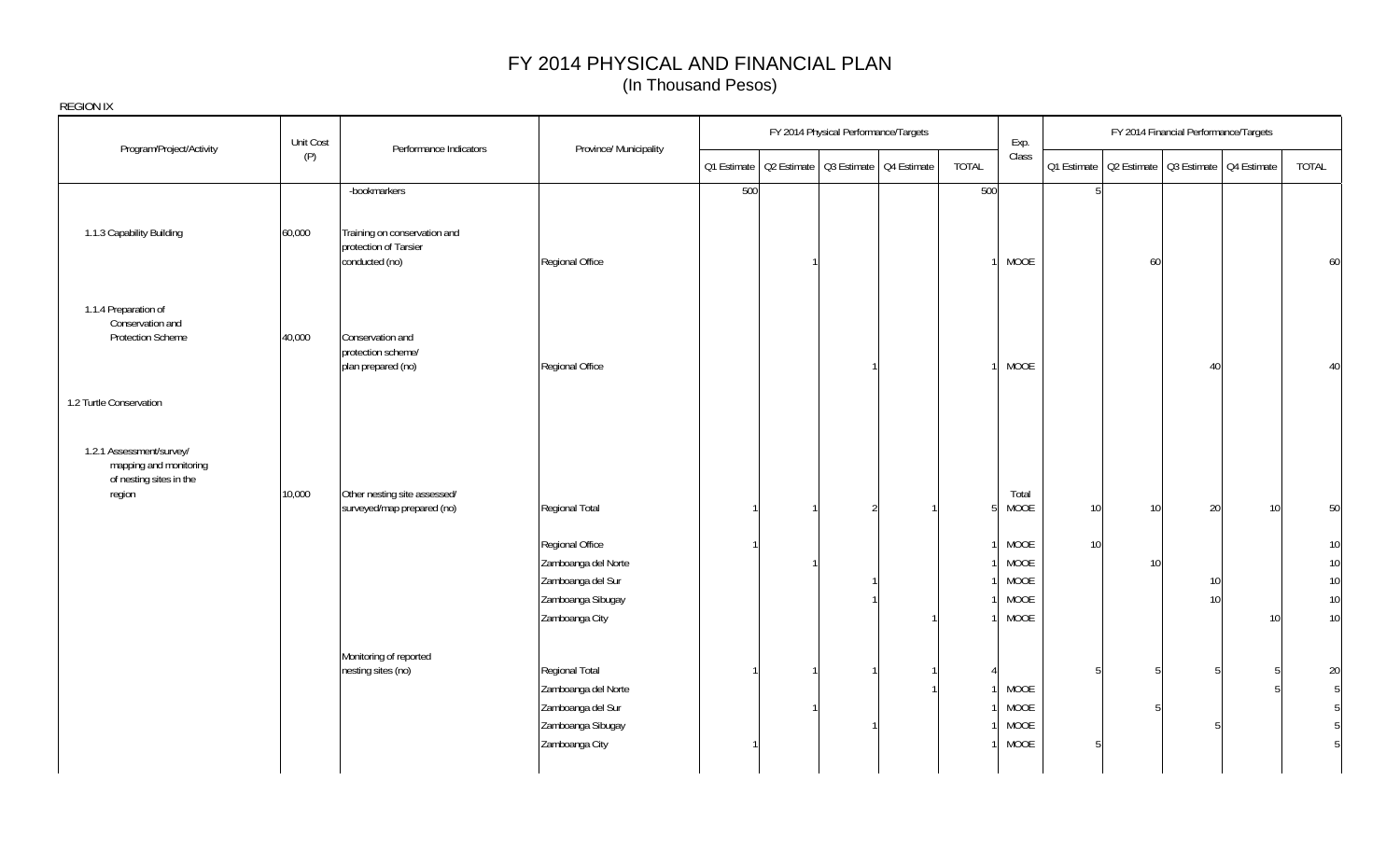| REGION IX                                         |           |                                                             |                                                                                     |               |                                         |                                      |    |                                                       |                                     |          |                                                       |                                       |                 |                    |
|---------------------------------------------------|-----------|-------------------------------------------------------------|-------------------------------------------------------------------------------------|---------------|-----------------------------------------|--------------------------------------|----|-------------------------------------------------------|-------------------------------------|----------|-------------------------------------------------------|---------------------------------------|-----------------|--------------------|
| Program/Project/Activity                          | Unit Cost | Performance Indicators                                      | Province/ Municipality                                                              |               |                                         | FY 2014 Physical Performance/Targets |    |                                                       | Exp.                                |          |                                                       | FY 2014 Financial Performance/Targets |                 |                    |
|                                                   | (P)       |                                                             |                                                                                     | Q1 Estimate   | Q2 Estimate   Q3 Estimate   Q4 Estimate |                                      |    | TOTAL                                                 | Class                               |          | 01 Estimate   02 Estimate   03 Estimate   04 Estimate |                                       |                 | TOTAL              |
| 1.2.2 Information, Education<br>and Communication |           | 20,000 IEC conducted (no)                                   | Regional Office                                                                     |               |                                         |                                      |    |                                                       | <b>MOOE</b>                         |          | 20                                                    | 20                                    |                 | 40                 |
|                                                   | 50        | IEC materials produced (no)<br>- brochures/bookmarkers      | Regional Office                                                                     | 400           |                                         |                                      |    | 400                                                   | <b>MOOE</b>                         | 20       |                                                       |                                       |                 | 20                 |
| 1.2.3 Monitoring and protection                   | 1,000     | Turtles tagged/released/<br>rescued/hatchling released (no) | Regional Total                                                                      |               | 20                                      | 20                                   | 20 | 60                                                    | Total<br><b>MOOE</b>                |          | 20                                                    | 20                                    | 20              | 60                 |
|                                                   |           |                                                             | Zamboanga del Norte<br>Zamboanga del Sur<br>Zamboanga Sibugay                       |               |                                         |                                      |    | 15 <sup>1</sup><br>15 <sup>1</sup><br>15 <sup>1</sup> | <b>MOOE</b><br>MOOE<br>MOOE         |          |                                                       |                                       |                 | 15<br>$15\,$<br>15 |
| 1.2.4 Establishment of hatchery                   |           | 30,000 Hatchery established (no)                            | Zamboanga City<br>Regional Office                                                   | $\mathcal{D}$ |                                         |                                      |    | 15 <sub>l</sub>                                       | <b>MOOE</b><br>Total<br>MOOE        | 60       | 30                                                    |                                       |                 | 15<br>90           |
|                                                   |           |                                                             | Turtle Isl. Wildlife Sanctuary<br>Tawi-Tawi<br>- Taganak Island<br>- Lihiman Island |               |                                         |                                      |    |                                                       | <b>MOOE</b><br>MOOE                 | 30<br>30 |                                                       |                                       |                 | 30<br>30           |
| 1.2.5 Hiring of job contracts                     |           |                                                             | - Langaan Island                                                                    |               |                                         |                                      |    |                                                       | MOOE                                |          | 30                                                    |                                       |                 | 30                 |
| for TIWS                                          |           | J.O. hired (no)                                             | Regional Office                                                                     | 5             |                                         |                                      |    |                                                       | <b>MOOE</b>                         | 98       | 99                                                    | 98                                    | 98              | 393                |
| 1.3 Philippine Raptor Conservation<br>Program     |           |                                                             |                                                                                     |               |                                         |                                      |    |                                                       |                                     |          |                                                       |                                       |                 |                    |
| 1.3.1 Monitoring/Survey of<br>Philippine Eagles   | 150,000   | Monitoring conducted (no)                                   | Regional Office<br>- Linay, Baliguian, ZDN                                          |               |                                         | 3                                    |    |                                                       | Total<br><b>MOOE</b><br><b>MOOE</b> | 64<br>40 | 64<br>40                                              | 62<br>$\overline{4}$                  | 42<br>30        | 232<br>150         |
|                                                   | 72,000    |                                                             | - Dakayakan<br>Midsalip, Zambo. Sur                                                 |               |                                         |                                      |    |                                                       | MOOE                                | 24       | 24                                                    | 12                                    | 12 <sup>1</sup> | 72                 |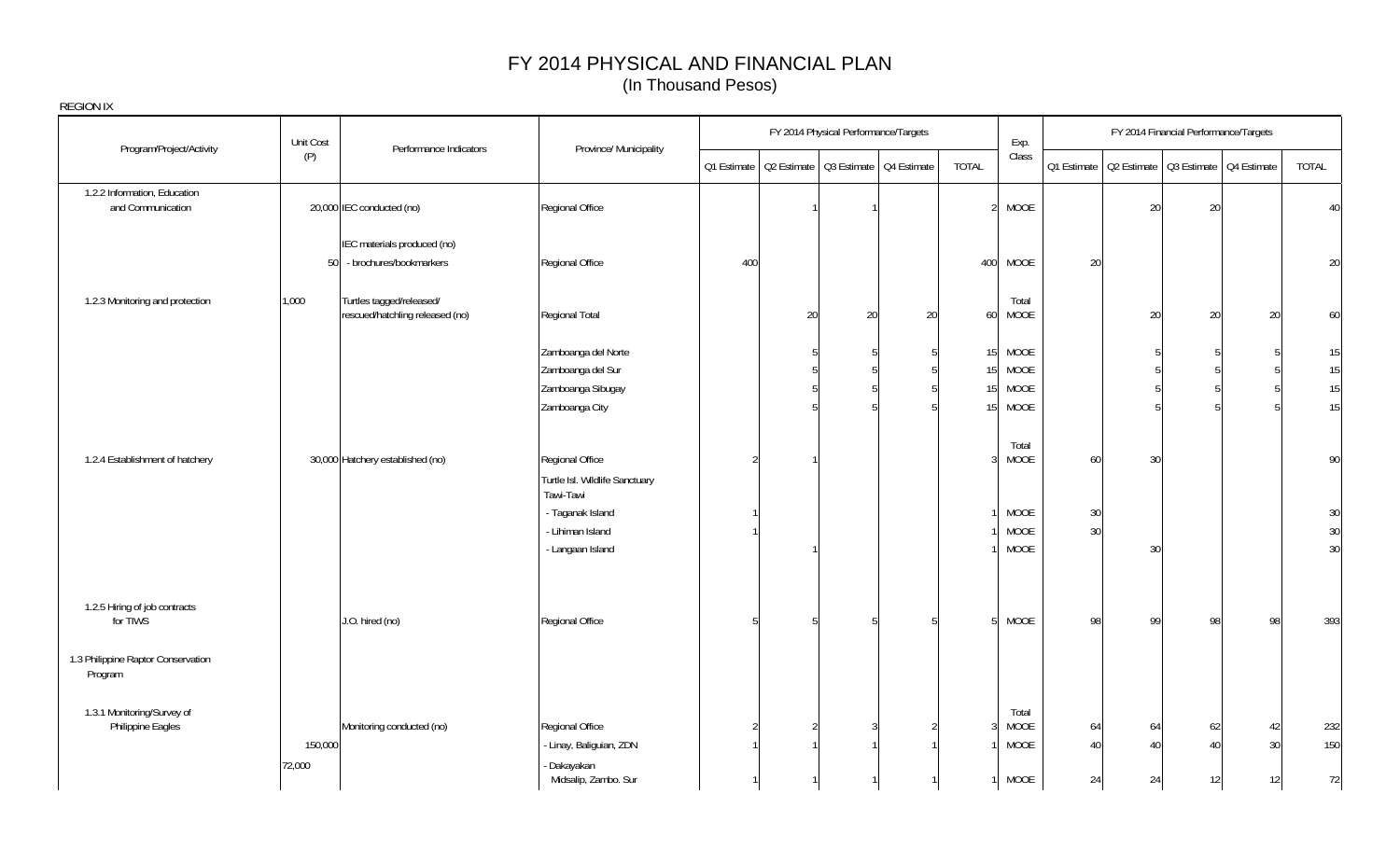|                                                                                    | Unit Cost               |                                           |                                                                                   |             | FY 2014 Physical Performance/Targets    |                                  |                | Exp.                          |         |          | FY 2014 Financial Performance/Targets                 |                |
|------------------------------------------------------------------------------------|-------------------------|-------------------------------------------|-----------------------------------------------------------------------------------|-------------|-----------------------------------------|----------------------------------|----------------|-------------------------------|---------|----------|-------------------------------------------------------|----------------|
| Program/Project/Activity                                                           | (P)                     | Performance Indicators                    | Province/ Municipality                                                            | Q1 Estimate | Q2 Estimate   Q3 Estimate   Q4 Estimate |                                  | TOTAL          | Class                         |         |          | Q1 Estimate   Q2 Estimate   Q3 Estimate   Q4 Estimate | TOTAL          |
|                                                                                    | 10,000                  |                                           | - PNP, ZC/Sibuco, ZDN                                                             |             |                                         |                                  |                | <b>MOOE</b>                   |         |          | 10 <sup>1</sup>                                       | 10             |
| 1.3.2 Information, Education<br>Campaign<br>- Philippine Eagle Week<br>Celebration |                         | 5,000 IEC conducted (no0                  | Regional Office<br>- Linay, Baliguian, ZDN<br>- Dakayakan<br>Midsalip, Zambo. Sur |             |                                         | $\mathfrak{D}$<br>$\mathfrak{D}$ | Ջ              | Total<br>MOOE<br>MOOE<br>MOOE | 5<br>г, | 15<br>10 | 20<br>10<br>10 <sup>1</sup>                           | 40<br>20<br>20 |
| - Production of IEC materials                                                      | 1,200                   | Tarpaulins (no)                           | Regional Office                                                                   |             |                                         |                                  |                | MOOE<br>5 <sup>1</sup>        |         |          |                                                       | 6              |
| 1.4 Monitoring/Documentation<br>of roosting sites of Flying Foxes                  |                         | Reported roosting sites<br>monitored (no) | Regional Total                                                                    |             |                                         |                                  | 5              | Total<br>MOOE                 | $20\,$  | 40       |                                                       | 20<br>86       |
|                                                                                    |                         |                                           | Regional Office<br>Zamboanga City                                                 |             |                                         |                                  |                | MOOE<br>MOOE                  | $20\,$  | 40       |                                                       | 20<br>80<br>6  |
|                                                                                    |                         | 15,000 IEC conducted (no)                 | Regional Office                                                                   |             |                                         |                                  | $\overline{2}$ | MOOE                          |         | 15       | 15                                                    | 30             |
| 1.5 Monitoring of migratory birds<br>- Population trending and                     |                         | 10,000 Monitoring conducted (no)          | Regional Office                                                                   |             |                                         |                                  |                | 18 MOOE                       | 70      | 40       | 40                                                    | 30<br>180      |
| species diversity                                                                  |                         |                                           | - ZDN/ZDS/ZS/ZC                                                                   |             |                                         |                                  |                |                               |         |          |                                                       |                |
| 2. Operations/mobilization of Wildlife<br>Traffic Monotoring Units (WTMU)          | 200,000/<br><b>WTMU</b> |                                           |                                                                                   |             |                                         |                                  |                | Total<br>MOOE                 | $50\,$  | 20       | 130                                                   | 200            |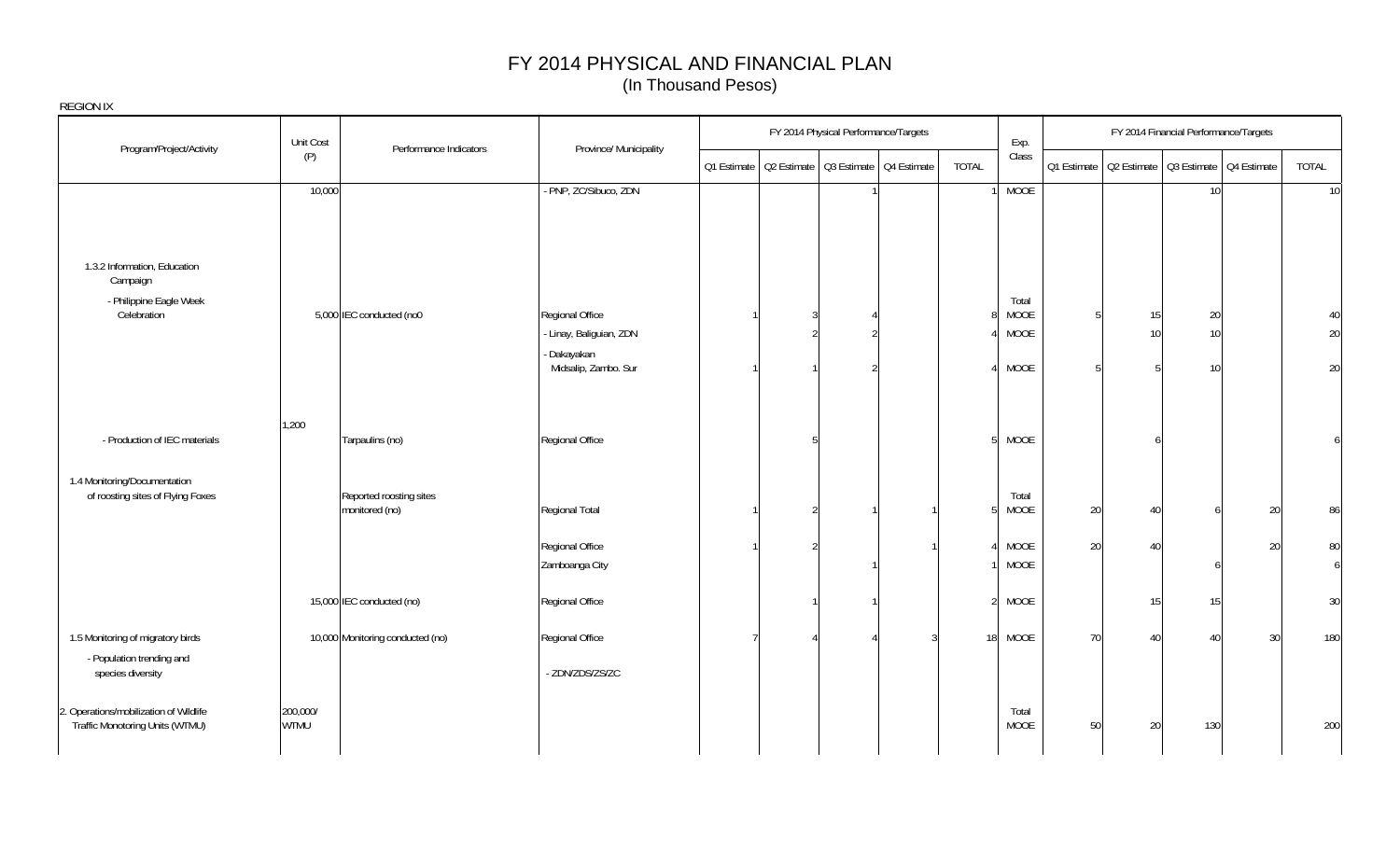| <b>REGION IX</b>                                                |             |                                                                    |                        |             | FY 2014 Physical Performance/Targets    |              |             |             |     | FY 2014 Financial Performance/Targets   |     |       |
|-----------------------------------------------------------------|-------------|--------------------------------------------------------------------|------------------------|-------------|-----------------------------------------|--------------|-------------|-------------|-----|-----------------------------------------|-----|-------|
| Program/Project/Activity                                        | Unit Cost   | Performance Indicators                                             | Province/ Municipality |             |                                         |              | Exp.        |             |     |                                         |     |       |
|                                                                 | (P)         |                                                                    |                        | Q1 Estimate | Q2 Estimate   Q3 Estimate   Q4 Estimate | <b>TOTAL</b> | Class       | Q1 Estimate |     | Q2 Estimate   Q3 Estimate   Q4 Estimate |     | TOTAL |
| 2.1 Procurement & distribution of                               |             |                                                                    |                        |             |                                         |              |             |             |     |                                         |     |       |
| IEC material (tarpaulin,<br>brochures, leaflets, etc.)          |             | IEC materials procured &                                           |                        |             |                                         |              |             |             |     |                                         |     |       |
|                                                                 |             | distributed (no)                                                   | Regional Office        |             |                                         |              | MOOE        |             | 20  |                                         |     | 20    |
|                                                                 |             |                                                                    |                        |             |                                         |              |             |             |     |                                         |     |       |
| 2.2 Procurement of uniforms                                     |             | sets of uniform procured (no)                                      | Regional Office        |             |                                         |              | MOOE        | 50          |     |                                         |     | 50    |
| 2. 3 Conduct of capability building                             |             |                                                                    |                        |             |                                         |              |             |             |     |                                         |     |       |
| (Orientation/seminar/training)                                  |             | capability building conducted (no)                                 | Regional Office        |             |                                         |              | MOOE        |             |     | 130                                     |     | 130   |
| 3. Deputaton and mobilization of                                | 350,000/    |                                                                    |                        |             |                                         |              | Total       |             |     |                                         |     |       |
| Wildlife Enforcement Officers (WEOs)                            | region      |                                                                    |                        |             |                                         |              | MOOE        | 175         | 60  | 115                                     |     | 350   |
| 3.1 Procurement & distribution of                               |             |                                                                    |                        |             |                                         |              |             |             |     |                                         |     |       |
| IEC materials, tarpaulins,<br>brochures, leaflets, etc.)        |             | IEC materials procured &                                           |                        |             |                                         |              |             |             |     |                                         |     |       |
|                                                                 |             | distributed (no)                                                   | Regional Office        |             |                                         |              | MOOE        | 60          |     |                                         |     | 60    |
| 3.2 Procurement of uniforms                                     |             | Set of uniforms procured (no)                                      | Regional Office        |             |                                         |              | <b>MOOE</b> |             | 60  |                                         |     | 60    |
| 3.3 Conduct of capacity building                                |             |                                                                    |                        |             |                                         |              |             |             |     |                                         |     |       |
|                                                                 | 115,000/per |                                                                    |                        |             |                                         |              |             |             |     |                                         |     |       |
| (Orientation/seminar/training)                                  | training    | Capacity conducted (no)                                            | Regional Office        |             |                                         |              | 2 MOOE      | 115         |     | 115                                     |     | 230   |
|                                                                 |             |                                                                    |                        |             |                                         |              |             |             |     |                                         |     |       |
| 4. Operation and maintenance of<br>Wildlife Rescue Center (WRC) | 1,650,000/  |                                                                    |                        |             |                                         |              |             |             |     |                                         |     |       |
|                                                                 | <b>WRC</b>  |                                                                    |                        |             |                                         |              |             |             |     |                                         |     |       |
|                                                                 |             | Wildlife rescue center (WRC)operationalized<br>and maintained (no) | Regional Office        |             |                                         |              | <b>MOOE</b> | 300         | 600 | 525                                     | 225 | 1,650 |
|                                                                 |             |                                                                    | - Lacupayan, Tigbao    |             |                                         |              |             |             |     |                                         |     |       |
|                                                                 |             |                                                                    | Zamboanga del Sur      |             |                                         |              |             |             |     |                                         |     |       |
|                                                                 |             |                                                                    |                        |             |                                         |              | Total       |             |     |                                         |     |       |
| 5. Project Management Supervision                               |             |                                                                    | Regional Total         |             |                                         |              | <b>MOOE</b> | 79          | 79  | 79                                      | 79  | 316   |
|                                                                 |             |                                                                    |                        |             |                                         |              |             |             |     |                                         |     |       |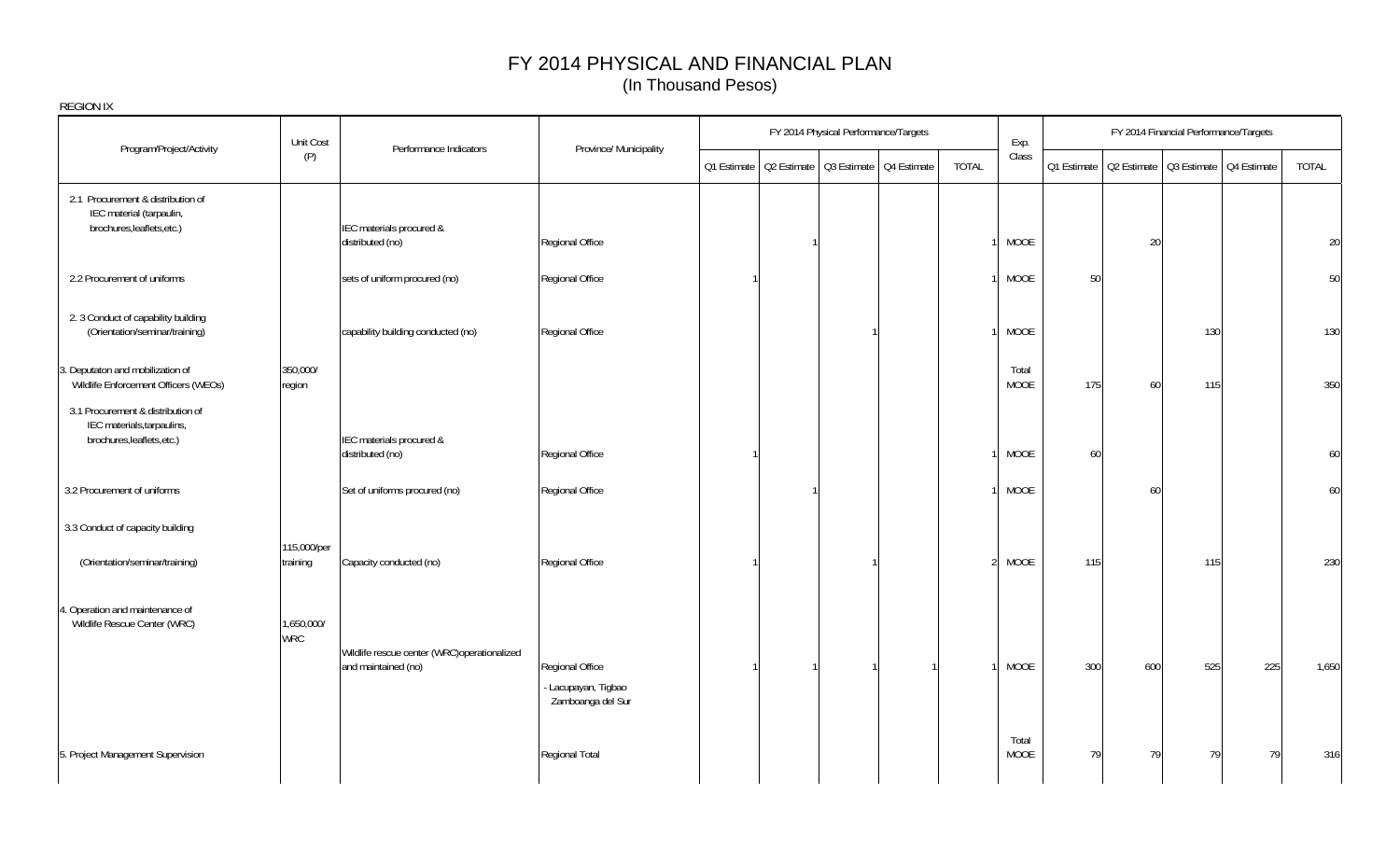| REGION IX                                                         |            |                                                                                |                                       |                                                       |     |                                      |       |               |                |     |                                       |                                                       |        |
|-------------------------------------------------------------------|------------|--------------------------------------------------------------------------------|---------------------------------------|-------------------------------------------------------|-----|--------------------------------------|-------|---------------|----------------|-----|---------------------------------------|-------------------------------------------------------|--------|
|                                                                   | Unit Cost  |                                                                                |                                       |                                                       |     | FY 2014 Physical Performance/Targets |       | Exp.          |                |     | FY 2014 Financial Performance/Targets |                                                       |        |
| Program/Project/Activity                                          | (P)        | Performance Indicators                                                         | Province/ Municipality                | 01 Estimate   02 Estimate   03 Estimate   04 Estimate |     |                                      | TOTAL | Class         |                |     |                                       | Q1 Estimate   Q2 Estimate   Q3 Estimate   Q4 Estimate | TOTAL  |
|                                                                   |            |                                                                                | Regional Office                       |                                                       |     |                                      |       | <b>MOOE</b>   | 70             | 70  | 70                                    | 70                                                    | 280    |
|                                                                   |            |                                                                                | Zamboanga del Norte                   |                                                       |     |                                      |       | MOOE          | $\overline{3}$ | 3   |                                       | ্ব                                                    | 12     |
|                                                                   |            |                                                                                | Zamboanga del Sur                     |                                                       |     |                                      |       | <b>MOOE</b>   | ্ব             |     |                                       |                                                       | $12\,$ |
|                                                                   |            |                                                                                | Zamboanga City                        |                                                       |     |                                      |       | MOOE          |                |     |                                       |                                                       | 12     |
| A. 03.d.3 Management of Coastal<br>and Marine Resources/<br>Areas |            |                                                                                |                                       |                                                       |     |                                      |       |               |                |     |                                       |                                                       |        |
| . Sustainable Coral Reef<br>Ecosystem Management                  |            |                                                                                |                                       |                                                       |     |                                      |       |               |                |     |                                       |                                                       |        |
|                                                                   | 200,000/ha | Coral reef assessed and<br>mapped (ha)                                         | Regional Office                       |                                                       |     |                                      |       | <b>MOOE</b>   | 80             | 120 |                                       |                                                       | 200    |
|                                                                   |            |                                                                                | Aliguay Isl. PLS                      |                                                       |     |                                      |       |               |                |     |                                       |                                                       |        |
|                                                                   |            | Milestone indicators:                                                          | Dapitan City, ZDN                     |                                                       |     |                                      |       |               |                |     |                                       |                                                       |        |
|                                                                   |            | - habitat vulnerability<br>assessment (%)                                      |                                       | 100                                                   |     |                                      | 100   |               |                |     |                                       |                                                       |        |
|                                                                   |            | - survey and mapping of coral<br>reef areas (%)                                |                                       | 100                                                   |     |                                      | 100   |               |                |     |                                       |                                                       |        |
|                                                                   |            | underwater resource<br>assessment/analysis (%)                                 |                                       | 60                                                    | 40  |                                      | 100   |               |                |     |                                       |                                                       |        |
|                                                                   |            | collection and compilation of<br>available scientific data/<br>information (%) |                                       | 50                                                    | 50  |                                      | 100   |               |                |     |                                       |                                                       |        |
|                                                                   |            | establishment/management of<br>coral resource database (%)                     |                                       |                                                       | 100 |                                      | 100   |               |                |     |                                       |                                                       |        |
|                                                                   |            | coral reef areas rehabilitated<br>and protected (ha)                           | Regional Office                       |                                                       |     |                                      |       | Total<br>MOOE | 50             | 200 | 200                                   | 200                                                   | 650    |
|                                                                   | 450,000/ha |                                                                                | Aliguay Isl. PLS<br>Dapitan City, ZDN |                                                       |     |                                      |       | MOOE          |                | 150 | 150                                   | 150                                                   | 450    |
|                                                                   | 100,000/ha |                                                                                | Murcielagos Isl. PLS<br>Labason, ZDN  |                                                       |     |                                      |       | MOOE          | 25             | 25  | 25                                    | 25                                                    | 100    |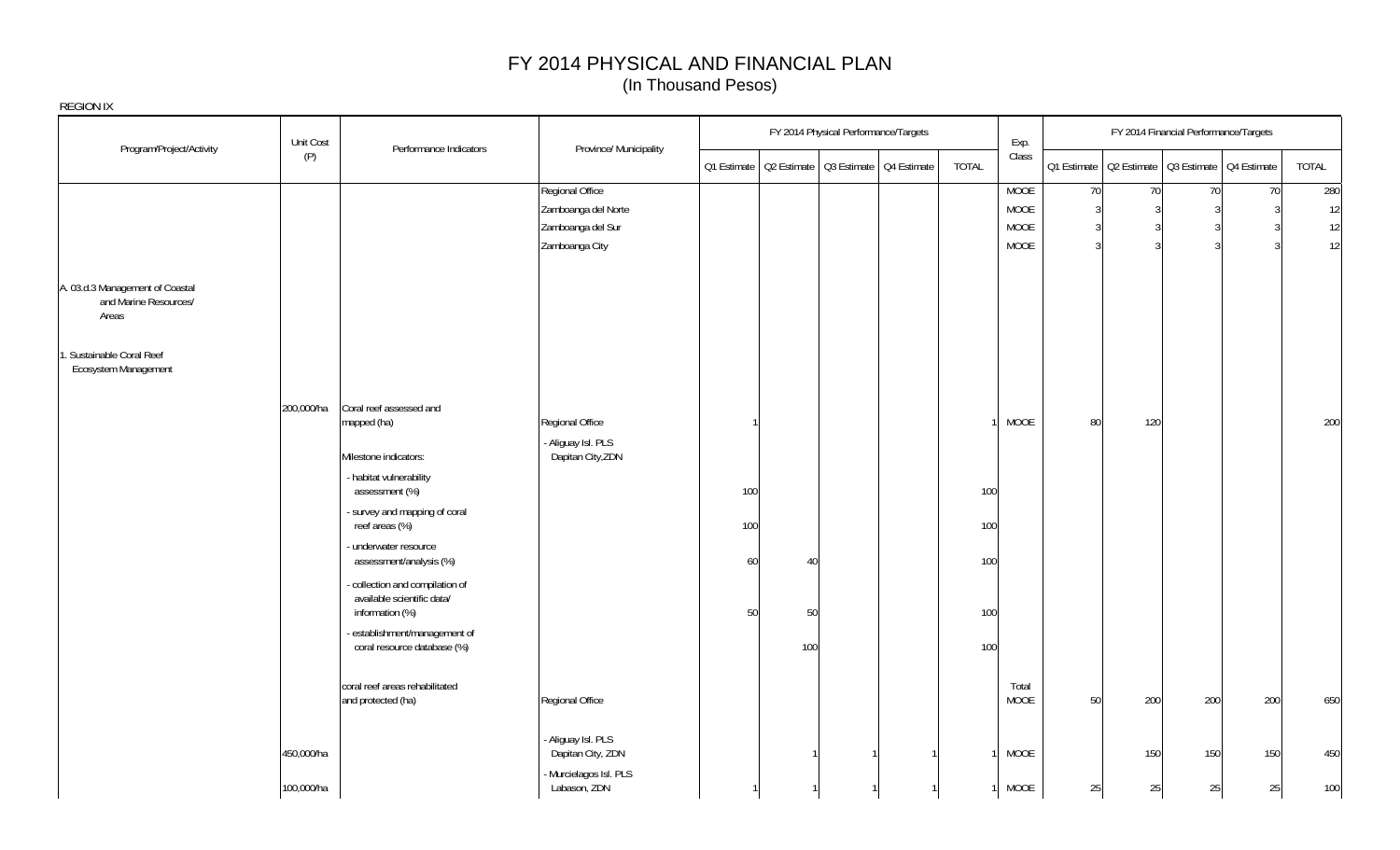|                                                                                                      | Unit Cost              | Performance Indicators                                                                               | Province/ Municipality                    | FY 2014 Physical Performance/Targets<br>Q1 Estimate   Q2 Estimate   Q3 Estimate   Q4 Estimate |  |                | Exp. |                 |               | FY 2014 Financial Performance/Targets |     |                                                       |           |           |
|------------------------------------------------------------------------------------------------------|------------------------|------------------------------------------------------------------------------------------------------|-------------------------------------------|-----------------------------------------------------------------------------------------------|--|----------------|------|-----------------|---------------|---------------------------------------|-----|-------------------------------------------------------|-----------|-----------|
| Program/Project/Activity                                                                             | (P)                    |                                                                                                      |                                           |                                                                                               |  |                |      | <b>TOTAL</b>    | Class         |                                       |     | 01 Estimate   02 Estimate   03 Estimate   04 Estimate |           | TOTAL     |
|                                                                                                      | 100,000/ha             |                                                                                                      | - Triton Island<br>Vincenzo Sagun, ZDS    |                                                                                               |  |                |      |                 | MOOE          | 25                                    | 25  | 25                                                    | 25        | 100       |
|                                                                                                      | 75,000/<br>proj. site  | social mobilization and<br>development conducted/<br>implemented (no)                                | Regional Office<br>- Aliguay Isl. PLS     |                                                                                               |  |                |      |                 | MOOE          | 10                                    | 26  | 25                                                    | 14        | 75        |
|                                                                                                      |                        |                                                                                                      | Dapitan City, ZDN                         |                                                                                               |  |                |      |                 |               |                                       |     |                                                       |           |           |
|                                                                                                      | 60,000/<br>proj. site  | MPA networking established<br>and strengthened (no)                                                  | Zamboanga del Norte<br>- Aliguay Isl. PLS |                                                                                               |  |                |      |                 |               |                                       |     |                                                       |           |           |
|                                                                                                      |                        |                                                                                                      | Dapitan City, ZDN                         |                                                                                               |  |                |      |                 | MOOE          | 10 <sup>1</sup>                       | 19  | 19 <sup>1</sup>                                       | 12        | 60        |
|                                                                                                      | 125,000/<br>livelihood | PO organized and<br>strengthened (no)                                                                | Zamboanga del Norte<br>- Aliguay Isl. PLS |                                                                                               |  |                |      |                 | <b>MOOE</b>   | 50                                    | 75  |                                                       |           | 125       |
| 2. Provision of TA to LGUs in<br>ICM Planning                                                        |                        |                                                                                                      | Dapitan City, ZDN                         |                                                                                               |  |                |      |                 |               |                                       |     |                                                       |           |           |
|                                                                                                      | 200,000                | Coastal municipalities implementing ICM Plans<br>in consonance with the National ICM program<br>(no) | Regional Office                           |                                                                                               |  |                |      |                 |               |                                       |     |                                                       |           |           |
|                                                                                                      |                        |                                                                                                      | - Sibutad, ZDN                            |                                                                                               |  |                |      |                 | MOOE          | 40                                    | 60  | 60                                                    | 40        | 200       |
| 3. Trainings/seminars/workshops/<br>conducted/attended by CMMD<br>Focal Persons & other stakeholders |                        | Trainings/seminars/workshops<br>attended/conducted (no)                                              | Regional Total                            | $\mathfrak{D}$                                                                                |  | $\mathfrak{D}$ |      | 10 <sup>1</sup> | Total<br>MOOE | 31                                    | 130 | 30                                                    | 132       | 323       |
|                                                                                                      |                        |                                                                                                      | Regional Office<br>Zamboanga del Norte    |                                                                                               |  |                |      | $\overline{2}$  | MOOE<br>MOOE  | 16                                    | 100 |                                                       | 100<br>17 | 200<br>33 |
|                                                                                                      |                        |                                                                                                      | Zamboanga del Sur<br>Zamboanga Sibugay    |                                                                                               |  |                |      |                 | MOOE<br>MOOE  | 15                                    | 15  | 15                                                    | 15        | 30<br>30  |
|                                                                                                      |                        |                                                                                                      | Zamboanga City                            |                                                                                               |  |                |      | 21              | MOOE          |                                       | 15  | 15                                                    |           | 30        |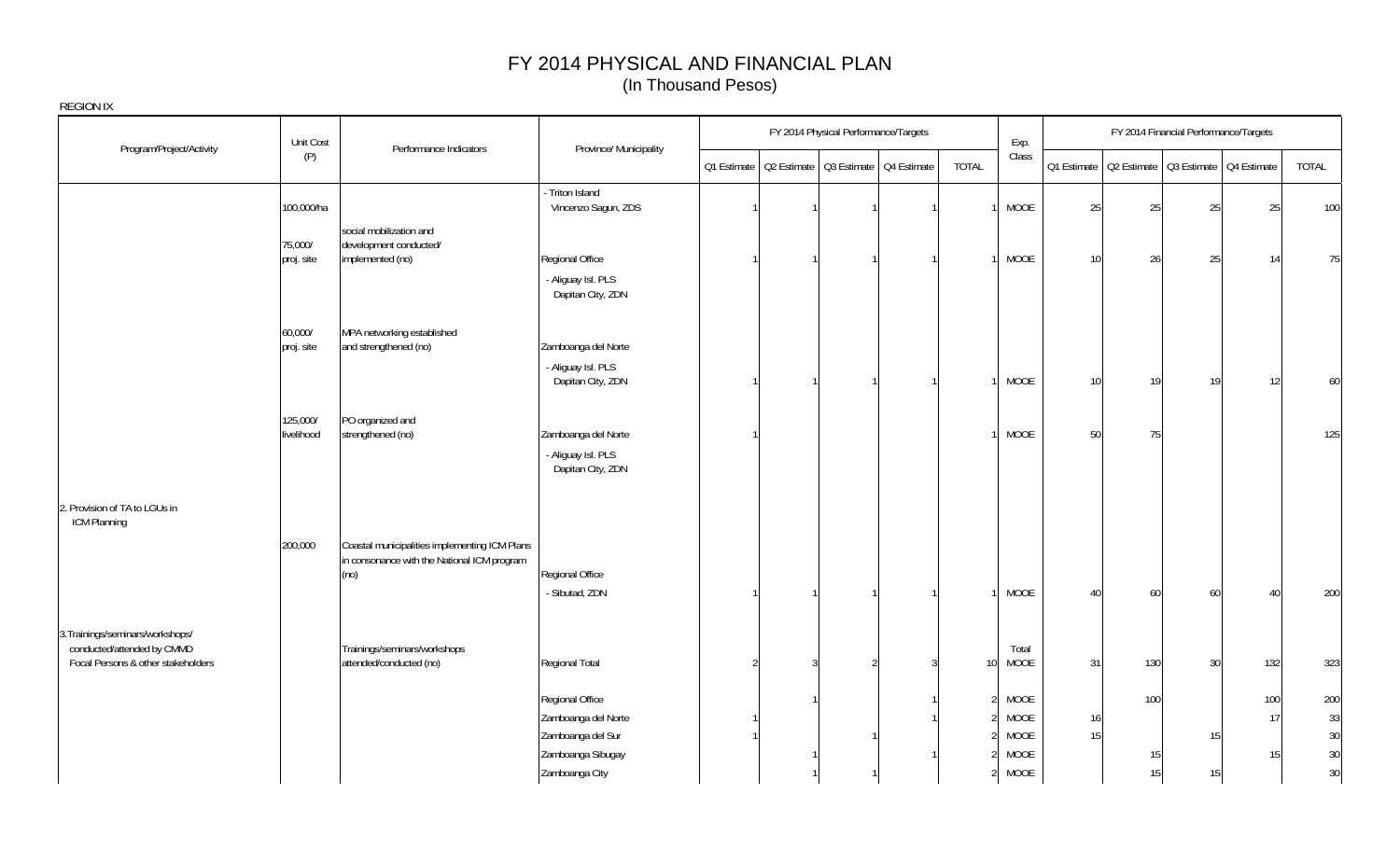|                                                                                | Unit Cost |                                      |                               |         | FY 2014 Physical Performance/Targets                  |              | Exp.             |             |                                         | FY 2014 Financial Performance/Targets |          |           |
|--------------------------------------------------------------------------------|-----------|--------------------------------------|-------------------------------|---------|-------------------------------------------------------|--------------|------------------|-------------|-----------------------------------------|---------------------------------------|----------|-----------|
| Program/Project/Activity                                                       | (P)       | Performance Indicators               | Province/ Municipality        |         | Q1 Estimate   Q2 Estimate   Q3 Estimate   Q4 Estimate | <b>TOTAL</b> | Class            | Q1 Estimate | Q2 Estimate   Q3 Estimate   Q4 Estimate |                                       |          | TOTAL     |
| 4. Capital Outlay                                                              |           |                                      | Regional Office               |         |                                                       |              |                  |             |                                         |                                       |          |           |
| 5. Project Management and<br>Supervision                                       |           |                                      | Regional Office               |         |                                                       |              | Total            | 45          | 49                                      | 50                                    | 45       | 189       |
|                                                                                |           |                                      |                               |         |                                                       |              | PS<br>MOOE       | 25<br>20    | 25<br>24                                | 25<br>25                              | 25<br>20 | 100<br>89 |
| A.03.e Clonal Nursery and<br>Production of Quality<br>Planting Materials (QPM) |           |                                      |                               |         |                                                       |              |                  |             |                                         |                                       |          |           |
| 1. Production/procurement of<br>Premium/Indigenous seedlings                   | 12        | Seedlings produced/<br>procured (no) | Regional office               | 500,000 |                                                       |              | 500,000 Total CO |             | 6,000                                   |                                       |          | 6,000     |
|                                                                                |           |                                      | Zamboanga del Norte           | 259,500 |                                                       | 259,500      | CO               |             | 3,114                                   |                                       |          | 3,114     |
|                                                                                |           |                                      | CENRO Dapitan<br>1st District | 70,000  |                                                       | 70,000       | CO               |             | 840                                     |                                       |          | 840       |
|                                                                                |           |                                      | - Sergio Osmeña               | 62,500  |                                                       | 62,500       |                  |             | 750                                     |                                       |          | 750       |
|                                                                                |           |                                      | - Polanco                     | 7,500   |                                                       | 7,500        |                  |             | 90                                      |                                       |          | 90        |
|                                                                                |           |                                      | CENRO Dipolog<br>2nd District | 90,000  |                                                       | 90,000       | CO               |             | 1,080                                   |                                       |          | 1,080     |
|                                                                                |           |                                      | - Katipunan                   | 10,000  |                                                       | 10,000       |                  |             | 120                                     |                                       |          | 120       |
|                                                                                |           |                                      | - Manuel Roxas                | 22,500  |                                                       | 22,500       |                  |             | 270                                     |                                       |          | 270       |
|                                                                                |           |                                      | - Manukan                     | 10,000  |                                                       | 10,000       |                  |             | 120                                     |                                       |          | 120       |
|                                                                                |           |                                      | - Jose Dalman                 | 10,000  |                                                       | 10,000       |                  |             | 120                                     |                                       |          | 120       |
|                                                                                |           |                                      | - Sindangan                   | 7,500   |                                                       | 7,500        |                  |             | 90                                      |                                       |          | 90        |
|                                                                                |           |                                      | - Siayan                      | 27,500  |                                                       | 27,500       |                  |             | 330                                     |                                       |          | 330       |
|                                                                                |           |                                      | - Dipolog                     | 2,500   |                                                       | 2,500        |                  |             | 30                                      |                                       |          | 30        |
|                                                                                |           |                                      | <b>CENRO Liloy</b>            | 65,000  |                                                       | 65,000       | CO               |             | 780                                     |                                       |          | 780       |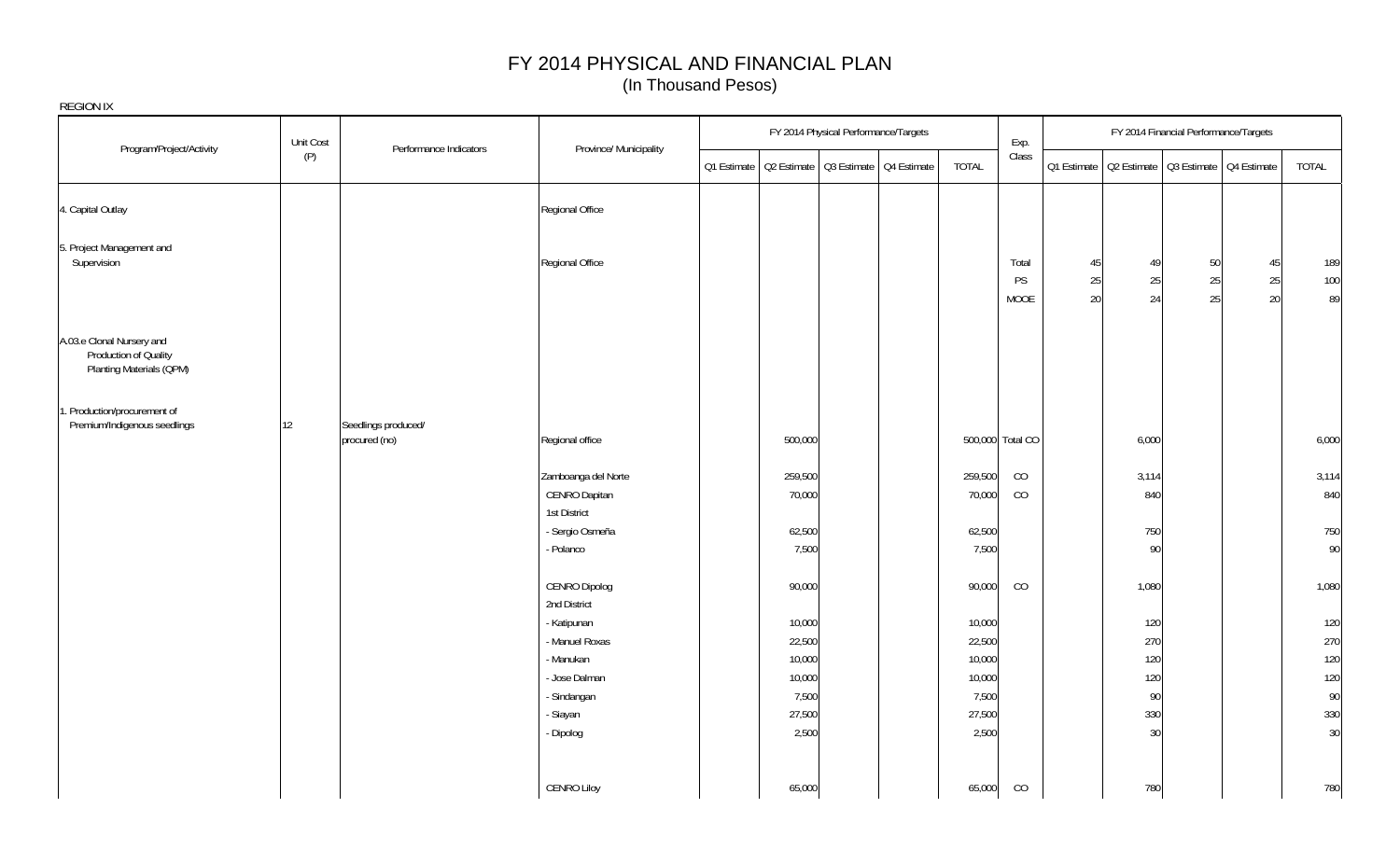|                          | Unit Cost | Performance Indicators | Province/ Municipality |                                                        | FY 2014 Physical Performance/Targets |              | Exp.  | FY 2014 Financial Performance/Targets                 |       |
|--------------------------|-----------|------------------------|------------------------|--------------------------------------------------------|--------------------------------------|--------------|-------|-------------------------------------------------------|-------|
| Program/Project/Activity | (P)       |                        |                        | Q2 Estimate   Q3 Estimate   Q4 Estimate<br>Q1 Estimate |                                      | <b>TOTAL</b> | Class | 01 Estimate   02 Estimate   03 Estimate   04 Estimate | TOTAL |
|                          |           |                        | 3rd district           |                                                        |                                      |              |       |                                                       |       |
|                          |           |                        | - Leon Postigo         | 15,000                                                 |                                      | 15,000       |       | 180                                                   | 180   |
|                          |           |                        | - Godod                | 15,000                                                 |                                      | 15,000       |       | 180                                                   | 180   |
|                          |           |                        | - Salug                | 15,000                                                 |                                      | 15,000       |       | 180                                                   | 180   |
|                          |           |                        | - Gutalac              | 15,000                                                 |                                      | 15,000       |       | 180                                                   | 180   |
|                          |           |                        | - Tampilisan           | 5,000                                                  |                                      | 5,000        |       | 60                                                    | 60    |
|                          |           |                        | CENRO Siocon           | 34,500                                                 |                                      | 34,500       | CO    | 414                                                   | 414   |
|                          |           |                        | 3rd District           |                                                        |                                      |              |       |                                                       |       |
|                          |           |                        | - Sibuco               | 5,000                                                  |                                      | 5,000        |       | 60                                                    | 60    |
|                          |           |                        | - Baliguian            | 15,000                                                 |                                      | 15,000       |       | 180                                                   | 180   |
|                          |           |                        | - Siocon               | 14,500                                                 |                                      | 14,500       |       | 174                                                   | 174   |
|                          |           |                        | Zamboanga del Sur      | 84,500                                                 |                                      | 84,500       | CO    | 1,014                                                 | 1,014 |
|                          |           |                        | CENRO Pagadian         | 34,500                                                 |                                      | 34,500       | CO    | 414                                                   | 414   |
|                          |           |                        | 1st District           |                                                        |                                      |              |       |                                                       |       |
|                          |           |                        | - Pagadian             | 5,000                                                  |                                      | 5,000        |       | 60                                                    | 60    |
|                          |           |                        | - Labangan             | 4,500                                                  |                                      | 4,500        |       | 54                                                    | 54    |
|                          |           |                        | - Sominot              | 5,000                                                  |                                      | 5,000        |       | 60                                                    | 60    |
|                          |           |                        | - Molave               | 5,000                                                  |                                      | 5,000        |       | 60                                                    | 60    |
|                          |           |                        | - Midsalip             | 5,000                                                  |                                      | 5,000        |       | 60                                                    | 60    |
|                          |           |                        | - Mahayag              | 5,000                                                  |                                      | 5,000        |       | 60                                                    | 60    |
|                          |           |                        | - Dumingag             | 5,000                                                  |                                      | 5,000        |       | 60                                                    | 60    |
|                          |           |                        | <b>CENRO Guipos</b>    | 50,000                                                 |                                      | 50,000       | CO    | 600                                                   | 600   |
|                          |           |                        | 2nd District           |                                                        |                                      |              |       |                                                       |       |
|                          |           |                        | - Bayog                | 5,000                                                  |                                      | 5,000        |       | 60                                                    | 60    |
|                          |           |                        | - Tigbao               | 5,000                                                  |                                      | 5,000        |       | 60                                                    | 60    |
|                          |           |                        | - Kumalarang           | 2,500                                                  |                                      | 2,500        |       | 30                                                    | 30    |
|                          |           |                        | - Guipos               | 7,500                                                  |                                      | 7,500        |       | 90                                                    | 90    |
|                          |           |                        | - San Miguel           | 7,500                                                  |                                      | 7,500        |       | 90                                                    | 90    |
|                          |           |                        | - Dumalinao            | 7,500                                                  |                                      | 7,500        |       | 90                                                    | 90    |
|                          |           |                        | - Lakewood             | 7,500                                                  |                                      | 7,500        |       | 90                                                    | 90    |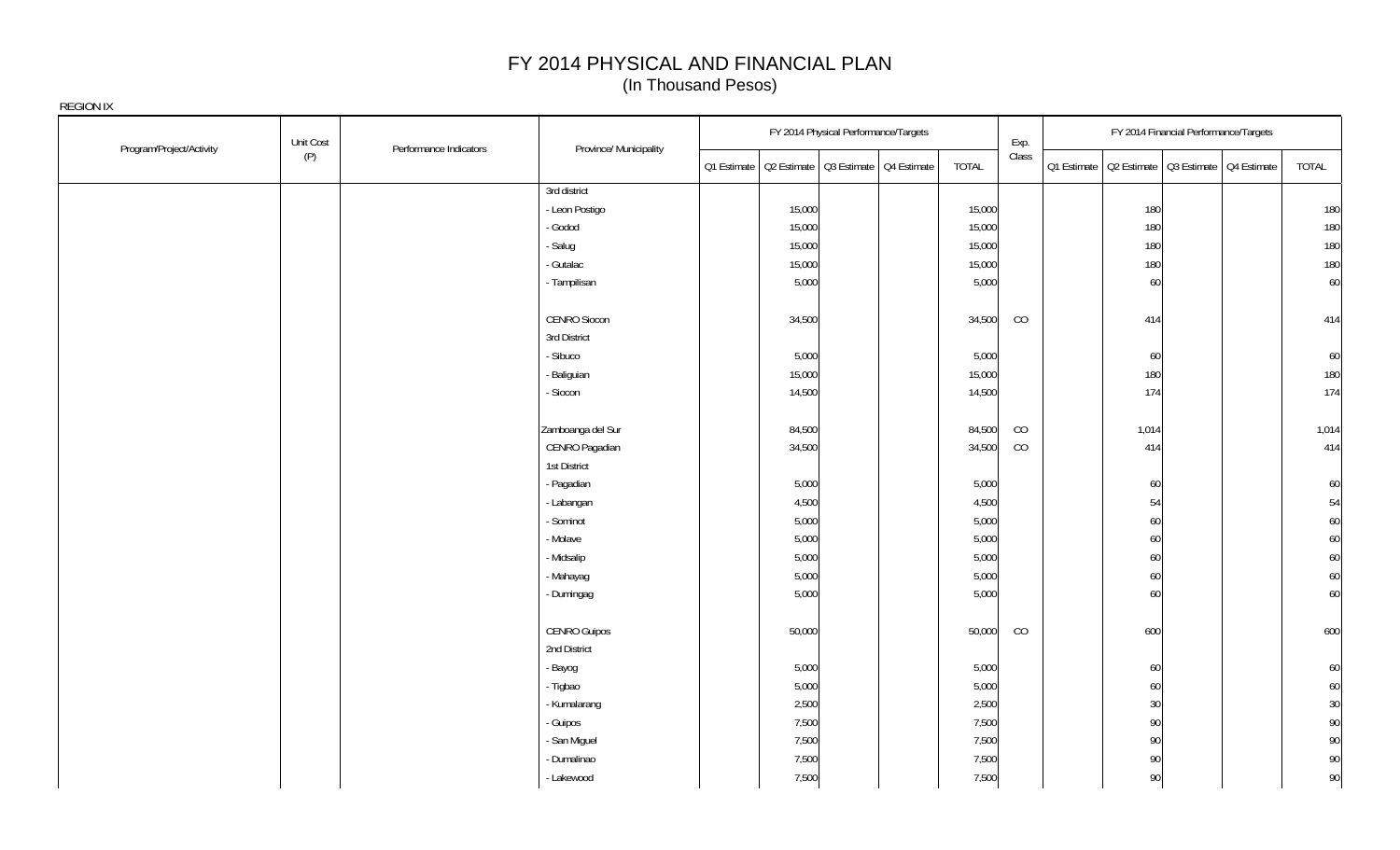|                                                                                      | Unit Cost |                                                       |                        |    |         | FY 2014 Physical Performance/Targets                  |                | Exp.  |     |       | FY 2014 Financial Performance/Targets                 |     |       |
|--------------------------------------------------------------------------------------|-----------|-------------------------------------------------------|------------------------|----|---------|-------------------------------------------------------|----------------|-------|-----|-------|-------------------------------------------------------|-----|-------|
| Program/Project/Activity                                                             | (P)       | Performance Indicators                                | Province/ Municipality |    |         | Q1 Estimate   Q2 Estimate   Q3 Estimate   Q4 Estimate | <b>TOTAL</b>   | Class |     |       | Q1 Estimate   Q2 Estimate   Q3 Estimate   Q4 Estimate |     | TOTAL |
|                                                                                      |           |                                                       | - Lapuyan              |    | 7,500   |                                                       | 7,500          |       |     | 90    |                                                       |     | 90    |
|                                                                                      |           |                                                       | Zamboanga Sibugay      |    | 36,000  |                                                       | 36,000         | CO    |     | 432   |                                                       |     | 432   |
|                                                                                      |           |                                                       | CENRO Buug             |    | 11,000  |                                                       | 11,000         | CO    |     | 132   |                                                       |     | 132   |
|                                                                                      |           |                                                       | 1st district           |    |         |                                                       |                |       |     |       |                                                       |     |       |
|                                                                                      |           |                                                       | - Buug                 |    | 6,000   |                                                       | 6,000          |       |     | 72    |                                                       |     | 72    |
|                                                                                      |           |                                                       | - Diplahan             |    | 5,000   |                                                       | 5,000          |       |     | 60    |                                                       |     | 60    |
|                                                                                      |           |                                                       | CENRO Ipil             |    | 25,000  |                                                       | 25,000         | CO    |     | 300   |                                                       |     | 300   |
|                                                                                      |           |                                                       | 2nd District           |    |         |                                                       |                |       |     |       |                                                       |     |       |
|                                                                                      |           |                                                       | - Roseller T. Lim      |    | 7,500   |                                                       | 7,500          |       |     | 90    |                                                       |     | 90    |
|                                                                                      |           |                                                       | - Naga                 |    | 5,000   |                                                       | 5,000          |       |     | 60    |                                                       |     | 60    |
|                                                                                      |           |                                                       | - Tungawan             |    | 7,500   |                                                       | 7,500          |       |     | 90    |                                                       |     | 90    |
|                                                                                      |           |                                                       | - Titay                |    | 5,000   |                                                       | 5,000          |       |     | 60    |                                                       |     | 60    |
|                                                                                      |           |                                                       | Zamboanga City         |    | 120,000 |                                                       | 120,000        | CO    |     | 1,440 |                                                       |     | 1,440 |
|                                                                                      |           |                                                       | <b>CENRO West</b>      |    | 70,000  |                                                       | 70,000         | CO    |     | 840   |                                                       |     | 840   |
|                                                                                      |           |                                                       | - 1st District         |    |         |                                                       |                |       |     |       |                                                       |     |       |
|                                                                                      |           |                                                       | CENRO East             |    | 50,000  |                                                       | 50,000         | CO    |     | 600   |                                                       |     | 600   |
|                                                                                      |           |                                                       | - 2nd District         |    |         |                                                       |                |       |     |       |                                                       |     |       |
| 2. Maintenance and Operation                                                         |           |                                                       |                        |    |         |                                                       |                |       |     |       |                                                       |     |       |
| of Clonal Nursery                                                                    | 2,500,000 | clonal nursery maintained and<br>operationalized (no) | Regional office        |    |         |                                                       |                | CO    | 624 | 624   | 625                                                   | 627 | 2,500 |
|                                                                                      |           | Seed collected and stored (kg)                        | Regional office        | 30 | 45      | 45<br>30                                              | 150            | MOOE  | 125 | 125   | 125                                                   | 125 | 500   |
| 3. Maintenance of Seed Production<br>Areas (SPA) and Individual Plus<br>Trees (IPTs) |           | SPAs/IPTs maintained (no)                             | Regional Office        |    |         | 3                                                     | $\overline{3}$ | MOOE  | 261 | 261   | 264                                                   | 264 | 1,050 |
| 4. Project Management and<br>Supervision                                             |           |                                                       | Regional Office        |    |         |                                                       |                | MOOE  | 250 | 250   | 250                                                   | 250 | 1,000 |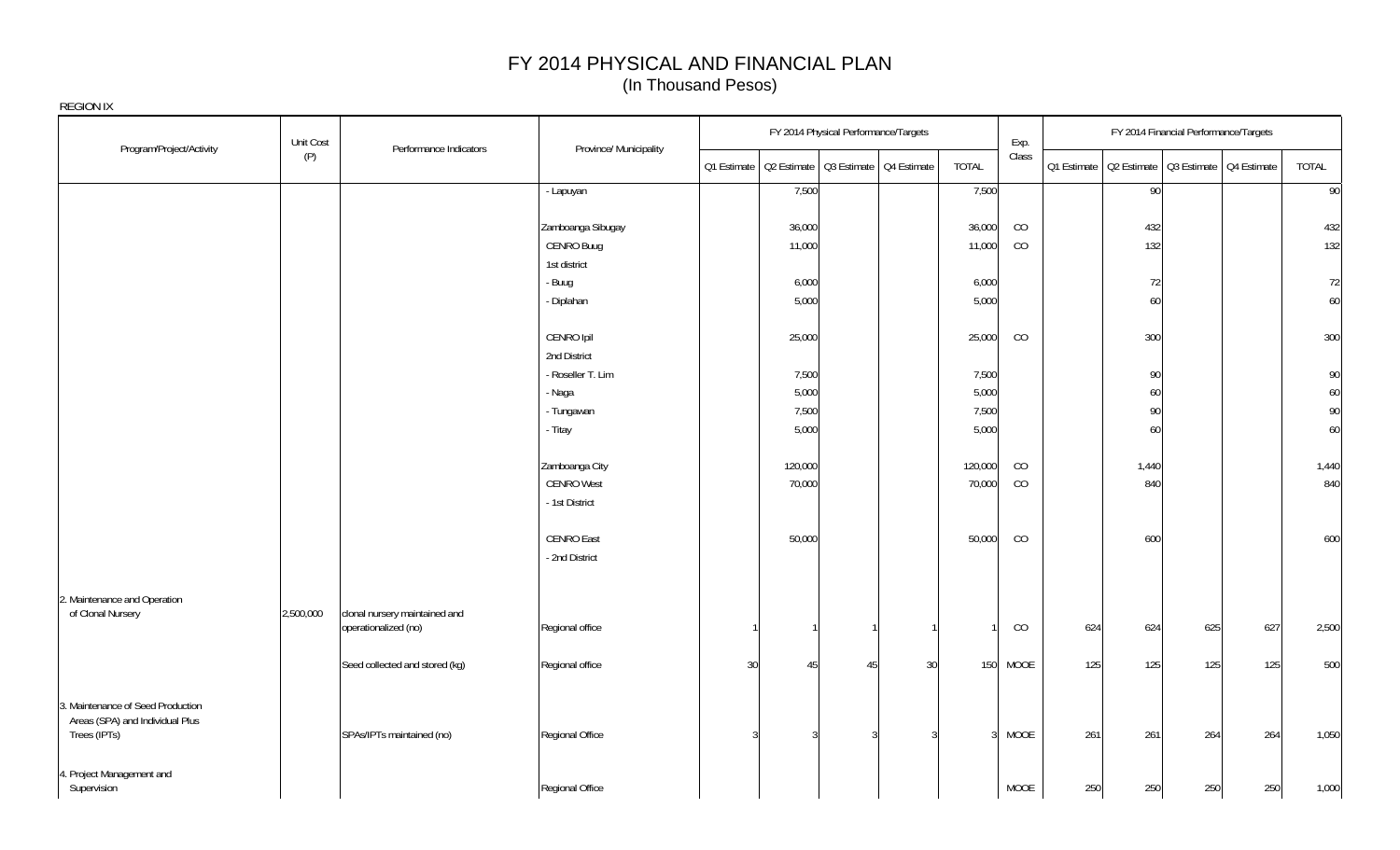| <b>REGION IX</b>                                            |           |                                                                               |                        |             |                                         |       |       |                |    |                                                       |    |       |
|-------------------------------------------------------------|-----------|-------------------------------------------------------------------------------|------------------------|-------------|-----------------------------------------|-------|-------|----------------|----|-------------------------------------------------------|----|-------|
| Program/Project/Activity                                    | Unit Cost | Performance Indicators                                                        | Province/ Municipality |             | FY 2014 Physical Performance/Targets    |       | Exp.  |                |    | FY 2014 Financial Performance/Targets                 |    |       |
|                                                             | (P)       |                                                                               |                        | Q1 Estimate | Q2 Estimate   Q3 Estimate   Q4 Estimate | TOTAL | Class |                |    | Q1 Estimate   Q2 Estimate   Q3 Estimate   Q4 Estimate |    | TOTAL |
| A.03.f Technology Transfer and<br><b>Extension Services</b> |           |                                                                               |                        |             |                                         |       |       |                |    |                                                       |    |       |
| 1. Extension services for Application<br>of ENR Technology  |           |                                                                               |                        |             |                                         |       |       |                |    |                                                       |    |       |
| 1.1 Technology Dissemination                                |           |                                                                               |                        |             |                                         |       |       |                |    |                                                       |    |       |
|                                                             |           | 30,000 technology disseminated (no)<br>-Bagalunga Plantation<br>establishment | Regional Office        |             |                                         | 3     | MOOE  | 30             | 30 | 30                                                    |    | 90    |
|                                                             |           | -Propagation and production<br>of bamboo seedlings                            |                        |             |                                         |       |       |                |    |                                                       |    |       |
|                                                             |           | -Propagation and production<br>of rattan seedlings                            |                        |             |                                         |       |       |                |    |                                                       |    |       |
| 2. Establishment and maintenance of                         |           |                                                                               |                        |             |                                         |       |       |                |    |                                                       |    |       |
| Demonstration of ENR technologies                           | 143,000   | demonstration areas established and<br>maintained (no)                        | Regional Office        |             |                                         |       | MOOE  | 36             | 36 | 36                                                    | 35 | 143   |
| 3. Project Management and Supervision                       |           |                                                                               | Regional Office        |             |                                         |       | MOOE  | $\overline{a}$ |    |                                                       |    | 25    |
|                                                             |           |                                                                               |                        |             |                                         |       |       |                |    |                                                       |    |       |
|                                                             |           |                                                                               |                        |             |                                         |       |       |                |    |                                                       |    |       |
|                                                             |           |                                                                               |                        |             |                                         |       |       |                |    |                                                       |    |       |
|                                                             |           |                                                                               |                        |             |                                         |       |       |                |    |                                                       |    |       |
| MFO 3 - ECOSYSTEM REGULATIONS<br>SERVICES                   |           |                                                                               |                        |             |                                         |       |       |                |    |                                                       |    |       |
| A.03.g Enforcement of Laws, Rules<br>and Regulations        |           |                                                                               |                        |             |                                         |       |       |                |    |                                                       |    |       |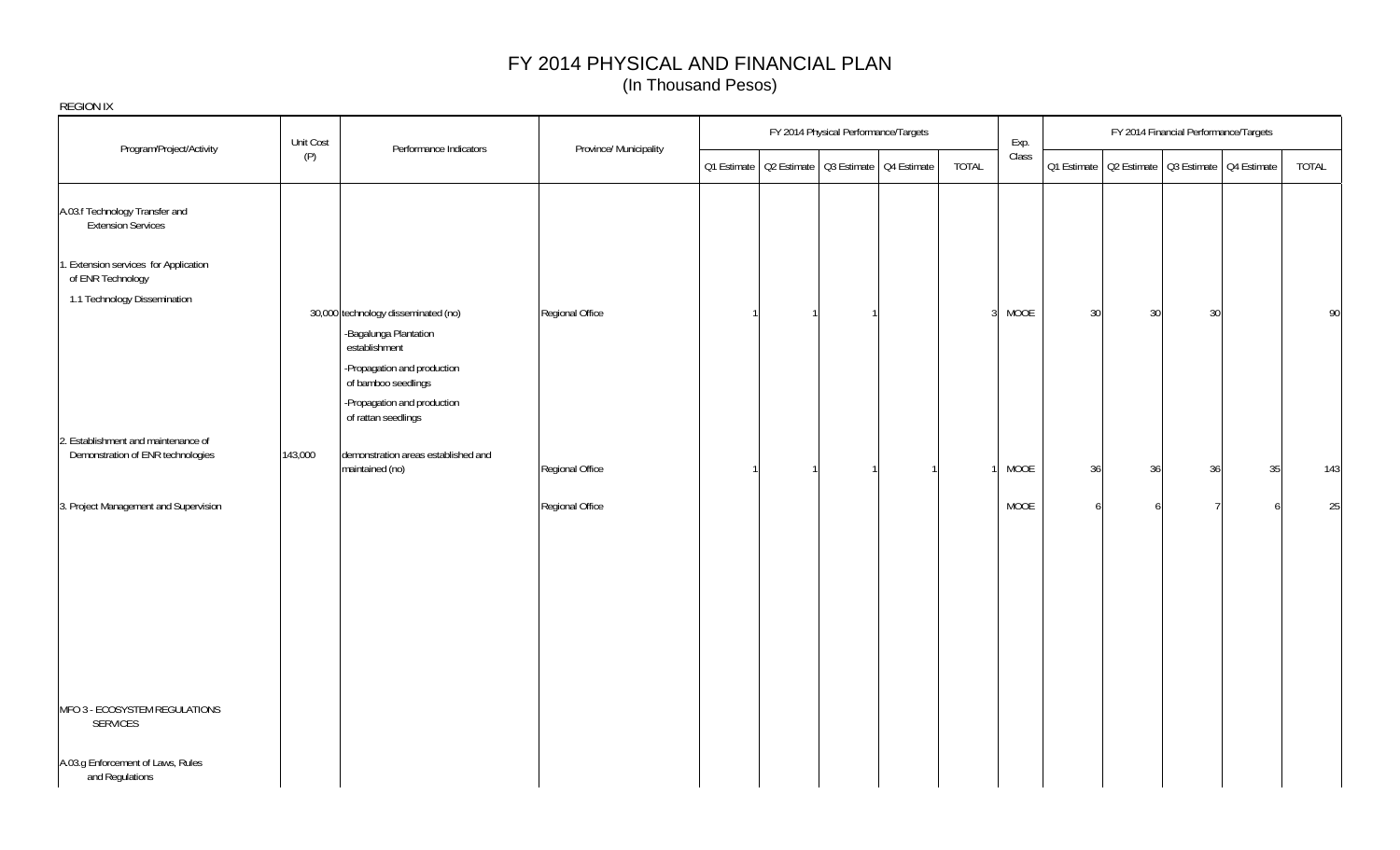| REGION IX                                                                        |                        |                               |                        |                                                       |   |                                      |                 |       |    |                                                       |                                       |                 |       |
|----------------------------------------------------------------------------------|------------------------|-------------------------------|------------------------|-------------------------------------------------------|---|--------------------------------------|-----------------|-------|----|-------------------------------------------------------|---------------------------------------|-----------------|-------|
|                                                                                  | Unit Cost              | Performance Indicators        | Province/ Municipality |                                                       |   | FY 2014 Physical Performance/Targets |                 | Exp.  |    |                                                       | FY 2014 Financial Performance/Targets |                 |       |
| Program/Project/Activity                                                         | (P)                    |                               |                        | Q1 Estimate   Q2 Estimate   Q3 Estimate   Q4 Estimate |   |                                      | <b>TOTAL</b>    | Class |    | Q1 Estimate   Q2 Estimate   Q3 Estimate   Q4 Estimate |                                       |                 | TOTAL |
| A.03.g.1 Permit issuance and<br>Monitoring of Forest and<br>Forest Resource Use  |                        |                               |                        |                                                       |   |                                      |                 |       |    |                                                       |                                       |                 |       |
| 1. Forest Products Utilization and Land<br>Use Regulation                        |                        |                               |                        |                                                       |   |                                      |                 |       |    |                                                       |                                       |                 |       |
| -Compliance monitoring of<br>management arrangements<br>(e.g.IFMA, SIFMA, CBFMA, | 10,000/per<br>tenurial |                               |                        |                                                       |   |                                      |                 | Total |    |                                                       |                                       |                 |       |
| FLGMA, FLAgT, FLAg)                                                              | instrument             | tenure holders monitored (no) | Regional Total         |                                                       |   |                                      | 39              | MOOE  | 80 | 120                                                   | 110                                   | 80              | 390   |
|                                                                                  |                        |                               | Regional Office        |                                                       | 2 |                                      | 5 <sup>1</sup>  | MOOE  | 10 | 20                                                    | 10                                    | 10              | 50    |
|                                                                                  |                        |                               | Zamboanga del Norte    |                                                       |   |                                      | 16              | MOOE  | 40 | 40                                                    | 40                                    | 40              | 160   |
|                                                                                  |                        |                               | CENRO Dapitan City     |                                                       |   |                                      |                 |       | 10 | 10                                                    | 10 <sup>1</sup>                       | 10 <sup>1</sup> | 40    |
|                                                                                  |                        |                               | CENRO Dipolog City     |                                                       |   |                                      |                 |       | 10 | 10                                                    | 10 <sup>1</sup>                       | 10 <sup>1</sup> | 40    |
|                                                                                  |                        |                               | <b>CENRO Liloy</b>     |                                                       |   |                                      |                 |       | 10 | 10                                                    | 10 <sup>1</sup>                       | 10 <sup>1</sup> | 40    |
|                                                                                  |                        |                               | CENRO Siocon           |                                                       |   |                                      |                 |       | 10 | 10 <sup>1</sup>                                       | 10 <sup>1</sup>                       | 10 <sup>1</sup> | 40    |
|                                                                                  |                        |                               | Zamboanga Sibugay      | $\mathcal{D}$                                         | ર | $\mathcal{S}$                        | 10 <sup>1</sup> | MOOE  | 20 | 30                                                    | 30                                    | 20              | 100   |
|                                                                                  |                        |                               | PENRO Sibugay          |                                                       |   |                                      |                 |       |    |                                                       |                                       |                 |       |
|                                                                                  |                        |                               | CENRO Buug             |                                                       |   |                                      |                 |       | 10 | 10                                                    | 10                                    | 10              | 40    |
|                                                                                  |                        |                               | CENRO Ipil             |                                                       |   |                                      |                 |       | 10 | 20                                                    | 20                                    | 10              | 60    |
|                                                                                  |                        |                               |                        |                                                       |   |                                      |                 |       |    |                                                       |                                       |                 |       |
|                                                                                  |                        |                               | Zamboanga City         |                                                       |   | 3                                    | 8 <sup>1</sup>  | MOOE  | 10 | 30                                                    | 30                                    | 10              | 80    |
|                                                                                  |                        |                               | PENRO Interim          |                                                       |   |                                      |                 |       |    |                                                       |                                       |                 |       |
|                                                                                  |                        |                               | <b>CENRO West</b>      |                                                       |   |                                      |                 |       |    | 10                                                    | 10                                    |                 | 20    |
|                                                                                  |                        |                               | CENRO East             |                                                       |   |                                      |                 |       | 10 | 20                                                    | 20                                    | 10              | 60    |
|                                                                                  |                        |                               |                        |                                                       |   |                                      |                 |       |    |                                                       |                                       |                 |       |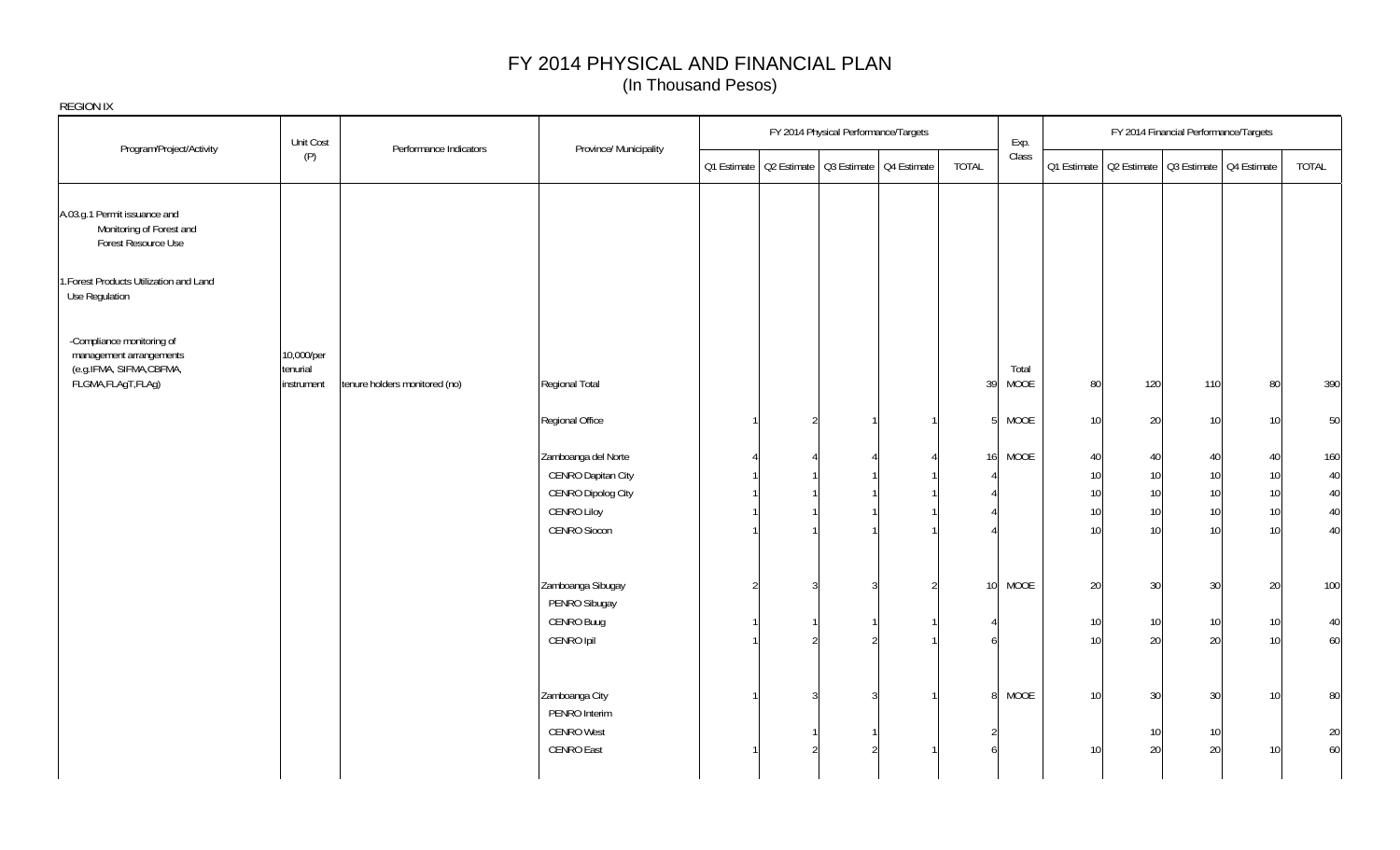|                                                                    | Unit Cost             |                                                                   |                                 |             | FY 2014 Physical Performance/Targets |        |        |                | Exp.                       |             |     | FY 2014 Financial Performance/Targets   |     |            |
|--------------------------------------------------------------------|-----------------------|-------------------------------------------------------------------|---------------------------------|-------------|--------------------------------------|--------|--------|----------------|----------------------------|-------------|-----|-----------------------------------------|-----|------------|
| Program/Project/Activity                                           | (P)                   | Performance Indicators                                            | Province/ Municipality          | Q1 Estimate | Q2 Estimate Q3 Estimate Q4 Estimate  |        |        | <b>TOTAL</b>   | Class                      | Q1 Estimate |     | Q2 Estimate   Q3 Estimate   Q4 Estimate |     | TOTAL      |
| -Assessment of expired/cancelled/<br>abandoned tenured areas (e.g. | 100,000 per           | expired/cancelled/abandoned tenured areas                         |                                 |             |                                      |        |        |                | Total                      |             |     |                                         |     |            |
| CSC)                                                               | site                  | assessed (no/ha)                                                  | Regional Total                  |             | $\mathfrak{D}$                       |        |        | 5              | <b>MOOE</b>                | 100         | 200 | 100                                     | 100 | 500        |
|                                                                    |                       | milestone:                                                        | Regional Office                 |             |                                      |        |        | $\overline{2}$ | <b>MOOE</b>                |             | 100 |                                         | 100 | 200        |
|                                                                    |                       | -interview/dialogue with                                          |                                 |             |                                      |        |        |                |                            |             |     |                                         |     |            |
|                                                                    |                       | stakeholders conducted (no)<br>-area/site inventoried cond(no/ha) | <b>PENRO Norte</b><br>PENRO Sur |             |                                      |        |        |                | <b>MOOE</b><br><b>MOOE</b> |             | 100 | 100                                     |     | 100<br>100 |
|                                                                    |                       | -map produced and                                                 |                                 |             |                                      |        |        |                |                            |             |     |                                         |     |            |
|                                                                    |                       | georeferenced (no)                                                | PENRO Interim                   |             |                                      |        |        |                | MOOE                       | 100         |     |                                         |     | 100        |
|                                                                    |                       | -report prepared and<br>submitted (no)                            |                                 |             |                                      |        |        |                |                            |             |     |                                         |     |            |
| 2. Implementation of<br><b>Forest Protection Plan</b>              |                       |                                                                   |                                 |             |                                      |        |        |                |                            |             |     |                                         |     |            |
|                                                                    |                       |                                                                   |                                 |             |                                      |        |        |                |                            |             |     |                                         |     |            |
| -Patrolling and surveillance                                       | 20.00/hotspot<br>area | area protected (ha)                                               |                                 |             |                                      |        |        |                |                            |             |     |                                         |     |            |
|                                                                    |                       |                                                                   |                                 |             |                                      |        |        |                | Total                      |             |     |                                         |     |            |
|                                                                    |                       |                                                                   | Regional Total                  | 28,000      | 28,000                               | 28,000 | 28,000 | 28,000         | MOOE                       | 140         | 140 | 140                                     | 140 | 560        |
|                                                                    |                       |                                                                   | Zamboanga del Norte             | 13,075      | 13,075                               | 13,075 | 13,075 |                | 13,075 MOOE                | 66          | 65  | 65                                      | 66  | 262        |
|                                                                    |                       |                                                                   | <b>CENRO Dapitan City</b>       | 2,010       | 2,010                                | 2,010  | 2,010  | 2,010          |                            | 10          | 10  | 10                                      | 11  | 41         |
|                                                                    |                       |                                                                   | <b>CENRO Dipolog City</b>       | 3,020       | 3,020                                | 3,020  | 3,020  | 3,020          |                            | 15          | 15  | 15                                      | 15  | 60         |
|                                                                    |                       |                                                                   | <b>CENRO Liloy</b>              | 3,660       | 3,660                                | 3,660  | 3,660  | 3,660          |                            | 19          | 18  | 18                                      | 18  | 73         |
|                                                                    |                       |                                                                   | <b>CENRO Siocon</b>             | 4,385       | 4,385                                | 4,385  | 4,385  | 4,385          |                            | 22          | 22  | 22                                      | 22  | 88         |
|                                                                    |                       |                                                                   | Zamboanga del Sur               | 5,970       | 5,970                                | 5,970  | 5,970  |                | 5,970 MOOE                 | 29          | 30  | 30                                      | 30  | 119        |
|                                                                    |                       |                                                                   | CENRO Pagadian City             | 2,605       | 2,605                                | 2,605  | 2,605  | 2,605          |                            | 13          | 13  | 13                                      | 13  | 52         |
|                                                                    |                       |                                                                   | <b>CENRO Guipos</b>             | 3,365       | 3,365                                | 3,365  | 3,365  | 3,365          |                            | 16          | 17  | 17                                      | 17  | 67         |
|                                                                    |                       |                                                                   | Zamboanga Sibugay               | 5,970       | 5,970                                | 5,970  | 5,970  |                | 5,970 MOOE                 | 30          | 30  | 30                                      | 29  | 119        |
|                                                                    |                       |                                                                   | CENRO Buug                      | 2,208       | 2,208                                | 2,208  | 2,208  | 2,208          |                            | 11          | 11  | 11                                      | 11  | 44         |
|                                                                    |                       |                                                                   | CENRO Ipil                      | 3,762       | 3,762                                | 3,762  | 3,762  | 3,762          |                            | 19          | 19  | 19                                      | 18  | $75\,$     |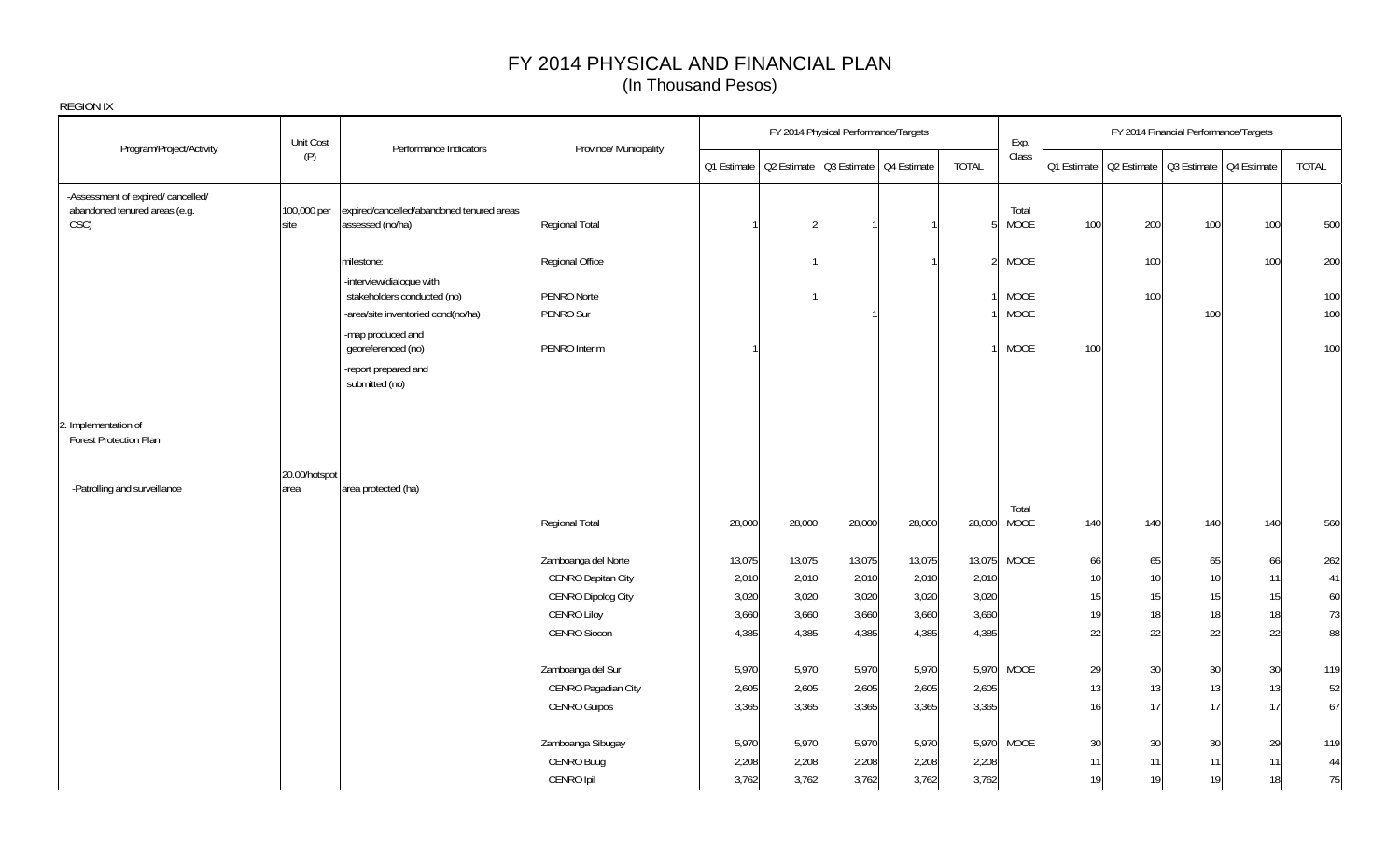|                                                                             | Unit Cost                 |                                              |                                |             |       | FY 2014 Physical Performance/Targets    |       |                 | Exp.          |             |          | FY 2014 Financial Performance/Targets   |          |              |
|-----------------------------------------------------------------------------|---------------------------|----------------------------------------------|--------------------------------|-------------|-------|-----------------------------------------|-------|-----------------|---------------|-------------|----------|-----------------------------------------|----------|--------------|
| Program/Project/Activity                                                    | (P)                       | Performance Indicators                       | Province/ Municipality         | Q1 Estimate |       | Q2 Estimate   Q3 Estimate   Q4 Estimate |       | <b>TOTAL</b>    | Class         | Q1 Estimate |          | Q2 Estimate   Q3 Estimate   Q4 Estimate |          | TOTAL        |
|                                                                             |                           |                                              | Zamboanga City                 | 2,985       | 2,985 | 2,985                                   | 2,985 | 2,985           | <b>MOOE</b>   | 15          | 15       | 15                                      | 15       | 60           |
|                                                                             |                           |                                              | <b>CENRO West</b>              | 1,345       | 1,345 | 1,345                                   | 1,345 | 1,345           |               | -6          |          |                                         |          | 27           |
|                                                                             |                           |                                              | <b>CENRO East</b>              | 1,640       | 1,640 | 1,640                                   | 1,640 | 1,640           |               |             |          |                                         |          | 33           |
| -Modernization and maintenance of<br>monitoring stations                    | 200,000 per<br>monitoring | monitoring stations modenized and maintained |                                |             |       |                                         |       |                 | Total         |             |          |                                         |          |              |
|                                                                             | station                   | (no)                                         | Regional Total                 |             |       |                                         |       |                 | MOOE          | 200         | 200      | 200                                     | 200      | 800          |
|                                                                             |                           |                                              | PENRO Norte                    |             |       |                                         |       |                 | MOOE          | 200         |          | 200                                     |          | 400          |
|                                                                             |                           |                                              | PENRO Sur                      |             |       |                                         |       |                 | <b>MOOE</b>   |             | 200      |                                         |          | 200          |
| 3. Project Management and<br>Supervision                                    |                           |                                              | PENRO Sibugay                  |             |       |                                         |       |                 | MOOE          |             |          |                                         | 200      | 200          |
|                                                                             |                           |                                              |                                |             |       |                                         |       |                 | Total         |             |          |                                         |          |              |
|                                                                             |                           |                                              | Regional Total                 |             |       |                                         |       |                 | MOOE          | 70          | 73       | 73                                      | 72       | 288          |
|                                                                             |                           |                                              | Regional Office                |             |       |                                         |       |                 | MOOE          | 25          | 27       | 27                                      | 26       | 105          |
|                                                                             |                           |                                              | PENRO Norte                    |             |       |                                         |       |                 | <b>MOOE</b>   | 15          | 16       | 16                                      | 16       | 63           |
|                                                                             |                           |                                              | PENRO Sur                      |             |       |                                         |       |                 | <b>MOOE</b>   | 10          | 10       | 10                                      | 10       | $40\,$       |
|                                                                             |                           |                                              | PENRO Sibugay<br>PENRO Interim |             |       |                                         |       |                 | MOOE<br>MOOE  | 10<br>10    | 10<br>10 | 10 <sup>°</sup><br>10 <sup>1</sup>      | 10<br>10 | $40\,$<br>40 |
|                                                                             |                           |                                              |                                |             |       |                                         |       |                 |               |             |          |                                         |          |              |
| A.03.g.2 Permit Issuance and<br>Monitoring of Land and<br>Land Resource Use |                           |                                              |                                |             |       |                                         |       |                 |               |             |          |                                         |          |              |
| 1.Issuances:                                                                |                           |                                              |                                |             |       |                                         |       |                 |               |             |          |                                         |          |              |
| -Management of Foreshore Areas/<br>Patrimonial Properties/Friar Lands       | 5,000                     | Permits/Lease Contracts/Deeds Issued (no)    | Regional Total                 |             |       |                                         |       | 10 <sup>1</sup> | Total<br>MOOE | 15          | 15       | 15                                      |          | 50           |
|                                                                             |                           |                                              | Regional Office                |             |       | $\mathfrak{D}$                          |       |                 | MOOE          | 10          | 10       | 10 <sup>°</sup>                         |          | 35           |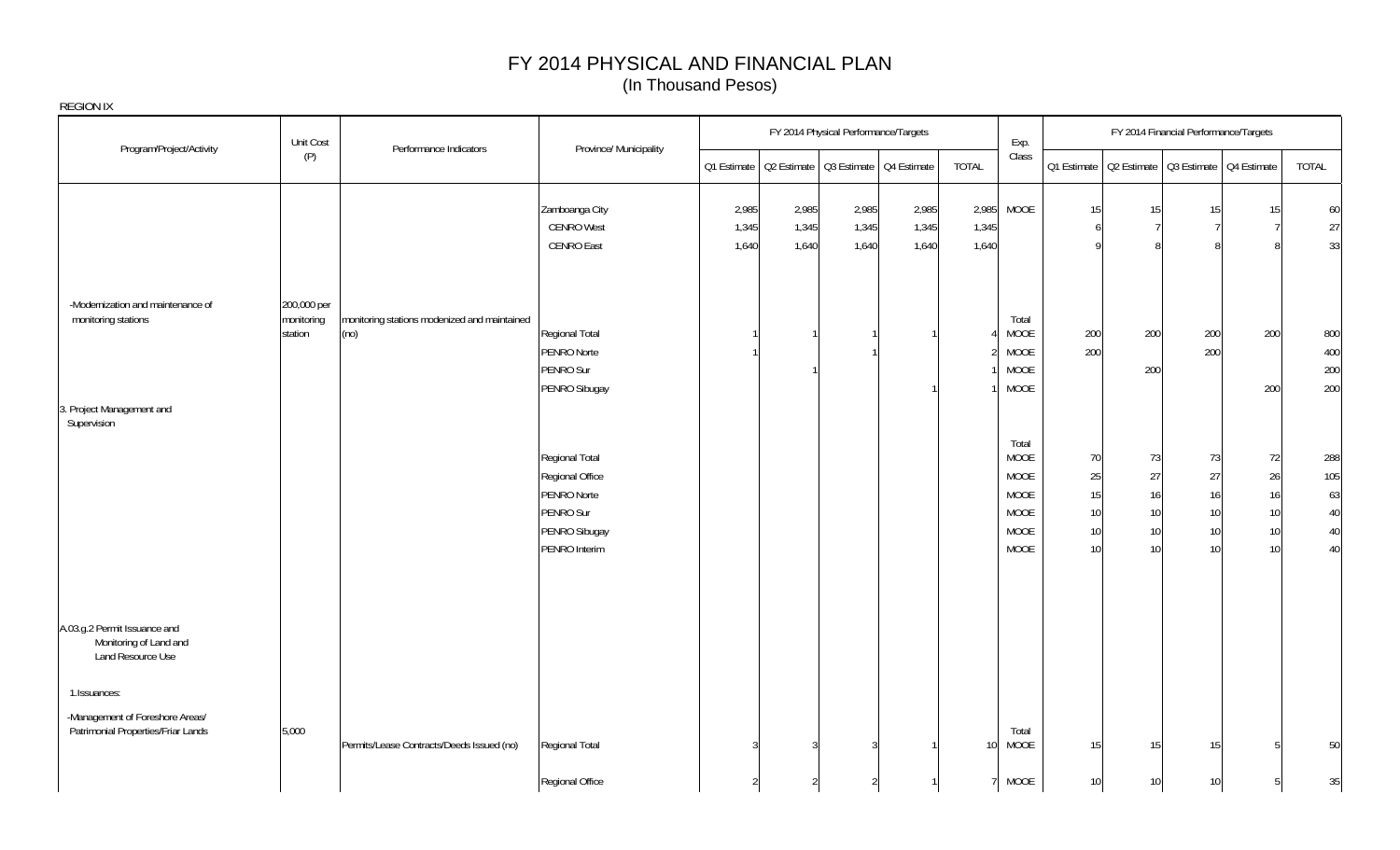| REGION IX                                                             |           |                        |                        |                |    |                                                       |    |                         |          |                                                       |       |
|-----------------------------------------------------------------------|-----------|------------------------|------------------------|----------------|----|-------------------------------------------------------|----|-------------------------|----------|-------------------------------------------------------|-------|
| Program/Project/Activity                                              | Unit Cost | Performance Indicators | Province/ Municipality |                |    | FY 2014 Physical Performance/Targets                  |    | Exp.                    |          | FY 2014 Financial Performance/Targets                 |       |
|                                                                       | (P)       |                        |                        |                |    | 01 Estimate   02 Estimate   03 Estimate   04 Estimate |    | Class<br>TOTAL          |          | 01 Estimate   02 Estimate   03 Estimate   04 Estimate | TOTAL |
|                                                                       |           |                        | Zamboanga del Norte    |                |    |                                                       |    | <b>MOOE</b>             |          |                                                       | 15    |
|                                                                       |           |                        | CENRO Dapitan City     |                |    |                                                       |    |                         |          |                                                       | 10    |
|                                                                       |           |                        | CENRO Dipolog City     |                |    |                                                       |    |                         |          |                                                       |       |
| 2. Monitoring:                                                        |           |                        |                        |                |    |                                                       |    |                         |          |                                                       |       |
| -Monitor compliance to conditions<br>of permits/lease contracts/Deeds |           |                        |                        |                |    |                                                       |    |                         |          |                                                       |       |
| -Patrimonial properties                                               |           | Permits/Leases/Deeds   |                        |                |    |                                                       |    | Total                   |          |                                                       |       |
|                                                                       |           | monitored (no)         | Regional Total         | $\mathfrak{D}$ | 3  |                                                       |    | MOOE                    | $6 \mid$ | 12<br>11                                              | 35    |
|                                                                       |           |                        | Zamboanga del Norte    |                |    |                                                       |    | MOOE                    |          |                                                       |       |
|                                                                       |           |                        | CENRO Dapitan City     |                |    |                                                       |    |                         |          |                                                       |       |
|                                                                       |           |                        | CENRO Dipolog City     |                |    |                                                       |    |                         |          |                                                       |       |
|                                                                       |           |                        | Zamboanga del Sur      |                |    |                                                       |    | MOOE                    |          |                                                       |       |
|                                                                       |           |                        | CENRO Pagadian City    |                |    |                                                       |    |                         |          |                                                       |       |
|                                                                       |           |                        | <b>CENRO Guipos</b>    |                |    |                                                       |    |                         |          |                                                       |       |
|                                                                       |           |                        | Zamboanga Sibugay      |                |    |                                                       |    | MOOE                    |          |                                                       |       |
|                                                                       |           |                        | CENRO Buug             |                |    |                                                       |    |                         |          |                                                       |       |
|                                                                       |           |                        | CENRO Ipil             |                |    |                                                       |    |                         |          |                                                       |       |
|                                                                       |           |                        | Zamboanga City         |                |    |                                                       |    |                         |          |                                                       |       |
|                                                                       |           |                        | <b>CENRO West</b>      |                |    |                                                       |    | MOOE                    | 3        |                                                       | 14    |
|                                                                       |           |                        |                        |                |    |                                                       |    |                         |          |                                                       |       |
|                                                                       |           |                        |                        |                |    |                                                       |    | Total                   |          |                                                       |       |
| -Friar and other government/lands                                     |           |                        | Regional Total         | 12             | 13 | 13                                                    | 12 | MOOE<br>50              | 41       | 46<br>42<br>$\Delta t$                                | 175   |
|                                                                       |           |                        | Regional Office        |                |    |                                                       |    | MOOE<br>18 <sup>1</sup> | 13       | 18<br>18<br>14                                        | 63    |
|                                                                       |           |                        | Zamboanga del Norte    |                |    |                                                       |    | MOOE<br>16              | 14       | 14<br>14                                              | 56    |
|                                                                       |           |                        | CENRO Dapitan City     |                |    |                                                       |    |                         |          |                                                       | 14    |
|                                                                       |           |                        | CENRO Dipolog City     |                |    |                                                       |    |                         |          |                                                       | 14    |
|                                                                       |           |                        | CENRO Liloy            |                |    |                                                       |    |                         |          |                                                       | $14$  |
|                                                                       |           |                        | <b>CENRO Siocon</b>    |                |    |                                                       |    |                         |          |                                                       | 14    |
|                                                                       |           |                        |                        |                |    |                                                       |    |                         |          |                                                       |       |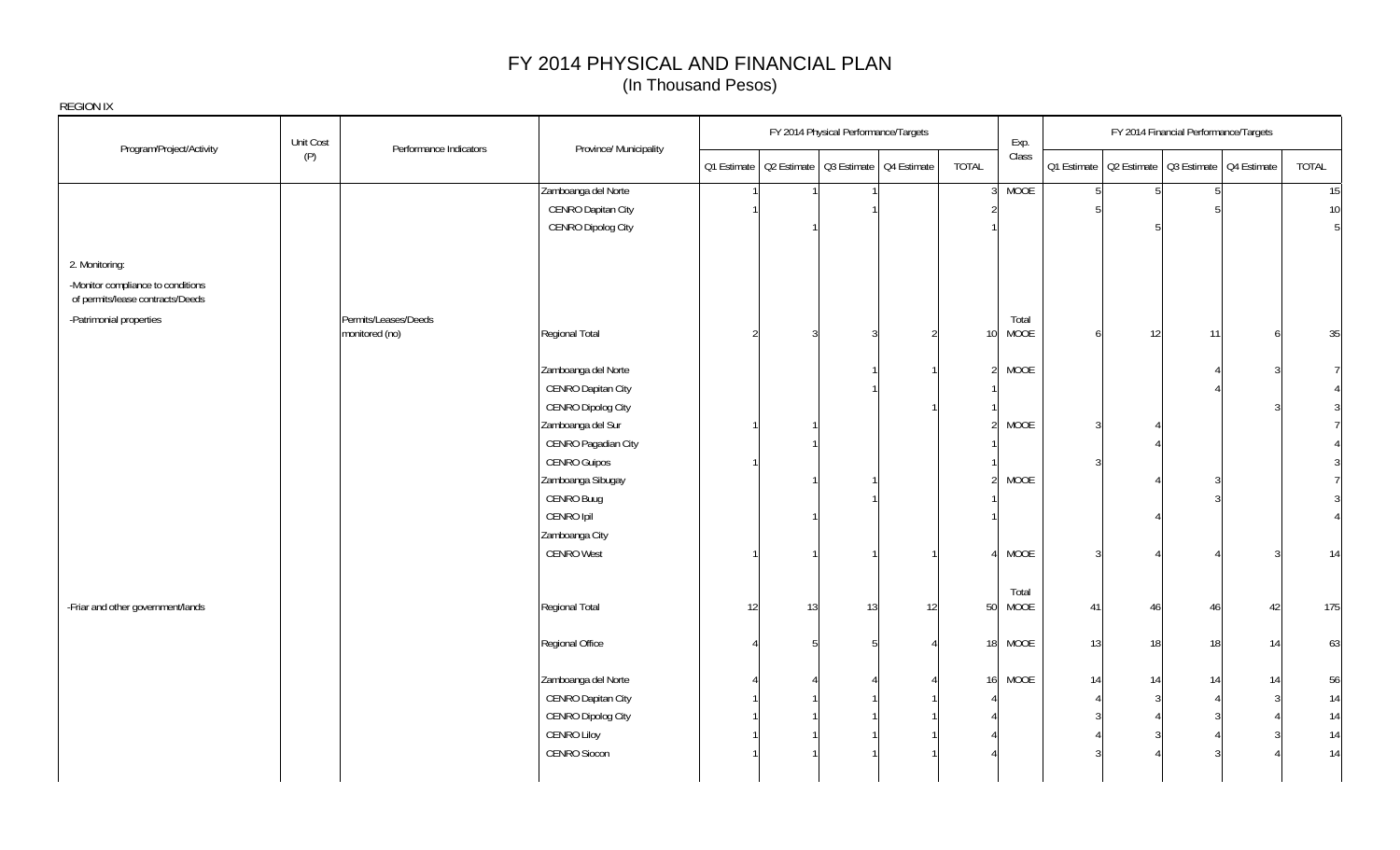|                                                                                                                 | Unit Cost |                                         |                        |  | FY 2014 Physical Performance/Targets                  | Exp.                             |                 |    | FY 2014 Financial Performance/Targets                 |    |       |
|-----------------------------------------------------------------------------------------------------------------|-----------|-----------------------------------------|------------------------|--|-------------------------------------------------------|----------------------------------|-----------------|----|-------------------------------------------------------|----|-------|
| Program/Project/Activity                                                                                        | (P)       | Performance Indicators                  | Province/ Municipality |  | Q1 Estimate   Q2 Estimate   Q3 Estimate   Q4 Estimate | Class<br>TOTAL                   |                 |    | 01 Estimate   02 Estimate   03 Estimate   04 Estimate |    | TOTAL |
|                                                                                                                 |           |                                         |                        |  |                                                       |                                  |                 |    |                                                       |    |       |
|                                                                                                                 |           |                                         | Zamboanga del Sur      |  |                                                       | MOOE                             |                 |    |                                                       |    | 28    |
|                                                                                                                 |           |                                         | CENRO Pagadian City    |  |                                                       |                                  |                 |    |                                                       |    | 14    |
|                                                                                                                 |           |                                         | <b>CENRO Guipos</b>    |  |                                                       |                                  |                 |    |                                                       |    | 14    |
|                                                                                                                 |           |                                         | Zamboanga Sibugay      |  |                                                       | MOOE<br>8                        |                 |    |                                                       |    | 28    |
|                                                                                                                 |           |                                         | CENRO Buug             |  |                                                       |                                  |                 |    |                                                       |    | 14    |
|                                                                                                                 |           |                                         | CENRO Ipil             |  |                                                       |                                  |                 |    |                                                       |    | 14    |
| 3. Enforcement:                                                                                                 |           |                                         |                        |  |                                                       |                                  |                 |    |                                                       |    |       |
| Appraisal/Re appraisal of foreshore<br>areas, patrimonial properties, friar<br>lands and other gov't assets and |           |                                         |                        |  |                                                       |                                  |                 |    |                                                       |    |       |
| properties                                                                                                      | 5,000     | Appraisal/Re-appraisal of permits/lease |                        |  |                                                       | Total                            |                 |    |                                                       |    |       |
|                                                                                                                 |           | contracts/deeds (no)                    | Regional Total         |  |                                                       | MOOE<br>20                       | 20              | 30 | 30                                                    | 20 | 100   |
|                                                                                                                 |           |                                         | Regional Office        |  | $\mathcal{D}$                                         | MOOE                             | $5\overline{)}$ | 10 | 10 <sub>1</sub>                                       |    | 30    |
|                                                                                                                 |           |                                         | Zamboanga del Norte    |  |                                                       | MOOE<br>3 <sup>l</sup>           |                 |    |                                                       |    | 15    |
|                                                                                                                 |           |                                         | CENRO Dapitan City     |  |                                                       |                                  |                 |    |                                                       |    | 5     |
|                                                                                                                 |           |                                         | CENRO Dipolog City     |  |                                                       |                                  |                 |    |                                                       |    | 5     |
|                                                                                                                 |           |                                         | <b>CENRO Liloy</b>     |  |                                                       |                                  |                 |    |                                                       |    | 5     |
|                                                                                                                 |           |                                         | Zamboanga del Sur      |  |                                                       | <b>MOOE</b><br>$\overline{2}$    |                 |    |                                                       |    | 10    |
|                                                                                                                 |           |                                         | CENRO Pagadian City    |  |                                                       |                                  |                 |    |                                                       |    | 5     |
|                                                                                                                 |           |                                         | <b>CENRO Guipos</b>    |  |                                                       |                                  |                 |    |                                                       |    | 5     |
|                                                                                                                 |           |                                         | Zamboanga Sibugay      |  |                                                       | MOOE<br>$\overline{\mathcal{L}}$ |                 |    |                                                       |    | 10    |
|                                                                                                                 |           |                                         | CENRO Buug             |  |                                                       |                                  |                 |    |                                                       |    | 5     |
|                                                                                                                 |           |                                         | CENRO Ipil             |  |                                                       |                                  |                 |    |                                                       |    | 5     |
|                                                                                                                 |           |                                         | Zamboanga City         |  |                                                       | MOOE                             | 10              |    | 10 <sup>1</sup>                                       | 10 | 35    |
|                                                                                                                 |           |                                         | <b>CENRO West</b>      |  |                                                       |                                  | 10              |    |                                                       | 5  | 25    |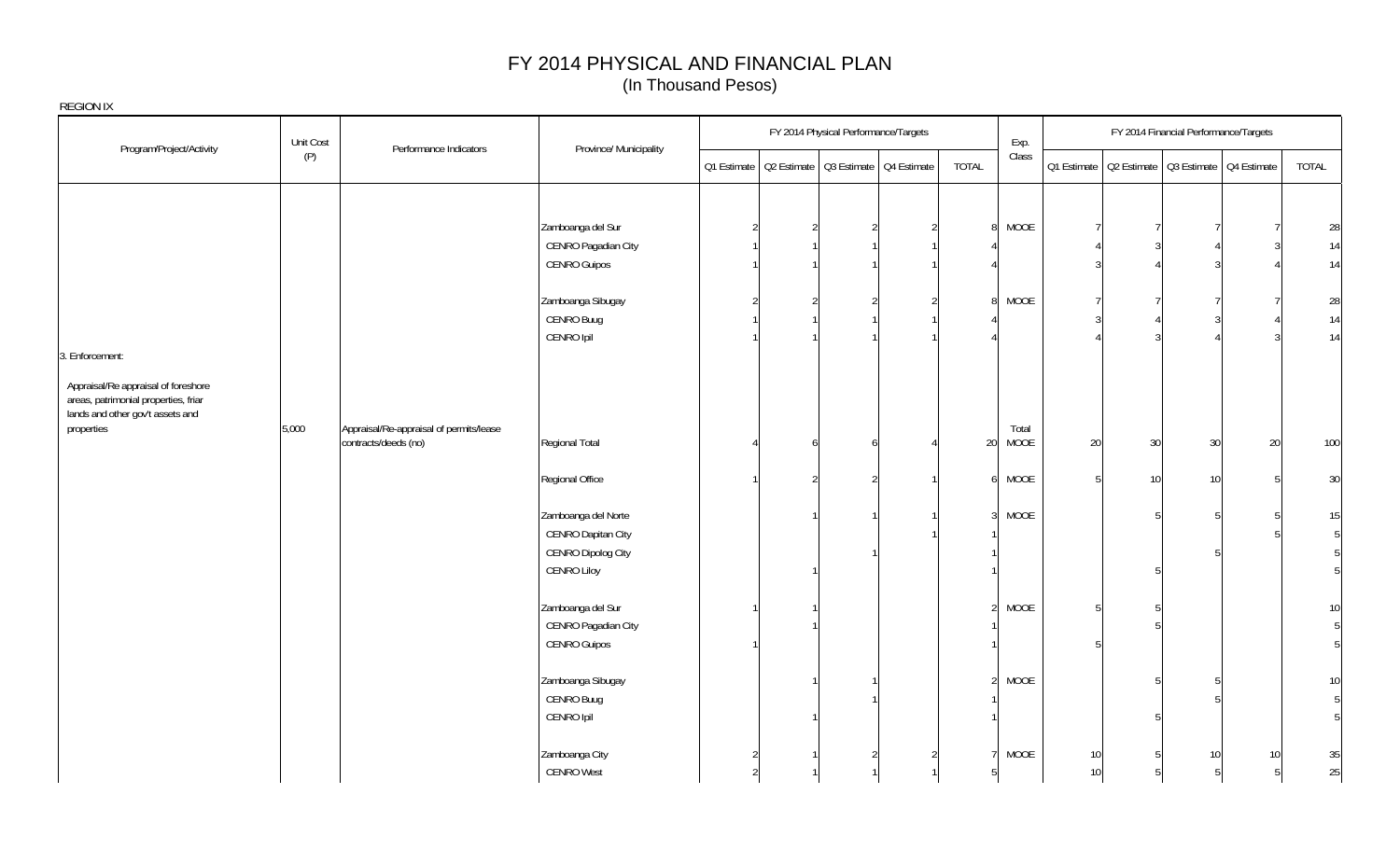|                                                                                                                                                                  | Unit Cost                                               | Performance Indicators                                        | Province/ Municipality         |   | FY 2014 Physical Performance/Targets                  |  |                | Exp.          |                     | FY 2014 Financial Performance/Targets                 |            |                |                        |
|------------------------------------------------------------------------------------------------------------------------------------------------------------------|---------------------------------------------------------|---------------------------------------------------------------|--------------------------------|---|-------------------------------------------------------|--|----------------|---------------|---------------------|-------------------------------------------------------|------------|----------------|------------------------|
| Program/Project/Activity                                                                                                                                         | (P)                                                     |                                                               |                                |   | Q1 Estimate   Q2 Estimate   Q3 Estimate   Q4 Estimate |  | TOTAL          | Class         |                     | Q1 Estimate   Q2 Estimate   Q3 Estimate   Q4 Estimate |            |                | TOTAL                  |
|                                                                                                                                                                  |                                                         |                                                               | <b>CENRO East</b>              |   |                                                       |  | $\overline{2}$ |               |                     |                                                       | $\sqrt{2}$ | 5 <sup>1</sup> | 10                     |
| 4. Project Management and<br>Supervision                                                                                                                         |                                                         |                                                               | Regional Total                 |   |                                                       |  |                | Total<br>MOOE | 15                  | 15                                                    | 15         | 15             | 60                     |
|                                                                                                                                                                  |                                                         |                                                               | Regional Office                |   |                                                       |  |                | MOOE          | $\overline{4}$      |                                                       |            |                | 17                     |
|                                                                                                                                                                  |                                                         |                                                               | PENRO Norte                    |   |                                                       |  |                | MOOE          |                     |                                                       |            |                | 17                     |
|                                                                                                                                                                  |                                                         |                                                               | PENRO Sur                      |   |                                                       |  |                | MOOE          | $\overline{2}$      |                                                       |            |                | 10                     |
|                                                                                                                                                                  |                                                         |                                                               | PENRO Sibugay<br>PENRO Interim |   |                                                       |  |                | MOOE<br>MOOE  | 3<br>$\mathfrak{D}$ |                                                       |            |                | 10<br>$\boldsymbol{6}$ |
|                                                                                                                                                                  |                                                         |                                                               |                                |   |                                                       |  |                |               |                     |                                                       |            |                |                        |
|                                                                                                                                                                  |                                                         |                                                               |                                |   |                                                       |  |                |               |                     |                                                       |            |                |                        |
|                                                                                                                                                                  |                                                         |                                                               |                                |   |                                                       |  |                |               |                     |                                                       |            |                |                        |
|                                                                                                                                                                  |                                                         |                                                               |                                |   |                                                       |  |                |               |                     |                                                       |            |                |                        |
|                                                                                                                                                                  |                                                         |                                                               |                                |   |                                                       |  |                |               |                     |                                                       |            |                |                        |
|                                                                                                                                                                  |                                                         |                                                               |                                |   |                                                       |  |                |               |                     |                                                       |            |                |                        |
| A.03.g.3 Issuance of Protected Area<br>Community-based Resource<br>Management Agreement and<br>Monitoring of Protected<br>Areas, Wildlife, Coastal and<br>Marine |                                                         |                                                               |                                |   |                                                       |  |                |               |                     |                                                       |            |                |                        |
|                                                                                                                                                                  |                                                         |                                                               |                                |   |                                                       |  |                |               |                     |                                                       |            |                |                        |
|                                                                                                                                                                  | 150.00/<br>permit<br>200.00/ farm<br>20,000.00/<br>RWMC | issuance of wildlife permits<br>-wildlife permits issued (no) | Regional Office                | 5 |                                                       |  | -5             | MOOE          | $\mathbf{1}$        |                                                       |            |                | $\mathbf{1}$           |
|                                                                                                                                                                  |                                                         | conduct of compliance monitoring                              |                                |   |                                                       |  |                |               |                     |                                                       |            |                |                        |